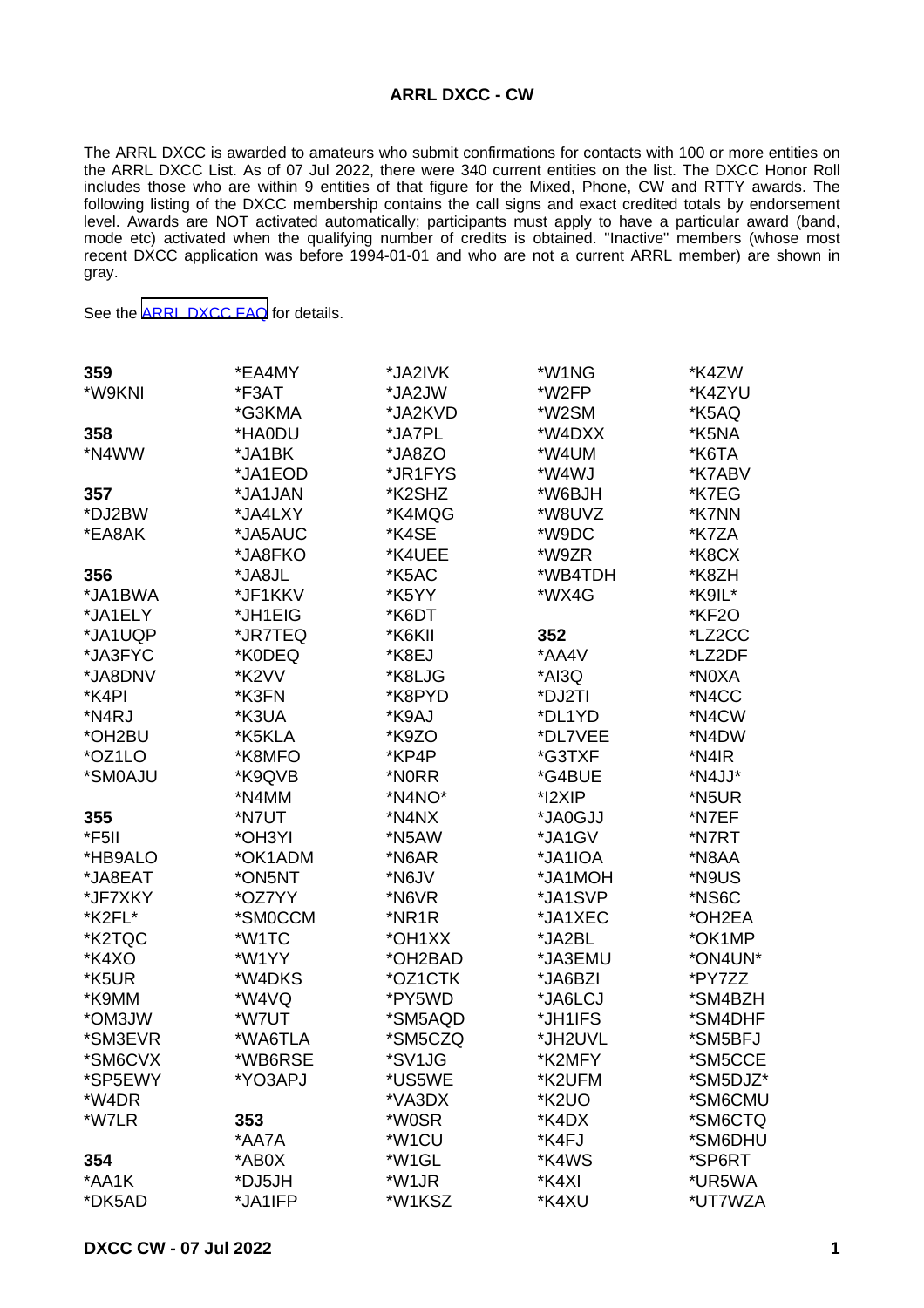| *VE6WQ             | *K4CIA  | *DJ2YA             | *OH2BLD | *GM3PPE       |
|--------------------|---------|--------------------|---------|---------------|
| *W0WP              | *K4CL   | *DJ4XA             | *OZ1HX  | *GM3YOR       |
| *W1JZ              | *K4DY   | *EA7LQ             | *OZ7GI  | *HA5WA        |
| *W1WLW             | *K5UO   | *F6BEE             | *PT2BW  | *HB9BZA       |
| *W2RS*             | *K7SP   | *F9XL              | *PY2BW  | *HB9CGA       |
| *W3GG              | *K8DYZ  | *G3XTT             | *PY2YP  | *I1EEW        |
| *W3LPL             | *K8NA   | *G4EDG             | *SM3DXC | *I1JQJ        |
| *W4CZU             | *K8PT   | *G4ELZ             | *SM3GSK | *I2MOV        |
| *W4FC              | *K9CW   | *GM3YTS            | *SM4CTI | *I3VJW        |
| *W5ZPA             | *K9KU   | *HB9AMO            | *SP3E   | $*$ I4EAT $*$ |
| *W8DCH             | *K9RHY  | *I2OGV             | *SV1IW  | *I4FTU        |
| *W8TE              | *KF9D   | *IT9TQH            | *UA4CC  | *I4IKW        |
| *W9XY              | *KG4W   | *IT9VDQ            | *VE3LDT | *15GJK        |
| *WB8ZRL            | *N2LT   | *JA0BKX            | *VE3XN  | *IK2DFZ       |
|                    | *N2MF   | *JA1CZI            | *VK3QI  | *IK4CIE       |
| 351                | *N3SL   | *JA2JNA            | *W0VX   | *IK4DCT       |
| *AA5C              | *N4KG*  | *JA5IU             |         | *IK4DRY       |
|                    |         |                    | *W1FJ   |               |
| *AB9V              | *N5ET   | *JA7FWR            | *W1TSP  | *IK4GME       |
| *AD1C              | *N5JR   | *JA9APS            | *W2NRA  | *IT9AXZ       |
| *DF2NS             | *N6ET   | *JA9CWJ            | *W3UR   | *JA0CRG       |
| *DF2PI             | *N7FU   | *JE2OVG            | *W4CK   | *JA0DAI       |
| *DK5PR             | *N7US   | *JH5BHP            | *W5ODD  | *JA0DWY       |
| *DK6ED             | *N8MZ   | *JR1BLX            | *W6TMD  | *JA0GCI       |
| *DL9YX             | *OE2VEL | *JR1MLU            | *W7OM   | *JA0UUA       |
| *F6EXV             | *OE3EVA | *K0KX              | *W8CY   | *JA1DUH       |
| *G3SNN             | $*OZ4O$ | *K0QQ              | *WA1FCN | *JA1MRM       |
| *G4BWP             | *OZ9PP  | *K1AJ              |         | *JA1OND       |
| *HB9AQW            | *PA0LOU | *K1HTV             | 349     | *JA2ADY       |
| *I2KMG             | *PA0WRS | *K1JO              | *AA1V   | *JA2JRG       |
| *JA0UH             | *PE5T   | *K1ZZ              | *AA5BT  | *JA2XYO       |
| *JA1ADN            | *SM4CTT | *K <sub>2</sub> CL | *AG9S   | *JA3AAW       |
| *JA1FGB            | *SM5BRW | *K3JGJ             | *AJ9C   | *JA4DEN       |
| *JA1FNA            | *SM5CAK | *K4JLD             | *CT1BOH | *JA5EXW       |
| *JA1HGY            | *SP2BMX | *K4UTE             | *DF2RG  | *JA6BEE       |
| *JA2DSY            | *SP8AJK | *K5FNQ             | *DJ3IW  | *JA7JI        |
| *JA2VPO            | *SP9AI  | *K5WE              | *DJ4GJ  | *JA8EOT       |
| *JA3CSZ            | *TG9NX  | *K6XT              | *DJ8NK  | *JA8RJE       |
| *JA3PIS            | *UA4HBW | *K7ZBV             | *DJ9HX  | *JA9FPI       |
| *JA4DND            | *UX0UN  | *K8BCK             | *DJ9KG  | *JE1DXC       |
| *JA4LKB            | *VE3BW  | *K8SW              | *DK0EE  | *JE2URF       |
| *JA7IC             | *W0JLC  | *K9BWQ             | *DK1RV  | *JE7JDL       |
| *JE1GWO            | *W3SB   | *K9GA              | *DK9KX  | *JE8BKW       |
| *JF1PUW            | *W3UM   | *KK2I              | *DL4MCF | *JF2OWA       |
| *JF1SEK            | *W4GD   | *KQ8M              | *DL5KAT | *JF3KON       |
| *JH1GZE            | *W5FI   | *KR4F              | *DL6ATM | *JH1BUO       |
| *JH4IFF            | *W9KQD  | *KX4R              | *DL6QW  | *JH1TWT       |
| *JH8JYV            | *WA2HZR | *KY7M              | *EA6NB  | *JH6CDI       |
| *JR1AIB            | *WA2WSX | *LA7JO             | *F5NTV  | *JJ2RCJ       |
| *K0IEA             | *WF5T*  | *N0AT              | *F6AJA  | *JM1VRW       |
| *K0SR              |         | *N2UN              | *F6BLP  | *JP1NWZ       |
| *K1LD              | 350     | *N3XX              | *F6DAY  | *JR1CBC       |
| *K <sub>1</sub> ST | *4X4DK  | *N4TB              | *F6DZO  | *JR1XIS       |
| *K2PK              | *9A2AJ  | *N4XM              | *F6GCP  | *JR3GWZ       |
| *K2PLF*            | *AA5AU  | *N7RO              | *G3RTE  | *JR3IIR       |
| *K2RW              | *AD5Q   | *N8DX              | *G3VMW  | *JR6EZE       |
| *K2SX              | *AI0O   | *N9AU              | *G3VXJ  | *K0CA         |
| *K3IE              | *DF3CB  | *OH1MA             | *G3WPF  | *K0EU         |
|                    |         |                    |         |               |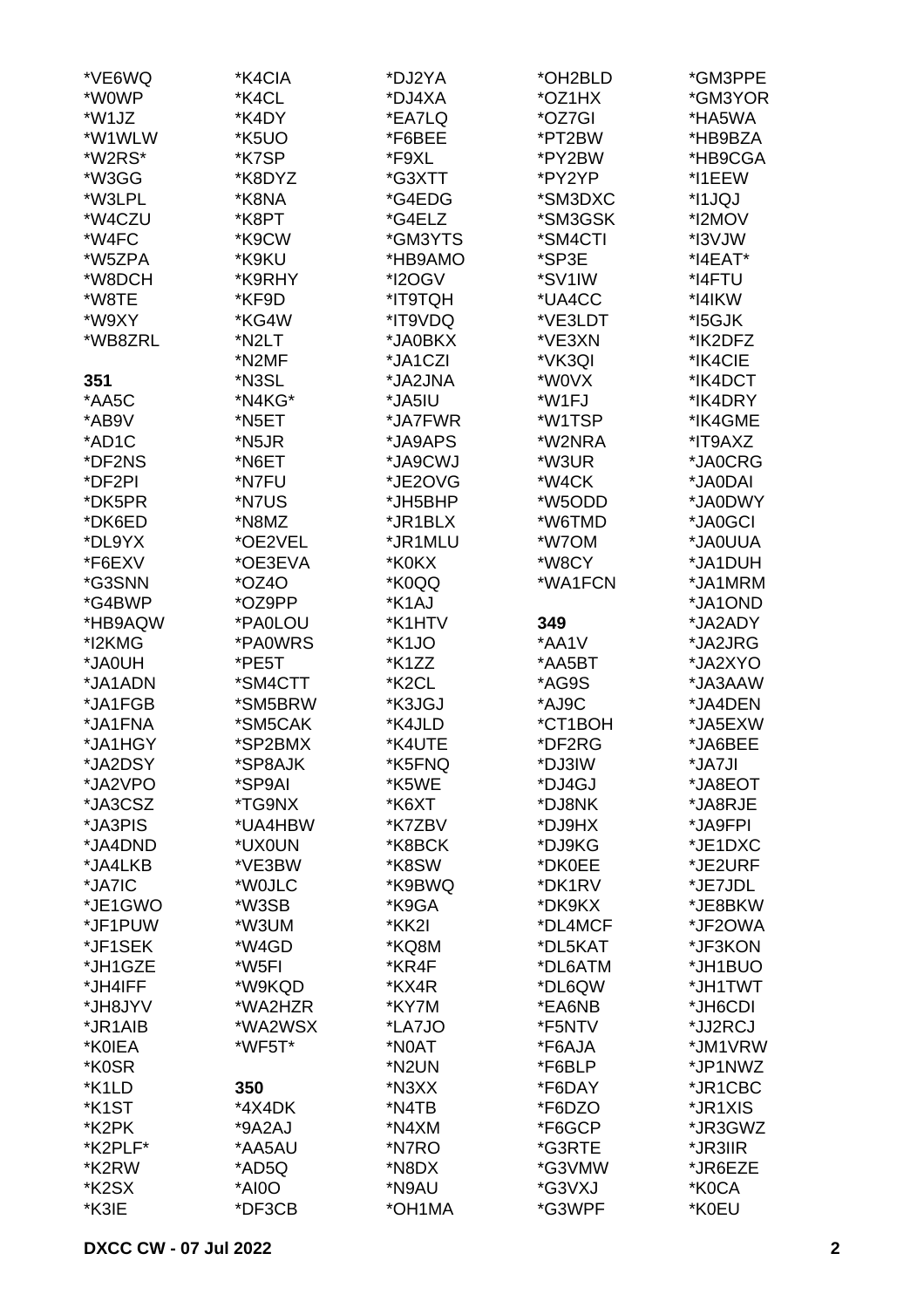| *K0JUH               | *OZ8BZ  | *DL1AMQ | *K2TK   | *SM6CUK         |
|----------------------|---------|---------|---------|-----------------|
| *K0QC                | *PA5TT  | *DL6JGN | *K2XF   | *SP5CJQ         |
| *K1AR                | *PT7WA  | *DL6KVA | *K3PA   | *SP5GH          |
| *K1NTR               | *PY2RO  | *DL7AFV | *K3WW   | *SP8FNA         |
| *K <sub>1</sub> UO   | *PY2XB  | *DL7MAE | *K4MF   | *SP8NR          |
| *K2LS                | *RA3DX  | *EA2IA  | *K4QL   | *SP9DWT         |
| *K2TWI               | *SK7AX  | *EA5BM  | *K4XP   | *VE7AHA         |
| *K3UL                | *SL0ZG  | *EU1DX  | *K5GKC  | *VY2OX          |
| *K4CN                | *SM2EKM | *F3TH   | *K5KV   | *W0BV           |
|                      | *SM2GCQ |         |         |                 |
| *K4IQJ               |         | *F5QF   | *K5PC   | *W0MHK          |
| *K4NA                | *SM4EMO | *G3SJX  | *K5RT   | *W1ECT          |
| *K4TEA               | *SM4OTI | *HA8IE  | *K6AM   | *W1OX           |
| *K5BG                | *SM6CCO | *HB9DDZ | *K6EID  | *W1YM           |
| *K5ZK                | *SM6VR  | *I1WXY  | *K6FG   | *W2GW           |
| *K7PI                | *SM7BYP | *I2ZBX  | *K6GXO  | *W2KKZ          |
| *K8IFF               | *VE3EJ  | *I4LCK  | *K6LM   | *W3AP           |
| *K8SIX               | *W0VTT  | *I5RFD  | *K6YK   | *W3DF           |
| *K8TL                | *W1DF   | *IK1GPG | *K7LJ   | *W5FK           |
| *K9EL                | *W1MK   | *IK2ILH | *K8GG   | *W6OUL          |
| *K9EU                | *W1MU   | *IK4BHO | *K8YSE  | *W6TC           |
| *K9VAL               | *W2XI   | *IK6DLK | *K9NU   | *W6XA           |
| *KA6A                | *W3NO   | *JA1LSP | *K9WA   | *W7MO           |
| *KC7V                | *W3YX   | *JA1VLK | *KD6WW  | *W9BF           |
| *KD5M                | *W4IR   | *JA2NDQ | *KE9U   | *WA1JMP         |
| *KG9N                | *W4JTL  | *JA3DY* | *KG7H   | *WB4OSS         |
| *KJ9I                | *W4OX   | *JA3GN  | *KM1D   | *WB4UBD         |
| *KN4F                | *W5BOS  | *JA4IYL | *KM3V   | *WB4W           |
| *KW4V                | *W5RQ   | *JA5AQC | *KR8V   | *WB7B           |
| *LA7AFA              | *W6CUA  | *JA5BEN | *KS1J   | *WJ4T*          |
|                      |         | *JA5PWW |         |                 |
| <i><b>*LA7SI</b></i> | *W6ENZ  |         | *KW9A   | *WT8C<br>*ZS4TX |
| *N0AV                | *W8AV   | *JA6CBG | *KZ2I   |                 |
| *NOTB                | *W8DX   | *JA7MSQ | *LA5XGA |                 |
| *N2MM                | *W8XD   | *JA7MYQ | *LA8PT  | 347             |
| *N2TK                | *W9IXX  | *JA8EJO | *LA9XG  | *9A3SM          |
| *N2TU                | *W9LNQ  | *JA9AA  | *N1DCM  | *AA6YQ          |
| *N3BNA               | *W9OA   | *JA9CGW | *N1DG   | *DJ5AV          |
| *N4MHQ               | *W9YSX  | *JE3EDJ | *N2JJ   | *DJ9RR          |
| *N <sub>5</sub> FG   | *WA2HZO | *JF1UVJ | *N4GN   | *DK5QK          |
| *N <sub>5</sub> LZ   | *WA4FFW | *JF4VZT | *N4TJ   | *DL2FAG         |
| *N6OC                | *WB9EEE | *JG1WSC | *N7IR   | *DL4MDO         |
| *N8BJQ               | *WB9Z   | *JH1HGC | *N8PR   | *DL9TJ          |
| *N8JV                | *WD5DBV | *JH2FXK | *NK4L   | *DL9ZAL         |
| *N8JX                | *WD8PKF | *JH4JNG | *NY0V   | *EA1JO          |
| *N9IW                | *WI8A   | *JH4UYB | *OE2DYL | *EA7BJ          |
| *N9KW                | *WO2N   | *JH8BOE | *OH2BF  | *F6CEL          |
| *NA2M                | *WS9V   | *JH9AUB | *OH2FT  | *G3KMQ          |
| *NI0G                | *ZS6EZ  | *JJ2LPV | *OH2ZZ  | *G4GIR          |
| *NN4T                |         | *JL1SAM | *OH3WS  | *G4OBK          |
| *NQ1K                | 348     | *JP1IOF | *OH5VT  | *HB9AGH         |
| *NX0I                | *AA1M   | *K0LUZ  | *OK1DH  | *HB9BGV         |
| *OE1ZL               | *AA5AT  | *K0RS   | *ON7PQ  | *HB9CRV         |
| *OE5NNN              | *AC4G   | *K0XN   | *OZ1BTE | *I2ZGC          |
|                      |         |         |         |                 |
| *OE6IMD              | *AF2C   | *K1DG   | *RU3FM  | *15JRR          |
| *OH2DW               | *DF2UU  | *K1EFI  | *RW3PZ* | *IK0HBN         |
| *OH2LU               | *DK2GZ  | *K1TL   | *S58T   | *IT9UCS         |
| *OH3SR               | *DK2JX  | *K2AU   | *SM5FUG | *JA0FSB         |
| *OZ2JI               | *DK5WL  | *K2TE   | *SM6AHS | *JA0GZZ         |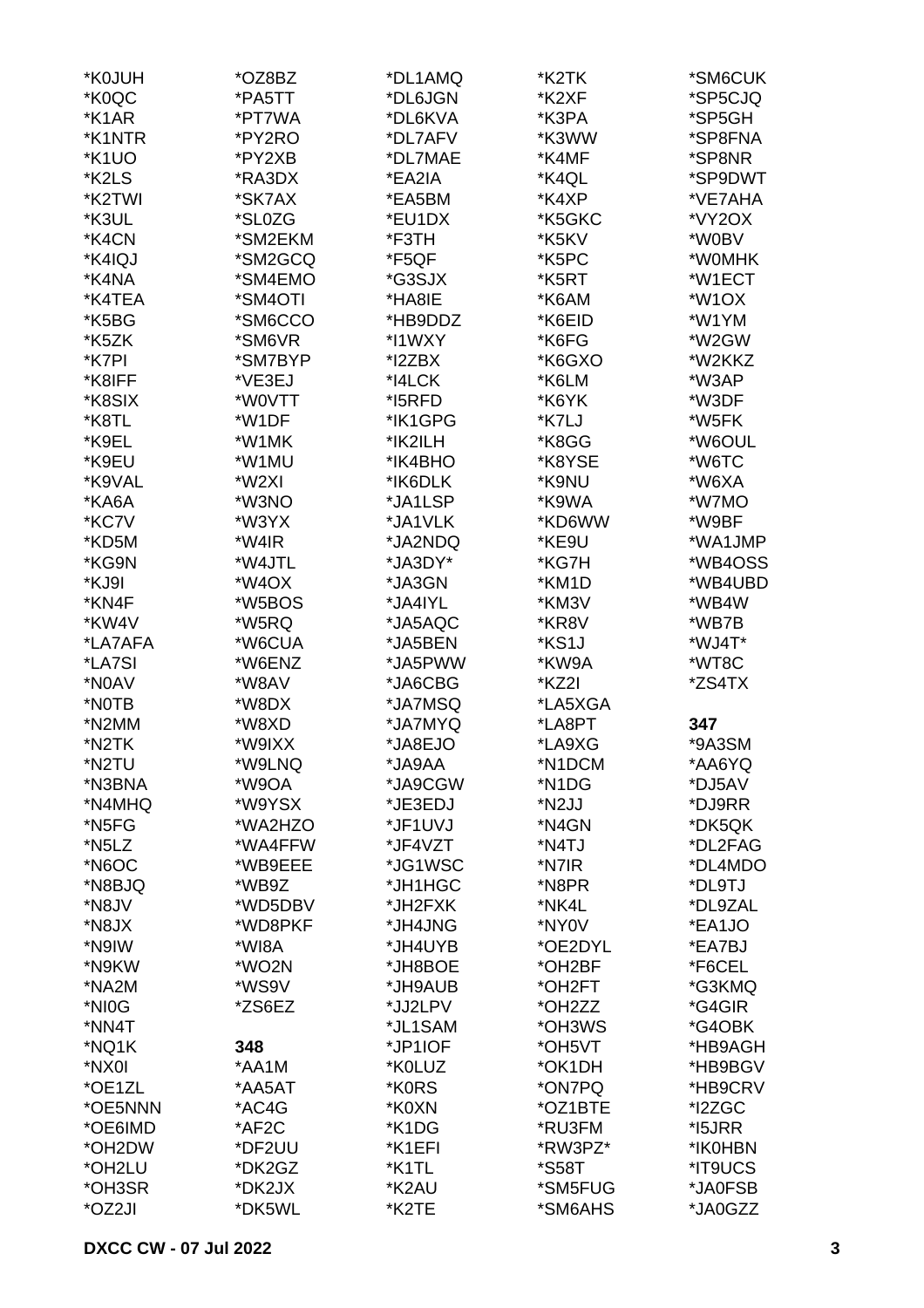| *JA1DM             | *KT9T    | *W9XX*  | *JR2BNF            | *W0UY   |
|--------------------|----------|---------|--------------------|---------|
| *JA1SFL            | *KZ4V    | *WA2VYA | *JR5VHU            | *W1AH   |
| *JA1SJV            | *LA2QM   | *WB4ZBI | *K0WK              | W1GA    |
| *JA1SKE            | *LA5LT   | *WB9CIF | *K <sub>2</sub> CJ | *W1TYQ  |
| *JA1VN             | *LA8CJ   | *WD5COV | *K4HGX             | *W2FV   |
| *JA1WPX            | *N0RB    | *WD5K   | *K4PB              | *W2YC   |
| *JA2FGL            | *N0RN    | *WQ3X   | *K5KC              | *W3YQ   |
| *JA2FJP            | *N1NK    |         |                    | *W4AXO  |
|                    |          | *ZS6KR  | *K5MC              |         |
| JA2XW              | *N4CH    |         | *K6JAD             | *W4ZYT  |
| *JA3GM             | *N4GG    | 346     | *K7BG              | *W5EC   |
| *JA5MHD            | *N5PO    | *9A2NA  | *K7LAY             | *W5TCX  |
| *JA6BZA            | *N6KK    | *9A7V   | *K8BN              | *W8CZN  |
| *JA6CNL            | *N8BM    | *AA1AC  | *K8CW              | *W8TWA  |
| *JA6TMU            | *N9RD    | *AA1ON  | *K8ER              | *W9VA   |
| *JA7JWF            | *NA0Y    | *AA4R   | *K8LN              | *W9VNE  |
| *JA8BAR            | *NI6T    | *DF1SD  | *KA8ZPE            | *W9WU   |
| *JA9FAI            | *NM7G    | *DF9ZW  | *KK0M              | *WA0MHJ |
| *JA9NLE            | *NW8F    | *DJ6TK  | *KQ3F              | *WA1S   |
| *JE1PNX            | *ON4ON   | *DJ9ON  | *KS0M              | *WA2IKL |
| *JE1SYN            | *PA1CW   | *DJ9ZB  | *KU0A              | *WL7E   |
| *JE2LUN            | *PY2NQ   | *DL1RWN | *LA5HE             | *YB5QZ  |
| *JF1NZW            | *PY2SP   | *DL3SZ  | *LB1GB             | *YO3CD  |
| *JF2MBF            | *R7LV    | *EU7A   | *N2QT              | *Z32ZM  |
| *JF2UPM            | *RW3RN   | *G0DBE  | *N2RR              |         |
| *JH1ORA            | *SM3NRY  | *G3GIQ  | *N4AH              | 345     |
| *JH1RFM            | *SM4DDE  | *G3VKW  | *N6IC              | *9A6W*  |
| *JH1SJN            | *SM6CNN  | *G5LP   | *N6MZ              | $*9A8A$ |
| *JH2RMU            | *SM7NDX  | *HA5AGS | *NA2X              | *AD5A   |
| *JH2SON            | *SP2FAX  | *HL3DE  | *NF9V              | *AD6W   |
|                    |          |         |                    |         |
| *JH7BDS            | *SP7GAQ  | *I2YDX  | *NQ7R              | *DJ5FI  |
| *JH8SLS            | *SP9FKQ* | *IK2BLA | *NW6S              | DK8NG   |
| *JI2KXK            | *UA3AGW  | *IT9AF  | *OE1TKW            | *DL7KL  |
| *JJ1DWT            | *UA9YE   | *JA1DOF | *OE2SNL            | DL7WL   |
| *JR1TNE            | *VE1BLX  | *JA1GRM | *OE5BWN            | *EA7OH  |
| *JR6FC             | *VE3FF   | *JA1IRH | *OH3JR             | *EY8MM  |
| *K1FK              | *VE3XO*  | *JA1KQX | *OH3RF             | *G3KYF  |
| *K1KO              | *W0BW    | *JA1OVF | *OK1CF             | *HA3OU  |
| *K <sub>2</sub> TV | *W0HBH   | *JA1SHE | *OK1CZ             | *HB9BIN |
| *K3KO*             | *W0VM    | *JA1WSX | *OK2SW             | *HB9CZR |
| *K5DU              | *W1AO    | *JA2AHH | *ON4IQ             | HB9HT   |
| *K5EK              | *W1GG    | *JA2FBY | *ON4VT             | *HL3IUA |
| <b>*K7SO</b>       | *W2RQ    | JA3BQE  | *ON4ZD             | *I4AVG  |
| *K7XB              | *W2TX    | *JA3NTE | *ON7TK             | *I4YCE  |
| *K7XM*             | *W3GH*   | *JA4ZA  | *PA3FQA            | *IK5GQM |
| *K7ZD              | *W4OEL*  | *JA5ALE | *PY2KP             | *IK5HHA |
| *K8BL              | *W4TO    | *JA6BJV | *R6AF              | *JA0CGJ |
| *K8MW              | *W5BPT   | *JA7ZP  | *RY9C              | *JA0DBQ |
| *K9ALP             | *W5FKX   | *JA8AZN | *SM0NJO            | *JA0HXV |
| *K9IR              | *W6JTI   | *JA9LJS | *SM3CBR            | *JA1BNW |
| *K9LJN             | *W6SR    | *JE8TGI | *SM5APS            | *JA1NWD |
| *K9NW              | *W6VX    | *JG3QZN | *SM6AOU            | *JA1SGU |
| *K9OW              | *W8CD    | *JH1BAM | *SM6BGG            | *JA1XCZ |
| *KA7T              | *W8GMH   | *JH7CFX | *T77C              | *JA2BDR |
| *KE7X              | *W9HB    | *JI1FXS | *UT3UA             | *JA2KVB |
| *KF8N*             | *W9HM    | *JI4POR | *UT5UGR            | *JA2LCP |
| *KJ0M              | *W9MU    | *JJ2PIK | *VE7IG*            | *JA2LMA |
| *KN4T              | *W9NGA   | *JR1DUP | *W0GAX             | *JA2OLJ |
|                    |          |         |                    |         |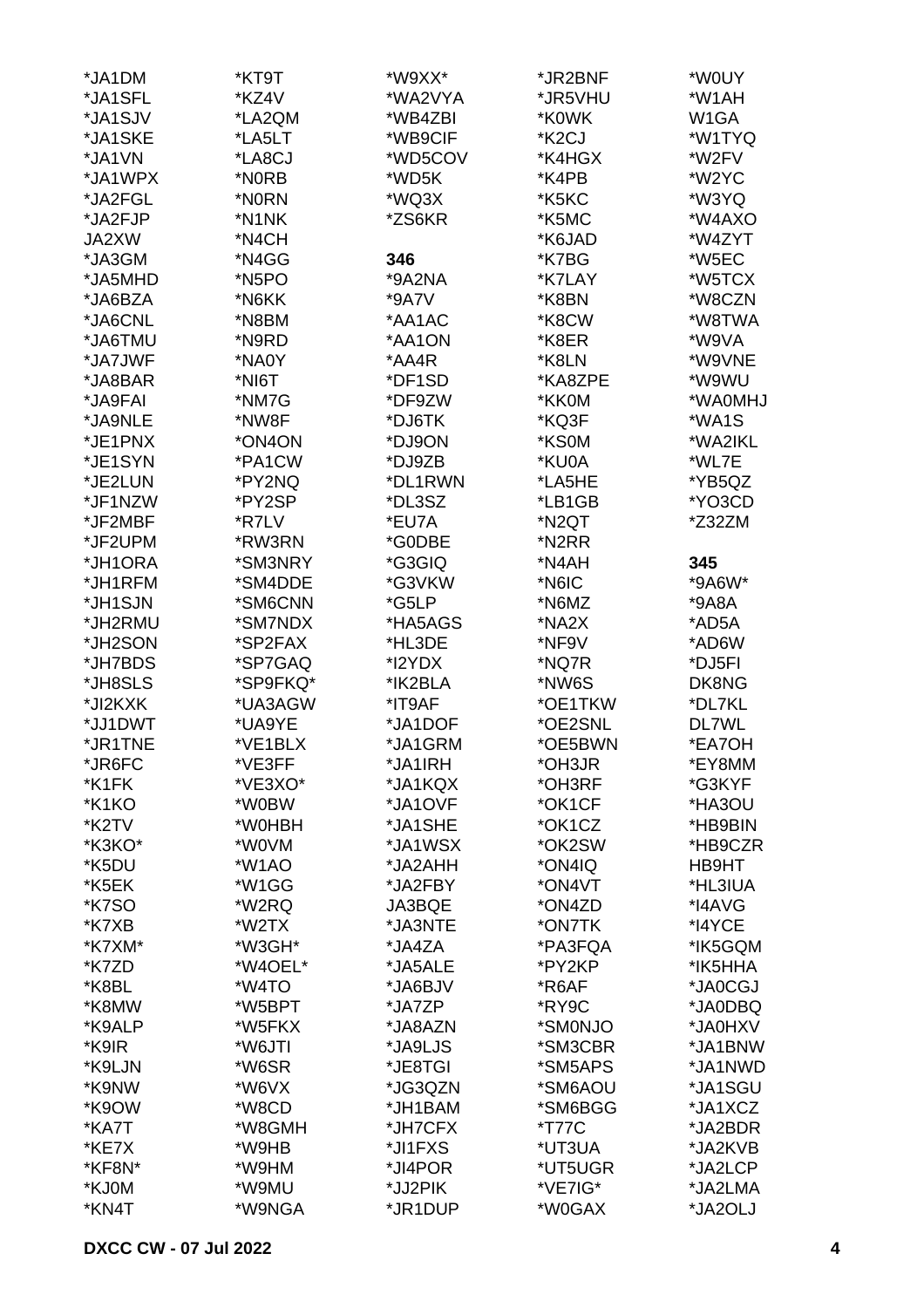| *JA2TBS | *SM5KNV | *IK4MGP | OK1ABB              | *GM3POI |
|---------|---------|---------|---------------------|---------|
| *JA3EOP | *SP3EPK | *IK4PLW | *OK3GU              | *HA1RW  |
| *JA3UCO | *UA0ZC  | *IK5CBE | *ON4GG              | *IK4HLO |
| *JA6VQA | *UA3LAR | *IN3RZY | *PP5AVM             | *IK4WMA |
| *JA7HMZ | *UN6T   | *JA1ADT | *R9FM               | *IK5PWQ |
|         |         |         |                     |         |
| *JA7OUV | *UT2UB  | *JA1BOQ | *R9TO               | *JA0DIN |
| *JE2LPC | *VE3HO  | *JA1CLW | <i><b>*S57A</b></i> | *JA1ANR |
| *JF3LOP | *VK5WO  | JA1GTF  | *SM5API*            | *JA1PPW |
| *JF6DSZ | *W0NB   | *JA1JAT | *SM5CSS             | *JA1RWI |
| *JH1BZJ | *W1ITU  | JA1QXY  | *SM7HCW             | *JA2FWS |
| *JH1RFR | *W1MLG* | *JA1WTI | *SP2JKC*            | *JA2HQZ |
| *JJ1TEA | W2HAZ   | JA3MNP  | *SP3FAR             | *JA3DAY |
| *JK1BSM | *W2LK   | JA6VA   | *UA3AB              | *JA4FKX |
| *JK1OPL | *W2LO   | *JA6VU  | *UA6MF              | *JA4MRL |
| *JM1CYJ | *W2RA   | *JA7ZF  | *UA9FAR             | *JA5NLN |
| *JM3GXU | *W4MPY  | *JE1LFX | *UT7QF              | *JA7LMZ |
| *JN7FAH | *W5JMW  | *JF1WPB | *UX1UA              | *JA7XBG |
|         |         |         |                     |         |
| *JO1WKO | *W5XC   | *JG1ULJ | *UY5AA              | *JA9LSZ |
| *K0DEW  | *W5ZN   | *JG3SKK | *VE1DX              | *JH1CHU |
| *K0JGH  | *W6NWS  | *JH3KAI | *W0CD               | *JH1OCC |
| *K0KT   | *W6RLL  | *JH3VNC | *W0DJC              | *JH1XUM |
| *K0MF   | *W7AO   | *JI1DHY | *W0FLS              | LQU8HL* |
| *K2QMF  | *W7GA   | *JK1EXO | *W3NA               | *JL1ARF |
| *K4CMS  | *W8KM   | *JL1XMN | *W3ODJ              | *JM1JIV |
| *K4SI   | *W9OP   | *JR9LKE | *W4AG               | *JN1BMX |
| *K4SO   | *W9RN   | *JS3CTQ | *W4PK               | *JR1BAS |
| *K4UU   | *WA5VGI | *K1HT   | *W5TO               | *JR2KDN |
| *K5ESW  | *WA9YYY | *K1OA   | *W5WT               | *JR2UBS |
| *K5JZ   | *WB8B   | *K2ZZ   | *W6RKC              | *JR3OEH |
| *K8IU   | *WB8YJF | *K6CTA  | *W7CA               | *K0GUG  |
| *K8ND   | *WK3N   | *K6LRN  | *W7IIT              | *K0KG   |
|         |         |         |                     |         |
| K9RF    | *YL2MU  | *K6UFO  | *W7KCN              | *K0MN*  |
| *K9RS   |         | *K6XN   | *W7YAQ              | *K0RWL  |
| *K9SM   | 344     | *K8AV   | *WA2NPD             | *K1HJC  |
| *KC3X   | *AA3B   | *K8ME   | *WS6X               | *K1NY   |
| *KC5P   | AA4M    | *K8ZTT  | *YO9HP              | *K2AZ   |
| *KC6X   | *AA8OY  | *K9OT   |                     | *K2UU   |
| *KE4YD  | *AA9AA  | *K9RR   | 343                 | *K4TT   |
| *KE9I   | *AB4H   | *KA3S   | *9A2EU              | *K5CON  |
| *LA9FFA | DJ5DA   | *N0JR   | *9A2JK              | *K5DF   |
| *LZ1GU  | *DL4CF  | *N1UR   | *AA6AA              | *K5EJ   |
| *N2NL   | *DL8SCG | *N4DB   | *AE5E               | *K5QX   |
| *N2WK   | *DM5EE  | *N4JQQ  | *AI6Z               | *K6UM   |
| *N5UD   | *EA3XP  | *N4QQ   | *CT1EEB             | *K6YUI  |
| *N7GR   | *EI6FR  | *N4UA   | *CT1FJK             | *K7NO   |
| *N7KA   | *F3SG   | *N4VA   | *DF3GY              | *K7VV   |
|         |         |         |                     |         |
| *N9CK   | *F6AOJ  | *N5TY   | *DJ2RB              | *K8AC   |
| *NA4D   | *F6DLM  | *N5XZ   | *DJ5IH              | *K9CT   |
| *NA5C   | *G3NDC  | *N5ZM   | *DJ5IO              | K9FD    |
| *NT9L   | *G3PLP  | *NE9Z   | *DL1DA              | *K9US   |
| *OH3BU  | *HA3HP  | *NI4H   | *DL2VPO             | *KA1ERL |
| *OH8SR  | *HA9PP  | *NM6V   | *DL3ZA              | *KB4GYT |
| *PF5X   | *HB9BMY | *NN4SS  | *DL7HU              | *KP2A   |
| *PY4OY  | *I2AOX  | *NO3N   | *EA3LX              | *KV7K   |
| *SL0ZZI | *I2RFJ  | *NO8D   | *EA4KD              | *LX1DA  |
| *SM3LGO | *I4MKN  | *NU8Z   | *F6HKA              | *LZ2JE  |
| SM4BNZ  | *I5KKW  | *NX7U   | *G0JHC              | *N0FX   |
|         |         |         |                     |         |

## **DXCC CW - 07 Jul 2022**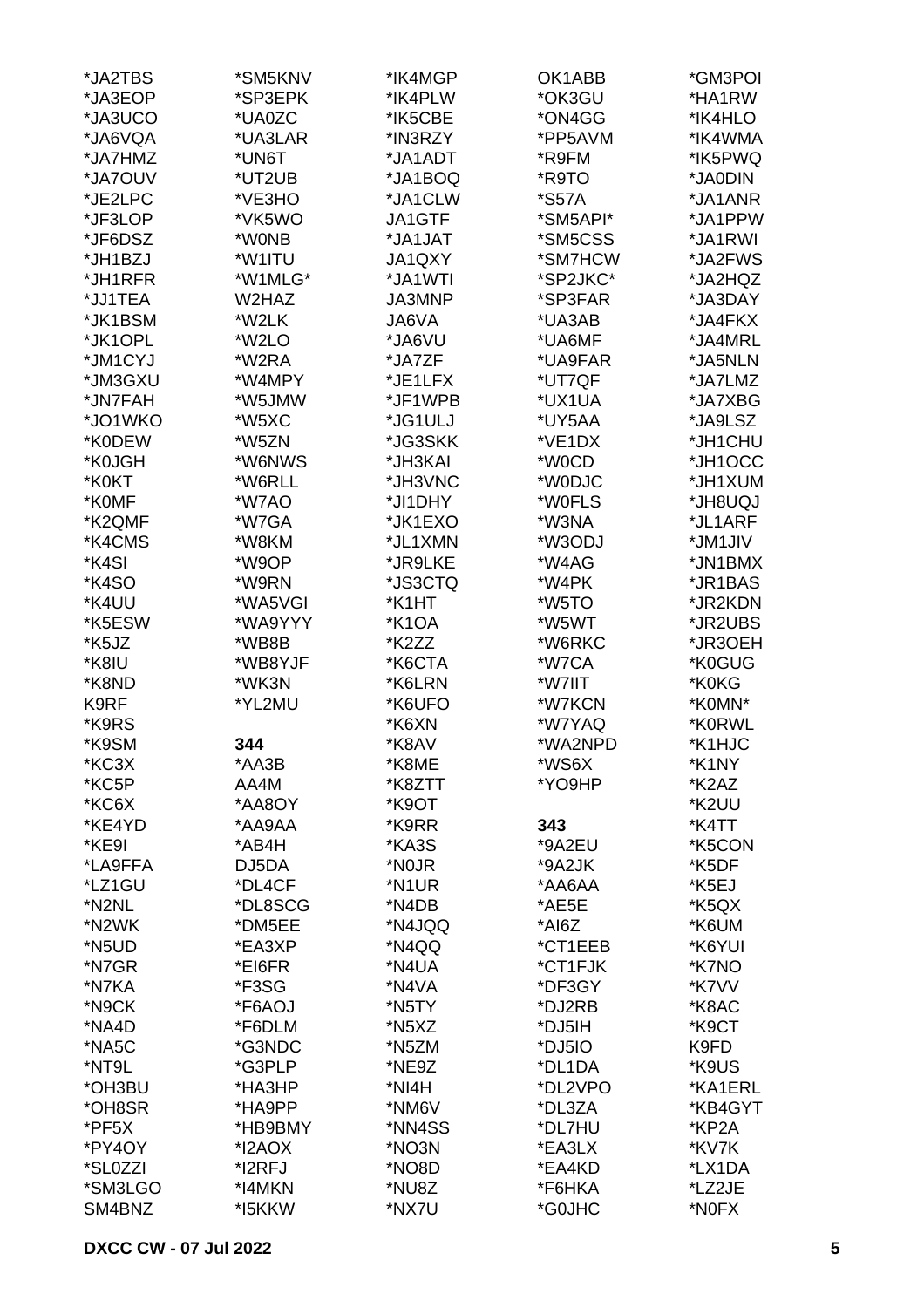| *N1RR               | 342           | *K1JIU            | *W3YY        | *IV3JVJ            |
|---------------------|---------------|-------------------|--------------|--------------------|
| *N2TN               | *4K9W         | K <sub>1</sub> VV | *W4HG        | *JA0IXW            |
| *N4AL               | $*4Z4DX$      | K1YR              | *W4SK        | *JA1DIO            |
| *N4JF               | *9A5CY        | *K2FF             | *W5OZI       | *JA1DOT            |
| N <sub>4</sub> RR   | AA4NC         | K2OWE             | *W5SL        | JA1PCY             |
| *N <sub>5</sub> OK  | *AD7L         | *K2RSK            | *W6AN        | *JA2DPC            |
| *N6DX               | *AE6Y         | *K3GT             | *W6PJ        | *JA2KTP            |
| *N6OJ               | *DJ1OJ        | *K4UX             | *W7SX        | *JA5CEX            |
| *N6PE               | *DL1DTL       | K5KR*             | W8QWI        | *JA5WIZ            |
| *N8DJX              | *DL2OE        | *K7NTW            | *W9ILY       | *JA6WJL            |
| *N8RR               | *DL3NM        | *K7ZV             | *W9RC        | *JA8DJY            |
| *N9AW               | *DL5CW        | *K8DID            | *W9TX        | *JA8KSF            |
| *NC9T               | *DL9DRA       | *K9JF             | *WA8CDU      | *JE8LWZ            |
| *OH2BEN             | *EA1AUS       | K9RB              | *WA8WV       | *JF2XGF            |
| *OH2BV              | *EA7TG        | *KF0QR            | WB2GOK       | *JG6NGS            |
| *OH3NHF             | *F5HPY        | *KT8X             | *WB8FIW      | *JH0INP            |
| *ON6YH              | *F6FHO        | *NOIW             | *WX5L        | *JH8RZJ            |
| *ON7EM              | *F6HMJ        | *N3AF             | *YU1TR       | JI1PGO             |
| *OZ2J               | *G0EHO        | N3ED              | *ZL3JT       | JI1WIB             |
| *PA7F               | *G0OIL        | N3UN              |              | *JI8DGO            |
| *R4GM               | G3MXJ         | *N4QS             | 341          | *JJ1SKG            |
| <i><b>*S53R</b></i> | *G4IUF        | *N4QV             | *9A1CAL      | *JM1GAW            |
| *SM2EJE             | *GM0AXY       | *N4TL             | *9Y4VU       | *JQ3DUE            |
| *SM5ARL             | *GM0GAV       | *N5KM             | *AA1QD       | *JR2UJT            |
| *SM5CEU             | *HA3NU        | *N6KZ             | *AA8LL       | *JR6LLN            |
| *SM5JE*             | *HA5KG        | *N7NG             | *AI9L        | *JR7VHZ            |
| *SM5SWA             | *HB9BOS       | *N8LJ             | *AL7R        | K <sub>2</sub> CO  |
| *SP1S               | *HB9DHK       | *NIOC             | *DF3UB       | *K2DI              |
| *SP6CIK             | <b>I1SBU</b>  | *NJ0U             | *DJ0MDR      | *K3GGN             |
| *SP8HXN             | *I2EOW        | *NM3V             | DK6NP        | *K3NK              |
| *UA4CR              | *IK1ADH       | *OE2LCM           | DK6WL        | *K3SWZ             |
| *VE3VHB             | *IK1WGX       | *OH2BCK           | *DL3IAC      | *K4SV              |
| *VE6KC              | *IK6CGO       | *OH2TA            | *DL6KR       | *K5JUC             |
| *W0CP               | *IK8BIZ       | *OH4OJ            | <b>DL7SY</b> | K5MK               |
| *W0YK               | *JA0EOK       | *OZ1AXG           | DL8YR        | *K5OT              |
| *W1YIF              | *JA0NPQ       | *PR7FB            | *DL9RCF      | *K5TN              |
| *W1ZK               | *JA1MZM       | *R3OK             | *DS5USH      | *K5VWW             |
| *W <sub>2</sub> CQ  | <b>JA1NLX</b> | <b>SLOAS</b>      | *EA5BY       | *K5XX              |
| *W3TN               | *JA1QOW       | *SM3NXS           | *G3LHJ       | *K6EGW             |
| *W4TV               | *JA1SYY       | *SM3PZG           | *G3LZQ       | *K6ZZ              |
| W4ZX                | *JA2AH        | *SM4OLL           | *G3MIR       | *K7WP              |
| *W5AJ               | *JA2DXD       | *SP6M             | *G3MPB       | *K8RYU             |
| W <sub>5</sub> SG   | JA3BG         | *SP7ITB           | *G3OAG       | *K8WK              |
| *W6SZN              | *JA6CDA       | *UT5JAJ           | *G3SWH       | *K9KA              |
| <b>W7IUV</b>        | *JA7BVH       | *UX5UO            | *GM4FDM      | *KF7PG             |
| *W7KW               | *JA7BWT       | *UY5ZZ            | *HB9BXE      | *KS3F              |
| *W7WM               | <b>JA7FS</b>  | *VE3LYC           | *HB9DDM      | *LA4WJ             |
| *W8IQ               | *JA9IFF       | *VE7BV            | *HB9LCW      | *N <sub>2</sub> BJ |
| *W9PZT              | *JA9TWN       | *VK9NL            | *I3FIY       | *N3NT              |
| *WB2GAI             | *JE2KUC       | *W0RX             | *I4EWH       | *N4AA*             |
| *WC0Y               | *JH1NYM       | *W0TT             | *I4JEE       | *N4PJ              |
| *WC1M               | *JH8DBJ       | *W0YG             | I4NGZ        | *N4XP              |
| *WC4B               | *JM1HJG       | *W1GJ             | *IK0FUX      | *N5KD              |
| *WC5N               | *JN3SAC       | *W1LW             | *IK2DJV      | *N5PG              |
| *WS1F               | *JO7WXN       | *W1RM             | *IK2IQC      | *N6IG              |
|                     | *K0JY         | *W1ZT             | *IK8CNT      | N7MW               |
|                     | *K0RW         | *W2PK             | *IK8HJC      | N8DE               |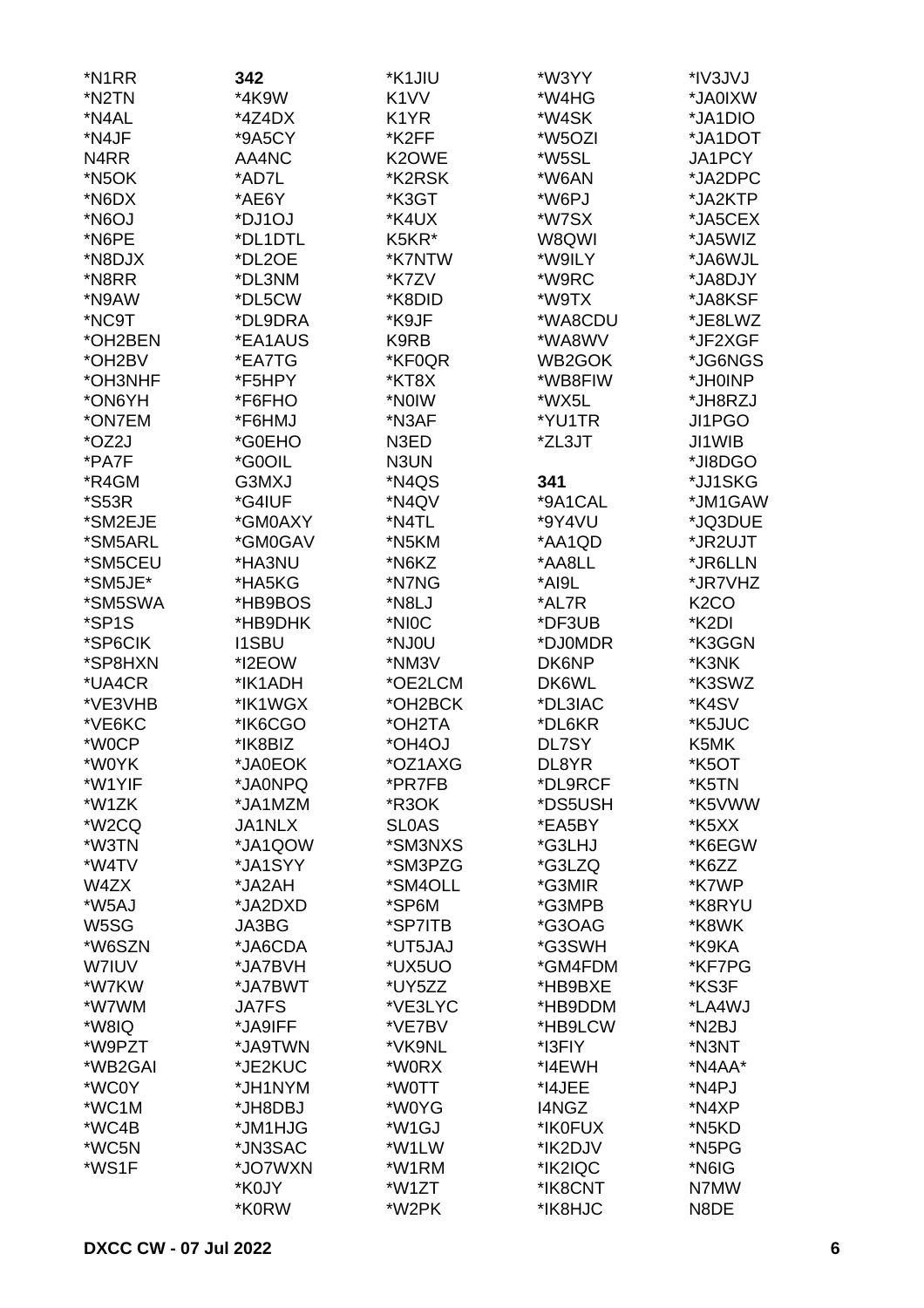| N8MC                 | *DL1FU        | K4KU               | *W6UB         | *K0VXU                        |
|----------------------|---------------|--------------------|---------------|-------------------------------|
| *N9EN                | *DL2VFR       | *K4RO              | *W7CT         | *K1BD                         |
| *NW7E                | *DL6XK        | *K6CU              | *W8HC         | *K1ESE                        |
| *OE6DK               | *E72A         | *K8AJS             | *W8MJ         | *K1NU                         |
| *OH1TV               | *EA1DFP       | *K9CC              | *W9AJ         | K <sub>1</sub> W <sub>B</sub> |
| *ON4ATW              | *EI7BA        | K9MK               | W9GW          | K3NW                          |
|                      | *F5IL         | K9TI*              | *WA1PMA       | *K3SW                         |
| ON5WQ                |               |                    |               |                               |
| *OZ3PZ               | *F5PBM        | *K9UQN             | *WA9CVK       | *K4XR                         |
| *PA3ABH              | *G0DQS        | *KF8UN             | *WF5E         | K <sub>5</sub> K <sub>G</sub> |
| *PA3EWP              | *G4PWA        | *KG6I              | *WO2T         | K6MI                          |
| *R5AJ                | *HA1RB        | *KJ9C              | *YO5BRZ       | *K7BTW                        |
| *RK3QY               | *HB9CEX       | KM <sub>1</sub> C  | *YO7LCB       | K8FC                          |
| *RM0F                | *HB9DDO       | KQ9W               | *YV1DIG       | *K8QM                         |
| *RN3QN               | *HB9HFN       | *LA9SN             |               | *KK9DX                        |
| <i><b>*S55ZZ</b></i> | *I3EVK        | N <sub>1</sub> AC  | 339           | *KM4H                         |
| *S58Q                | *IK1SOW       | *N4BAA             | *AA4HP        | *LA5YJ                        |
| *SM3DMP              | *IK2ECC       | *N4OGW             | *AA6XX        | *LU3CQ                        |
| *SM5CLE              | *IK4DRR       | *N4ZH              | *EA3DW        | *LU8QT                        |
| *SP3IBS              | *IK6FWJ       | *N5GH              | *EA3GP        | *N3RW                         |
| *SP5DIR              | *IK7NXM       | *N6ED              | *F2JD         | *N5JB                         |
| *SP6HEQ              | *IT9DAA       | *N6NO              | *G4CCZ        | *N5PHT                        |
| *UA3AP               | *IV3TQE       | N7TT               | HB9BAT        | *N6RV                         |
| *UA4HAU              | *JA0DET       | *ND6G              | *I0MWI        | N6XJ                          |
| *UN5J                | *JA0EKI       | *NJ6P              | <b>I1HLI</b>  | N7KO                          |
| *UY5BC               | JA1AAT        | *OE7SEL            | <b>I1YRL</b>  | *N8KOL                        |
| *VE1YX               | *JA1BFF       | *OE8SPW            | <b>IK0ADY</b> | *N9BX                         |
| *VE6LB               | *JA1BNL       | *OK6DJ             | *IK0DWN       | *NA9A                         |
| *VE7VF               | *JA1JQY       | *ON4AOI            | *IK0MHR       | *NK1K                         |
| *W0JX                | *JA2XCR       | *ON4CD             | *IK2EGL       | NS <sub>2</sub> N             |
| *W2LE                | JA3CMD        | *ON6CW             | <b>IK2FIQ</b> | *OH1EB                        |
| *W4AVY               | JA3KWZ        | PA3AXU             | *IK2QPR       | *ON4ADN                       |
| *W4FQT               |               |                    |               |                               |
|                      | <b>JA5FDJ</b> | *PA3EVY            | IK4DCS        | *ON4RU                        |
| *W5LT                | *JA5JGV       | *PP2FN             | *IZ5EKV       | *OZ8SW                        |
| *W6HIB               | *JA7KY        | PT7AA              | *JA0NZR       | *PP1CZ                        |
| *W7KNT               | *JA7MOL       | PY4OD              | JA1BN         | *R7DX                         |
| *W8FN                | <b>JA7QFU</b> | *R3VA              | <b>JA1CHN</b> | *R7NW                         |
| *W8OI                | *JA8AWH       | *R9SG              | JA1DFK        | *RA0FF                        |
| W9IT                 | *JA8CJY       | *RA7A              | *JA1HRQ       | *RV3LO                        |
| *W9RPM               | *JA8GSN       | *S53MJ             | *JA1QOQ       | *SM3VAC                       |
| *W9XX                | *JA8LRG       | *SM5ENX            | <b>JA2ANA</b> | *SV2BOH                       |
| *WA5POK              | *JA9CHI       | *SM6BZV            | JA2GBO        | *UA9CBO                       |
| *YU3AA               | *JA9RRH       | SP <sub>5</sub> PB | <b>JA2THS</b> | *UA9FGR                       |
|                      | JE1JKL        | *SP6T              | *JA2VQF       | *UR5FEO                       |
| 340                  | *JE2HCJ       | *SP8FHM            | *JA5BGA       | *US8UA                        |
| $*9A2F$              | JH1EDD        | *UA3ECJ            | *JE2EHP       | *UT5URW                       |
| *9A2NO               | *JH3CUL       | *UA6A              | *JE4WOK       | *UY5XE                        |
| *9A2TN               | *JI3BFC       | *UT7UW             | *JE6TSP       | *VE3MWX                       |
| *9A4W                | <b>JJ3AFV</b> | *UT9FJ             | *JE8CLT       | *W0TRF                        |
| *AB5C                | *JK1LUY       | *VE3EXY            | *JF2WXS       | *W3GQ                         |
| *AB5EB               | *JR4LNG       | *VE3QAA            | JF4EQJ        | W4DZZ                         |
| *AF9H                | *K0BJ         | *VO1NA             | *JH1DSF       | *W4RFZ                        |
| AJ8J                 | *K0GY         | *W0UO              | *JH7IAJ       | W5ASP                         |
| *DF2UH               | *K2BA         | W <sub>1</sub> UC  | *JH8NBJ       | *W5PF                         |
| DJ5LE                | *K2NV         | *W2NO              | *JJ3PRT       | W <sub>5</sub> ZO             |
| *DK2NG               | *K3JT         | W3KB               | *JM2RUV       | W6DN                          |
| DK3QM                | K3KY          | *W4BP              | *JR1NHD       | W6NP                          |
| *DK6WA               | K3QIA         | *W5GAI             | *JR2SCJ       | *W6SL                         |
|                      |               |                    |               |                               |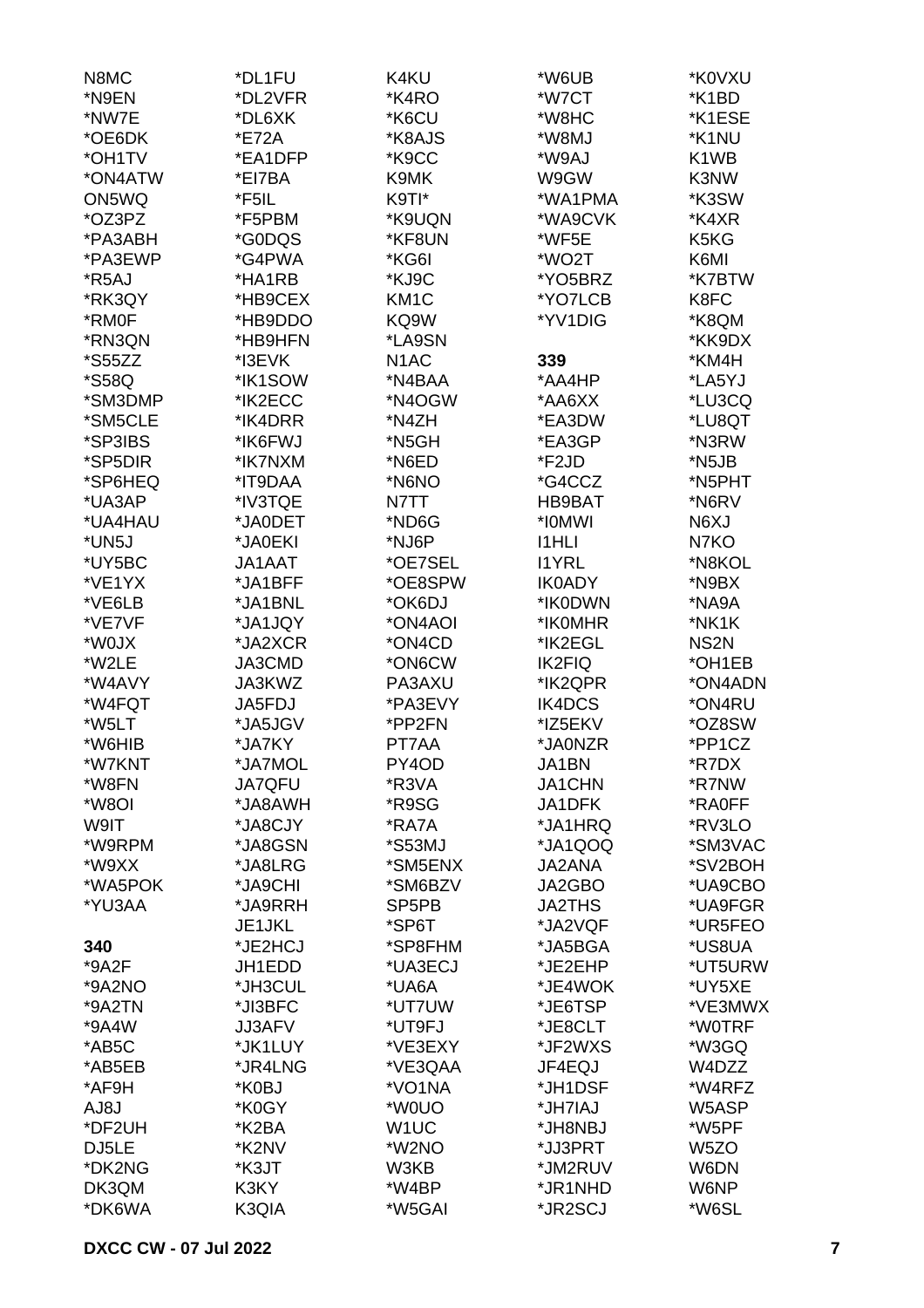| *W6XK         | *JI7NUF              | *SP9ODY           | <b>I8WY</b>       | N9RS             |
|---------------|----------------------|-------------------|-------------------|------------------|
| *W6YOO        | *JI8PDC              | *SV8CS            | *IK0OZD           | *NS9I            |
| W7LY          | *JJ3HGJ              | *UR0MC            | *IK5DNF           | *NU7J            |
| *W8OM         | *JL1RUC              | *UT7UJ            | *IK5SRF           | *OE1WEU          |
| *W9BEA        |                      | *VE3UW            |                   | OE2KGM           |
|               | JR1IOS               |                   | *IT9ELD           |                  |
| *WA4DOU       | *JR7WFC              | *VE7UF            | *IZ1ANU           | *OE3GCU          |
| *WA7NB        | *JR8BRK              | *W0KCJ            | *JA1BPA           | *OE4PWW          |
| *WD9DZV       | K0XB                 | W1AX*             | JA1GO             | *OK1AD           |
| *WG5G         | *K1CP                | *W1DIG            | JA1JRK            | *OK1DWC          |
| WG6P          | K1HDO                | *W1HEO            | *JA1MZL           | OZ7BW            |
| *XE1ZW        | *K <sub>1</sub> RO   | *W2WG             | *JA1UPT           | PY5AKW           |
| *YT2AA        | K <sub>1</sub> ZZI   | *W3BW             | JA2EWE            | *R0FA            |
|               | K <sub>2</sub> QIL   | *W3DRY            | *JA2FSM           | *R7AA            |
| 338           | K4CSB                | W <sub>4</sub> SO | *JA2VHO           | *R7FK*           |
| *5B4AGN       | *K4MWB               | *W6YI             | *JA2WYN           | *RA3QK           |
| AC5K          | *K4WA                | *W7QDM            | JA3LDH            | *RW7M            |
| *AK5X         | *K5GH                | *W8GC             | *JA3RQ            | *S52F            |
|               |                      | *W8KA             |                   |                  |
| DF1DB         | *K5LJ                |                   | <b>JA6JPS</b>     | SM4AZQ           |
| *DK3DG        | *K5SM                | W8PR              | *JA9GLW           | SM5BHW           |
| *DL2CHN       | K6BZS                | W9IL              | *JF0CSK           | *SP1MGM          |
| *DL2ZN        | *K6KO                | W9ITB             | *JH1IZR           | SP5GQX           |
| *DL5WW        | *K8NK                | W9XQ*             | *JH1RGG           | SP5GRM           |
| DL6EN         | K9FN                 | WB9UQE            | JH2AYB            | *SP9RPW          |
| <b>DL7NS</b>  | KA1J                 | WD5T              | *JH4ADV           | *UR5EDX          |
| *DL7UCX       | *KA9CFD              | WE9R              | *JH4GJR           | *UT5UIA          |
| *EA5RM        | *KC6AWX*             | *WF2S             | *JH6QFJ           | UW7UA            |
| *G4IRN        | *KC9ARR              | YO4PX             | <b>JI1NJC</b>     | *W0RT            |
| *G4OWT        | *KG2KJ               | *YV5NWG           | *JL1UXH           | *W0TM            |
| *G4PTJ        | KG6B                 |                   | *JM1FHL           | *W2GG            |
| *G4SOZ        | *KL0S                | 337               | <b>JS2LHI</b>     | W <sub>2ZI</sub> |
| *HA5BSW       | KZ8Y                 | AA4NG             | <b>K0HRF</b>      | *W2ZK            |
|               |                      |                   |                   |                  |
| *HA7TM        | *LA2PA               | AA8CH             | *K0XX             | W4LI             |
| *HA7UW        | *LA5IIA              | *CT1APE           | K1VKO             | *W4RBO           |
| *HB9AAQ       | *LA5LJA              | *CT1EKY           | *K2IXQ            | *W6QUV           |
| *IK3VBB       | *LU8EKC              | DF5WA             | *K2RD             | W6RFF            |
| *IK6EIW       | *N1LN                | *DJ2SL            | *K3WA             | *W8OP            |
| <b>JA0CWZ</b> | *N4PQX               | *DJ3XG            | K4PR              | *W8RV            |
| *JA1QXC       | N4PY                 | *DJ4EN            | *K5WAF            | W9UM             |
| JA2MOG        | *N6HC                | *DJ5DT            | K <sub>5</sub> ZR | W9ZJ             |
| *JA4DLP       | *N6QQ                | DL1EY             | *K6SRZ            | *WA0I            |
| JA4FHE        | *N8TR                | DL1KS             | K7ET              | WA1YTW           |
| *JA4ITW       | N9MR                 | *DL1VDL           | K7OSE             | <b>WA2UKA</b>    |
| *JA6OXT       | N9XX                 | *DL2HYH           | *K8FL             | WK6E             |
| *JA7MA        | NN7X                 | *DL4SZB           | *KA2D             | *WO3Z            |
| *JA8BNP       | *OK2QA               | *DL8NU            | KD <sub>0</sub> Q | *YO2RR           |
| <b>JA9NFO</b> | *OZ2Y                | *DL8ZBA           | KE1F              |                  |
| *JF1LZQ       | OZ8AE                | *E73Y             | KE3A              | 336              |
| JF1PJK        | PE <sub>50</sub>     | EA7TV             | *KG9Z             | *4F2KWT          |
|               |                      |                   |                   |                  |
| JF1SQC        | *PY5EG               | F6IRE             | KR <sub>2</sub> Q | *4L1MA           |
| *JG3LGD       | *RN3CT               | <b>HA0HW</b>      | *KX2A             | *9A2X            |
| JH1APK        | *S51U                | *HB9AUS           | LA3XI             | AA4AK            |
| *JH1EEB       | <i><b>*S55SL</b></i> | *I1EIS            | *LU1BR            | *AB6QM           |
| *JH1VHU       | *SM5CZK              | <b>I1LGR</b>      | *LZ1PM            | <b>AE0P</b>      |
| JH3CXL        | *SM5OJH              | *I2MQP*           | *N4RI             | *CT1IUA          |
| *JH3SIF       | *SM7BHH              | <b>I3BLF</b>      | N6TA              | *DF6PB           |
| *JH4CBM       | *SP1JRF              | I3YEG             | *N8MR             | DJ1ND            |
| JH8CMZ        | *SP6EQZ              | <b>I8IGS</b>      | *N8SNM            | DJ4PI            |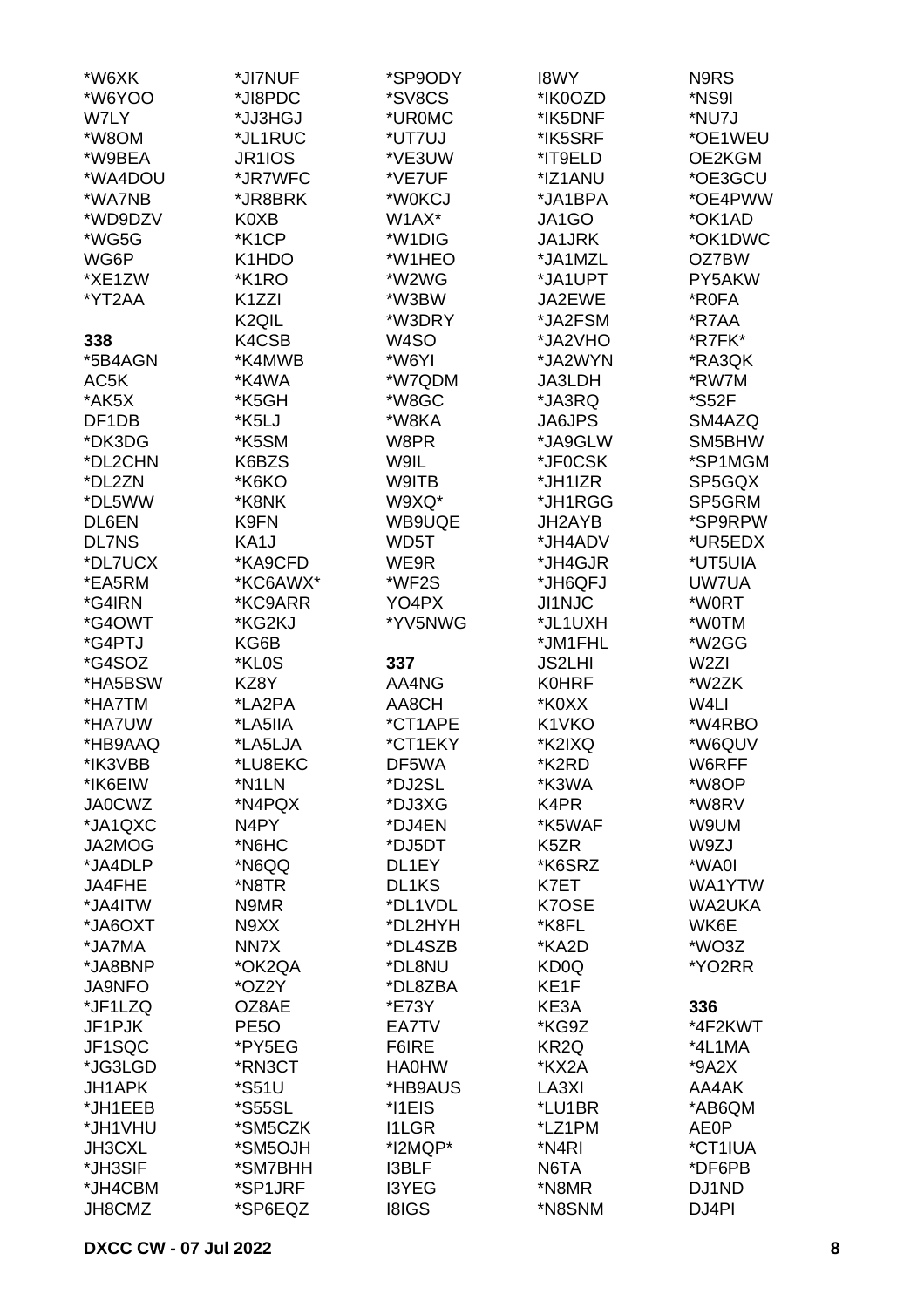| *DJ6OI                         | *K9FZ*                        | <b>WA2UUK</b>           | K7CMZ             | *5B4AHJ                  |
|--------------------------------|-------------------------------|-------------------------|-------------------|--------------------------|
| DK <sub>1EI</sub>              | *K9MIE                        | *WA3C                   | *K8YTO            | A45XR                    |
| DK6NJ                          | K9YY                          | *WB8FSV                 | *K9MUF            | AH7C                     |
| *DK7CX                         | KA9OKH                        | WE7K                    | K9RT              | T <sub>a</sub> UA        |
| *DL1DUO                        | KC0Q                          | WF4G                    | <b>KA4RRU</b>     | DF3FI                    |
| *DL1SVI                        | KJ6NZ                         | XE2CQ                   | KG8P              | DJ4YS                    |
| DL3HAH                         | KR6C                          |                         | LA <sub>1</sub> K | *DJ7ZG                   |
| *DL4FDM                        | LA3WAA                        | 335                     | LA3TK             | DL5CF                    |
| *DL5ZB                         | *N0KV                         | *CT1BWW                 | *LB8DC            | DL6CNG                   |
| DL8AN                          | *N1BUG                        | *CT1CJJ                 | *N7MQ             | DL6VW                    |
| DL8CM                          | *N2VW                         | DF2IS                   | N7XR              | DL9GOA                   |
| *EA1EAU                        | N3KK                          | DF3SV                   | *N8NN             | EI7CC                    |
| *EA1WX                         | N5WA                          | DL7UX                   | *N8PW             | *EV1R                    |
| *EW2A                          | N <sub>5</sub> X <sub>G</sub> | <b>DL9MEN</b>           | N9SF              | F6GID                    |
| *F5CQ                          | *N6HY                         | EA3CUU                  | NA2U              | F6HWM                    |
| <b>G0HIO</b>                   | N6MA                          | *EA6SX                  | NE8P              | F6HWU                    |
| *G3KWK                         | N7OJ                          | *EC3A                   | <b>ON4AGX</b>     | G3PJT                    |
| G4DJX                          | *N7WO                         | *F5OVQ                  | *ON5UE            | G3WPH                    |
| *HA5FA                         | N9MM                          | *F6FXU                  | OZ3Y              | *G3ZSS                   |
| *HB9RG                         | N9UA                          | FG5FR                   | PY2TM             | *G4IIY                   |
| <b>I2QMU</b>                   | NQ6N*                         | G3NKC                   | *RU3QR            | <b>HB9AFI</b>            |
| I2TZK                          | NX7K                          | *GM0VRP                 | *RZ3FW            | HB9CND                   |
| <b>I4ALU</b>                   | NY2E                          | HA5GN                   | SM5BMB            | HP2AT                    |
| <b>IK0PRG</b>                  | NZ9R                          | HA5LQ                   | *SP3CGK           | I5XIM*                   |
| JA1CPZ                         | *OE5FIN                       | *HB9IIO                 | *SP3FHV           | IK1QFP                   |
| JA1DDZ                         | OH <sub>1</sub> HM            | HL1XP                   | *SP5IWA           | IK5XWA                   |
| *JA1IZZ                        | OK1MG                         | *HL2IFR                 | *SP6CES           | IK6BOB                   |
| JA1MDK                         | *OM7CA                        | <b>I1NVU</b>            | SP6EIY            | *IK6MNB                  |
| *JA2CXF                        | PY2IQ                         | *I5OYY                  | SP8HKT            | IZ1BII                   |
| JA2DHF                         | PY2MC                         | *IK4AUY                 | *SV1DPI           | *JA0CRI                  |
| JA2QCX                         | *R8TX                         | *IK4NQL                 | *SV1RK            | JA1ALT                   |
| *JA2QXP                        | *SM5GMZ                       | JA1TGO                  | *UA0BA            | JA1CJO                   |
| JA3EJG                         | *SM7GIB                       | *JA2BQX                 | *UA1ACG           | JA2MGE                   |
| <b>JA3HBC</b>                  | *SP7VC                        | *JA2EPW                 | UR5BO             | *JA3FGJ                  |
| JA4XH                          | *SP7XK                        | *JA8JTH                 | VA3MM             | JA4OK                    |
| JA5FBZ                         | *SP9UPH                       | JA9GPG                  | VE3IQ             | JE1CTA                   |
| *JA7LGE                        | *UA3DPM                       | *JE7RIT                 | *VE3UZ            | JE2DZC                   |
| *JA9AGN                        | UA4RZ                         | *JG4AKL                 | <b>WOANZ</b>      | JF3PNQ                   |
| JG1HND                         |                               |                         | W2RIJ             |                          |
|                                | UA6JD<br>*VE3DZ               | <b>JH0WQP</b><br>JH1JNR | W <sub>2</sub> VT | <b>JH1BSJ</b><br>*JH1IAQ |
| JH3GCN                         |                               | JH1KLE                  | *W3CC             | JH1IED                   |
| JH7DFZ<br>*JH8GEU              | VE3KP<br>*VE3MV               | JH4FEB                  | W <sub>5</sub> SJ | *JH4ADF                  |
| *JK1KSB                        | VE7CV                         | *JM1TWR                 | W6GO              | JI2EMF                   |
| JL1BYZ                         | *W0GG                         | *JR0EQQ                 | W6PBI*            | JP1TRJ                   |
|                                | *W1EBI                        | JR1WCT                  |                   |                          |
| *JR1KAG                        |                               |                         | W6RW              | <b>JS1NDM</b>            |
| <b>JR3MTO</b>                  | W <sub>1</sub> EQ             | *JR9OPJ                 | W8MHW             | K1AM*                    |
| <b>K0CVD</b>                   | W1JA                          | K0AZ                    | W9FR              | K <sub>1</sub> SM        |
| K0GSV*                         | W <sub>2</sub> JU             | K0BX*                   | WA3IIA            | K <sub>1</sub> ZE        |
| *K0PC                          | W <sub>2</sub> OB             | K1MM                    | *WB5JID<br>WB8K   | *K5FO                    |
| K <sub>2</sub> C <sub>IB</sub> | W4NS                          | K3BR                    |                   | *K5ZQ                    |
| *K3MSB                         | W5UA                          | K3SEW                   | WI8R              | K7CU                     |
| *K4YMQ                         | W5XU                          | *K4HB                   | WW3S              | K7UA                     |
| *K6ND                          | W7QMU                         | *K4VIG                  | YL2LQ             | *K8YC                    |
| K6PJ                           | W8KL                          | K5NW                    | *ZL3NB            | K9JU                     |
| K8CU                           | W9EDA                         | K <sub>5</sub> XI       |                   | K9VKY                    |
| *K8VFV                         | W9MJ                          | K6EL                    | 334               | KK6T                     |
| K8ZM                           | W9WI                          | K6GJ                    | 4X1FC             | KR <sub>5</sub> D        |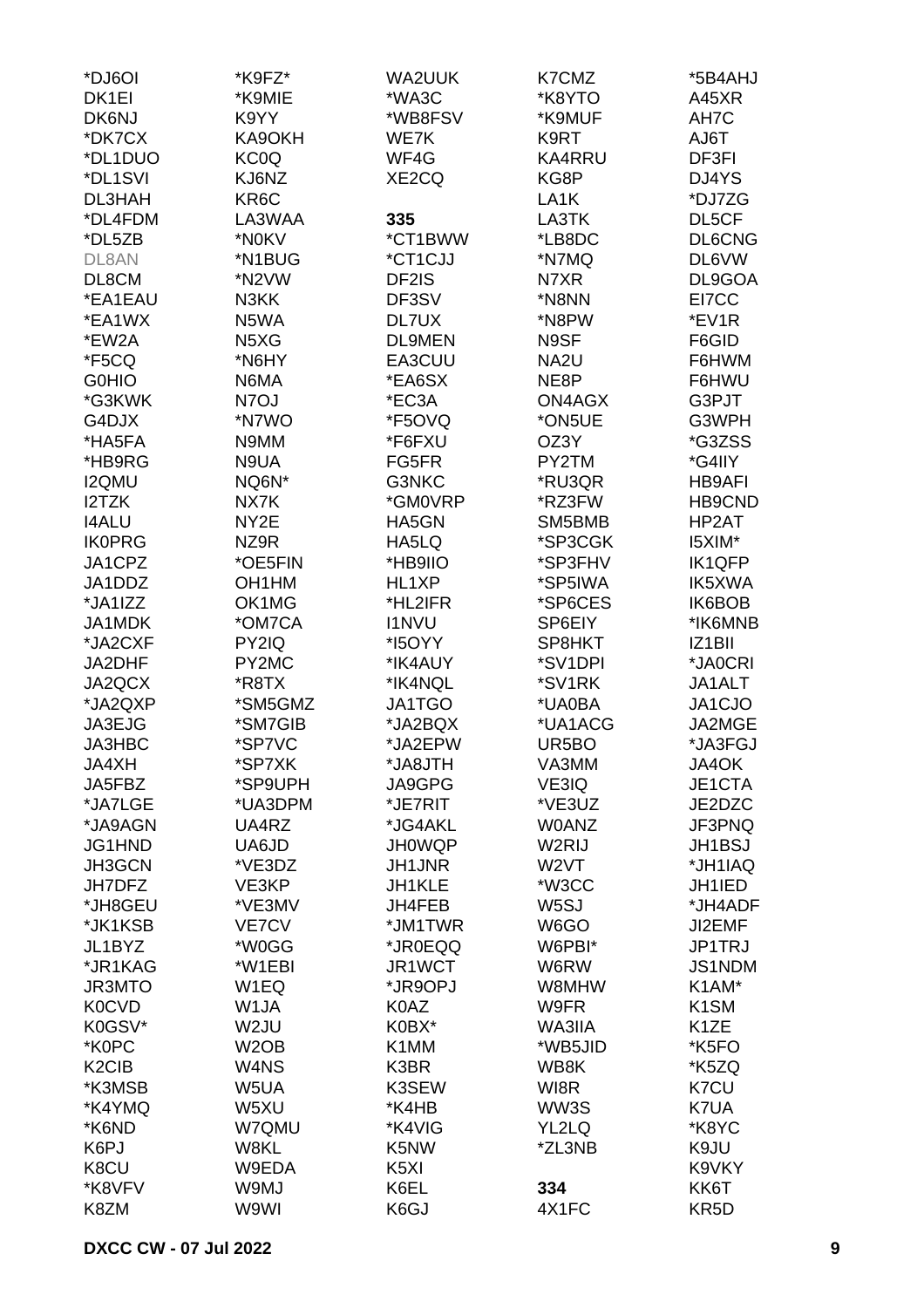| LA3IBA                        | EW1BA                         | OZ7OP              | <b>JA2KSP</b>                 | SM2OAN             |
|-------------------------------|-------------------------------|--------------------|-------------------------------|--------------------|
| LA8HGA                        | F5INJ                         | PY2XU              | JA2ODB                        | SP6AEG             |
| *LU4FPZ                       | F8BBL                         | RA3SS              | JA3AQ                         | SV <sub>1</sub> LK |
| <b>NOABA</b>                  | G3RVM                         | RN1ON              | JA3AYU                        | UA4LY              |
|                               |                               |                    |                               |                    |
| N <sub>1</sub> IX             | G3SVD                         | <b>S51NM</b>       | JA5EYW                        | UX1AA              |
| N <sub>1</sub> QY             | G4XRV                         | SM3AFR             | JA5JUG                        | W1SKU              |
| *N2NS                         | HB9AZZ                        | SM3BCS*            | JA5PUL                        | W1YW               |
| N <sub>2</sub> W <sub>B</sub> | <b>I0GOD</b>                  | SM5CRV             | JA5THU                        | W2AY               |
| N3FG                          | <b>I8QJU</b>                  | SM5FNU             | JA6BSM                        | W2EJG              |
| N4FW                          | <b>IK0CNA</b>                 | SP9JZU             | JA7GYP                        | W <sub>2</sub> FCR |
| N7AN                          | <b>IK1QBT</b>                 | *SV1CQN            | JH1AQN                        | W3BG               |
| N9FN                          | <b>IK2ECP</b>                 | SV1GYG             | JH1PEZ                        | W3OA               |
| NJ3K                          | <b>IK5XCT</b>                 | SV <sub>1</sub> JA | JH8JBX                        | W5FL               |
| NJ5N                          | IZ8ATP                        | VA7ZT              | JJ1CZR                        | W5GZ               |
| NN4X                          | JA0OS                         | VE1JBC             | JK1UVP                        | W6IZT              |
| *NN4ZZ                        | JA1AML                        | VE2DO              | JL4BSE                        | W7AL               |
| NN6K                          | <b>JA1FHK</b>                 | W <sub>1</sub> OG  | JR1ARK                        | W7VJ               |
| OH3JF                         | JA3RAR                        | W1UK               | <b>JR7ILA</b>                 | W7VY               |
|                               |                               | W2CVW              |                               | W8JRK              |
| OH <sub>5</sub> LP            | JA5CKD                        |                    | <b>K0CCM</b>                  |                    |
| *ON4CAS                       | <b>JA7BMR</b>                 | W2YJ               | K <sub>1</sub> LI             | W8JV               |
| ON5YR                         | JA8AQ                         | W <sub>2</sub> ZR  | K <sub>1</sub> YT             | W9HJ*              |
| OZ1FRR                        | <b>JA9JFO</b>                 | W4QN               | K <sub>1</sub> ZG             | WA6YEE             |
| *RA3CQ                        | JF1EGO                        | W6MUS              | K <sub>2</sub> Q <sub>B</sub> | WB5ZAM             |
| SM5FWW                        | <b>JG8FWH</b>                 | W6RS               | K3GW                          | Z31RQ              |
| *SP2JLR                       | *JH1HHC                       | W7AV               | K3STX                         | ZS2DL              |
| SP3XR                         | <b>JH1OJU</b>                 | W7KSK              | K4JJW                         |                    |
| <b>SP7HOV</b>                 | JH1WJR                        | W8NN               | K4MQM                         | 331                |
| *SV1FJA                       | JH3AWX                        | W9DE               | K5TT                          | 4Z5MU              |
| UA6YW                         | <b>JH3FUK</b>                 | <b>WD0DAN</b>      | K6RO                          | 9A2UA              |
| <b>VE1ACU</b>                 | JH8CFZ                        | WN6W               | K6TAR                         | AA9A               |
| *VE2TZT                       | JO1MOS                        | ZL <sub>2</sub> AL | K7NK                          | AB4IQ              |
| VE6BI                         | <b>JR0WZR</b>                 |                    | K8WW                          | CT1FMX             |
| W <sub>2</sub> CG             | <b>K0HQW</b>                  | 332                | KA2BZS                        | DF9PG              |
| *W2IRT                        | K <sub>1</sub> GG             | 9H1SP              | KD1F                          | DJ2VO              |
| W <sub>2</sub> NC             | K <sub>1</sub> J <sub>D</sub> | AA4DO              | KE5PO                         | DK3WW              |
|                               |                               |                    |                               |                    |
| W2TQC                         | K3VAT                         | AA8R               | KY <sub>5</sub> I             | <b>DL1HRN</b>      |
| W3MR                          | K5KA                          | AB4I               | LA9OI                         | DL4CW              |
| *W3UA                         | K <sub>5</sub> OA             | AK5Q               | LB6KC                         | EA1DR              |
| W4BUW                         | *K8EUR                        | CT1GFK             | LX2PA                         | F5AKL              |
| W5NX*                         | K9ARZ                         | DF4PL              | *LZ1XZ                        | F5JY               |
| *W6AEA                        | LA9AJA                        | <b>DJ0LC</b>       | N3MN                          | G4WFQ              |
| W6OM                          | LU5OM                         | DJ1TO              | N3ND                          | HA5AO              |
| *W7DO                         | LZ1XL                         | DJ3AS              | N <sub>4</sub> D <sub>V</sub> | HA5CW              |
| *W8HW                         | N <sub>1</sub> CYA            | DL6NB              | N4HU                          | HB9DHG             |
| WA8JBG                        | N3RC                          | <b>DL6UNF</b>      | N <sub>5</sub> N <sub>A</sub> | <b>HB9ICC</b>      |
| WB3LHD                        | N4HL                          | EA4KT              | N6PF                          | HB9JOE             |
| WO9S                          | N <sub>4</sub> II             | EC <sub>5</sub> A  | N8DC                          | <b>IK1AAS</b>      |
| WT3Q                          | N <sub>4</sub> TV             | HK3CW              | N9JV                          | <b>IK7XLU</b>      |
| YO <sub>2</sub> CMI           | N6QR                          | I2KAJ              | <b>ND0N</b>                   | <b>IN3NJB</b>      |
| <b>Z24S</b>                   | NN <sub>4</sub> R             | <b>I5CRL</b>       | OE2GEN                        | <b>JA0CIU</b>      |
|                               | NN9K                          | <b>I7CSB</b>       | PY2WC                         | <b>JA0CVC</b>      |
| 333                           | NW4V                          | I8NHJ              | PY7RP                         | JA2ATE             |
| CT1BH                         | OE6MDF                        | <b>IKOPEA</b>      | R <sub>5</sub> DT             | JA2DHG             |
| DK7YY                         | OH1LEU                        | <b>IK4EWX</b>      | RA9CMO                        | JA2HO              |
| DL7BA                         | OK2DB                         | IK6FTZ             |                               |                    |
|                               |                               |                    | RJ3AA                         | JA3JOR             |
| DL8PG                         | ON5TW                         | <b>ISOMVE</b>      | S57AT                         | JA6AQA             |
| EA4AQQ                        | OZ5UR                         | JA1CMD             | S57XX                         | <b>JA7BAL</b>      |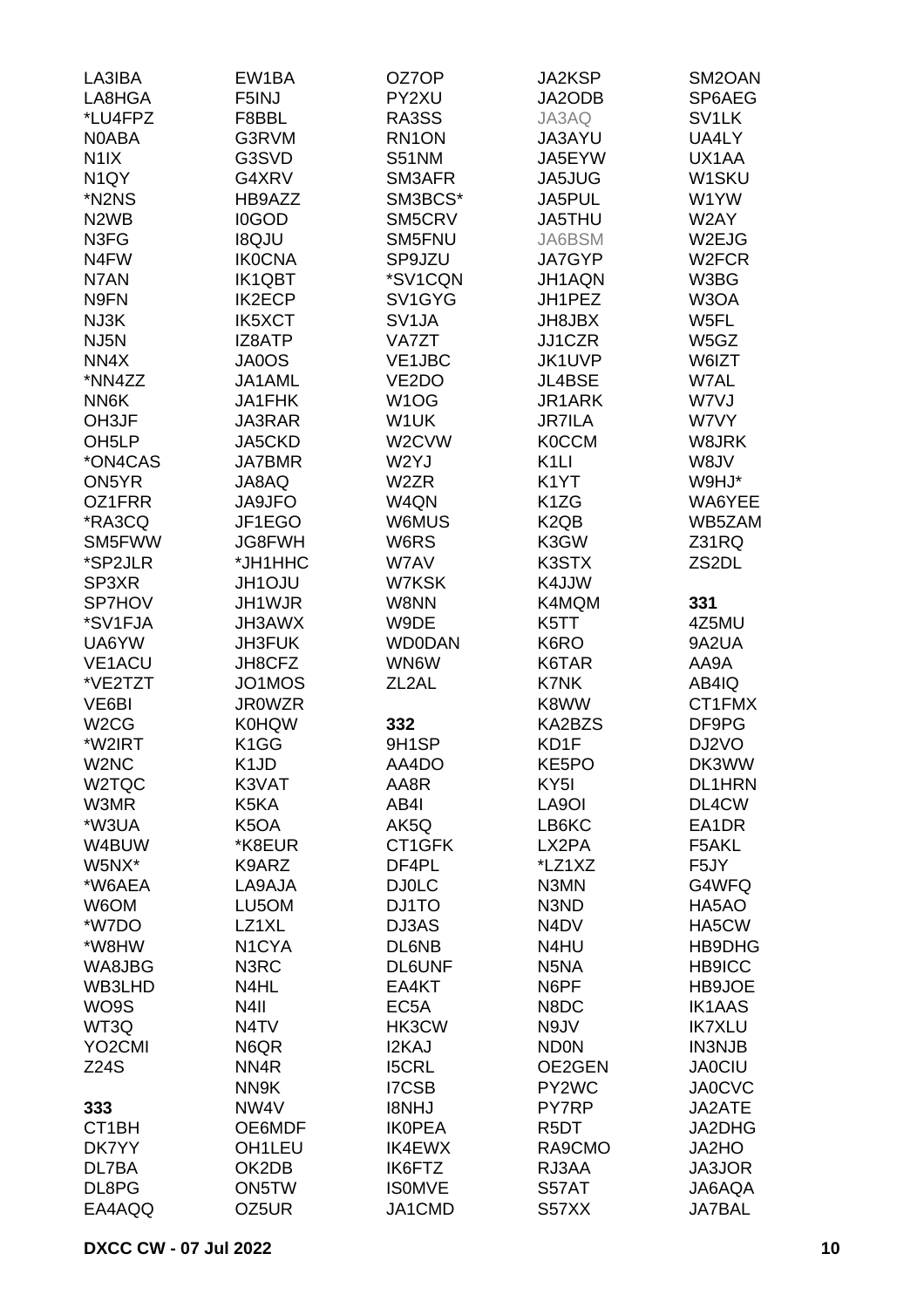| <b>JA7KQC</b>                 | DF3FJ                         | OZ2RH                           | K <sub>1</sub> GE             | BA4RF                         |
|-------------------------------|-------------------------------|---------------------------------|-------------------------------|-------------------------------|
| JA8DSO                        | DJ6TF                         | <b>PA0MBD</b>                   | K <sub>2</sub> UF             | DL4NN                         |
| JA9CG                         | DK8MCT                        | PA7RA                           | K <sub>2</sub> UR             | DM3ZF                         |
| JE7MQB                        | DL1HBT                        | PY1KN                           | K2XB*                         | EA <sub>1</sub> N             |
| <b>JHOMHR</b>                 | <b>DL6MRS</b>                 | PY2GG                           | K4AMC                         | F5NBX                         |
| <b>JH0RVY</b>                 | EA3BT                         | PY2VA                           | K4HMB                         | F5UJK                         |
| JH4PMV                        | EA8RR                         | RA1QD                           | K4LRX                         | F8DQL                         |
| <b>JH7XRG</b>                 | F5LVL                         | RU6M                            | K4WJ                          | G3UAS                         |
| JI1UHZ                        | F6HUJ                         | SM1TDE                          | K4XD                          | HB9BQP                        |
| JR4DSM                        | <b>I7ALE</b>                  | SM5CBM                          | K4ZA                          | <b>HB9CNU</b>                 |
| K <sub>1</sub> DT             | <b>IK5RUN</b>                 | SP3PLD                          | K4ZIN                         | HB9ZS                         |
| K2MK                          | IK5WOB                        | SV <sub>1</sub> AV <sub>D</sub> | K <sub>5</sub> N <sub>Z</sub> | HK3W                          |
| K <sub>3</sub> SX             | IT9BLB                        | <b>WOAWL</b>                    | K5QT                          | HK3YH                         |
|                               |                               |                                 |                               |                               |
| K <sub>4</sub> ST             | IZ3ETU                        | <b>WOIZ</b>                     | K7GS                          | HL2WA                         |
| K <sub>5</sub> C <sub>R</sub> | IZ4GWE                        | W <sub>1</sub> PR               | K7UT                          | I2YWR                         |
| K <sub>5</sub> LC             | <b>JA0LXP</b>                 | W <sub>1</sub> TO               | <b>KB1EFS</b>                 | IK1GPK                        |
| K5MT                          | <b>JA1PTJ</b>                 | W2JLK                           | <b>KB7HH</b>                  | <b>IK2YCW</b>                 |
| K8UT                          | JA2ZL                         | W4MA                            | KD7H                          | <b>JA0AXV</b>                 |
| K9AW                          | JA4BTD                        | W4UR                            | KE2S                          | JA1HOM                        |
| <b>K9MMS</b>                  | JA7BME                        | W9SZ                            | KK2M                          | JA1PNA                        |
| KF8HR                         | <b>JA7GBS</b>                 | WA4AFE                          | <b>KL7TS</b>                  | JA2APA                        |
| <b>KU0S</b>                   | <b>JA7QVI</b>                 | WB2RAJ                          | KT <sub>2</sub> E             | JA2NNF                        |
| LA0CX                         | JA9BMP                        | WB3JFS                          | LA8AW                         | JA2SEQ                        |
| <b>NOACH</b>                  | JE7JZT                        | WC7N                            | N <sub>2</sub> WLG            | <b>JA7KE</b>                  |
| N0AX                          | JF1AGB                        |                                 | N4GU                          | <b>JA7SN</b>                  |
| N <sub>1</sub> IBM            | <b>JG1SFX</b>                 | 329                             | N4KW                          | JA8KSD                        |
| N <sub>5</sub> D <sub>G</sub> | <b>JG3IWL</b>                 | AG4W                            | N5EPA                         | JF2WGN                        |
| N <sub>5</sub> ORT            | <b>JH7BRG</b>                 | AK1L                            | N <sub>5</sub> UL             | JH1EDB                        |
| N7RD                          | <b>JL3JTD</b>                 | CT4NH                           | N6RK                          | JH4CPC                        |
| N8AGU                         | <b>JM1NKT</b>                 | DJ3GW                           | N6UK                          | JI1CQA                        |
| ND <sub>8</sub> L             | JR5JAQ                        | DJ5EY                           | N7RU                          | JJ1TBB                        |
| <b>NEOU</b>                   | <b>K0CF</b>                   | DK1FW                           | NE6I                          | JK3GWT                        |
| NE <sub>1</sub> B             | K <sub>1</sub> JA             | DK5JI                           | NM <sub>5</sub> Z             | JK6RDM                        |
| <b>OH6NIO</b>                 | K1VW*                         | DL2UH                           | OH1LFF                        | JR4PMX                        |
| RA3ZH                         | K <sub>2</sub> MP             | DM2DXA                          | OZ8SS                         | JR6PGB                        |
| RC9F                          | K <sub>2</sub> SB             | EA1YO                           | <b>RU0SN</b>                  | K0OK                          |
| SM4GVR                        | K3BEQ                         | EA5FX                           | RX3AGD                        | K <sub>0</sub> SD             |
| UA1AIR                        | K4CM                          | EA8AKN                          | RX4HZ                         | K <sub>1</sub> R <sub>V</sub> |
| VE3CFK                        | K4LQ                          | G3TTJ                           | SP3RBG*                       | K <sub>2</sub> B <sub>X</sub> |
| VE3WT                         | K4YYX                         | HB9BYQ                          | <b>UN7TW</b>                  | K4RC                          |
| W <sub>1</sub> GD             | K5YU                          | <b>IOZUT</b>                    | VE3PNT                        | K4YA                          |
| W <sub>2</sub> QL             | K6KR                          | <b>IK0UUM</b>                   | VK6DU                         | K4YYL                         |
| W2YE                          | K8BKM                         | <b>IK8YTA</b>                   | VU2PTT                        | K <sub>5</sub> DC             |
| W5KN                          | K8OM                          | <b>IT9PKO</b>                   | W4PKU                         | K8JJC                         |
| W6KK                          | KB9S                          | <b>IWOHEX</b>                   | W6GRV                         | K9RX                          |
| W6WKE                         | <b>KL7HBK</b>                 | JA1ITX                          | W8NJR                         | KA9FOX                        |
| W6YQ                          | KM9Y                          | JA3ART                          | WA3I                          | KC5TJG                        |
| W8LGJ                         | LA2GH                         | <b>JA8AAJ</b>                   | WC5M                          | KI4DLS                        |
| W8RR                          | LA7QI                         | JA8CAQ                          | WD8JJA                        | KM9G                          |
| WD4AHZ                        | N4BPP                         | <b>JA9CHJ</b>                   | WE9V                          | KN <sub>5</sub> O             |
| YL3DQ                         | N4TZ                          | JE2VLG                          | WQ5W                          | KS7P                          |
| *YT1Q                         | N <sub>5</sub> H <sub>B</sub> | JF1RYU                          | WV1R                          | LA6MP                         |
|                               | N6PEQ                         | JF2VAX                          | ZL2IFB                        | N0AH                          |
| 330                           | N6YEU                         | JH2CYU                          |                               | N <sub>1</sub> BB             |
| AA5AM                         | NZ3O                          | JH2XQY                          | 328                           | N <sub>2</sub> KW             |
| AD8P*                         | OH1TM                         | JK1GOK                          | 7M4AOE                        | N <sub>2</sub> LM             |
| CT1ILT                        | OZ1BUR                        | JL2JVX                          | AB6L                          | N4IJ                          |
|                               |                               |                                 |                               |                               |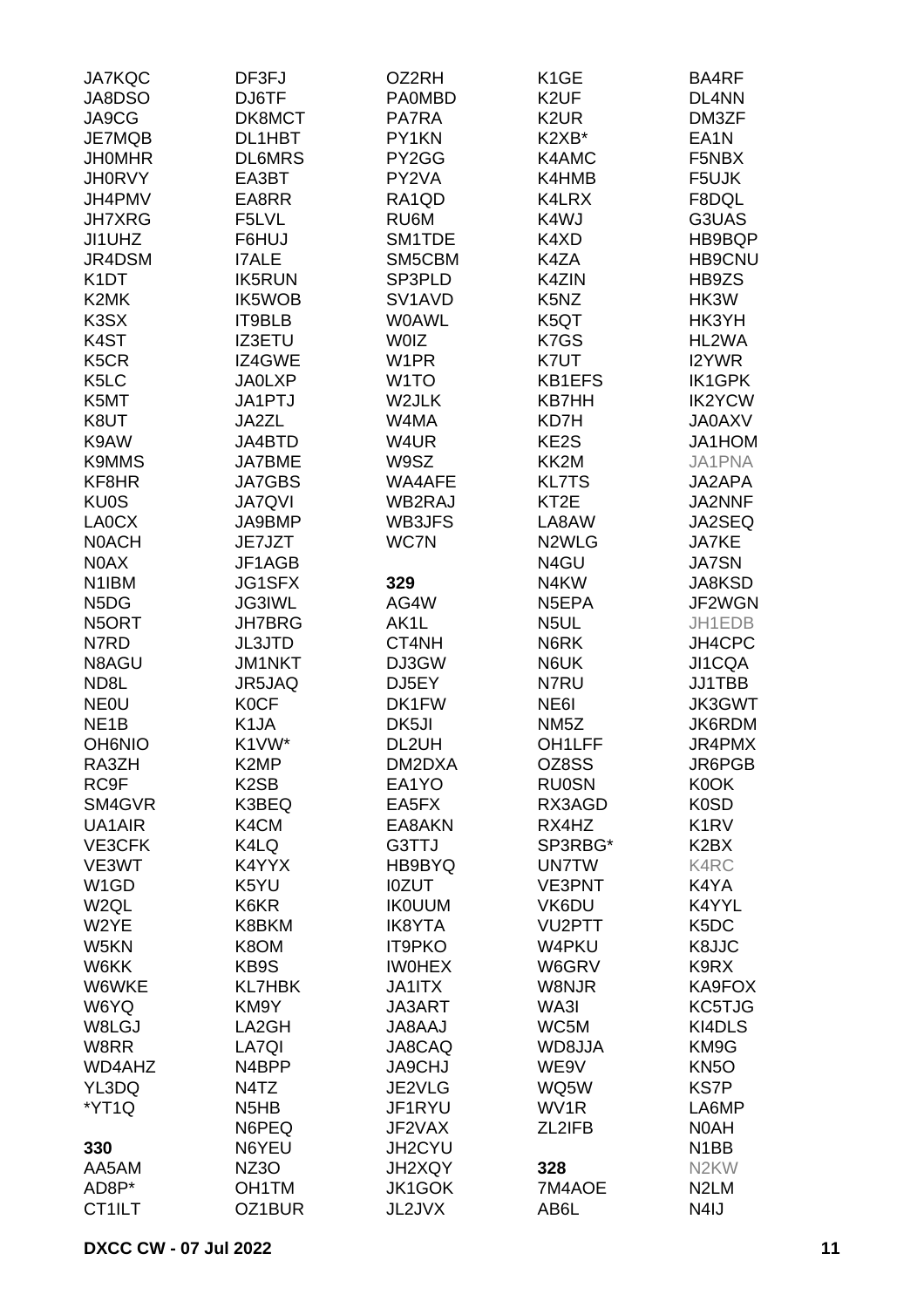| N4JT              | JA6COW             | WD9IIC             | RA0BA             | K8PO               |
|-------------------|--------------------|--------------------|-------------------|--------------------|
| N4KE              | JA8AWR             |                    | <b>S52OT</b>      | K9FD/KH6           |
| N5MOA             | JA8FFM             | 326                | UT8IO             | K9ZG               |
| N8SHZ             | <b>JF0EHX</b>      | AC4TO              | W1BR              | KD6UO              |
| NE3H              | JF1HOH             | CT3HF              | <b>W2OO</b>       | KK6H               |
| NG6W              | <b>JG1TSF</b>      | DJ2EA              | W5UE              | KM1H               |
| NT0V*             | <b>JH3KEA</b>      | DK2PR              | W5WP              | KU <sub>2</sub> A  |
| <b>ON6SAS</b>     | JH3QFY             | DL5AN              | W7/DL1UF          | KY6R               |
| OZ7FOC            | <b>JH7AKT</b>      | DL6JZ              | W7BEM             | N3KS               |
| RT <sub>5</sub> A | <b>JH7WNV</b>      | DL8DYL             | W7KQU             | N4IG               |
| RU3ZX             | JJ2VLY             | EA5AE              | W7NN              | N5AQ               |
| S55DX             | JR1JGA             | F8BPN              | W9RM              | N <sub>5</sub> PR  |
| SE2T              | <b>K0KVR</b>       | G3VPW              | <b>WA0ROI</b>     | N5UW               |
| SP <sub>3</sub> V | K1KNJ              | HB9AKB             | WA2USA            | N8OC               |
| UA3FT             | K <sub>1</sub> LPS | HB9SLO             | WB8BPU            | NA5DX              |
| <b>US0KW</b>      | K <sub>1</sub> TN  | <b>I1FQH</b>       | WB9NOV            | NC <sub>1</sub> E  |
| VE3NEA            | K2AJY              | <b>I8JIT</b>       | WD4LBR            | NE4A               |
| VE3YV             | K <sub>2</sub> EK  | IK6HRB             | WO7R              | NS4C               |
| VK4OQ             | K2PF*              | <b>IV3KVC</b>      |                   | NT <sub>5</sub> V  |
| W1AIM             | K <sub>3</sub> OX  | JA1JMF             | 325               | OH <sub>1</sub> AA |
| W1GNR             | K3XA               | JA1RTX             | 9A3JB             | OK1VK              |
| W4KA              | K4IE               | <b>JA2IVY</b>      | AA6PI             | OZ4OC              |
| W4LIA             | K9SUH              | JA2LHG             | DF1TJ             | PT7DX              |
| W4RDX             |                    | JA6WIF             |                   | PZ5RA              |
|                   | KD4OS<br>KE9ET     |                    | DJ2SX*<br>DK1AX   |                    |
| W5CJZ             |                    | <b>JA7IL</b>       |                   | RA5BM              |
| W5MJ              | KK4XL              | <b>JA7VEI</b>      | DK9CG             | RX6DX              |
| W6WF              | KS9W               | JA9OGE             | DK9WZ             | S52TJ              |
| W7TVF*            | KV4FZ*             | JH1MFN             | DL5NO             | SM5ACQ             |
| W8MET             | <b>MD0CCE</b>      | JI1LET             | DL9IE             | SV9AHZ             |
| <b>WA2BCK</b>     | N <sub>1</sub> HN  | JR2BJE             | EA5AT             | VA3JS              |
| WA4JQS            | N8AXY              | JR2IMJ             | EI9FBB            | VE <sub>2</sub> CU |
| <b>WC0W</b>       | N9AX               | JR6SVM             | F6ACV             | W0EWM*             |
| WX0B              | N9TK               | K <sub>1</sub> ACL | F8DVD             | W1YRC              |
| XE1KK             | NA6MG              | K <sub>1</sub> DW  | <b>HB9IQB</b>     | W2GFF              |
| ZL1BYZ            | NF4A               | K <sub>1</sub> TO  | <b>I3BUI</b>      | W3KX               |
| ZL4TT             | NX1L               | <b>K2KSH</b>       | I3OBO             | W4IS               |
|                   | OE2BZL             | K3SV               | <b>I4CEA</b>      | W4YCH              |
| 327               | PA1AW              | K5AV               | I4YTE             | W5VY               |
| 7M4GTU            | PA5CW              | K5TA               | <b>IKOLNN</b>     | W9GXR              |
| CT1YH             | PY5EW              | K6LZ               | IT9DSZ            | WA6F               |
| <b>DL1SMA</b>     | PY5HOT             | K6SIK              | <b>IV3YYK</b>     |                    |
| EA3GHZ            | R9SA               | K7BV               | IZ2EWR            | 324                |
| F6DAM             | RN3RQ              | K8NVR              | IZ8FWN            | 7K1PTT             |
| G3KDB             | <b>S54A</b>        | K9MBQ              | <b>JA0BJR</b>     | DK5XF              |
| G3LCS             | SK3PY              | KB0EO              | JA1UXC            | DL4NBE             |
| G4AFU             | SM4AWC*            | <b>KE0A</b>        | JA7JT             | DL <sub>5</sub> XL |
| HB9BOI            | SM7CQY             | KE7UL              | <b>JA9NPS</b>     | <b>DL7UPN</b>      |
| HL3AMO            | SP6DNZ             | <b>KF0LA</b>       | JF1JTQ            | EA4M               |
| I5KG              | UT5EL              | KJ6Y               | JH1SBE            | EI9JF              |
| <b>IK0FVC</b>     | VA2WA              | KW4MM              | <b>JH7LVK</b>     | EW1KP              |
| <b>IK3XJP</b>     | <b>WOJS</b>        | LU2DX              | JI8XLD            | F6DBX              |
| IZ0AEG            | W0ZD               | N3AE               | JL6HKJ            | HA5VZ              |
| IZ2AMW            | W4VIC              | N8NW               | JN1NOP            | HA7LW              |
| <b>JA1JTR</b>     | W5NUT              | <b>NS0B</b>        | KOII              | <b>IOWDX</b>       |
| JA1UTZ            | W5XG               | OE1AZS             | K <sub>1</sub> BG | <b>I5JFG</b>       |
| JA2FBC            | W8TN               | <b>OK7WW</b>       | K3WC              | <b>I6FLD</b>       |
| JA4ESR            | WA4QMQ             | ON6AA              | K4EB              | IZ7FLP             |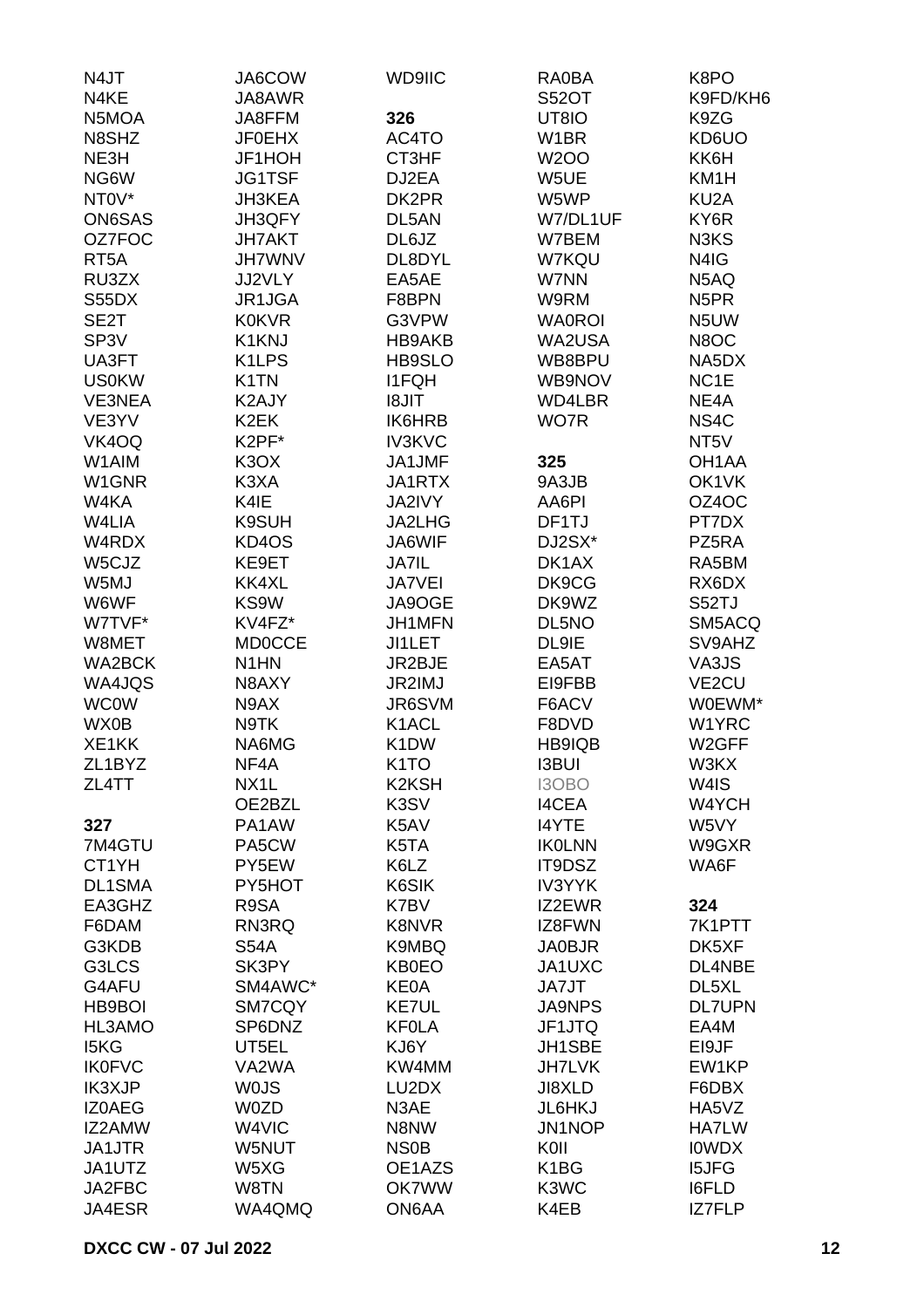| K3PP<br>JA1KPH<br>W <sub>2</sub> YK<br><b>IK4HLU</b><br>AA3LX<br>JA4GXS<br>W3FI<br>K4AB<br><b>IW1ARB</b><br>CU3AA<br>JE2RDO<br>W4DC<br>K6KT<br>IZ1LBG<br>DF8AA<br>JF6XQJ<br>W4GF<br>K7QBO<br>JA1EMQ<br>DL2SWN<br>JG3WCZ<br>W4UAT<br>K9EMG<br>JA5XAE<br>DL7NB<br>EA1CP<br>JH1DGQ<br>W5GA<br>K9PX<br><b>JA7AUM</b><br>W7AJ<br>K9YC<br>JH1OGT<br><b>JA7JAA</b><br>EU4A<br>KO4PY<br>G3PMR<br><b>JH7DIS</b><br><b>WB0TEV</b><br>JE3NWQ<br>LY1G<br>JI1CYX<br>WB2WPM<br>JE4FNC<br>HB9EAA<br><b>JK1AJX</b><br>WP4U<br>N <sub>1</sub> CPC<br>JF1IRW<br><b>I5NPH</b><br>WW1V<br>JQ1ALQ<br>N <sub>1</sub> KC<br><b>JHOINE</b><br><b>IK2GPQ</b><br><b>K0PA</b><br>ZL4AS<br>N4VN<br>JH2IEE<br><b>IK6BSN</b><br>K <sub>1</sub> FT<br>N4ZR<br>JH4UVU<br>IV3LZQ<br>N <sub>5</sub> ZC<br>JA5NPV<br>K <sub>1</sub> IB<br>323<br><b>JH8KFE</b><br>K <sub>1</sub> LT<br>JL6USD<br>JE2UFF<br>4X6ZK<br>N6NU<br>K3OSX<br>9A5F<br>N7EPD<br><b>JM1GYQ</b><br><b>JF0JYR</b><br>JG1FVZ<br>K4JAF<br>AA2A<br>ND4V<br><b>JN3TRK</b><br>K4NNX<br>AA4AR<br>NE3F<br>JR1EBE<br>JH1SWD<br>K5KPE<br>AA4VV<br>NX8Y<br>K4EXA<br><b>JH2TPI</b><br>K5UZ<br>K <sub>5</sub> P <sub>S</sub><br>AF4HX<br>NY2NY<br>JH3CKP<br>K6FW<br>BA4DW<br>OE3SFW<br>K6CF<br><b>JH4ATX</b><br>OK2PO<br>K6KLY<br>DJ6BN<br>K6FM<br><b>JH4BTI</b><br>DL1ES<br><b>PA0TCA</b><br>JR3QHQ<br><b>K7AWB</b><br>K6ZX<br>K7GM<br><b>DL6NW</b><br>PY2ELV<br>K8GI<br>JR6AG<br>K7LAZ<br><b>E72U</b><br>PY4WS<br>K9BIL<br>JR7MAZ<br>RA4CA<br>K9JE*<br>K <sub>2</sub> C <sub>S</sub><br>KA1X<br>EA5AR<br>LX <sub>2</sub> A<br>EA7SG<br>RU6L<br>K9MFI<br>K <sub>2</sub> KI <sub>B</sub><br>N <sub>2</sub> DT<br>EU1M<br>SP1MWK<br>K9TF<br>K <sub>4</sub> QS<br>G3TKK<br>SP <sub>5ES</sub><br><b>KA0CDN</b><br>K5MOY<br>N <sub>3</sub> KN<br>N4RU<br>G4RGK<br>UA6EED<br>KC5M<br>K8AJR<br>N7TR<br><b>HB9AIJ</b><br>VE <sub>1</sub> OP<br>KH <sub>2</sub> L<br>K <sub>9</sub> GS<br>N8XI<br><b>HB9CQL</b><br>VE3KI<br>KI6X<br>K9LA<br>N <sub>9</sub> ZI<br><b>I6CBI</b><br><b>VE7CNE</b><br>KS4S<br>KB8VAO<br><b>ND0F</b><br><b>IK0XBX</b><br>VK3HJ<br>N3KR<br>KE4KY<br>NW4M<br><b>IK0XEZ</b><br>W1VT<br>N4RF<br>KI1U<br>OE8RT<br><b>IK2NUX</b><br>W <sub>2</sub> CDO<br>N7BT<br>KT <sub>5</sub> X<br>OK1FPG<br>IK3DVY<br><b>W3EKN</b><br>N9RC<br>KV1E<br>LB2TB<br>PA3ARM<br>IZ8EEL<br>W3KT<br>NU <sub>10</sub><br><b>PA7CN</b><br>JA1XLU<br>W <sub>4</sub> GJ<br>OH2BVE<br>LY3W<br>RA1AOB<br>JA2AAQ<br>W5PJR<br>OH <sub>8</sub> US<br><b>NOAMI</b><br>RA3TT<br>JA2EIV<br>W7RR<br>OK2OZL<br>N <sub>2</sub> ZN<br>RL3FA<br>JA2EJI<br>W9LA<br>OM3MB<br>N4SC<br>SM4DDS<br>JA2VMU<br><b>WB4DNL</b><br>RA3ANL<br>N4ZY*<br>N <sub>5</sub> TJ<br>SM7EH*<br>JA3BXF<br>RA3WDK<br>JA3WLN<br>322<br>SM6CLU<br><b>N8MOJ</b><br>SP9DLY<br>SV <sub>1</sub> BTK<br>JA6CRP<br>SQ1X<br>N9AOL<br>AA9GR<br>TF3Y<br>JE3LWB<br>AC5AA<br>SV1ACK<br>N <sub>9</sub> CO<br>OE3SGU<br>UA9FGJ<br>JE3MYG<br>DK1WU<br><b>US0YA</b><br>UT7UU<br>JF1CZQ<br>VE3OSZ<br>OK1AVI<br>DL3GA<br>UU2JQ<br>JF2HPA<br>DL8LE<br>VE3YF<br>PY2FN<br>VE2BR<br>JG3FEA<br>DM3AZ<br>W7LGG<br>RA3FH<br>VE7DX<br>JH1QDB<br>ES2EZ<br>WB <sub>2</sub> V<br><b>SM0BYD</b><br>W0AIH*<br>JI1VVB<br>F6HBI<br>WB8TLI<br><b>SMODSF</b><br><b>WOHT</b><br>JL1OXH<br><b>I1QOD</b><br>WE6V<br>SM6CGI<br>W <sub>1</sub> RR<br>JM2QWQ<br><b>IK1RLI</b><br>WV6E<br>SP5XO<br>SV9COL<br>W <sub>2</sub> OIB<br>JN1RQV<br><b>IK2RZP</b><br>YL2RP | JA1GHR | W <sub>2Q</sub> O | JR1EFG | <b>IK3SWB</b> | 321 |
|-----------------------------------------------------------------------------------------------------------------------------------------------------------------------------------------------------------------------------------------------------------------------------------------------------------------------------------------------------------------------------------------------------------------------------------------------------------------------------------------------------------------------------------------------------------------------------------------------------------------------------------------------------------------------------------------------------------------------------------------------------------------------------------------------------------------------------------------------------------------------------------------------------------------------------------------------------------------------------------------------------------------------------------------------------------------------------------------------------------------------------------------------------------------------------------------------------------------------------------------------------------------------------------------------------------------------------------------------------------------------------------------------------------------------------------------------------------------------------------------------------------------------------------------------------------------------------------------------------------------------------------------------------------------------------------------------------------------------------------------------------------------------------------------------------------------------------------------------------------------------------------------------------------------------------------------------------------------------------------------------------------------------------------------------------------------------------------------------------------------------------------------------------------------------------------------------------------------------------------------------------------------------------------------------------------------------------------------------------------------------------------------------------------------------------------------------------------------------------------------------------------------------------------------------------------------------------------------------------------------------------------------------------------------------------------------------------------------------------------------------------------------------------------------------------------------------------------------------------------------------------------------------------------------------------------------------------------------------------------------------------------------------------------------------------------------------------------------------------------------------------------------------------------------------------------------------------------------------------------------------------------------------------------------------------------------------------------------------------------------------------------------------|--------|-------------------|--------|---------------|-----|
|                                                                                                                                                                                                                                                                                                                                                                                                                                                                                                                                                                                                                                                                                                                                                                                                                                                                                                                                                                                                                                                                                                                                                                                                                                                                                                                                                                                                                                                                                                                                                                                                                                                                                                                                                                                                                                                                                                                                                                                                                                                                                                                                                                                                                                                                                                                                                                                                                                                                                                                                                                                                                                                                                                                                                                                                                                                                                                                                                                                                                                                                                                                                                                                                                                                                                                                                                                                               |        |                   |        |               |     |
|                                                                                                                                                                                                                                                                                                                                                                                                                                                                                                                                                                                                                                                                                                                                                                                                                                                                                                                                                                                                                                                                                                                                                                                                                                                                                                                                                                                                                                                                                                                                                                                                                                                                                                                                                                                                                                                                                                                                                                                                                                                                                                                                                                                                                                                                                                                                                                                                                                                                                                                                                                                                                                                                                                                                                                                                                                                                                                                                                                                                                                                                                                                                                                                                                                                                                                                                                                                               |        |                   |        |               |     |
|                                                                                                                                                                                                                                                                                                                                                                                                                                                                                                                                                                                                                                                                                                                                                                                                                                                                                                                                                                                                                                                                                                                                                                                                                                                                                                                                                                                                                                                                                                                                                                                                                                                                                                                                                                                                                                                                                                                                                                                                                                                                                                                                                                                                                                                                                                                                                                                                                                                                                                                                                                                                                                                                                                                                                                                                                                                                                                                                                                                                                                                                                                                                                                                                                                                                                                                                                                                               |        |                   |        |               |     |
|                                                                                                                                                                                                                                                                                                                                                                                                                                                                                                                                                                                                                                                                                                                                                                                                                                                                                                                                                                                                                                                                                                                                                                                                                                                                                                                                                                                                                                                                                                                                                                                                                                                                                                                                                                                                                                                                                                                                                                                                                                                                                                                                                                                                                                                                                                                                                                                                                                                                                                                                                                                                                                                                                                                                                                                                                                                                                                                                                                                                                                                                                                                                                                                                                                                                                                                                                                                               |        |                   |        |               |     |
|                                                                                                                                                                                                                                                                                                                                                                                                                                                                                                                                                                                                                                                                                                                                                                                                                                                                                                                                                                                                                                                                                                                                                                                                                                                                                                                                                                                                                                                                                                                                                                                                                                                                                                                                                                                                                                                                                                                                                                                                                                                                                                                                                                                                                                                                                                                                                                                                                                                                                                                                                                                                                                                                                                                                                                                                                                                                                                                                                                                                                                                                                                                                                                                                                                                                                                                                                                                               |        |                   |        |               |     |
|                                                                                                                                                                                                                                                                                                                                                                                                                                                                                                                                                                                                                                                                                                                                                                                                                                                                                                                                                                                                                                                                                                                                                                                                                                                                                                                                                                                                                                                                                                                                                                                                                                                                                                                                                                                                                                                                                                                                                                                                                                                                                                                                                                                                                                                                                                                                                                                                                                                                                                                                                                                                                                                                                                                                                                                                                                                                                                                                                                                                                                                                                                                                                                                                                                                                                                                                                                                               |        |                   |        |               |     |
|                                                                                                                                                                                                                                                                                                                                                                                                                                                                                                                                                                                                                                                                                                                                                                                                                                                                                                                                                                                                                                                                                                                                                                                                                                                                                                                                                                                                                                                                                                                                                                                                                                                                                                                                                                                                                                                                                                                                                                                                                                                                                                                                                                                                                                                                                                                                                                                                                                                                                                                                                                                                                                                                                                                                                                                                                                                                                                                                                                                                                                                                                                                                                                                                                                                                                                                                                                                               |        |                   |        |               |     |
|                                                                                                                                                                                                                                                                                                                                                                                                                                                                                                                                                                                                                                                                                                                                                                                                                                                                                                                                                                                                                                                                                                                                                                                                                                                                                                                                                                                                                                                                                                                                                                                                                                                                                                                                                                                                                                                                                                                                                                                                                                                                                                                                                                                                                                                                                                                                                                                                                                                                                                                                                                                                                                                                                                                                                                                                                                                                                                                                                                                                                                                                                                                                                                                                                                                                                                                                                                                               |        |                   |        |               |     |
|                                                                                                                                                                                                                                                                                                                                                                                                                                                                                                                                                                                                                                                                                                                                                                                                                                                                                                                                                                                                                                                                                                                                                                                                                                                                                                                                                                                                                                                                                                                                                                                                                                                                                                                                                                                                                                                                                                                                                                                                                                                                                                                                                                                                                                                                                                                                                                                                                                                                                                                                                                                                                                                                                                                                                                                                                                                                                                                                                                                                                                                                                                                                                                                                                                                                                                                                                                                               |        |                   |        |               |     |
|                                                                                                                                                                                                                                                                                                                                                                                                                                                                                                                                                                                                                                                                                                                                                                                                                                                                                                                                                                                                                                                                                                                                                                                                                                                                                                                                                                                                                                                                                                                                                                                                                                                                                                                                                                                                                                                                                                                                                                                                                                                                                                                                                                                                                                                                                                                                                                                                                                                                                                                                                                                                                                                                                                                                                                                                                                                                                                                                                                                                                                                                                                                                                                                                                                                                                                                                                                                               |        |                   |        |               |     |
|                                                                                                                                                                                                                                                                                                                                                                                                                                                                                                                                                                                                                                                                                                                                                                                                                                                                                                                                                                                                                                                                                                                                                                                                                                                                                                                                                                                                                                                                                                                                                                                                                                                                                                                                                                                                                                                                                                                                                                                                                                                                                                                                                                                                                                                                                                                                                                                                                                                                                                                                                                                                                                                                                                                                                                                                                                                                                                                                                                                                                                                                                                                                                                                                                                                                                                                                                                                               |        |                   |        |               |     |
|                                                                                                                                                                                                                                                                                                                                                                                                                                                                                                                                                                                                                                                                                                                                                                                                                                                                                                                                                                                                                                                                                                                                                                                                                                                                                                                                                                                                                                                                                                                                                                                                                                                                                                                                                                                                                                                                                                                                                                                                                                                                                                                                                                                                                                                                                                                                                                                                                                                                                                                                                                                                                                                                                                                                                                                                                                                                                                                                                                                                                                                                                                                                                                                                                                                                                                                                                                                               |        |                   |        |               |     |
|                                                                                                                                                                                                                                                                                                                                                                                                                                                                                                                                                                                                                                                                                                                                                                                                                                                                                                                                                                                                                                                                                                                                                                                                                                                                                                                                                                                                                                                                                                                                                                                                                                                                                                                                                                                                                                                                                                                                                                                                                                                                                                                                                                                                                                                                                                                                                                                                                                                                                                                                                                                                                                                                                                                                                                                                                                                                                                                                                                                                                                                                                                                                                                                                                                                                                                                                                                                               |        |                   |        |               |     |
|                                                                                                                                                                                                                                                                                                                                                                                                                                                                                                                                                                                                                                                                                                                                                                                                                                                                                                                                                                                                                                                                                                                                                                                                                                                                                                                                                                                                                                                                                                                                                                                                                                                                                                                                                                                                                                                                                                                                                                                                                                                                                                                                                                                                                                                                                                                                                                                                                                                                                                                                                                                                                                                                                                                                                                                                                                                                                                                                                                                                                                                                                                                                                                                                                                                                                                                                                                                               |        |                   |        |               |     |
|                                                                                                                                                                                                                                                                                                                                                                                                                                                                                                                                                                                                                                                                                                                                                                                                                                                                                                                                                                                                                                                                                                                                                                                                                                                                                                                                                                                                                                                                                                                                                                                                                                                                                                                                                                                                                                                                                                                                                                                                                                                                                                                                                                                                                                                                                                                                                                                                                                                                                                                                                                                                                                                                                                                                                                                                                                                                                                                                                                                                                                                                                                                                                                                                                                                                                                                                                                                               |        |                   |        |               |     |
|                                                                                                                                                                                                                                                                                                                                                                                                                                                                                                                                                                                                                                                                                                                                                                                                                                                                                                                                                                                                                                                                                                                                                                                                                                                                                                                                                                                                                                                                                                                                                                                                                                                                                                                                                                                                                                                                                                                                                                                                                                                                                                                                                                                                                                                                                                                                                                                                                                                                                                                                                                                                                                                                                                                                                                                                                                                                                                                                                                                                                                                                                                                                                                                                                                                                                                                                                                                               |        |                   |        |               |     |
|                                                                                                                                                                                                                                                                                                                                                                                                                                                                                                                                                                                                                                                                                                                                                                                                                                                                                                                                                                                                                                                                                                                                                                                                                                                                                                                                                                                                                                                                                                                                                                                                                                                                                                                                                                                                                                                                                                                                                                                                                                                                                                                                                                                                                                                                                                                                                                                                                                                                                                                                                                                                                                                                                                                                                                                                                                                                                                                                                                                                                                                                                                                                                                                                                                                                                                                                                                                               |        |                   |        |               |     |
|                                                                                                                                                                                                                                                                                                                                                                                                                                                                                                                                                                                                                                                                                                                                                                                                                                                                                                                                                                                                                                                                                                                                                                                                                                                                                                                                                                                                                                                                                                                                                                                                                                                                                                                                                                                                                                                                                                                                                                                                                                                                                                                                                                                                                                                                                                                                                                                                                                                                                                                                                                                                                                                                                                                                                                                                                                                                                                                                                                                                                                                                                                                                                                                                                                                                                                                                                                                               |        |                   |        |               |     |
|                                                                                                                                                                                                                                                                                                                                                                                                                                                                                                                                                                                                                                                                                                                                                                                                                                                                                                                                                                                                                                                                                                                                                                                                                                                                                                                                                                                                                                                                                                                                                                                                                                                                                                                                                                                                                                                                                                                                                                                                                                                                                                                                                                                                                                                                                                                                                                                                                                                                                                                                                                                                                                                                                                                                                                                                                                                                                                                                                                                                                                                                                                                                                                                                                                                                                                                                                                                               |        |                   |        |               |     |
|                                                                                                                                                                                                                                                                                                                                                                                                                                                                                                                                                                                                                                                                                                                                                                                                                                                                                                                                                                                                                                                                                                                                                                                                                                                                                                                                                                                                                                                                                                                                                                                                                                                                                                                                                                                                                                                                                                                                                                                                                                                                                                                                                                                                                                                                                                                                                                                                                                                                                                                                                                                                                                                                                                                                                                                                                                                                                                                                                                                                                                                                                                                                                                                                                                                                                                                                                                                               |        |                   |        |               |     |
|                                                                                                                                                                                                                                                                                                                                                                                                                                                                                                                                                                                                                                                                                                                                                                                                                                                                                                                                                                                                                                                                                                                                                                                                                                                                                                                                                                                                                                                                                                                                                                                                                                                                                                                                                                                                                                                                                                                                                                                                                                                                                                                                                                                                                                                                                                                                                                                                                                                                                                                                                                                                                                                                                                                                                                                                                                                                                                                                                                                                                                                                                                                                                                                                                                                                                                                                                                                               |        |                   |        |               |     |
|                                                                                                                                                                                                                                                                                                                                                                                                                                                                                                                                                                                                                                                                                                                                                                                                                                                                                                                                                                                                                                                                                                                                                                                                                                                                                                                                                                                                                                                                                                                                                                                                                                                                                                                                                                                                                                                                                                                                                                                                                                                                                                                                                                                                                                                                                                                                                                                                                                                                                                                                                                                                                                                                                                                                                                                                                                                                                                                                                                                                                                                                                                                                                                                                                                                                                                                                                                                               |        |                   |        |               |     |
|                                                                                                                                                                                                                                                                                                                                                                                                                                                                                                                                                                                                                                                                                                                                                                                                                                                                                                                                                                                                                                                                                                                                                                                                                                                                                                                                                                                                                                                                                                                                                                                                                                                                                                                                                                                                                                                                                                                                                                                                                                                                                                                                                                                                                                                                                                                                                                                                                                                                                                                                                                                                                                                                                                                                                                                                                                                                                                                                                                                                                                                                                                                                                                                                                                                                                                                                                                                               |        |                   |        |               |     |
|                                                                                                                                                                                                                                                                                                                                                                                                                                                                                                                                                                                                                                                                                                                                                                                                                                                                                                                                                                                                                                                                                                                                                                                                                                                                                                                                                                                                                                                                                                                                                                                                                                                                                                                                                                                                                                                                                                                                                                                                                                                                                                                                                                                                                                                                                                                                                                                                                                                                                                                                                                                                                                                                                                                                                                                                                                                                                                                                                                                                                                                                                                                                                                                                                                                                                                                                                                                               |        |                   |        |               |     |
|                                                                                                                                                                                                                                                                                                                                                                                                                                                                                                                                                                                                                                                                                                                                                                                                                                                                                                                                                                                                                                                                                                                                                                                                                                                                                                                                                                                                                                                                                                                                                                                                                                                                                                                                                                                                                                                                                                                                                                                                                                                                                                                                                                                                                                                                                                                                                                                                                                                                                                                                                                                                                                                                                                                                                                                                                                                                                                                                                                                                                                                                                                                                                                                                                                                                                                                                                                                               |        |                   |        |               |     |
|                                                                                                                                                                                                                                                                                                                                                                                                                                                                                                                                                                                                                                                                                                                                                                                                                                                                                                                                                                                                                                                                                                                                                                                                                                                                                                                                                                                                                                                                                                                                                                                                                                                                                                                                                                                                                                                                                                                                                                                                                                                                                                                                                                                                                                                                                                                                                                                                                                                                                                                                                                                                                                                                                                                                                                                                                                                                                                                                                                                                                                                                                                                                                                                                                                                                                                                                                                                               |        |                   |        |               |     |
|                                                                                                                                                                                                                                                                                                                                                                                                                                                                                                                                                                                                                                                                                                                                                                                                                                                                                                                                                                                                                                                                                                                                                                                                                                                                                                                                                                                                                                                                                                                                                                                                                                                                                                                                                                                                                                                                                                                                                                                                                                                                                                                                                                                                                                                                                                                                                                                                                                                                                                                                                                                                                                                                                                                                                                                                                                                                                                                                                                                                                                                                                                                                                                                                                                                                                                                                                                                               |        |                   |        |               |     |
|                                                                                                                                                                                                                                                                                                                                                                                                                                                                                                                                                                                                                                                                                                                                                                                                                                                                                                                                                                                                                                                                                                                                                                                                                                                                                                                                                                                                                                                                                                                                                                                                                                                                                                                                                                                                                                                                                                                                                                                                                                                                                                                                                                                                                                                                                                                                                                                                                                                                                                                                                                                                                                                                                                                                                                                                                                                                                                                                                                                                                                                                                                                                                                                                                                                                                                                                                                                               |        |                   |        |               |     |
|                                                                                                                                                                                                                                                                                                                                                                                                                                                                                                                                                                                                                                                                                                                                                                                                                                                                                                                                                                                                                                                                                                                                                                                                                                                                                                                                                                                                                                                                                                                                                                                                                                                                                                                                                                                                                                                                                                                                                                                                                                                                                                                                                                                                                                                                                                                                                                                                                                                                                                                                                                                                                                                                                                                                                                                                                                                                                                                                                                                                                                                                                                                                                                                                                                                                                                                                                                                               |        |                   |        |               |     |
|                                                                                                                                                                                                                                                                                                                                                                                                                                                                                                                                                                                                                                                                                                                                                                                                                                                                                                                                                                                                                                                                                                                                                                                                                                                                                                                                                                                                                                                                                                                                                                                                                                                                                                                                                                                                                                                                                                                                                                                                                                                                                                                                                                                                                                                                                                                                                                                                                                                                                                                                                                                                                                                                                                                                                                                                                                                                                                                                                                                                                                                                                                                                                                                                                                                                                                                                                                                               |        |                   |        |               |     |
|                                                                                                                                                                                                                                                                                                                                                                                                                                                                                                                                                                                                                                                                                                                                                                                                                                                                                                                                                                                                                                                                                                                                                                                                                                                                                                                                                                                                                                                                                                                                                                                                                                                                                                                                                                                                                                                                                                                                                                                                                                                                                                                                                                                                                                                                                                                                                                                                                                                                                                                                                                                                                                                                                                                                                                                                                                                                                                                                                                                                                                                                                                                                                                                                                                                                                                                                                                                               |        |                   |        |               |     |
|                                                                                                                                                                                                                                                                                                                                                                                                                                                                                                                                                                                                                                                                                                                                                                                                                                                                                                                                                                                                                                                                                                                                                                                                                                                                                                                                                                                                                                                                                                                                                                                                                                                                                                                                                                                                                                                                                                                                                                                                                                                                                                                                                                                                                                                                                                                                                                                                                                                                                                                                                                                                                                                                                                                                                                                                                                                                                                                                                                                                                                                                                                                                                                                                                                                                                                                                                                                               |        |                   |        |               |     |
|                                                                                                                                                                                                                                                                                                                                                                                                                                                                                                                                                                                                                                                                                                                                                                                                                                                                                                                                                                                                                                                                                                                                                                                                                                                                                                                                                                                                                                                                                                                                                                                                                                                                                                                                                                                                                                                                                                                                                                                                                                                                                                                                                                                                                                                                                                                                                                                                                                                                                                                                                                                                                                                                                                                                                                                                                                                                                                                                                                                                                                                                                                                                                                                                                                                                                                                                                                                               |        |                   |        |               |     |
|                                                                                                                                                                                                                                                                                                                                                                                                                                                                                                                                                                                                                                                                                                                                                                                                                                                                                                                                                                                                                                                                                                                                                                                                                                                                                                                                                                                                                                                                                                                                                                                                                                                                                                                                                                                                                                                                                                                                                                                                                                                                                                                                                                                                                                                                                                                                                                                                                                                                                                                                                                                                                                                                                                                                                                                                                                                                                                                                                                                                                                                                                                                                                                                                                                                                                                                                                                                               |        |                   |        |               |     |
|                                                                                                                                                                                                                                                                                                                                                                                                                                                                                                                                                                                                                                                                                                                                                                                                                                                                                                                                                                                                                                                                                                                                                                                                                                                                                                                                                                                                                                                                                                                                                                                                                                                                                                                                                                                                                                                                                                                                                                                                                                                                                                                                                                                                                                                                                                                                                                                                                                                                                                                                                                                                                                                                                                                                                                                                                                                                                                                                                                                                                                                                                                                                                                                                                                                                                                                                                                                               |        |                   |        |               |     |
|                                                                                                                                                                                                                                                                                                                                                                                                                                                                                                                                                                                                                                                                                                                                                                                                                                                                                                                                                                                                                                                                                                                                                                                                                                                                                                                                                                                                                                                                                                                                                                                                                                                                                                                                                                                                                                                                                                                                                                                                                                                                                                                                                                                                                                                                                                                                                                                                                                                                                                                                                                                                                                                                                                                                                                                                                                                                                                                                                                                                                                                                                                                                                                                                                                                                                                                                                                                               |        |                   |        |               |     |
|                                                                                                                                                                                                                                                                                                                                                                                                                                                                                                                                                                                                                                                                                                                                                                                                                                                                                                                                                                                                                                                                                                                                                                                                                                                                                                                                                                                                                                                                                                                                                                                                                                                                                                                                                                                                                                                                                                                                                                                                                                                                                                                                                                                                                                                                                                                                                                                                                                                                                                                                                                                                                                                                                                                                                                                                                                                                                                                                                                                                                                                                                                                                                                                                                                                                                                                                                                                               |        |                   |        |               |     |
|                                                                                                                                                                                                                                                                                                                                                                                                                                                                                                                                                                                                                                                                                                                                                                                                                                                                                                                                                                                                                                                                                                                                                                                                                                                                                                                                                                                                                                                                                                                                                                                                                                                                                                                                                                                                                                                                                                                                                                                                                                                                                                                                                                                                                                                                                                                                                                                                                                                                                                                                                                                                                                                                                                                                                                                                                                                                                                                                                                                                                                                                                                                                                                                                                                                                                                                                                                                               |        |                   |        |               |     |
|                                                                                                                                                                                                                                                                                                                                                                                                                                                                                                                                                                                                                                                                                                                                                                                                                                                                                                                                                                                                                                                                                                                                                                                                                                                                                                                                                                                                                                                                                                                                                                                                                                                                                                                                                                                                                                                                                                                                                                                                                                                                                                                                                                                                                                                                                                                                                                                                                                                                                                                                                                                                                                                                                                                                                                                                                                                                                                                                                                                                                                                                                                                                                                                                                                                                                                                                                                                               |        |                   |        |               |     |
|                                                                                                                                                                                                                                                                                                                                                                                                                                                                                                                                                                                                                                                                                                                                                                                                                                                                                                                                                                                                                                                                                                                                                                                                                                                                                                                                                                                                                                                                                                                                                                                                                                                                                                                                                                                                                                                                                                                                                                                                                                                                                                                                                                                                                                                                                                                                                                                                                                                                                                                                                                                                                                                                                                                                                                                                                                                                                                                                                                                                                                                                                                                                                                                                                                                                                                                                                                                               |        |                   |        |               |     |
|                                                                                                                                                                                                                                                                                                                                                                                                                                                                                                                                                                                                                                                                                                                                                                                                                                                                                                                                                                                                                                                                                                                                                                                                                                                                                                                                                                                                                                                                                                                                                                                                                                                                                                                                                                                                                                                                                                                                                                                                                                                                                                                                                                                                                                                                                                                                                                                                                                                                                                                                                                                                                                                                                                                                                                                                                                                                                                                                                                                                                                                                                                                                                                                                                                                                                                                                                                                               |        |                   |        |               |     |
|                                                                                                                                                                                                                                                                                                                                                                                                                                                                                                                                                                                                                                                                                                                                                                                                                                                                                                                                                                                                                                                                                                                                                                                                                                                                                                                                                                                                                                                                                                                                                                                                                                                                                                                                                                                                                                                                                                                                                                                                                                                                                                                                                                                                                                                                                                                                                                                                                                                                                                                                                                                                                                                                                                                                                                                                                                                                                                                                                                                                                                                                                                                                                                                                                                                                                                                                                                                               |        |                   |        |               |     |
|                                                                                                                                                                                                                                                                                                                                                                                                                                                                                                                                                                                                                                                                                                                                                                                                                                                                                                                                                                                                                                                                                                                                                                                                                                                                                                                                                                                                                                                                                                                                                                                                                                                                                                                                                                                                                                                                                                                                                                                                                                                                                                                                                                                                                                                                                                                                                                                                                                                                                                                                                                                                                                                                                                                                                                                                                                                                                                                                                                                                                                                                                                                                                                                                                                                                                                                                                                                               |        |                   |        |               |     |
|                                                                                                                                                                                                                                                                                                                                                                                                                                                                                                                                                                                                                                                                                                                                                                                                                                                                                                                                                                                                                                                                                                                                                                                                                                                                                                                                                                                                                                                                                                                                                                                                                                                                                                                                                                                                                                                                                                                                                                                                                                                                                                                                                                                                                                                                                                                                                                                                                                                                                                                                                                                                                                                                                                                                                                                                                                                                                                                                                                                                                                                                                                                                                                                                                                                                                                                                                                                               |        |                   |        |               |     |
|                                                                                                                                                                                                                                                                                                                                                                                                                                                                                                                                                                                                                                                                                                                                                                                                                                                                                                                                                                                                                                                                                                                                                                                                                                                                                                                                                                                                                                                                                                                                                                                                                                                                                                                                                                                                                                                                                                                                                                                                                                                                                                                                                                                                                                                                                                                                                                                                                                                                                                                                                                                                                                                                                                                                                                                                                                                                                                                                                                                                                                                                                                                                                                                                                                                                                                                                                                                               |        |                   |        |               |     |
|                                                                                                                                                                                                                                                                                                                                                                                                                                                                                                                                                                                                                                                                                                                                                                                                                                                                                                                                                                                                                                                                                                                                                                                                                                                                                                                                                                                                                                                                                                                                                                                                                                                                                                                                                                                                                                                                                                                                                                                                                                                                                                                                                                                                                                                                                                                                                                                                                                                                                                                                                                                                                                                                                                                                                                                                                                                                                                                                                                                                                                                                                                                                                                                                                                                                                                                                                                                               |        |                   |        |               |     |
|                                                                                                                                                                                                                                                                                                                                                                                                                                                                                                                                                                                                                                                                                                                                                                                                                                                                                                                                                                                                                                                                                                                                                                                                                                                                                                                                                                                                                                                                                                                                                                                                                                                                                                                                                                                                                                                                                                                                                                                                                                                                                                                                                                                                                                                                                                                                                                                                                                                                                                                                                                                                                                                                                                                                                                                                                                                                                                                                                                                                                                                                                                                                                                                                                                                                                                                                                                                               |        |                   |        |               |     |
|                                                                                                                                                                                                                                                                                                                                                                                                                                                                                                                                                                                                                                                                                                                                                                                                                                                                                                                                                                                                                                                                                                                                                                                                                                                                                                                                                                                                                                                                                                                                                                                                                                                                                                                                                                                                                                                                                                                                                                                                                                                                                                                                                                                                                                                                                                                                                                                                                                                                                                                                                                                                                                                                                                                                                                                                                                                                                                                                                                                                                                                                                                                                                                                                                                                                                                                                                                                               |        |                   |        |               |     |
|                                                                                                                                                                                                                                                                                                                                                                                                                                                                                                                                                                                                                                                                                                                                                                                                                                                                                                                                                                                                                                                                                                                                                                                                                                                                                                                                                                                                                                                                                                                                                                                                                                                                                                                                                                                                                                                                                                                                                                                                                                                                                                                                                                                                                                                                                                                                                                                                                                                                                                                                                                                                                                                                                                                                                                                                                                                                                                                                                                                                                                                                                                                                                                                                                                                                                                                                                                                               |        |                   |        |               |     |
|                                                                                                                                                                                                                                                                                                                                                                                                                                                                                                                                                                                                                                                                                                                                                                                                                                                                                                                                                                                                                                                                                                                                                                                                                                                                                                                                                                                                                                                                                                                                                                                                                                                                                                                                                                                                                                                                                                                                                                                                                                                                                                                                                                                                                                                                                                                                                                                                                                                                                                                                                                                                                                                                                                                                                                                                                                                                                                                                                                                                                                                                                                                                                                                                                                                                                                                                                                                               |        |                   |        |               |     |
|                                                                                                                                                                                                                                                                                                                                                                                                                                                                                                                                                                                                                                                                                                                                                                                                                                                                                                                                                                                                                                                                                                                                                                                                                                                                                                                                                                                                                                                                                                                                                                                                                                                                                                                                                                                                                                                                                                                                                                                                                                                                                                                                                                                                                                                                                                                                                                                                                                                                                                                                                                                                                                                                                                                                                                                                                                                                                                                                                                                                                                                                                                                                                                                                                                                                                                                                                                                               |        |                   |        |               |     |
|                                                                                                                                                                                                                                                                                                                                                                                                                                                                                                                                                                                                                                                                                                                                                                                                                                                                                                                                                                                                                                                                                                                                                                                                                                                                                                                                                                                                                                                                                                                                                                                                                                                                                                                                                                                                                                                                                                                                                                                                                                                                                                                                                                                                                                                                                                                                                                                                                                                                                                                                                                                                                                                                                                                                                                                                                                                                                                                                                                                                                                                                                                                                                                                                                                                                                                                                                                                               |        |                   |        |               |     |
|                                                                                                                                                                                                                                                                                                                                                                                                                                                                                                                                                                                                                                                                                                                                                                                                                                                                                                                                                                                                                                                                                                                                                                                                                                                                                                                                                                                                                                                                                                                                                                                                                                                                                                                                                                                                                                                                                                                                                                                                                                                                                                                                                                                                                                                                                                                                                                                                                                                                                                                                                                                                                                                                                                                                                                                                                                                                                                                                                                                                                                                                                                                                                                                                                                                                                                                                                                                               |        |                   |        |               |     |
|                                                                                                                                                                                                                                                                                                                                                                                                                                                                                                                                                                                                                                                                                                                                                                                                                                                                                                                                                                                                                                                                                                                                                                                                                                                                                                                                                                                                                                                                                                                                                                                                                                                                                                                                                                                                                                                                                                                                                                                                                                                                                                                                                                                                                                                                                                                                                                                                                                                                                                                                                                                                                                                                                                                                                                                                                                                                                                                                                                                                                                                                                                                                                                                                                                                                                                                                                                                               |        |                   |        |               |     |
|                                                                                                                                                                                                                                                                                                                                                                                                                                                                                                                                                                                                                                                                                                                                                                                                                                                                                                                                                                                                                                                                                                                                                                                                                                                                                                                                                                                                                                                                                                                                                                                                                                                                                                                                                                                                                                                                                                                                                                                                                                                                                                                                                                                                                                                                                                                                                                                                                                                                                                                                                                                                                                                                                                                                                                                                                                                                                                                                                                                                                                                                                                                                                                                                                                                                                                                                                                                               |        |                   |        |               |     |
|                                                                                                                                                                                                                                                                                                                                                                                                                                                                                                                                                                                                                                                                                                                                                                                                                                                                                                                                                                                                                                                                                                                                                                                                                                                                                                                                                                                                                                                                                                                                                                                                                                                                                                                                                                                                                                                                                                                                                                                                                                                                                                                                                                                                                                                                                                                                                                                                                                                                                                                                                                                                                                                                                                                                                                                                                                                                                                                                                                                                                                                                                                                                                                                                                                                                                                                                                                                               |        |                   |        |               |     |
|                                                                                                                                                                                                                                                                                                                                                                                                                                                                                                                                                                                                                                                                                                                                                                                                                                                                                                                                                                                                                                                                                                                                                                                                                                                                                                                                                                                                                                                                                                                                                                                                                                                                                                                                                                                                                                                                                                                                                                                                                                                                                                                                                                                                                                                                                                                                                                                                                                                                                                                                                                                                                                                                                                                                                                                                                                                                                                                                                                                                                                                                                                                                                                                                                                                                                                                                                                                               |        |                   |        |               |     |
|                                                                                                                                                                                                                                                                                                                                                                                                                                                                                                                                                                                                                                                                                                                                                                                                                                                                                                                                                                                                                                                                                                                                                                                                                                                                                                                                                                                                                                                                                                                                                                                                                                                                                                                                                                                                                                                                                                                                                                                                                                                                                                                                                                                                                                                                                                                                                                                                                                                                                                                                                                                                                                                                                                                                                                                                                                                                                                                                                                                                                                                                                                                                                                                                                                                                                                                                                                                               |        |                   |        |               |     |
|                                                                                                                                                                                                                                                                                                                                                                                                                                                                                                                                                                                                                                                                                                                                                                                                                                                                                                                                                                                                                                                                                                                                                                                                                                                                                                                                                                                                                                                                                                                                                                                                                                                                                                                                                                                                                                                                                                                                                                                                                                                                                                                                                                                                                                                                                                                                                                                                                                                                                                                                                                                                                                                                                                                                                                                                                                                                                                                                                                                                                                                                                                                                                                                                                                                                                                                                                                                               |        |                   |        |               |     |
|                                                                                                                                                                                                                                                                                                                                                                                                                                                                                                                                                                                                                                                                                                                                                                                                                                                                                                                                                                                                                                                                                                                                                                                                                                                                                                                                                                                                                                                                                                                                                                                                                                                                                                                                                                                                                                                                                                                                                                                                                                                                                                                                                                                                                                                                                                                                                                                                                                                                                                                                                                                                                                                                                                                                                                                                                                                                                                                                                                                                                                                                                                                                                                                                                                                                                                                                                                                               |        |                   |        |               |     |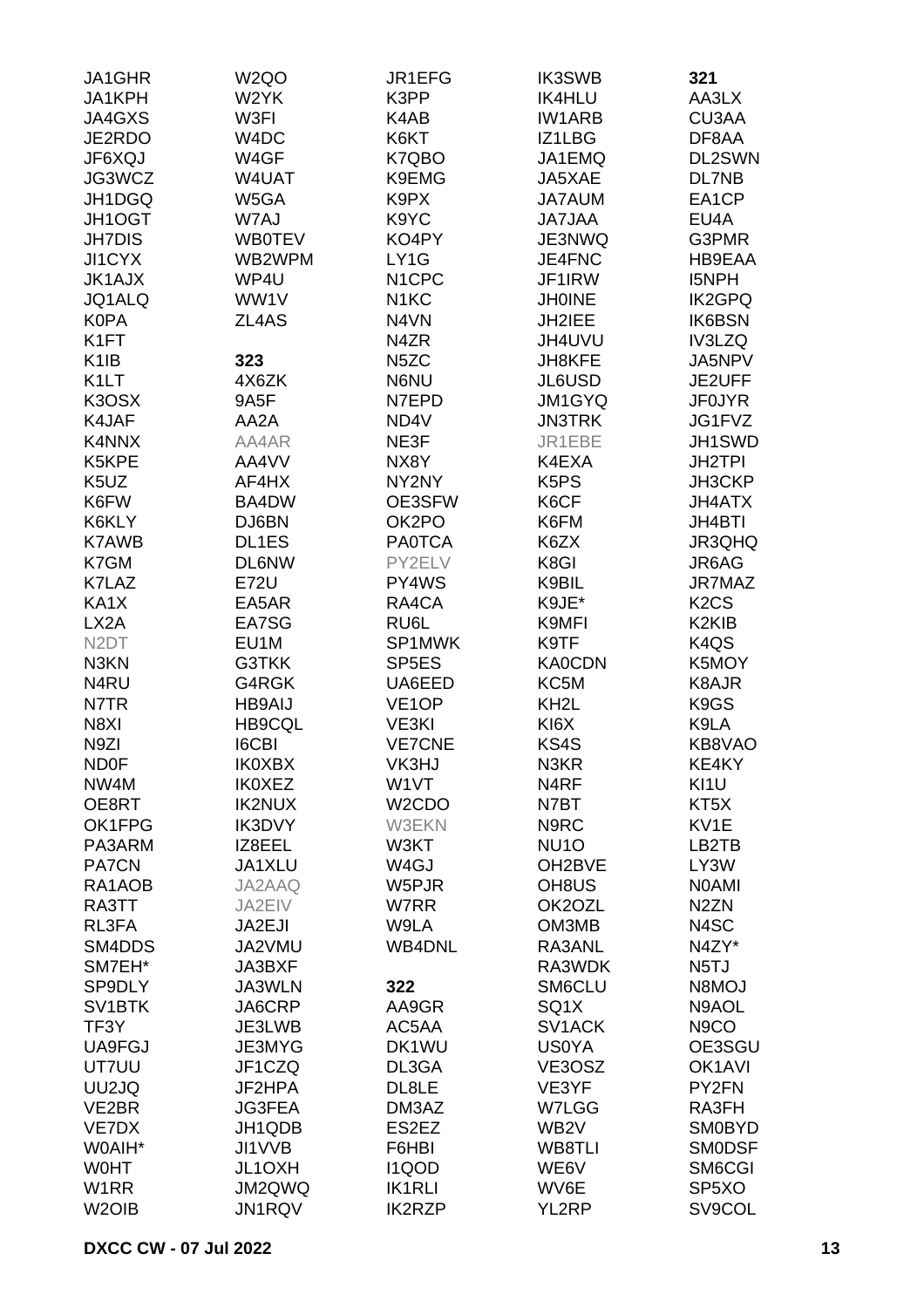| UN3GX                         | N <sub>2</sub> RD               | RN9N                           | W5WLA              | <b>VU2NKS</b>     |
|-------------------------------|---------------------------------|--------------------------------|--------------------|-------------------|
| VE3SWA                        | N <sub>3</sub> GJ               | RU9UC                          | W8RLS              | <b>WOFF</b>       |
| W <sub>1</sub> WC             | N <sub>5</sub> FF               | SM3DTR                         | W9RB               | <b>WOPR</b>       |
| W <sub>2</sub> FB             | N6ZN                            | SM5IMO                         | WA3F               | W <sub>2</sub> YR |
| W5DM                          | NI3K                            | UA6EX                          | <b>WA4LOX</b>      | W3HDH             |
| W5KK                          | <b>PS7DX</b>                    | VE3ZZ                          | <b>WA9PIE</b>      | W3OOU             |
|                               |                                 |                                |                    |                   |
| W9YE                          | RQ3A                            | VE9RJ                          | WB3GOC             | W4ABW             |
| WA2C                          | SM6CMR                          | <b>WORXL</b>                   | WX1S               | W4SD              |
| WA5NOM                        | SP5JXK                          | W1MO                           | ZS1LS              | W5THT             |
| WA9PWP                        | SV <sub>1</sub> CN <sub>S</sub> | W3ACO                          |                    | W6TUR             |
| WB4YDL                        | UR3EO                           | W7HPW                          | 317                | W6ZO              |
| WS1L                          | VA3LX                           | W8QZA                          | 9A2QW              | W9BB              |
| YO9FNP                        | VO <sub>1</sub> HP              | W9EWZ                          | AG1I               | W9FI              |
|                               | <b>WONQ</b>                     | XE <sub>2</sub> D              | DK30I              | WY6N              |
| 320                           | W1IKB                           | YO4DW                          | <b>DL1TRK</b>      | YL2KF             |
| AA6PW                         | W <sub>2</sub> OR               |                                | DL <sub>2</sub> CC |                   |
| AB <sub>0</sub> CT            | W4LSC*                          | 318                            | DL4FAY             | 316               |
| AB3CV                         | W4NUS                           | 5B4MF                          | EA6VQ              | AF6S              |
| DL3EA                         | W5DNT                           | A35RK                          | <b>HB0CC</b>       | DF3EC             |
| DL5KUA                        | W5JE                            |                                |                    |                   |
|                               |                                 | A65BR                          | <b>IOYQV</b>       | DK2CX             |
| <b>DL7UVO</b>                 | W8UQ                            | AA2X                           | <b>I7PXV</b>       | DL1DAW            |
| EA8PP                         | W8WEJ                           | AK1N                           | <b>I8DVJ</b>       | <b>DL3NSM</b>     |
| EU1U                          | <b>W9OO</b>                     | CT1EGW                         | IZ8GGF             | DL6DK             |
| F6ELD                         | WN6K                            | DJ1XP                          | JA2HNP             | HB9BQB            |
| G4HZV                         |                                 | DL8ZAW                         | <b>JA3KNN</b>      | <b>HB9FAI</b>     |
| G6GA                          | 319                             | F8AQK                          | JG1NBD             | <b>I5HOR</b>      |
| HA3JB                         | DK <sub>1</sub>                 | G4YVV                          | JH2PWY             | IK2PZC            |
| HL2CFY                        | DK6OR                           | HB9RE                          | <b>JH5RXS</b>      | <b>IK3ITX</b>     |
| <b>I1AND</b>                  | DL4SBD                          | <b>IOPJQ</b>                   | JI1WLL             | IZ4MJP            |
| <b>I1BWI</b>                  | HB9IIY                          | <b>IK0EFR</b>                  | JJ6DGP             | IZ5BAM            |
| IF9ZWA                        | HK1MW                           | <b>IK8JVG</b>                  | <b>JK3BLD</b>      | JA1QIW            |
| <b>IK0HFO</b>                 | IZ8DFO                          | JA3VQW                         | JR1IZM             | JA1VDJ            |
| IV3IZU                        | IZ8FFA                          | JG2LGM                         | K0QB               | JA1WWO            |
| <b>IV3TMM</b>                 | <b>JA1SIN</b>                   | <b>JG6MQI</b>                  | K0YW               | JA2MNB            |
|                               |                                 | JH1ILX                         | K <sub>1</sub> NJ  |                   |
| JA1FNO                        | JA1TD                           |                                |                    | <b>JE0UXR</b>     |
| JA1KNS                        | JA1XEL                          | JH1OBS                         | K1TWF              | JE1AEX            |
| JA2ITK                        | JF1IXE                          | JH1XFR                         | K4QG               | <b>JG3RWX</b>     |
| <b>JA3UNA</b>                 | JF2DND                          | <b>JH7CUO</b>                  | K5ZD               | JH1QAX            |
| JA6MWW                        | JF2OZH                          | JR6LDE                         | K7EM               | JO4CFV            |
| <b>JA9TSI</b>                 | JK1UNZ                          | <b>JR8AMF</b>                  | K8KWT              | K0OB              |
| <b>JE7RJS</b>                 | K <sub>1</sub> GW               | K <sub>2</sub> ZD              | KD9M*              | K <sub>2</sub> AT |
| JF8QNF                        | K <sub>2</sub> P <sub>Z</sub>   | K3QZ                           | KJ6P               | K4GK              |
| <b>JH3HTD</b>                 | K3NF                            | K6MW                           | KQ4AV              | K4OCE             |
| JM1LPN                        | K3PU                            | K9NR                           | LA3MFA             | <b>K8NKQ</b>      |
| JM1SZY                        | K4SXT                           | K9QFR                          | <b>MOCSD</b>       | K9GY              |
| <b>K0SW</b>                   | K8VC                            | KA2NDX                         | N <sub>2</sub> ZZ  | K9IO              |
| <b>K0TPP</b>                  | <b>KD0PO</b>                    | N <sub>1</sub> SV              | N <sub>4</sub> CRI | K9OR              |
| K <sub>1</sub> T <sub>G</sub> | KV <sub>2</sub> S               | N <sub>3</sub> OC              | N4HB               | KA2HMJ            |
| K4IT                          | LA7XK                           | N6QI                           | N4NW               | <b>KI0KB</b>      |
| K5CWR                         | <b>NOMR</b>                     | ND5S                           | N <sub>5</sub> BO  | KM6HB             |
|                               |                                 |                                |                    |                   |
| K5VIP                         | N <sub>2</sub> U <sub>S</sub>   | NX2T                           | N9RE               | KR <sub>1</sub> B |
| K <sub>5</sub> XK             | N5TC                            | RK4FD                          | OH <sub>2RI</sub>  | KX2S              |
| K8DV                          | N7WS                            | SQ8J                           | <b>OH3NDH</b>      | LU3XX             |
| K8QKY                         | OH3KRH                          | SV <sub>1</sub> V <sub>S</sub> | OZ7BQ              | N5TW              |
| N <sub>1</sub> IA             | <b>OH3NLH</b>                   | UN7LZ                          | OZ8RO              | N6MU              |
| N <sub>1</sub> JP             | OZ6EI                           | VE3CWE                         | SM5GLC             | N6XU              |
| N <sub>2</sub> CQ             | PC3T                            | W1UE                           | SP5TT              | N7IP              |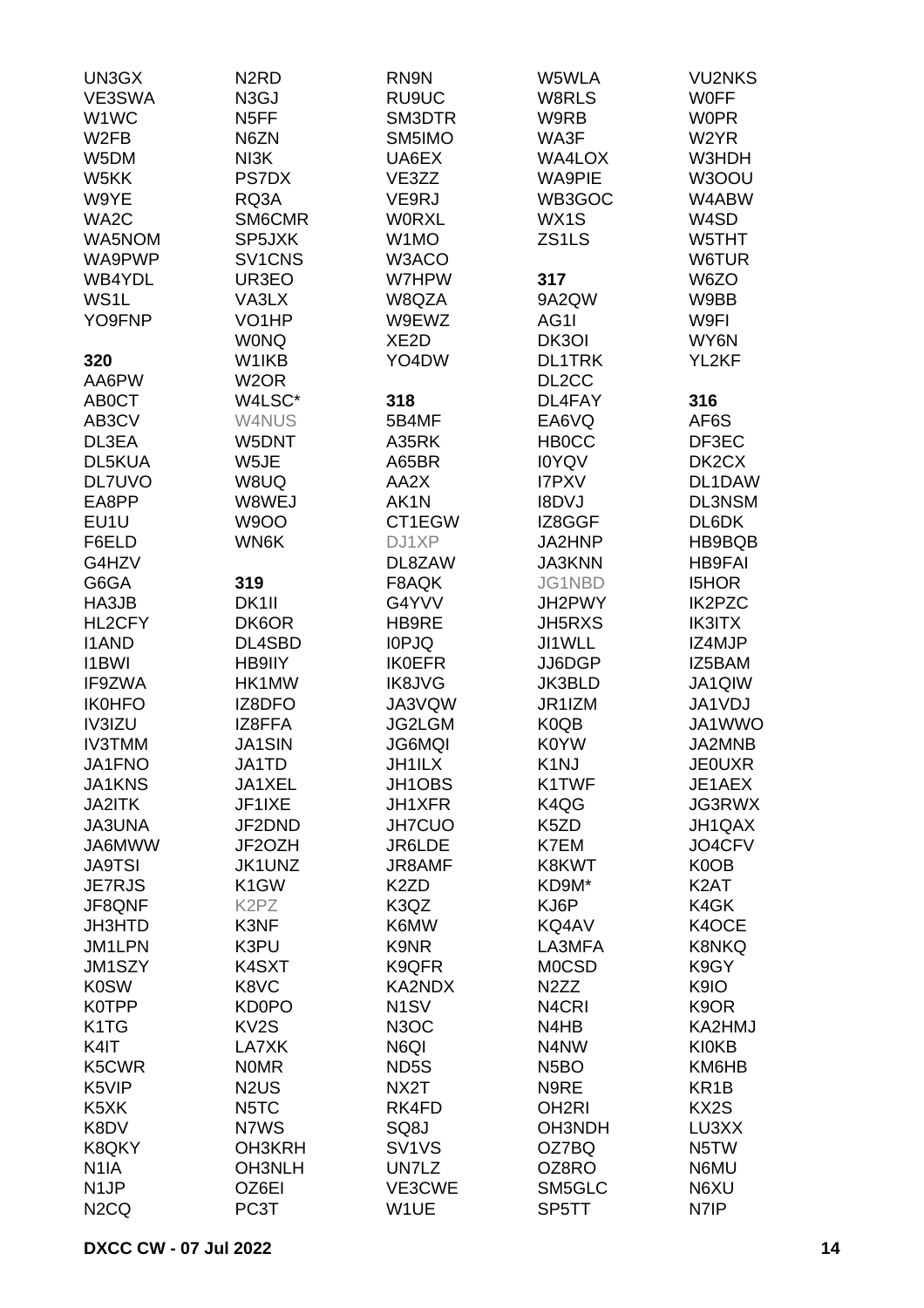| NE8Z                             | K9ZM                | OH <sub>6</sub> RX | KE3D               | K7ACZ             |
|----------------------------------|---------------------|--------------------|--------------------|-------------------|
| RA9LT                            | KF2DT               | OZ1IKY             | KF <sub>2</sub> X  | K7FEL             |
| SK <sub>5</sub> PZ               | N <sub>1</sub> EN   | RU9LA              | <b>KK0T</b>        | KD <sub>5</sub> R |
| SM5BNK                           | N <sub>1</sub> ZZ   | SM3PHM             | KK1W               | KE8UM             |
| SV <sub>2</sub> D <sub>G</sub> H | N4XX                | SM5AKS             | KQ4EE              | KG9J              |
| TF3DC                            | N8NA                | <b>UN7FW</b>       | N3QE               | KI0J              |
|                                  | N9AI                |                    |                    | KT <sub>2</sub> C |
| US3LR                            |                     | W0OGH              | NW8U               |                   |
| VA2IG                            | ND7K                | W1WA               | <b>PA7TWO</b>      | N <sub>2</sub> AJ |
| W2NK                             | NG <sub>0</sub> G   | W4PRO              | PP <sub>5</sub> BK | NR4V              |
| W4SKW                            | OH <sub>2</sub> BVI | W5DAW              | <b>SA0AQT</b>      | PY4AST            |
| W5QM                             | RD9M                | W7VV               | SM5AOG             | <b>RT0F</b>       |
| W7QN                             | VE3CRG              | WA6G               | SM5MLE             | SP1DSZ            |
| W8CNL                            | <b>WOLS</b>         | WD9Q               | <b>UN7ECA</b>      | VA3NO             |
| W8SAX                            | <b>W0ZR</b>         | WN1M               | <b>VE3DIT</b>      | W2RMM             |
| WA2MBP                           | W1KEE               | ZS2EZ              | <b>W0BBI</b>       | W6MVW             |
| WO4Y                             | W <sub>2</sub> TB   |                    | <b>WODD</b>        | W6OTC             |
| WQ8T                             | W <sub>2</sub> UQ   | 313                | <b>WOJCB</b>       | W6TEX             |
| <b>WY0V</b>                      | W3LL                | 403A               | <b>W0YBS</b>       | W6TK              |
| WY7M                             | W3MF                | AF5CC              | W1BYH              | W8IFX             |
| XE2MX                            | W4JS                | AJ8MH              | W3WH               | W9LQI             |
| YV5JBI                           | W6TVP               | CT3DL              | W4GMY              | WA6JA             |
| ZS6UT                            | WA0GUD*             | DK1WB              | W4REX              | WB1AEL            |
|                                  | WA5IPS              | DK8SR              | W4WG               | WF5W              |
| 315                              | WA5LFD              | DL1SP              | W5ZE               | WW8W              |
| AA4FL                            | WC7Q                | <b>DL7URH</b>      | W8JA               | <b>YV5OIE</b>     |
| <b>AC0A</b>                      | WD1X                | DL9FCY             | W8LR               |                   |
|                                  | WZ8P                | EA1RT              | W9ZCL              | 311               |
| <b>AF0F</b>                      |                     |                    |                    |                   |
| AG5W                             | YL2TW               | EA4S               | WA2MUA             | AA0ZP             |
| DF6EX                            |                     | F5JVP              | WS1E               | AA4KA             |
| <b>DS5RNM</b>                    | 314                 | HA5OZX             | ZS6WB              | AB5A              |
| <b>E73W</b>                      | 9A4R                | <b>IN3EQZ</b>      |                    | CT1GPQ            |
| EA3WL                            | A65CA               | <b>IV3KFB</b>      | 312                | DJ2UU             |
| F6FTB                            | E21EIC              | IZ3ENH             | 7K3QPL             | <b>DK6NC</b>      |
| G8DX                             | EA4KA               | <b>IZ7AUH</b>      | AA4NJ              | DK8NM             |
| HA2ESM                           | EI2GLB              | JA1HP              | D44BS              | DL1MAJ            |
| <b>HB9ANK</b>                    | F6GLX               | JA1JPM             | DJ5EJ              | <b>DL1NKS</b>     |
| <b>HK4SAN</b>                    | <b>GOVXE</b>        | <b>JA1UII</b>      | DL8UAT             | DL2AW             |
| <b>IK1PMR</b>                    | GW4MVA              | <b>JA7WKG</b>      | DL8WEM             | DL2GBB            |
| <b>IN3FHE</b>                    | IZ5RVG              | JA8RRF             | F5IAE              | DL4AAE            |
| IZ4DIW                           | JA1CFZ              | <b>JA8XQI</b>      | G4AFJ              | <b>DL7XS</b>      |
| IZ5JMZ                           | JA3AZD              | JE4CIL             | HL3EHK             | DL7XU             |
| <b>JA1HSF</b>                    | <b>JA7CVL</b>       | JH1OVY             | <b>IK4TVP</b>      | <b>E70T</b>       |
| <b>JA2ACI</b>                    | <b>JH0OXS</b>       | JJ1KXB             | IZ8XQC             | EA6BF             |
| JA2NQG                           | JI1LAT              | JL1IHE             | JA2JYP             | <b>G0BLB</b>      |
| <b>JA4DHN</b>                    | <b>JJ1LID</b>       | <b>JM1SMY</b>      | <b>JA3MVI</b>      | <b>HA0UZ</b>      |
| JE1OHL                           | K4JC                | <b>JM7TKK</b>      | JA8DRK             | <b>IWOAFS</b>     |
| JF1OSL                           | K <sub>5</sub> GO   | JQ1IBI             | JA8IYI             | JA1JYZ            |
| JF2PZH                           | K6IPV               | <b>K0KO</b>        | JE8IGW             | JA1STF            |
| <b>JK1TCV</b>                    | K7WK                | <b>K0THN</b>       | JG1LBN             | JA2HYD            |
| JO1CRA                           | K8FU                | K3VP               | JH1OXV             | JA5NON            |
|                                  |                     |                    |                    |                   |
| K <sub>0</sub> G <sub>D</sub>    | K9IG                | K4WGW              | JH3DJX             | JA9RT             |
| K <sub>1</sub>                   | KP4AZ               | K4ZO               | JR4VMS             | JH6WHN            |
| <b>K3ANS</b>                     | <b>LA0FA</b>        | K6KEO              | <b>K0MD</b>        | JH7LBE            |
| K3VAR                            | LA7GIA              | K7LV               | K <sub>1</sub> OQ  | <b>JH7RXU</b>     |
| K6RG                             | NA5Q                | <b>K7NPN</b>       | K2BLA              | <b>JN4ASA</b>     |
| K8RRT                            | NR9J                | K8CS               | K4DGJ              | JR1SSH            |
| K9GWH                            | OE1EMN              | K9XD               | K5YG               | <b>JR7FRW</b>     |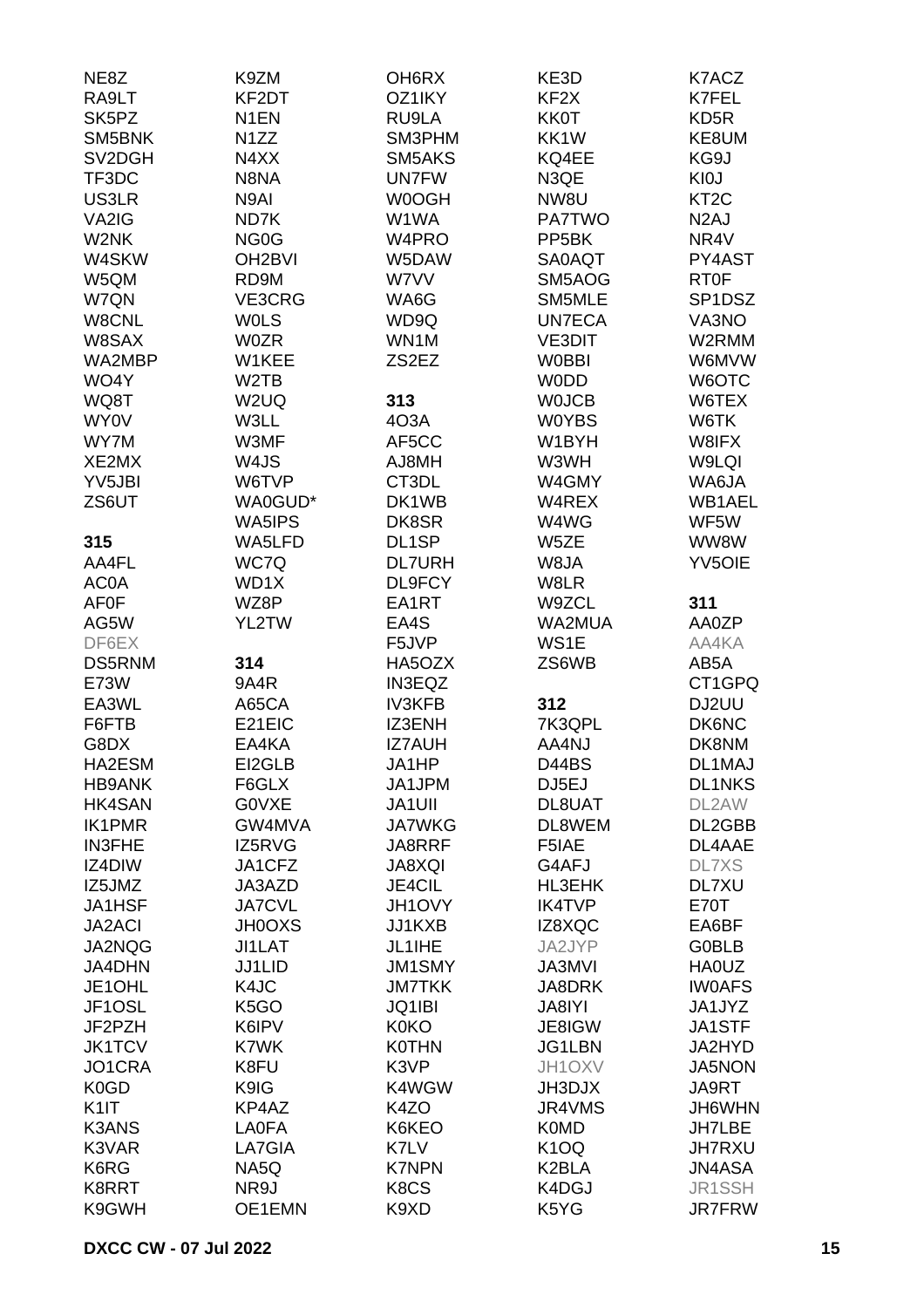| K <sub>2</sub> C <sub>BI</sub> | <b>JH7QLR</b>      | JA1CCO            | <b>JA1KJK</b>                 | F1NGP                      |
|--------------------------------|--------------------|-------------------|-------------------------------|----------------------------|
| K3JWI                          | JH8WXF             | JA1KJW            | JA2CUS                        | HB9DVZ                     |
| K5AX                           | JI3CJP             | JA1SJC            | <b>JA3ENN</b>                 | <b>I2PTE</b>               |
| K6ZUR                          | <b>JL3JRY</b>      | JA2CGH            | <b>JA3TBT</b>                 | I2VGW                      |
| K7KJ                           | K <sub>1</sub> SA  | JA7COE            | <b>JA4JSV</b>                 | <b>IV3JWR</b>              |
| K8MVZ                          | K <sub>2</sub> AX  | <b>JA7DOT</b>     | <b>JA4RTX</b>                 | IZ8VYU                     |
| K9MX                           | K <sub>2</sub> JL  | <b>JE0VJV</b>     | JA7EU                         | JA1PUK                     |
| <b>KB2FCV</b>                  | K3WGR              | JE1VPC            |                               | JA1XRA                     |
|                                |                    |                   | JA8DKJ                        |                            |
| KB7V                           | K4WFM              | <b>JH0BQX</b>     | JE3GUG                        | <b>JA7IFT</b>              |
| KC6JAM                         | K5EWJ              | <b>JH1ACA</b>     | JF1XQL                        | JE2KSM                     |
| KF6HI                          | K5FZ               | JH1FNU            | JH4DYP                        | JG1SWM                     |
| KK4OW                          | K7FL               | JP1SRG            | JI1MNT                        | <b>JH0NOS</b>              |
| KX7J                           | KA6BIM             | K <sub>1</sub> KI | K0PP                          | JH1AEP                     |
| LX1CW                          | KM8K               | K7KB              | K <sub>2</sub> T <sub>A</sub> | JH4ALY                     |
| N <sub>2</sub> C <sub>G</sub>  | LA <sub>1</sub> U  | KK4OK             | K4WM                          | JJ1BMB                     |
| N <sub>2</sub> SU              | M0AID              | <b>KP4JRS</b>     | K5TR                          | K <sub>1</sub> EM          |
| N <sub>3</sub> ST              | N <sub>2</sub> LQ  | LA6OP             | K5XM                          | K1TZQ                      |
| N6NT                           | N8AID              | LA9VFA            | K8KU                          | K4AR                       |
| N6TV                           | N8NB               | N <sub>1</sub> IW | K8LY                          | K4MX                       |
| N7QU                           | N8VV               | N <sub>1</sub> PM | K9PG                          | K8FZ                       |
| NN7A                           | ON4ACG             | N4LR              | KC9G                          | <b>KB4SVP</b>              |
| ON4SW                          | PA3FWV             | N5WNG             | LA3MHA                        | KM7DX                      |
| OZ1ADL                         | SM3CZS             | NU4Y              | LA4DM                         | KR <sub>0</sub> O          |
| RO7T                           | SP6TRX             | NX2X              | N <sub>1</sub> M <sub>D</sub> | KT1V                       |
| RU6B                           | TK5EP              | OZ7QB             | N <sub>2</sub> FF             | N6NR                       |
| <b>SMOMPV</b>                  | W <sub>1</sub> ES  | RD <sub>4</sub> A | N4IQ                          | N9DJ                       |
| SP5DRH                         | W3BBL              | SM5ELV            | N6ER                          | NA5Z                       |
| UA <sub>5</sub> D              | W4BQF              | <b>SP6JIU</b>     | N6VS                          | OH <sub>2</sub> IS         |
| UT5IP                          | W5AQ               | SP8FB             | N7MB                          | PY7OJ                      |
| <b>VE7XT</b>                   | W5GO               | <b>VE7YL</b>      | ND6S                          | R <sub>5</sub> QA          |
| W1ENE                          | W5WQN              | W2DEN             | NL7S                          | R7HF                       |
| W <sub>1</sub> GQ              | W6BS               | W4TNX             | NS <sub>1</sub> L             | RN4ZT                      |
| W4CU                           | W6IYS              | W6DE              | OZ1EUO                        | UA3FF                      |
| W7JW                           | W7IU               | W9GG              | PP2RON                        | <b>UA30</b>                |
| W7ZR                           | W7YW               | W9JA              | SP3FYX                        | VE2BWL                     |
|                                |                    |                   |                               |                            |
| W9GE<br>WB8EJN                 | W9BP               | WA3AFS            | <b>VE7TK</b>                  | VE3ST<br>W <sub>2</sub> KA |
|                                | <b>WA0SXV</b>      | WU4B              | W1YN                          |                            |
| WF4U                           | WQ5C               | WW2DX             | W3KD                          | W6AUG                      |
| WX2S                           | YU1ZO              | XE1XR             | W4TE                          | W6UC                       |
|                                | ZS6NJ              | XE <sub>2</sub> K | W5JAY                         | WB2AQC                     |
| 310                            |                    | ZL3PAH            | W6NVN                         | WD5BJT                     |
| AB7RW                          | 309                |                   | W8BBQ                         | WS4G                       |
| AC4CA                          | AC6T               | 308               | WA4DAN                        | WZ1Q                       |
| DJ9SO                          | AG7N               | 9A5SM             | WA4FLZ*                       | XE <sub>2</sub> X          |
| DL9JI                          | CT1DKS             | AB2E              | WB2TPS                        |                            |
| DM3CW                          | CU <sub>2</sub> AP | DF6ZK             |                               | 306                        |
| EA4CQT                         | DF2NU              | DK5DC*            | 307                           | 9A4T                       |
| EW3CW                          | <b>DL2RTL</b>      | DO4DXA            | 9A2NW                         | AD5MN                      |
| GU4YOX                         | <b>DL4RCK</b>      | EA2AAZ            | AA4UJ                         | BA4TB                      |
| <b>HB9CSA</b>                  | EI6IZ              | EA2J              | AB1J                          | CT3KN                      |
| <b>HS0ZEE</b>                  | <b>HA7CY</b>       | EA3AVV            | AI2N                          | DG7RO                      |
| <b>IK6IJF</b>                  | <b>HB9FBG</b>      | EU1KY             | DF3EK                         | DK5HZ                      |
| <b>IWOHOU</b>                  | HG6IA              | F5LMJ             | DF7FC                         | <b>DS3HWS</b>              |
| <b>JA0LFV</b>                  | HL2KV              | HB9DOT            | DL1WM                         | <b>E74A</b>                |
| JA1JYE                         | <b>IOEKY</b>       | HB9G              | DL2MEG                        | EA1KY                      |
| JA6HUG                         | <b>IOTXW</b>       | HI3Y              | DL4DZL                        | EI8IU                      |
| JH1APZ                         | <b>IK1IYU</b>      | JA1FUI            | DL5CL                         | F <sub>1</sub> ICS         |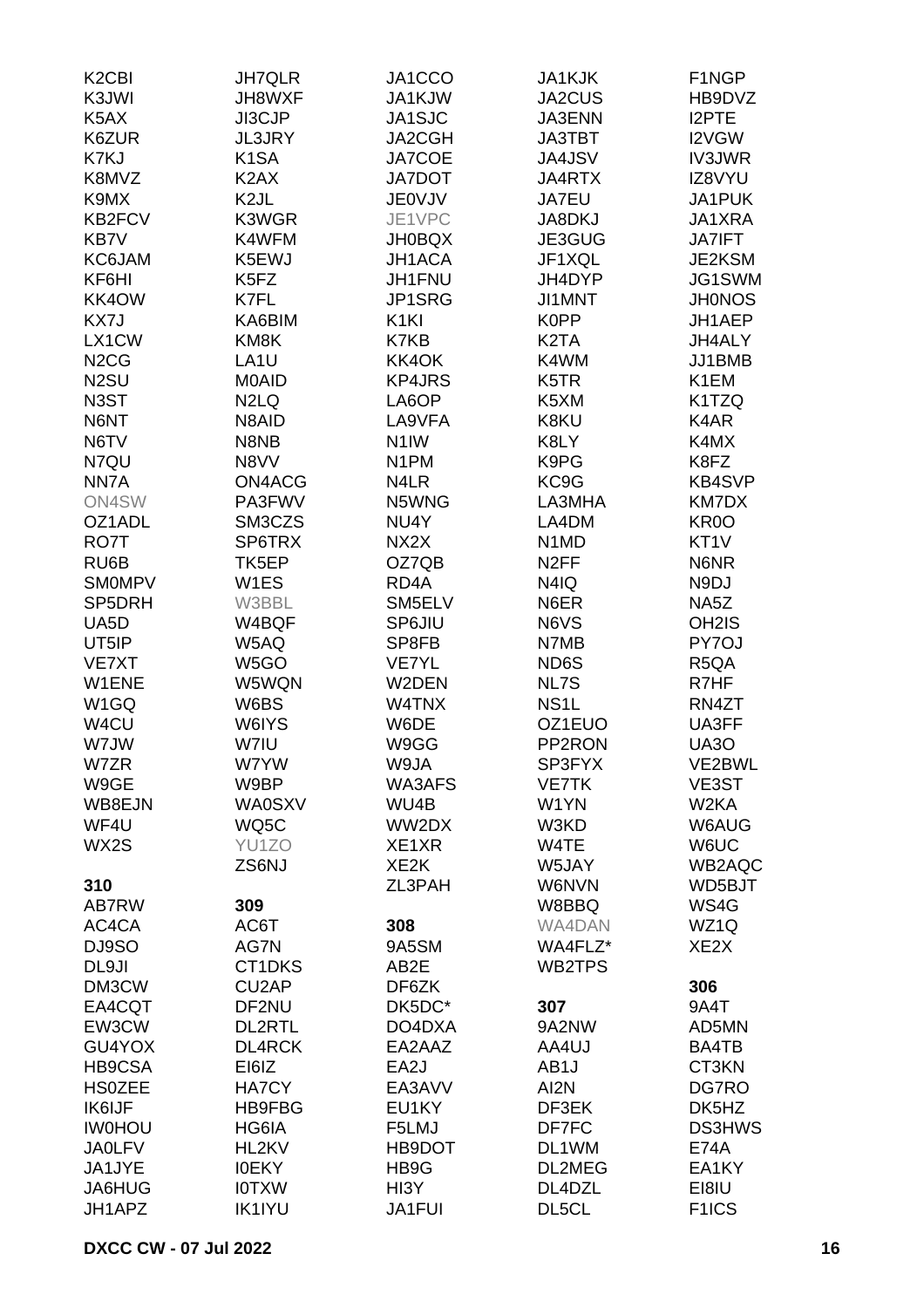| F6FFR             | F <sub>2NH</sub>              | K0KL*              | LA8WG                          | NY7T              |
|-------------------|-------------------------------|--------------------|--------------------------------|-------------------|
| F <sub>9QI</sub>  | F5MFS                         | K3ATO              | <b>NOKK</b>                    | <b>OH8NW</b>      |
| G4IDL             | GM4YLN                        | KN7Y               | N <sub>2</sub> B <sub>SA</sub> | PA3BFH            |
| <b>IK2RLS</b>     | HA5KFV                        | LA1IE              | N6OND                          | RN9CM             |
| <b>IT9RTA</b>     | HL4CJG                        | N3AQQ              | N6TR                           | VE6MV             |
| JA1PS             | <b>JA1ETN</b>                 | N4HID              | N7QT                           | VE6TL             |
| JA3CWL            | <b>JA1SJT</b>                 | N4UOZ              | NV9L                           | W3EP              |
| JA3MF             | JA2DCN                        | N9LB               | OK2LI                          | W3HER             |
| JA3QOS            | JA3EEM                        | N9MW               | OZ8X                           | W4HK              |
| JA3RAZ            | JA4BXL                        | NY4G               | PA3BWD                         | W4NBS             |
| JA5SUD            | JF1RPZ                        |                    | PY1OL                          |                   |
|                   |                               | OE1SZW             |                                | W7EQ              |
| <b>JA6GIJ</b>     | JJ1KZZ                        | OE3EPW             | SM4EPR                         | W7HR              |
| <b>JA7TQK</b>     | <b>JQ1TIV</b>                 | PY2NZR             | SP6FXY                         | W9RIT             |
| JK1MZT            | <b>JQ1YIW</b>                 | UA9AEU             | <b>VE3UTT</b>                  | WA4ZBK            |
| K1USA             | K <sub>1</sub> K <sub>X</sub> | W <sub>4</sub> DN  | W1JMM                          | WA5NFC            |
| K1VMI             | K <sub>2</sub> SD             | W6VIO              | W <sub>1QU</sub>               | WA8VSJ            |
| K5GM              | K3LR                          | W8PI               | W3ZL*                          | WK7E              |
| K5LAC             | K8QXB                         | W9VQ               | W4EP                           | WT4Q              |
| K5LM              | KB5GL                         | WB2HJV             | W4GIW                          | XE <sub>1</sub> V |
| K5NOF             | LA9ABA                        | WC4X               | W4KK                           |                   |
| K5UV              | N4PF                          | WV1X               | W7FN                           | 301               |
| K7VL              | OE1XRW                        | YV1TO              | W7JY                           | AA5N              |
| KA8SYV            | OE3JAG                        |                    | WA9MAG                         | <b>DJ1TU</b>      |
| KC5LK             | RX4HW                         | 303                | WI7N                           | DJ7JC             |
| KE9S              | S53ZL                         | 9A1AD              | WM4AA                          | DL1LZ             |
| KK9H              | SM6NJK                        | AA6RE              |                                | DL8OH             |
| KT5V              | SP9WZS                        | AG8L               | 302                            | EA7QW             |
| <b>MM0BQN</b>     | TF4M                          | DJ4HR              | 4X6GP                          | EI3IO             |
| N4XMX             | UA6AUA                        | DL4FAP             | AA4A                           | F8GB              |
| N8WRL             | W2JWF                         | DM3PKK             | AB4SF                          | GM4KGK            |
| N9FH              | W5RYA                         | DS5DNO             | AC6DD                          | <b>HB9BIO</b>     |
| NX9T              | W6BK                          | EA6FD              | AD4AA                          | HL1AV             |
| OZ5NJ             | W7IV                          | <b>GOCKP</b>       | DJ3XD                          | HL1CG             |
| PA <sub>2</sub> R | W8FAX                         | G4ZOY              | EC <sub>1</sub> A              | <b>IT9RYJ</b>     |
| PA3CSR            | <b>WA1ZIC</b>                 | HB9IJC             | F4BKV                          | JA2WXU            |
|                   |                               |                    |                                |                   |
| PY5CC             | WD8ANZ                        | <b>IK1MDF</b>      | G4DVP                          | JA3KZV            |
| R7IA              | WK3A                          | <b>IK4MSV</b>      | G4MVA                          | JA5CUX            |
| RT3M              | WV2I                          | <b>ISOAFM</b>      | HB9BNB                         | JA7MF             |
| SP5ELW            | YO7NE                         | <b>IV3XNF</b>      | <b>HB9CIC</b>                  | JG1DUZ            |
| <b>SP7JLH</b>     |                               | JA3VPA             | <b>IK8EPC</b>                  | JH8EJA            |
| <b>VK7CW</b>      | 304                           | <b>JA4BQI</b>      | IT9GSF                         | JI8MAF            |
| W4WX              | AD4Z                          | JA8BBD             | JA1TNV                         | JL2PQV            |
| W8IW              | DJ4KF                         | JA9ESZ             | <b>JH7ARV</b>                  | JT1BV             |
| W8UN              | DL1KB                         | JF3LGC             | K <sub>2</sub> KA              | K <sub>1</sub> ZN |
| W9FXA             | F5JSD                         | JH1LAH             | K4JLA                          | K <sub>4</sub> OY |
| WA5Y              | G3EZZ                         | JH2MYN             | K <sub>4</sub> OTV             | K5RSG             |
|                   | HB9FAZ                        | JR1XFS             | K4TXJ                          | K6JW              |
| 305               | HL5FBT                        | JT <sub>1</sub> CO | K <sub>5</sub> QR              | K6MKF             |
| 7M4CLF            | IV3GOW                        | K0ZR               | K6UNE                          | K6QU              |
| 9A4SS             | <b>IV3VBM</b>                 | K4MIH              | K8ROX                          | K7LFY             |
| 9M6YBG            | <b>IZORVI</b>                 | K4WES              | KB2XJ                          | K8CQ*             |
| AB2RF             | IZ6AAW                        | K5VJZ              | KE <sub>1</sub> B              | K8NS              |
| AK9Y              | JA9APM                        | K8JE               | KQ5U                           | K8SIA             |
| BA7IO             | JE1VTZ                        | K8JRM              | KZ7N                           | KI4WCQ            |
| DM1TT             | JH1UBK                        | K8MN               | N <sub>2</sub> RJ              | KU4XO             |
| DS5ACV            | JJ3GPJ                        | <b>KR0I</b>        | N7TY                           | KY9KYO            |
| EI8FH             | JR1UFN                        | KT <sub>1</sub> J  | N8EHW                          | N2YBB             |
|                   |                               |                    |                                |                   |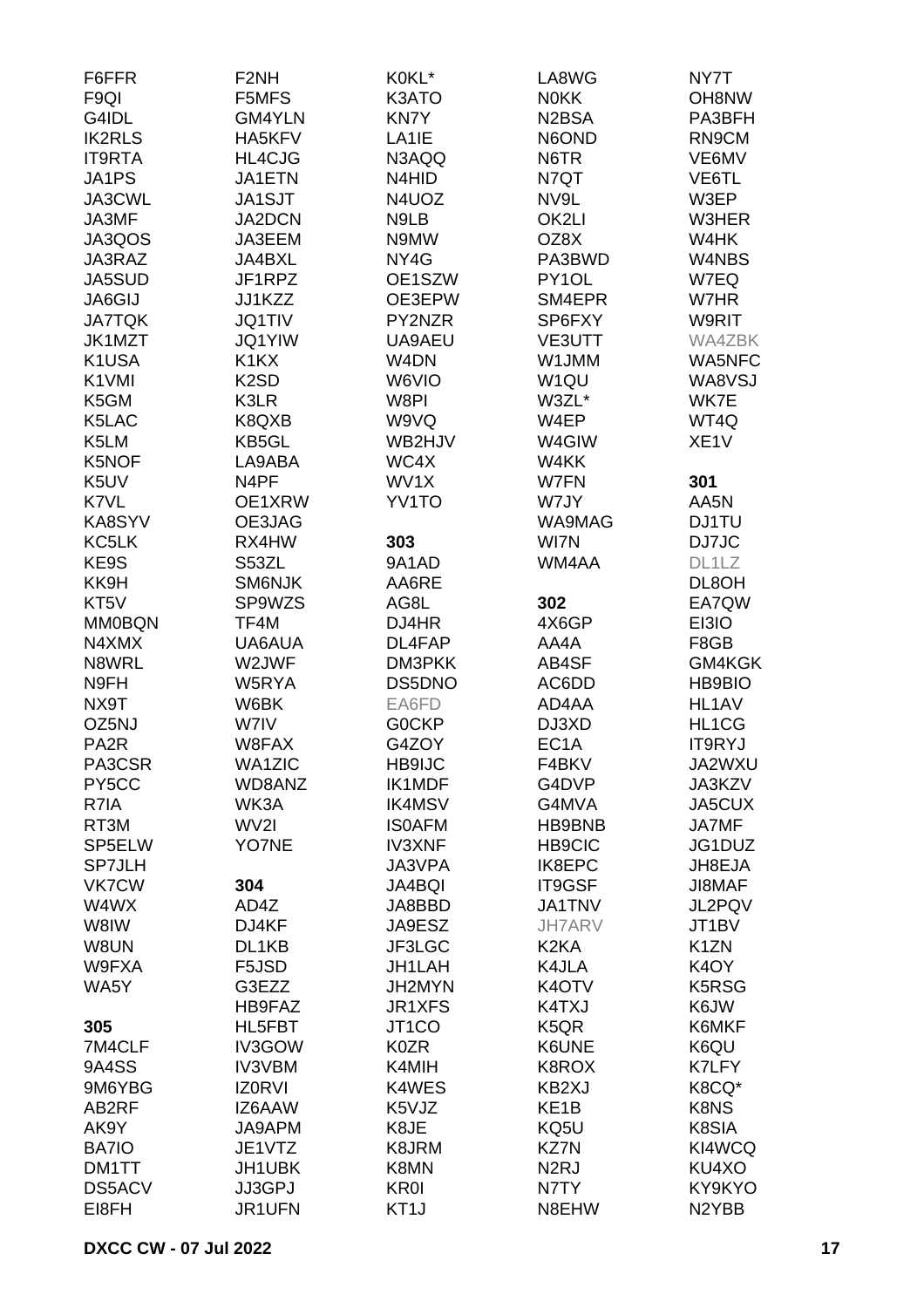| N3ME*              | PP7LL              | 298               | K <sub>1</sub> D <sub>X</sub> | <b>WOULU</b>                   |
|--------------------|--------------------|-------------------|-------------------------------|--------------------------------|
| N4XU*              | PY4HO              | CX4CO             | K4WW                          | <b>WOVD</b>                    |
| NI <sub>5</sub> F  | RT <sub>5</sub> T  | DK4TP             | K5DHY                         | W1GY                           |
| NS7K               | SM5CCT             | DL2MIH            | K5YAA                         | W <sub>2</sub> GS              |
| NU4B               | SM5HJZ             | F3IV              | K7WA                          | W3ABT                          |
| NU <sub>4</sub>    | SP7QHR             | HB9BOU            | K8KI                          | W4CCS                          |
| OK1WF              | SP8BUH             | HB9CDZ            | LA8CE                         | W4DVG                          |
| PP2JT              | <b>W0SA</b>        | IZ8FDH            | N <sub>3</sub> AO             | W6SFK                          |
| <b>SM7CIL</b>      | W2DX               | JA1VRY            | N4NM                          | WA2VQV                         |
| SP9CVY             | W2DXE              | JA3WMS            | N6KJ                          | WP4F                           |
| UA1OIW             | W3ZGD              | <b>JA7NLW</b>     | NA4EA                         | WR7Q                           |
| UR7UD              | W4GP               | JE3CYW            | NM <sub>8</sub> O             |                                |
| W5RY               | YB1AR              | JR2BYJ            | PY <sub>2</sub> OP            | 295                            |
|                    |                    |                   |                               |                                |
| W5YM               |                    | K4QD              | R7LP                          | AA4CF                          |
| W6IGK              | 299                | KA5V              | RM3DA                         | CU <sub>2</sub> D <sub>X</sub> |
| W6OPO              | AC6BW              | KF <sub>1</sub> C | RX9JX                         | DF5UL                          |
| W7TSQ              | CT1EWX             | LA2XPA            | SK0QO                         | DL4MEH                         |
| WA9JWL             | DL1SDH             | LA7WCA            | SP3F                          | DL8QS                          |
| WC4H               | EA2AA              | LZ2ZG             | <b>VE7AVC</b>                 | DM9EE                          |
| WG7A               | EA2MK              | N <sub>1</sub> RK | <b>W0SZ</b>                   | EA4EPY                         |
|                    | EA7CIW             | N9IXD             | W1EG                          | HI3T                           |
| 300                | F <sub>5</sub> CT  | NT5G              | W3TA                          | <b>HS1NGR</b>                  |
| 7N1GMK             | F <sub>9</sub> Cl  | ON4CT             | W4FDE                         | <b>I5BDE</b>                   |
| AD8CW              | G3YMC              | RA3M              | W5QP*                         | JA1TOU                         |
| AK7O               | HA5PT              | RA6AAW            | W5UHQ                         | JE1LPZ                         |
| DF7EE              | HB9DQL             | <b>S58J</b>       | W6SIY                         | JG3NKP                         |
| DK7JI              | JA3AVO             | SV3KH             | <b>WA7SNY</b>                 | JH1LMG                         |
| DL <sub>1</sub> CL | JH2AJY             | UA6FZ             | WB5TUF                        | JJ2BLV                         |
| DL6AAP             | <b>JH3GRO</b>      | UN7G              |                               | JR2LJO                         |
| DL9EO              | <b>JH4ADK</b>      | <b>WOCK</b>       | 296                           | K9DD                           |
| EW1P               | JK3DGX             | <b>WOFG</b>       | DS4AOW                        | KE5FXE                         |
| F5TEJ              | K1DPB              | W4AO              | EA7AZA                        | KJ5Y                           |
| JA7BT              | K4VNY              | W6ZQ              | F6IMB                         | LU8ADX                         |
| <b>JH7RTQ</b>      | K4ZMV              | W7BQ              | G3WW                          | LZ2HM                          |
| JN3DSH             | K7UR               | W9MAK             | G4EXD                         | N <sub>1</sub> NY              |
| JP1HDK             | K8QWY              | WB7QXU            | JA2CXK                        | N4RUM                          |
| <b>K0BRO</b>       | KB5IY              | WB8TRW            | JE7ETY                        | N <sub>5</sub> KO              |
| K4RG               | KF5EA              | WK4Y*             | JL1MWI                        | <b>PA0JNH</b>                  |
| <b>K9MUG</b>       | KG5VK              | WO <sub>6</sub> R | JR6GIM                        | PG2AA                          |
| KB <sub>2FS</sub>  | KJ9X               | WQ5L              | K3WI                          | R <sub>0</sub> QA              |
| KC4HW              | N <sub>1</sub> EWR |                   | KG4CUY                        | R7FF                           |
| KE8G               | N <sub>4</sub> FY  | 297               | KO8SCA                        | R9MJ                           |
| KP3R               | N6JM               | AB6Z              | KR9U                          | RD3BD                          |
| KW4CQ              | N9RV               | DJ5IL             | KX6C                          | SV <sub>1</sub> AOZ            |
| N0XM               | OE1ALW             | DK3UA             | N <sub>1</sub> UK             | VE4EAR                         |
| N <sub>1</sub> CGP | OK2BNC             | DL5MHQ            | N4TD                          | VO <sub>1</sub> GO             |
| N <sub>1</sub> WQ  | RN3D               | EA1KP             | OH <sub>2</sub> LLZ           | W <sub>2</sub> PA              |
| N4ENE              | SP6GNJ             | EA2CIN            | ON8HF                         | W7ZJ                           |
| N <sub>4</sub> FF  | SP6IEQ             | HA2EQD            | RW3QM                         | WA0GOZ                         |
| N4LV               | UA9CNX             | HA8UT             | SM6BZE                        | <b>WA7UTM</b>                  |
| N4RWG              | W7QHE              | <b>IWOHQE</b>     | SP1MHV                        |                                |
| N9OY               | W8FIB              | <b>JA1NQI</b>     | <b>UA0ABB</b>                 | 294                            |
| NK8V               | W9RXJ              | JA3BLN            | UR4IOR                        | AG4S                           |
| NQ7M               | WA8MCD             | JA6SRB            | UT7KF                         | DF <sub>2GH</sub>              |
| OH <sub>4UI</sub>  | WG9L               | <b>JH7AJD</b>     | VE6AX                         | G3PSM                          |
| OZ0J               |                    | <b>JH7MQD</b>     | VK <sub>2</sub> CA            | G4XEE                          |
| OZ1LCG             |                    | JN1BAH            | <b>W0PSY</b>                  | HB9DLE                         |
|                    |                    |                   |                               |                                |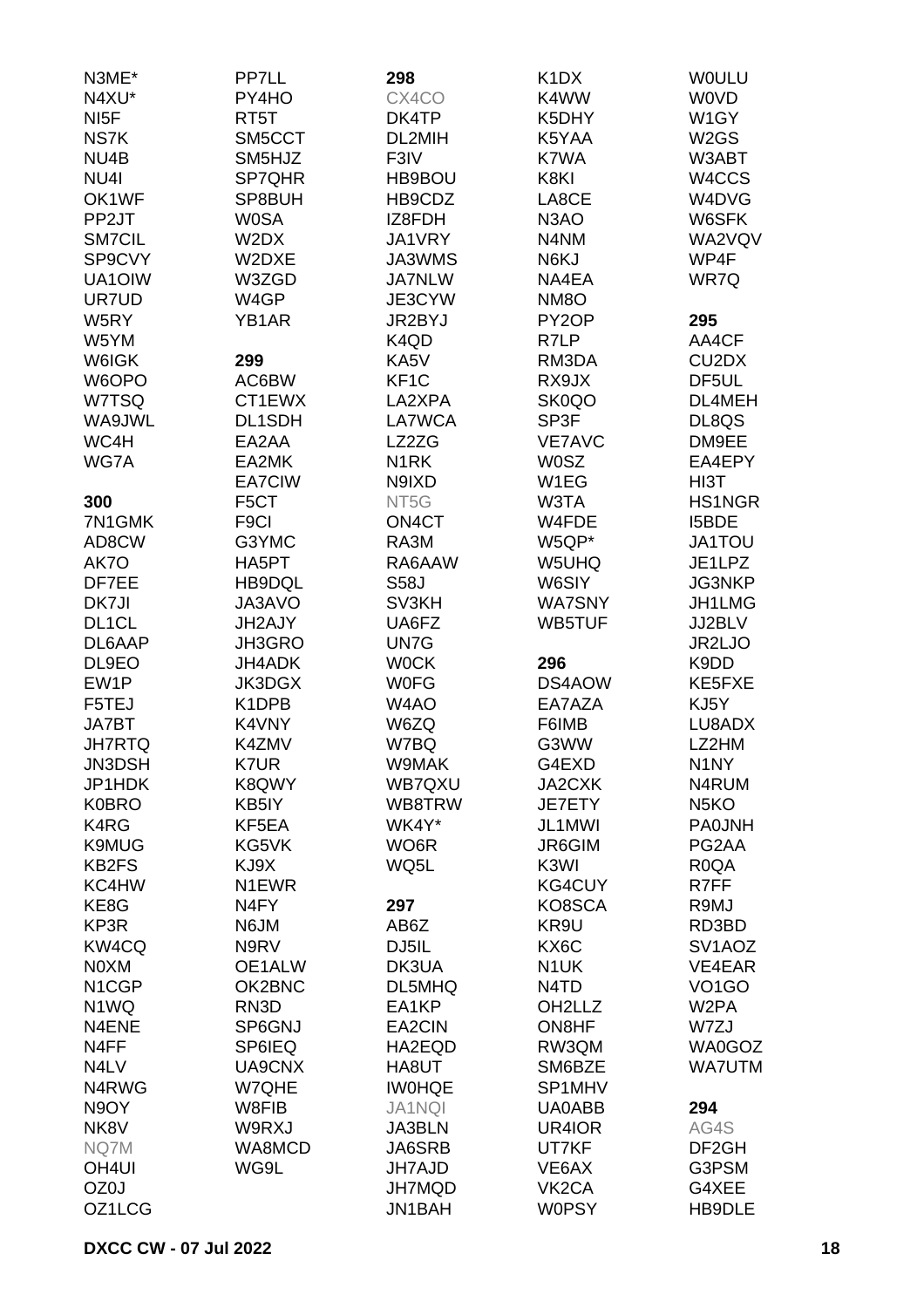| <b>IK1UGX</b>      | KR9F               | <b>NK0S</b>                   | <b>AA0MZ</b>        | K <sub>5</sub> C <sub>D</sub> |
|--------------------|--------------------|-------------------------------|---------------------|-------------------------------|
| <b>JA0DMV</b>      | LB5WB              | NX4DX                         | <b>CU3AK</b>        | K6WD                          |
| JA3MIO             | <b>NOVVV</b>       | <b>ON6NR</b>                  | DJ3OE               | KU <sub>2</sub> C             |
|                    |                    |                               |                     |                               |
| JA7GZM             | N4UW               | PY5IP                         | DL6ZNG              | <b>NOTR</b>                   |
| JE1NVD             | N <sub>5</sub> PA  | <b>SP3MKS</b>                 | EI2JD               | N <sub>2</sub> N <sub>W</sub> |
| <b>JG8NKJ</b>      | N5VR               | UA6XT                         | HK1X                | N3AIU                         |
| JH2NWP             | NA <sub>2</sub> K  | <b>WOMS</b>                   | <b>I1POR</b>        | N4UCJ                         |
| K <sub>1</sub> OYQ | NA4MM              | W0ZT                          | <b>IW1QN</b>        | N6EM                          |
| K <sub>2</sub> HK  | OZ1BXG             | W1ZS                          | JA1BFN              | N9JR                          |
| K4JPD              | RU4SO              | W2XL                          | <b>JA7SFD</b>       | N9NB                          |
| K7XC               | <b>S59U</b>        | W4PG                          | JE1REU              | NA3F                          |
| KD8BZY             | SM2DMU             | W4QK                          | JH1VRQ              | NN <sub>1</sub> SS            |
|                    |                    |                               |                     |                               |
| KD8RQE             | SV2DCD             | W6WA                          | JH6WDG              | NP4G                          |
| KK9T               | <b>VA7RY</b>       | W8HMK                         | JL3MCM              | OH8LAE                        |
| <b>KM7R</b>        | W2EQ               |                               | K <sub>1</sub> PL   | <b>PAORRS</b>                 |
| <b>MM0EAX</b>      | W4HGW              | 291                           | K4WNW               | SV9GPV                        |
| N4TOL              | W6DR               | AA7XT                         | K5HAA               | UA4SKW                        |
| N5DEE              | W7TS               | DL2HD                         | K8ARY               | W1NA                          |
| N5MT               | W8UV               | F5IYJ                         | K8KZW               | W4PGC                         |
| N6IBP              | WB5AAA             | G2ATM                         | K8SMC*              | W6GJB                         |
| N6NF               | YL2EC              |                               | KA1CRP              | W7BEB                         |
|                    |                    | HA1DKS                        |                     |                               |
| <b>SMONUE</b>      | YO3JF              | <b>HB9FBM</b>                 | KU <sub>5</sub> B   | W7WZ                          |
| UU1JA              |                    | HB9JG                         | LW2DFM              | W8HB                          |
| VE1RGB             | 292                | HL5BMX                        | N <sub>1</sub> API  | <b>WA7ZDU</b>                 |
| VK3KE              | AA0KA              | I2IWM                         | N7TW                |                               |
| W <sub>1</sub> OK  | CT1EAV             | <b>IK2ANI</b>                 | ON4CN               | 288                           |
| W8TIV              | <b>DL7LV</b>       | JE2VYM                        | SP3EPG              | AA4H                          |
| W9YK               | EA1AF              | JE3CHA                        | SQ7NSN              | DF9HE                         |
| WA3SKQ             | G3JJG              | JO1LVZ                        | UA1CGS              | DF9RM                         |
| WQ3E               | G3LPS              | JR5HXU                        | VU <sub>2</sub> CDP | DL1QQ                         |
|                    |                    |                               |                     | DS5JMG                        |
| WQ5R               | G4ZWY              | JR7FYD                        | <b>W0ZS</b>         |                               |
|                    | HB9EBM             | K <sub>2</sub> D <sub>C</sub> | W1XV                | EA5YN                         |
| 293                | <b>I2EAY</b>       | K <sub>2</sub> QE             | W3JX                | F5SGI                         |
| 7N2DAB             | <b>JA0KJE</b>      | K4HC                          | WA3GNW              | G3VQO                         |
| AA2F               | JA1VRU             | K9KEU                         | <b>WN0L</b>         | HL3GOB                        |
| BH4IGO             | <b>JA2HSE</b>      | KE4P                          | WY2U                | <b>IV3TDM</b>                 |
| DK1GF              | JA4CZM             | LA3BO                         | ZL3TE               | IZ8IEV                        |
| EA6BD              | JA5JGY             | N8AQV                         |                     | JA0PE                         |
| EI4CF              | JA9CXA             | NY <sub>6</sub> C             | 289                 | JH2BNL                        |
| HA5ARX             | JH1RVQ             | PY2DS                         | AA6XV               | JJ1OSP                        |
| HB9IJJ             | JH1VUO             | SM6YF*                        | CT1FUH              | JK1EBA                        |
|                    |                    |                               |                     |                               |
| HB9MFM             | JH3JEX             | SM7AVZ*                       | DL2SCQ              | K0GW                          |
| JA2IU              | <b>JH5PLN</b>      | SP6AXW                        | DL6DQW              | <b>K0IS</b>                   |
| JA7EPO             | <b>JH7NTW</b>      | UA9LAO                        | EA4UV               | K3JE                          |
| JA8EIA             | JK2VOC             | UX4UM                         | F5AQB               | K4EA                          |
| <b>JK7LXU</b>      | JL1EDB             | VA7CRZ                        | G2FFO               | K7HC                          |
| JL1WQO             | <b>K0KM</b>        | W1DDD                         | HA8DD               | K9JJR                         |
| <b>K0HB</b>        | K1KOB              | W2ELH                         | <b>IONUM</b>        | <b>KF7NN</b>                  |
| K1WY               | K <sub>2</sub> CYE | W6PH                          | <b>IK0TUG</b>       | KN6BI                         |
| K4JUZ              | K4EQ               | W6SA                          | <b>IK2RPE</b>       | N4AOE                         |
| K4WZ               | K4HQK              | WB9V                          | <b>IT9MUO</b>       | N <sub>5</sub> BA             |
|                    |                    |                               |                     |                               |
| K9WWT              | K5FXB              | WF2Y                          | JA1AS               | N <sub>5</sub> RR             |
| KA5M               | KD0AA              | XE1EE                         | JF2SKV              | N6GP                          |
| KB5MDD             | <b>KS0Y</b>        |                               | JF6WBP              | SM5BEU                        |
| KE6V               | <b>NOSTL</b>       | 290                           | JH1NRV              | SP3QYQ                        |
| KI4TF              | N2SQW              | 4X1RU                         | <b>JR3TOE</b>       | US1CT                         |
| KP4N               | N <sub>4</sub> ONI | 9K2NO                         | K4RDU               | US2WU                         |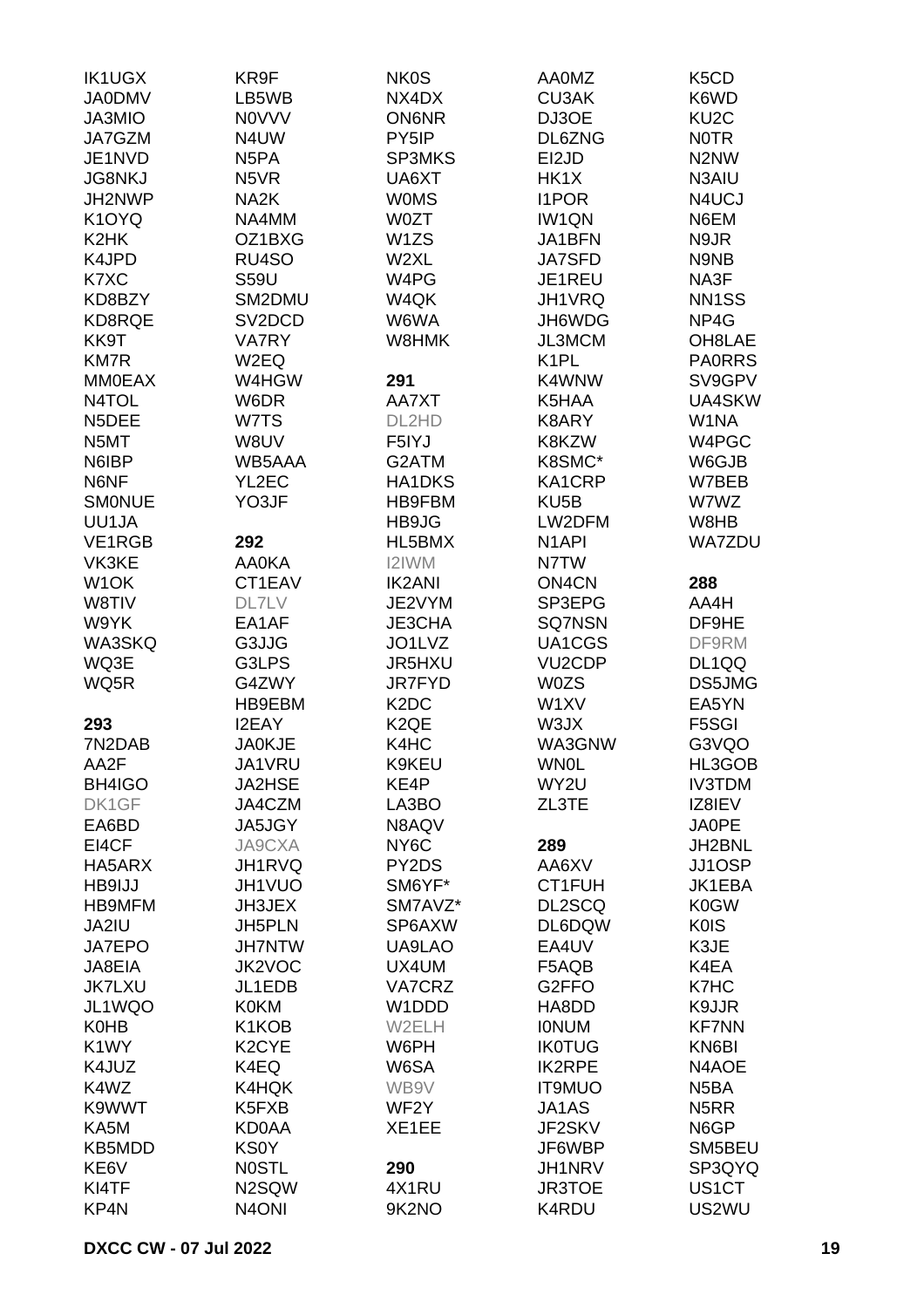| W7KS<br>KN <sub>2N</sub><br>W4HPW<br>DL1ASA<br>K3JM<br>W7VS<br>LA4PM<br>W7MEM<br>DL8ZAJ<br>K4EM<br><b>WG0M</b><br><b>I1RQJ</b><br>K5MB<br>WA5YOM<br>N7TM<br>WA9GON<br>N9QQK<br>YL2TD<br>JA6GPR<br>K8MRT<br>WN7J<br><b>NG0T</b><br>YO4AUL<br>JE1HRC<br>K8ZZU<br>YV <sub>5LI</sub><br>NP <sub>2</sub> L<br>JF3EIG<br>K9BQL<br>NZ9Z<br>284<br>JH1EBU<br>K9MRD<br>287<br>SK6QA<br>AA7G<br>JN3RBE<br>KD5QHV<br>AA4EA<br>SP5LKJ<br>AD <sub>1</sub> S<br>JP1EWY<br>LA6YN<br>AB1OC<br>VA3UU<br>CT3CD<br>N <sub>2</sub> CJ<br><b>K0EOO</b><br>DL6KWU<br><b>VE1DUN</b><br>DL1FKA<br>K4ITV<br>N3ARK<br>EB <sub>5</sub> A<br><b>WOMU</b><br>DL2KDW<br>K6ASK<br>N3RX<br>HB9ACC<br>W2/CT1GIF<br>N4QWZ<br>EA4DB<br>KA5IAU<br>G3LAS*<br>HB9APT<br>WA5KBH<br><b>KB8NTY</b><br>N4UC<br>HL4XM<br>WA6KHK<br>G4KFT<br>KE4E<br>N4UFO<br>KF4VTT<br>HL5QY<br>WB9DLC<br>HK3TU<br>N4XYZ<br>IZ1DFG<br>XE1MD<br>N5TU<br><b>IONNY</b><br>KF6A<br>JA2KNW<br>YO3DDZ<br><b>I1WNB</b><br><b>KJ7WY</b><br>N8IL<br><b>ND0C</b><br>JJ1LBJ<br>I3FDZ<br>KK4CB<br>JL3VWI<br>285<br>LA1VFA<br>NM <sub>2</sub> L<br><b>I5FLN</b><br>NV <sub>1Q</sub><br><b>JR0RBY</b><br>AA6RR<br><b>IT9CVO</b><br><b>NOVD</b><br>IZ2CSX<br>N <sub>2</sub> WN<br><b>KOUU</b><br>OH <sub>2</sub> FS<br>AB4ZT<br>AC4XO<br>K4KAY<br>JA1PHE<br>N7ELL<br>VE7VV<br>K4YJ<br>AF3X<br>JA1UOA<br>SM5ATV<br>VR <sub>2KF</sub><br>K5HK<br>AJ0I<br><b>JH3MHI</b><br>UT4NP<br>W3ML<br>KK8I<br><b>DL3JFN</b><br><b>JH5OTE</b><br>UW2ZO<br>W4WM<br>NF <sub>2</sub> K<br>DL9EY<br>JM1JZN<br>VE3XB<br>W9TS<br>JR1DQK<br>OK1DLA<br>F5RAB<br>VE6SV<br>WW1N<br>HP1AC<br><b>JR3UIC</b><br>XE <sub>1</sub> H<br>ON4XG<br>VK3FM<br>PR7AB<br><b>I5KHX</b><br>K <sub>2</sub> SN<br><b>WOAD</b><br>W1AW<br><b>IK0FWI</b><br>K <sub>2</sub> WJ<br><b>W0ZA</b><br>281<br>W <sub>2</sub> K <sub>Z</sub><br><b>IK3GER</b><br>K6GFJ<br>W4HZ<br><b>DL0AVH</b><br>W7IUO<br>JA1PCM<br>K9WX<br>W4LRE<br>E73D<br>JA3HBF<br>KG6D<br>W4MOT<br>WA2CDD<br>EA7AN<br>WA4CEM<br>N <sub>1</sub> GC<br>W4OWY<br>G8AJM<br>JE4MZA<br>WM5DX<br>JG6CDH<br>N3NR<br>W5EW<br><b>GMONAI</b><br>JH8NQV<br>W7IJ<br><b>I6QFZ</b><br>N4PHH<br><b>IK1XPP</b><br>286<br><b>K0AU</b><br>N <sub>5</sub> XE<br>WB2KSP<br>7K1CPT<br><b>KORX</b><br>NA4CW<br>WI9H<br><b>IK2OVC</b><br>AF3Y<br>K1TKL<br>NO9Z<br>WN9Q<br><b>IK3IUL</b><br>ZS <sub>1</sub> C<br>DL4FCH<br>K2YWE<br>NY <sub>3</sub> C<br>IZ2LSC<br><b>DL7JRD</b><br>K8SL<br>JA2PJC<br>NZ7Q<br>K9JP<br>DS2BGV<br><b>OE7FMH</b><br>282<br>JA8ALB<br>W <sub>1</sub> SA<br>KOIL<br>F6UIG<br>KD4SN<br>AA6Z<br><b>K2RNY</b><br>HA1ZH<br>KH6XT<br>W5JQ<br><b>ABORX</b><br><b>I5MXX</b><br>LA7MFA<br>W5RDW<br>AB4GE<br>K2RU<br><b>IK2MMF</b><br>LU1FAM<br>W7IAN*<br><b>DK0SR</b><br>K4EFZ<br>N5DRV<br>K4NC<br>IK6GPZ<br>W8AKS<br>DL1SCQ<br>N <sub>1</sub> CC*<br>IZ5MOQ<br>N <sub>5</sub> TF<br>WZ9B<br><b>EROFEO</b><br>JA3BKP<br>N7RVD<br>XE2B<br>F5OJL<br>N <sub>2</sub> JT<br>JE2SOY<br>ZP6CW<br>N4IS<br>NF <sub>8</sub> J<br>F5VHJ<br>JG1WNO<br><b>NNOTT</b><br>ZS1EL<br>IK4DCX<br>N <sub>5</sub> OP<br>JH4HMG<br>RA0R<br><b>JA0UMV</b><br>N7YQ<br>JJ1OKK<br>RA3S<br>283<br>JA6NQT<br>NU0Q<br>K0IO<br>S53ZZ<br>4X1VF<br><b>JH6WMJ</b><br>S51AD<br><b>K0SQ</b><br>AA4MM<br>JN4FNZ<br>SM3PYB<br>VA7XX | <b>WOIJN</b> | KE4S | W1EBM | DF1ZN | K1ER |
|------------------------------------------------------------------------------------------------------------------------------------------------------------------------------------------------------------------------------------------------------------------------------------------------------------------------------------------------------------------------------------------------------------------------------------------------------------------------------------------------------------------------------------------------------------------------------------------------------------------------------------------------------------------------------------------------------------------------------------------------------------------------------------------------------------------------------------------------------------------------------------------------------------------------------------------------------------------------------------------------------------------------------------------------------------------------------------------------------------------------------------------------------------------------------------------------------------------------------------------------------------------------------------------------------------------------------------------------------------------------------------------------------------------------------------------------------------------------------------------------------------------------------------------------------------------------------------------------------------------------------------------------------------------------------------------------------------------------------------------------------------------------------------------------------------------------------------------------------------------------------------------------------------------------------------------------------------------------------------------------------------------------------------------------------------------------------------------------------------------------------------------------------------------------------------------------------------------------------------------------------------------------------------------------------------------------------------------------------------------------------------------------------------------------------------------------------------------------------------------------------------------------------------------------------------------------------------------------------------------------------------------------------------------------------------------------------------------------------------------------------------------------------------------------------------------------------------------------------------------------------------------------------------------------------------------------------------------------------------------------------------------------------------------------------------------------------------------------------------------------------------------------------------------------------------------------------------------------------------|--------------|------|-------|-------|------|
|                                                                                                                                                                                                                                                                                                                                                                                                                                                                                                                                                                                                                                                                                                                                                                                                                                                                                                                                                                                                                                                                                                                                                                                                                                                                                                                                                                                                                                                                                                                                                                                                                                                                                                                                                                                                                                                                                                                                                                                                                                                                                                                                                                                                                                                                                                                                                                                                                                                                                                                                                                                                                                                                                                                                                                                                                                                                                                                                                                                                                                                                                                                                                                                                                                    |              |      |       |       |      |
|                                                                                                                                                                                                                                                                                                                                                                                                                                                                                                                                                                                                                                                                                                                                                                                                                                                                                                                                                                                                                                                                                                                                                                                                                                                                                                                                                                                                                                                                                                                                                                                                                                                                                                                                                                                                                                                                                                                                                                                                                                                                                                                                                                                                                                                                                                                                                                                                                                                                                                                                                                                                                                                                                                                                                                                                                                                                                                                                                                                                                                                                                                                                                                                                                                    |              |      |       |       |      |
|                                                                                                                                                                                                                                                                                                                                                                                                                                                                                                                                                                                                                                                                                                                                                                                                                                                                                                                                                                                                                                                                                                                                                                                                                                                                                                                                                                                                                                                                                                                                                                                                                                                                                                                                                                                                                                                                                                                                                                                                                                                                                                                                                                                                                                                                                                                                                                                                                                                                                                                                                                                                                                                                                                                                                                                                                                                                                                                                                                                                                                                                                                                                                                                                                                    |              |      |       |       |      |
|                                                                                                                                                                                                                                                                                                                                                                                                                                                                                                                                                                                                                                                                                                                                                                                                                                                                                                                                                                                                                                                                                                                                                                                                                                                                                                                                                                                                                                                                                                                                                                                                                                                                                                                                                                                                                                                                                                                                                                                                                                                                                                                                                                                                                                                                                                                                                                                                                                                                                                                                                                                                                                                                                                                                                                                                                                                                                                                                                                                                                                                                                                                                                                                                                                    |              |      |       |       |      |
|                                                                                                                                                                                                                                                                                                                                                                                                                                                                                                                                                                                                                                                                                                                                                                                                                                                                                                                                                                                                                                                                                                                                                                                                                                                                                                                                                                                                                                                                                                                                                                                                                                                                                                                                                                                                                                                                                                                                                                                                                                                                                                                                                                                                                                                                                                                                                                                                                                                                                                                                                                                                                                                                                                                                                                                                                                                                                                                                                                                                                                                                                                                                                                                                                                    |              |      |       |       |      |
|                                                                                                                                                                                                                                                                                                                                                                                                                                                                                                                                                                                                                                                                                                                                                                                                                                                                                                                                                                                                                                                                                                                                                                                                                                                                                                                                                                                                                                                                                                                                                                                                                                                                                                                                                                                                                                                                                                                                                                                                                                                                                                                                                                                                                                                                                                                                                                                                                                                                                                                                                                                                                                                                                                                                                                                                                                                                                                                                                                                                                                                                                                                                                                                                                                    |              |      |       |       |      |
|                                                                                                                                                                                                                                                                                                                                                                                                                                                                                                                                                                                                                                                                                                                                                                                                                                                                                                                                                                                                                                                                                                                                                                                                                                                                                                                                                                                                                                                                                                                                                                                                                                                                                                                                                                                                                                                                                                                                                                                                                                                                                                                                                                                                                                                                                                                                                                                                                                                                                                                                                                                                                                                                                                                                                                                                                                                                                                                                                                                                                                                                                                                                                                                                                                    |              |      |       |       |      |
|                                                                                                                                                                                                                                                                                                                                                                                                                                                                                                                                                                                                                                                                                                                                                                                                                                                                                                                                                                                                                                                                                                                                                                                                                                                                                                                                                                                                                                                                                                                                                                                                                                                                                                                                                                                                                                                                                                                                                                                                                                                                                                                                                                                                                                                                                                                                                                                                                                                                                                                                                                                                                                                                                                                                                                                                                                                                                                                                                                                                                                                                                                                                                                                                                                    |              |      |       |       |      |
|                                                                                                                                                                                                                                                                                                                                                                                                                                                                                                                                                                                                                                                                                                                                                                                                                                                                                                                                                                                                                                                                                                                                                                                                                                                                                                                                                                                                                                                                                                                                                                                                                                                                                                                                                                                                                                                                                                                                                                                                                                                                                                                                                                                                                                                                                                                                                                                                                                                                                                                                                                                                                                                                                                                                                                                                                                                                                                                                                                                                                                                                                                                                                                                                                                    |              |      |       |       |      |
|                                                                                                                                                                                                                                                                                                                                                                                                                                                                                                                                                                                                                                                                                                                                                                                                                                                                                                                                                                                                                                                                                                                                                                                                                                                                                                                                                                                                                                                                                                                                                                                                                                                                                                                                                                                                                                                                                                                                                                                                                                                                                                                                                                                                                                                                                                                                                                                                                                                                                                                                                                                                                                                                                                                                                                                                                                                                                                                                                                                                                                                                                                                                                                                                                                    |              |      |       |       |      |
|                                                                                                                                                                                                                                                                                                                                                                                                                                                                                                                                                                                                                                                                                                                                                                                                                                                                                                                                                                                                                                                                                                                                                                                                                                                                                                                                                                                                                                                                                                                                                                                                                                                                                                                                                                                                                                                                                                                                                                                                                                                                                                                                                                                                                                                                                                                                                                                                                                                                                                                                                                                                                                                                                                                                                                                                                                                                                                                                                                                                                                                                                                                                                                                                                                    |              |      |       |       |      |
|                                                                                                                                                                                                                                                                                                                                                                                                                                                                                                                                                                                                                                                                                                                                                                                                                                                                                                                                                                                                                                                                                                                                                                                                                                                                                                                                                                                                                                                                                                                                                                                                                                                                                                                                                                                                                                                                                                                                                                                                                                                                                                                                                                                                                                                                                                                                                                                                                                                                                                                                                                                                                                                                                                                                                                                                                                                                                                                                                                                                                                                                                                                                                                                                                                    |              |      |       |       |      |
|                                                                                                                                                                                                                                                                                                                                                                                                                                                                                                                                                                                                                                                                                                                                                                                                                                                                                                                                                                                                                                                                                                                                                                                                                                                                                                                                                                                                                                                                                                                                                                                                                                                                                                                                                                                                                                                                                                                                                                                                                                                                                                                                                                                                                                                                                                                                                                                                                                                                                                                                                                                                                                                                                                                                                                                                                                                                                                                                                                                                                                                                                                                                                                                                                                    |              |      |       |       |      |
|                                                                                                                                                                                                                                                                                                                                                                                                                                                                                                                                                                                                                                                                                                                                                                                                                                                                                                                                                                                                                                                                                                                                                                                                                                                                                                                                                                                                                                                                                                                                                                                                                                                                                                                                                                                                                                                                                                                                                                                                                                                                                                                                                                                                                                                                                                                                                                                                                                                                                                                                                                                                                                                                                                                                                                                                                                                                                                                                                                                                                                                                                                                                                                                                                                    |              |      |       |       |      |
|                                                                                                                                                                                                                                                                                                                                                                                                                                                                                                                                                                                                                                                                                                                                                                                                                                                                                                                                                                                                                                                                                                                                                                                                                                                                                                                                                                                                                                                                                                                                                                                                                                                                                                                                                                                                                                                                                                                                                                                                                                                                                                                                                                                                                                                                                                                                                                                                                                                                                                                                                                                                                                                                                                                                                                                                                                                                                                                                                                                                                                                                                                                                                                                                                                    |              |      |       |       |      |
|                                                                                                                                                                                                                                                                                                                                                                                                                                                                                                                                                                                                                                                                                                                                                                                                                                                                                                                                                                                                                                                                                                                                                                                                                                                                                                                                                                                                                                                                                                                                                                                                                                                                                                                                                                                                                                                                                                                                                                                                                                                                                                                                                                                                                                                                                                                                                                                                                                                                                                                                                                                                                                                                                                                                                                                                                                                                                                                                                                                                                                                                                                                                                                                                                                    |              |      |       |       |      |
|                                                                                                                                                                                                                                                                                                                                                                                                                                                                                                                                                                                                                                                                                                                                                                                                                                                                                                                                                                                                                                                                                                                                                                                                                                                                                                                                                                                                                                                                                                                                                                                                                                                                                                                                                                                                                                                                                                                                                                                                                                                                                                                                                                                                                                                                                                                                                                                                                                                                                                                                                                                                                                                                                                                                                                                                                                                                                                                                                                                                                                                                                                                                                                                                                                    |              |      |       |       |      |
|                                                                                                                                                                                                                                                                                                                                                                                                                                                                                                                                                                                                                                                                                                                                                                                                                                                                                                                                                                                                                                                                                                                                                                                                                                                                                                                                                                                                                                                                                                                                                                                                                                                                                                                                                                                                                                                                                                                                                                                                                                                                                                                                                                                                                                                                                                                                                                                                                                                                                                                                                                                                                                                                                                                                                                                                                                                                                                                                                                                                                                                                                                                                                                                                                                    |              |      |       |       |      |
|                                                                                                                                                                                                                                                                                                                                                                                                                                                                                                                                                                                                                                                                                                                                                                                                                                                                                                                                                                                                                                                                                                                                                                                                                                                                                                                                                                                                                                                                                                                                                                                                                                                                                                                                                                                                                                                                                                                                                                                                                                                                                                                                                                                                                                                                                                                                                                                                                                                                                                                                                                                                                                                                                                                                                                                                                                                                                                                                                                                                                                                                                                                                                                                                                                    |              |      |       |       |      |
|                                                                                                                                                                                                                                                                                                                                                                                                                                                                                                                                                                                                                                                                                                                                                                                                                                                                                                                                                                                                                                                                                                                                                                                                                                                                                                                                                                                                                                                                                                                                                                                                                                                                                                                                                                                                                                                                                                                                                                                                                                                                                                                                                                                                                                                                                                                                                                                                                                                                                                                                                                                                                                                                                                                                                                                                                                                                                                                                                                                                                                                                                                                                                                                                                                    |              |      |       |       |      |
|                                                                                                                                                                                                                                                                                                                                                                                                                                                                                                                                                                                                                                                                                                                                                                                                                                                                                                                                                                                                                                                                                                                                                                                                                                                                                                                                                                                                                                                                                                                                                                                                                                                                                                                                                                                                                                                                                                                                                                                                                                                                                                                                                                                                                                                                                                                                                                                                                                                                                                                                                                                                                                                                                                                                                                                                                                                                                                                                                                                                                                                                                                                                                                                                                                    |              |      |       |       |      |
|                                                                                                                                                                                                                                                                                                                                                                                                                                                                                                                                                                                                                                                                                                                                                                                                                                                                                                                                                                                                                                                                                                                                                                                                                                                                                                                                                                                                                                                                                                                                                                                                                                                                                                                                                                                                                                                                                                                                                                                                                                                                                                                                                                                                                                                                                                                                                                                                                                                                                                                                                                                                                                                                                                                                                                                                                                                                                                                                                                                                                                                                                                                                                                                                                                    |              |      |       |       |      |
|                                                                                                                                                                                                                                                                                                                                                                                                                                                                                                                                                                                                                                                                                                                                                                                                                                                                                                                                                                                                                                                                                                                                                                                                                                                                                                                                                                                                                                                                                                                                                                                                                                                                                                                                                                                                                                                                                                                                                                                                                                                                                                                                                                                                                                                                                                                                                                                                                                                                                                                                                                                                                                                                                                                                                                                                                                                                                                                                                                                                                                                                                                                                                                                                                                    |              |      |       |       |      |
|                                                                                                                                                                                                                                                                                                                                                                                                                                                                                                                                                                                                                                                                                                                                                                                                                                                                                                                                                                                                                                                                                                                                                                                                                                                                                                                                                                                                                                                                                                                                                                                                                                                                                                                                                                                                                                                                                                                                                                                                                                                                                                                                                                                                                                                                                                                                                                                                                                                                                                                                                                                                                                                                                                                                                                                                                                                                                                                                                                                                                                                                                                                                                                                                                                    |              |      |       |       |      |
|                                                                                                                                                                                                                                                                                                                                                                                                                                                                                                                                                                                                                                                                                                                                                                                                                                                                                                                                                                                                                                                                                                                                                                                                                                                                                                                                                                                                                                                                                                                                                                                                                                                                                                                                                                                                                                                                                                                                                                                                                                                                                                                                                                                                                                                                                                                                                                                                                                                                                                                                                                                                                                                                                                                                                                                                                                                                                                                                                                                                                                                                                                                                                                                                                                    |              |      |       |       |      |
|                                                                                                                                                                                                                                                                                                                                                                                                                                                                                                                                                                                                                                                                                                                                                                                                                                                                                                                                                                                                                                                                                                                                                                                                                                                                                                                                                                                                                                                                                                                                                                                                                                                                                                                                                                                                                                                                                                                                                                                                                                                                                                                                                                                                                                                                                                                                                                                                                                                                                                                                                                                                                                                                                                                                                                                                                                                                                                                                                                                                                                                                                                                                                                                                                                    |              |      |       |       |      |
|                                                                                                                                                                                                                                                                                                                                                                                                                                                                                                                                                                                                                                                                                                                                                                                                                                                                                                                                                                                                                                                                                                                                                                                                                                                                                                                                                                                                                                                                                                                                                                                                                                                                                                                                                                                                                                                                                                                                                                                                                                                                                                                                                                                                                                                                                                                                                                                                                                                                                                                                                                                                                                                                                                                                                                                                                                                                                                                                                                                                                                                                                                                                                                                                                                    |              |      |       |       |      |
|                                                                                                                                                                                                                                                                                                                                                                                                                                                                                                                                                                                                                                                                                                                                                                                                                                                                                                                                                                                                                                                                                                                                                                                                                                                                                                                                                                                                                                                                                                                                                                                                                                                                                                                                                                                                                                                                                                                                                                                                                                                                                                                                                                                                                                                                                                                                                                                                                                                                                                                                                                                                                                                                                                                                                                                                                                                                                                                                                                                                                                                                                                                                                                                                                                    |              |      |       |       |      |
|                                                                                                                                                                                                                                                                                                                                                                                                                                                                                                                                                                                                                                                                                                                                                                                                                                                                                                                                                                                                                                                                                                                                                                                                                                                                                                                                                                                                                                                                                                                                                                                                                                                                                                                                                                                                                                                                                                                                                                                                                                                                                                                                                                                                                                                                                                                                                                                                                                                                                                                                                                                                                                                                                                                                                                                                                                                                                                                                                                                                                                                                                                                                                                                                                                    |              |      |       |       |      |
|                                                                                                                                                                                                                                                                                                                                                                                                                                                                                                                                                                                                                                                                                                                                                                                                                                                                                                                                                                                                                                                                                                                                                                                                                                                                                                                                                                                                                                                                                                                                                                                                                                                                                                                                                                                                                                                                                                                                                                                                                                                                                                                                                                                                                                                                                                                                                                                                                                                                                                                                                                                                                                                                                                                                                                                                                                                                                                                                                                                                                                                                                                                                                                                                                                    |              |      |       |       |      |
|                                                                                                                                                                                                                                                                                                                                                                                                                                                                                                                                                                                                                                                                                                                                                                                                                                                                                                                                                                                                                                                                                                                                                                                                                                                                                                                                                                                                                                                                                                                                                                                                                                                                                                                                                                                                                                                                                                                                                                                                                                                                                                                                                                                                                                                                                                                                                                                                                                                                                                                                                                                                                                                                                                                                                                                                                                                                                                                                                                                                                                                                                                                                                                                                                                    |              |      |       |       |      |
|                                                                                                                                                                                                                                                                                                                                                                                                                                                                                                                                                                                                                                                                                                                                                                                                                                                                                                                                                                                                                                                                                                                                                                                                                                                                                                                                                                                                                                                                                                                                                                                                                                                                                                                                                                                                                                                                                                                                                                                                                                                                                                                                                                                                                                                                                                                                                                                                                                                                                                                                                                                                                                                                                                                                                                                                                                                                                                                                                                                                                                                                                                                                                                                                                                    |              |      |       |       |      |
|                                                                                                                                                                                                                                                                                                                                                                                                                                                                                                                                                                                                                                                                                                                                                                                                                                                                                                                                                                                                                                                                                                                                                                                                                                                                                                                                                                                                                                                                                                                                                                                                                                                                                                                                                                                                                                                                                                                                                                                                                                                                                                                                                                                                                                                                                                                                                                                                                                                                                                                                                                                                                                                                                                                                                                                                                                                                                                                                                                                                                                                                                                                                                                                                                                    |              |      |       |       |      |
|                                                                                                                                                                                                                                                                                                                                                                                                                                                                                                                                                                                                                                                                                                                                                                                                                                                                                                                                                                                                                                                                                                                                                                                                                                                                                                                                                                                                                                                                                                                                                                                                                                                                                                                                                                                                                                                                                                                                                                                                                                                                                                                                                                                                                                                                                                                                                                                                                                                                                                                                                                                                                                                                                                                                                                                                                                                                                                                                                                                                                                                                                                                                                                                                                                    |              |      |       |       |      |
|                                                                                                                                                                                                                                                                                                                                                                                                                                                                                                                                                                                                                                                                                                                                                                                                                                                                                                                                                                                                                                                                                                                                                                                                                                                                                                                                                                                                                                                                                                                                                                                                                                                                                                                                                                                                                                                                                                                                                                                                                                                                                                                                                                                                                                                                                                                                                                                                                                                                                                                                                                                                                                                                                                                                                                                                                                                                                                                                                                                                                                                                                                                                                                                                                                    |              |      |       |       |      |
|                                                                                                                                                                                                                                                                                                                                                                                                                                                                                                                                                                                                                                                                                                                                                                                                                                                                                                                                                                                                                                                                                                                                                                                                                                                                                                                                                                                                                                                                                                                                                                                                                                                                                                                                                                                                                                                                                                                                                                                                                                                                                                                                                                                                                                                                                                                                                                                                                                                                                                                                                                                                                                                                                                                                                                                                                                                                                                                                                                                                                                                                                                                                                                                                                                    |              |      |       |       |      |
|                                                                                                                                                                                                                                                                                                                                                                                                                                                                                                                                                                                                                                                                                                                                                                                                                                                                                                                                                                                                                                                                                                                                                                                                                                                                                                                                                                                                                                                                                                                                                                                                                                                                                                                                                                                                                                                                                                                                                                                                                                                                                                                                                                                                                                                                                                                                                                                                                                                                                                                                                                                                                                                                                                                                                                                                                                                                                                                                                                                                                                                                                                                                                                                                                                    |              |      |       |       |      |
|                                                                                                                                                                                                                                                                                                                                                                                                                                                                                                                                                                                                                                                                                                                                                                                                                                                                                                                                                                                                                                                                                                                                                                                                                                                                                                                                                                                                                                                                                                                                                                                                                                                                                                                                                                                                                                                                                                                                                                                                                                                                                                                                                                                                                                                                                                                                                                                                                                                                                                                                                                                                                                                                                                                                                                                                                                                                                                                                                                                                                                                                                                                                                                                                                                    |              |      |       |       |      |
|                                                                                                                                                                                                                                                                                                                                                                                                                                                                                                                                                                                                                                                                                                                                                                                                                                                                                                                                                                                                                                                                                                                                                                                                                                                                                                                                                                                                                                                                                                                                                                                                                                                                                                                                                                                                                                                                                                                                                                                                                                                                                                                                                                                                                                                                                                                                                                                                                                                                                                                                                                                                                                                                                                                                                                                                                                                                                                                                                                                                                                                                                                                                                                                                                                    |              |      |       |       |      |
|                                                                                                                                                                                                                                                                                                                                                                                                                                                                                                                                                                                                                                                                                                                                                                                                                                                                                                                                                                                                                                                                                                                                                                                                                                                                                                                                                                                                                                                                                                                                                                                                                                                                                                                                                                                                                                                                                                                                                                                                                                                                                                                                                                                                                                                                                                                                                                                                                                                                                                                                                                                                                                                                                                                                                                                                                                                                                                                                                                                                                                                                                                                                                                                                                                    |              |      |       |       |      |
|                                                                                                                                                                                                                                                                                                                                                                                                                                                                                                                                                                                                                                                                                                                                                                                                                                                                                                                                                                                                                                                                                                                                                                                                                                                                                                                                                                                                                                                                                                                                                                                                                                                                                                                                                                                                                                                                                                                                                                                                                                                                                                                                                                                                                                                                                                                                                                                                                                                                                                                                                                                                                                                                                                                                                                                                                                                                                                                                                                                                                                                                                                                                                                                                                                    |              |      |       |       |      |
|                                                                                                                                                                                                                                                                                                                                                                                                                                                                                                                                                                                                                                                                                                                                                                                                                                                                                                                                                                                                                                                                                                                                                                                                                                                                                                                                                                                                                                                                                                                                                                                                                                                                                                                                                                                                                                                                                                                                                                                                                                                                                                                                                                                                                                                                                                                                                                                                                                                                                                                                                                                                                                                                                                                                                                                                                                                                                                                                                                                                                                                                                                                                                                                                                                    |              |      |       |       |      |
|                                                                                                                                                                                                                                                                                                                                                                                                                                                                                                                                                                                                                                                                                                                                                                                                                                                                                                                                                                                                                                                                                                                                                                                                                                                                                                                                                                                                                                                                                                                                                                                                                                                                                                                                                                                                                                                                                                                                                                                                                                                                                                                                                                                                                                                                                                                                                                                                                                                                                                                                                                                                                                                                                                                                                                                                                                                                                                                                                                                                                                                                                                                                                                                                                                    |              |      |       |       |      |
|                                                                                                                                                                                                                                                                                                                                                                                                                                                                                                                                                                                                                                                                                                                                                                                                                                                                                                                                                                                                                                                                                                                                                                                                                                                                                                                                                                                                                                                                                                                                                                                                                                                                                                                                                                                                                                                                                                                                                                                                                                                                                                                                                                                                                                                                                                                                                                                                                                                                                                                                                                                                                                                                                                                                                                                                                                                                                                                                                                                                                                                                                                                                                                                                                                    |              |      |       |       |      |
|                                                                                                                                                                                                                                                                                                                                                                                                                                                                                                                                                                                                                                                                                                                                                                                                                                                                                                                                                                                                                                                                                                                                                                                                                                                                                                                                                                                                                                                                                                                                                                                                                                                                                                                                                                                                                                                                                                                                                                                                                                                                                                                                                                                                                                                                                                                                                                                                                                                                                                                                                                                                                                                                                                                                                                                                                                                                                                                                                                                                                                                                                                                                                                                                                                    |              |      |       |       |      |
|                                                                                                                                                                                                                                                                                                                                                                                                                                                                                                                                                                                                                                                                                                                                                                                                                                                                                                                                                                                                                                                                                                                                                                                                                                                                                                                                                                                                                                                                                                                                                                                                                                                                                                                                                                                                                                                                                                                                                                                                                                                                                                                                                                                                                                                                                                                                                                                                                                                                                                                                                                                                                                                                                                                                                                                                                                                                                                                                                                                                                                                                                                                                                                                                                                    |              |      |       |       |      |
|                                                                                                                                                                                                                                                                                                                                                                                                                                                                                                                                                                                                                                                                                                                                                                                                                                                                                                                                                                                                                                                                                                                                                                                                                                                                                                                                                                                                                                                                                                                                                                                                                                                                                                                                                                                                                                                                                                                                                                                                                                                                                                                                                                                                                                                                                                                                                                                                                                                                                                                                                                                                                                                                                                                                                                                                                                                                                                                                                                                                                                                                                                                                                                                                                                    |              |      |       |       |      |
|                                                                                                                                                                                                                                                                                                                                                                                                                                                                                                                                                                                                                                                                                                                                                                                                                                                                                                                                                                                                                                                                                                                                                                                                                                                                                                                                                                                                                                                                                                                                                                                                                                                                                                                                                                                                                                                                                                                                                                                                                                                                                                                                                                                                                                                                                                                                                                                                                                                                                                                                                                                                                                                                                                                                                                                                                                                                                                                                                                                                                                                                                                                                                                                                                                    |              |      |       |       |      |
|                                                                                                                                                                                                                                                                                                                                                                                                                                                                                                                                                                                                                                                                                                                                                                                                                                                                                                                                                                                                                                                                                                                                                                                                                                                                                                                                                                                                                                                                                                                                                                                                                                                                                                                                                                                                                                                                                                                                                                                                                                                                                                                                                                                                                                                                                                                                                                                                                                                                                                                                                                                                                                                                                                                                                                                                                                                                                                                                                                                                                                                                                                                                                                                                                                    |              |      |       |       |      |
|                                                                                                                                                                                                                                                                                                                                                                                                                                                                                                                                                                                                                                                                                                                                                                                                                                                                                                                                                                                                                                                                                                                                                                                                                                                                                                                                                                                                                                                                                                                                                                                                                                                                                                                                                                                                                                                                                                                                                                                                                                                                                                                                                                                                                                                                                                                                                                                                                                                                                                                                                                                                                                                                                                                                                                                                                                                                                                                                                                                                                                                                                                                                                                                                                                    |              |      |       |       |      |
|                                                                                                                                                                                                                                                                                                                                                                                                                                                                                                                                                                                                                                                                                                                                                                                                                                                                                                                                                                                                                                                                                                                                                                                                                                                                                                                                                                                                                                                                                                                                                                                                                                                                                                                                                                                                                                                                                                                                                                                                                                                                                                                                                                                                                                                                                                                                                                                                                                                                                                                                                                                                                                                                                                                                                                                                                                                                                                                                                                                                                                                                                                                                                                                                                                    |              |      |       |       |      |
|                                                                                                                                                                                                                                                                                                                                                                                                                                                                                                                                                                                                                                                                                                                                                                                                                                                                                                                                                                                                                                                                                                                                                                                                                                                                                                                                                                                                                                                                                                                                                                                                                                                                                                                                                                                                                                                                                                                                                                                                                                                                                                                                                                                                                                                                                                                                                                                                                                                                                                                                                                                                                                                                                                                                                                                                                                                                                                                                                                                                                                                                                                                                                                                                                                    |              |      |       |       |      |
|                                                                                                                                                                                                                                                                                                                                                                                                                                                                                                                                                                                                                                                                                                                                                                                                                                                                                                                                                                                                                                                                                                                                                                                                                                                                                                                                                                                                                                                                                                                                                                                                                                                                                                                                                                                                                                                                                                                                                                                                                                                                                                                                                                                                                                                                                                                                                                                                                                                                                                                                                                                                                                                                                                                                                                                                                                                                                                                                                                                                                                                                                                                                                                                                                                    |              |      |       |       |      |
|                                                                                                                                                                                                                                                                                                                                                                                                                                                                                                                                                                                                                                                                                                                                                                                                                                                                                                                                                                                                                                                                                                                                                                                                                                                                                                                                                                                                                                                                                                                                                                                                                                                                                                                                                                                                                                                                                                                                                                                                                                                                                                                                                                                                                                                                                                                                                                                                                                                                                                                                                                                                                                                                                                                                                                                                                                                                                                                                                                                                                                                                                                                                                                                                                                    |              |      |       |       |      |
|                                                                                                                                                                                                                                                                                                                                                                                                                                                                                                                                                                                                                                                                                                                                                                                                                                                                                                                                                                                                                                                                                                                                                                                                                                                                                                                                                                                                                                                                                                                                                                                                                                                                                                                                                                                                                                                                                                                                                                                                                                                                                                                                                                                                                                                                                                                                                                                                                                                                                                                                                                                                                                                                                                                                                                                                                                                                                                                                                                                                                                                                                                                                                                                                                                    |              |      |       |       |      |
|                                                                                                                                                                                                                                                                                                                                                                                                                                                                                                                                                                                                                                                                                                                                                                                                                                                                                                                                                                                                                                                                                                                                                                                                                                                                                                                                                                                                                                                                                                                                                                                                                                                                                                                                                                                                                                                                                                                                                                                                                                                                                                                                                                                                                                                                                                                                                                                                                                                                                                                                                                                                                                                                                                                                                                                                                                                                                                                                                                                                                                                                                                                                                                                                                                    |              |      |       |       |      |
|                                                                                                                                                                                                                                                                                                                                                                                                                                                                                                                                                                                                                                                                                                                                                                                                                                                                                                                                                                                                                                                                                                                                                                                                                                                                                                                                                                                                                                                                                                                                                                                                                                                                                                                                                                                                                                                                                                                                                                                                                                                                                                                                                                                                                                                                                                                                                                                                                                                                                                                                                                                                                                                                                                                                                                                                                                                                                                                                                                                                                                                                                                                                                                                                                                    |              |      |       |       |      |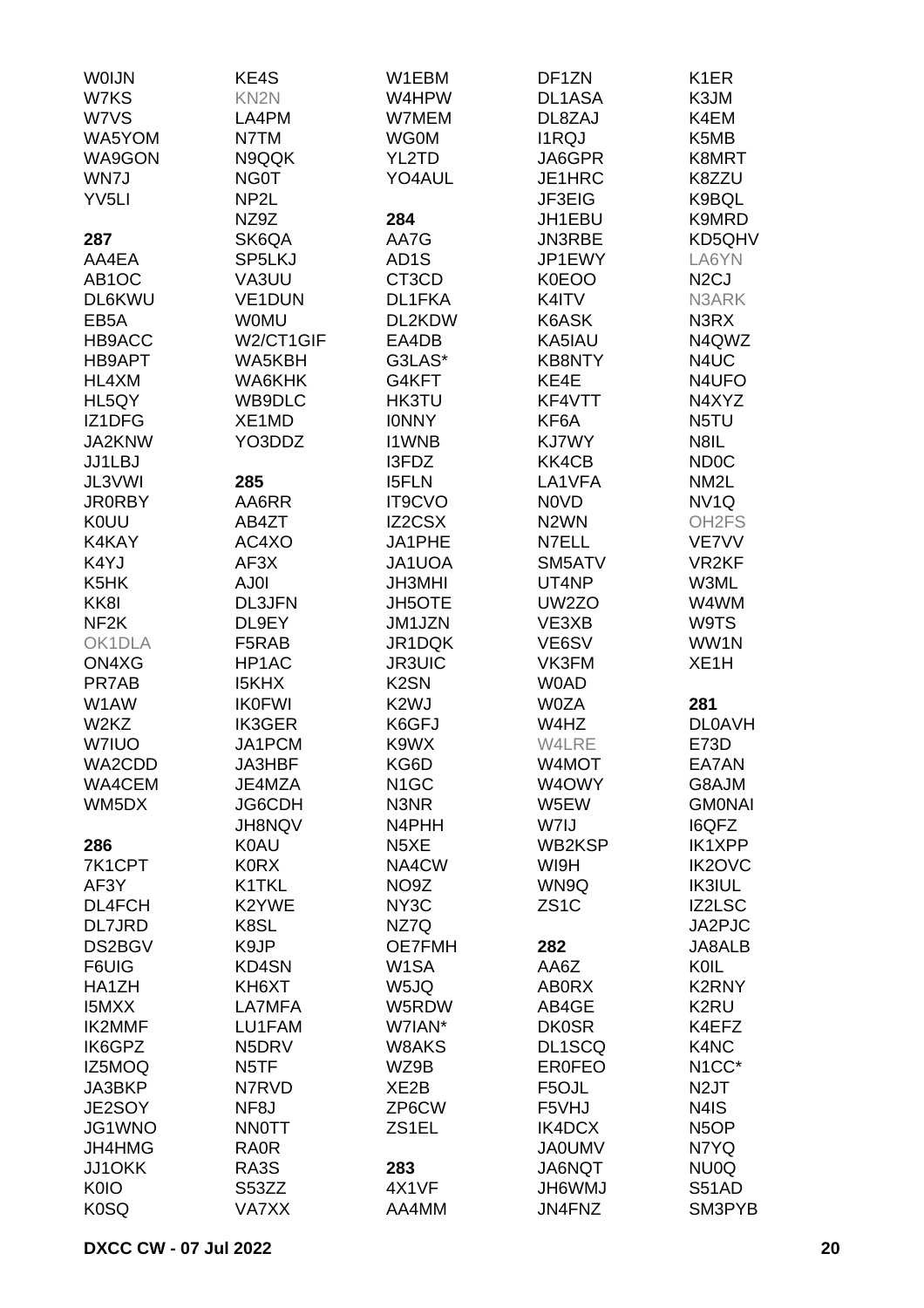| SM6MSG             | VA3IC                         | WD8AHR                          | K6UXO               | RW3SU                           |
|--------------------|-------------------------------|---------------------------------|---------------------|---------------------------------|
| SP7ICE             | <b>WOFS</b>                   | WE9A                            | K7MY                | RX3BP                           |
| UA1OM              | W1RG                          | ZS <sub>2</sub> I               | K8ZW                | RZ6DX                           |
| <b>VK4BUI</b>      | W6KGP                         |                                 | KA2F                | SM6LWH                          |
| <b>VU2CPL</b>      | W8BLA                         | 278                             | KX1A*               | SV <sub>1</sub> MO              |
|                    |                               |                                 |                     |                                 |
| <b>WOFK</b>        | W8DN                          | AA3I                            | LU3VA               | VE3OI                           |
| <b>WOLYI</b>       | <b>WA7HCE</b>                 | <b>BV7CW</b>                    | OH3OJ               | VR2UW                           |
| <b>WOOR</b>        | WO <sub>5</sub> I             | CT1BOY                          | OK2ZDL              | W1YRO                           |
| W3IZ               | YO6HSU                        | DH3KM                           | OZ1KWG              | W3DX                            |
| <b>W6NK</b>        |                               | DJ7AO                           | OZ4VW               | W <sub>4</sub> D <sub>A</sub> O |
| WB5STU             | 279                           | DL6GBM                          | OZ9XU               | W4DJL                           |
| WC3W               | 4X1EL                         | <b>DL7UGO</b>                   | TI4SU               | W5VU                            |
| WR <sub>2</sub> G  | AA4FU                         | <b>DS1JFY</b>                   | W1ZZ                | WB6BFG                          |
|                    | DF2PY                         | EA7BB                           | W3DM                |                                 |
| 280                | EA2AFV                        | EC1AIJ                          | W3KHG               | 275                             |
| AD6ZJ              | F <sub>5</sub> XX             | <b>G0SYP</b>                    | W4PM                | AB4FH                           |
| DF <sub>1</sub> UQ | G4SSH                         | HL2FDW                          | W4QG                | AF <sub>8</sub> C               |
| DL3FT              | <b>IT9JPS</b>                 | <b>JA0ED</b>                    | W7GSV               | CT1DRB                          |
| DL7JOM             | IZ0CBB                        | JA1AKL                          | W8SP                | DK2GP                           |
|                    |                               |                                 |                     |                                 |
| DL7VOG             | IZ5FSA                        | JA1IAZ                          | W8WT                | DL1MDZ                          |
| F6KOP              | IZ8EDJ                        | JA6BF                           | <b>WA0WWW</b>       | DL2OBF                          |
| G4VWI              | J68GD                         | JH4VDP                          | WB2AA               | EA8MT                           |
| <b>HA3NS</b>       | JH2ABL                        | <b>JR0AMD</b>                   | YU1YO               | HK1BYM                          |
| HB9CXZ             | <b>JJ0PJD</b>                 | K4BWU                           |                     | HK6K                            |
| HK3CQ              | JR6DM                         | K4YT                            | 276                 | HP3TA                           |
| <b>I3ZRL</b>       | K0JZM                         | K8ZT                            | 4X4JU               | <b>I8LWL</b>                    |
| <b>I8YAV</b>       | K3WWT                         | KE4O*                           | 9A2SW               | JA3ARM                          |
| IZ3XEF             | K4FK                          | KX9X                            | AB4Z                | <b>JA3NHL</b>                   |
| JA1DFQ             | K4YL                          | <b>MW0CBC</b>                   | AC0X                | <b>K0TI</b>                     |
| JA5EXN             | K6VVA                         | <b>NOSL</b>                     | DL <sub>1</sub> SV  | K <sub>1</sub> EO               |
| <b>JA7NX</b>       | K6YR                          | SM4AMJ                          | EA7XC               | K <sub>2</sub> OP               |
| JF2QNM             | K8RF                          | SV <sub>1</sub> C <sub>IB</sub> | F6CZL               | K4AU                            |
| JG5RVQ             | KB1W                          | UA9AGX                          | G3YBO               | K5LY                            |
| JR5SWZ             | KE8M                          | UN7BY                           | G3ZEM               | K6AAB                           |
| JT1CS              | KM4NS                         | VE6SH                           | <b>HB9DIG</b>       | K7TM                            |
|                    |                               |                                 |                     |                                 |
| K4KGG              | KN1M                          | W4HM                            | IZ0GYP              | K9IA                            |
| K4SX               | KR8T                          | W8ASZ                           | JA1LKJ              | KA8HOK                          |
| K7CO               | KV <sub>1</sub> J             | W8KEN                           | JA2KIY              | KE5OB                           |
| <b>K7ORK</b>       | <b>MOIKW</b>                  | WA5CMI*                         | JA7GAP              | KM6KO                           |
| KC <sub>9</sub> W  | N <sub>1</sub> GS             | WB6JJJ                          | JA8WGX              | KX5M                            |
| KE8RO              | N <sub>3</sub> A <sub>S</sub> |                                 | JA9FO               | N3UM                            |
| KN7K               | N4ST                          | 277                             | JH6DUI              | N4HI                            |
| LA3GI              | N6WT                          | DJ3CQ                           | <b>JP7FSO</b>       | N6BM                            |
| N <sub>1</sub> BZ  | NA4M                          | <b>DL7UIO</b>                   | JR1ATQ              | N9DX                            |
| N <sub>2</sub> KA  | NW6V                          | DL9GTB                          | K1XA                | NG2T                            |
| N4JHP              | NZ7W                          | EW7DK                           | K <sub>2</sub> WK   | OZ3SM                           |
| N6MB               | OH6RA                         | <b>HB9DRS</b>                   | K4JKB               | PA3CVI                          |
| N7LPS              | PY2YN                         | <b>IK0CHU</b>                   | K7EV                | SV1FJF                          |
| N7NW               | RN3QO                         | IK2HDF                          | <b>K7RR</b>         | SV <sub>2</sub> BXA             |
| NF <sub>10</sub>   | RV6AVU                        | IK8MRD                          | KA8DJZ              | W1MR                            |
| NR4M               | <b>S52D</b>                   | IZ8EEI                          | KU8X                | W3HQU                           |
| OK1AYU             | SV3FUO                        | JA1ERB                          | N <sub>1</sub> AM   | W6FL                            |
| OT <sub>1</sub> A  | W1WBB                         | JA6AVT                          |                     | WF4B                            |
|                    |                               |                                 | N3RL                |                                 |
| RA3AOS             | W4DMT                         | <b>JA8NSF</b>                   | NA2AA               |                                 |
| <b>SK0RQ</b>       | W4YV                          | JE1IBI                          | NA5S                | 274                             |
| <b>UA0SC</b>       | W5RF                          | JR6GHN                          | OH <sub>1</sub> LAR | AC9EM                           |
| V51YJ              | W7CP                          | K3HW                            | OM8FR               | DK3GO                           |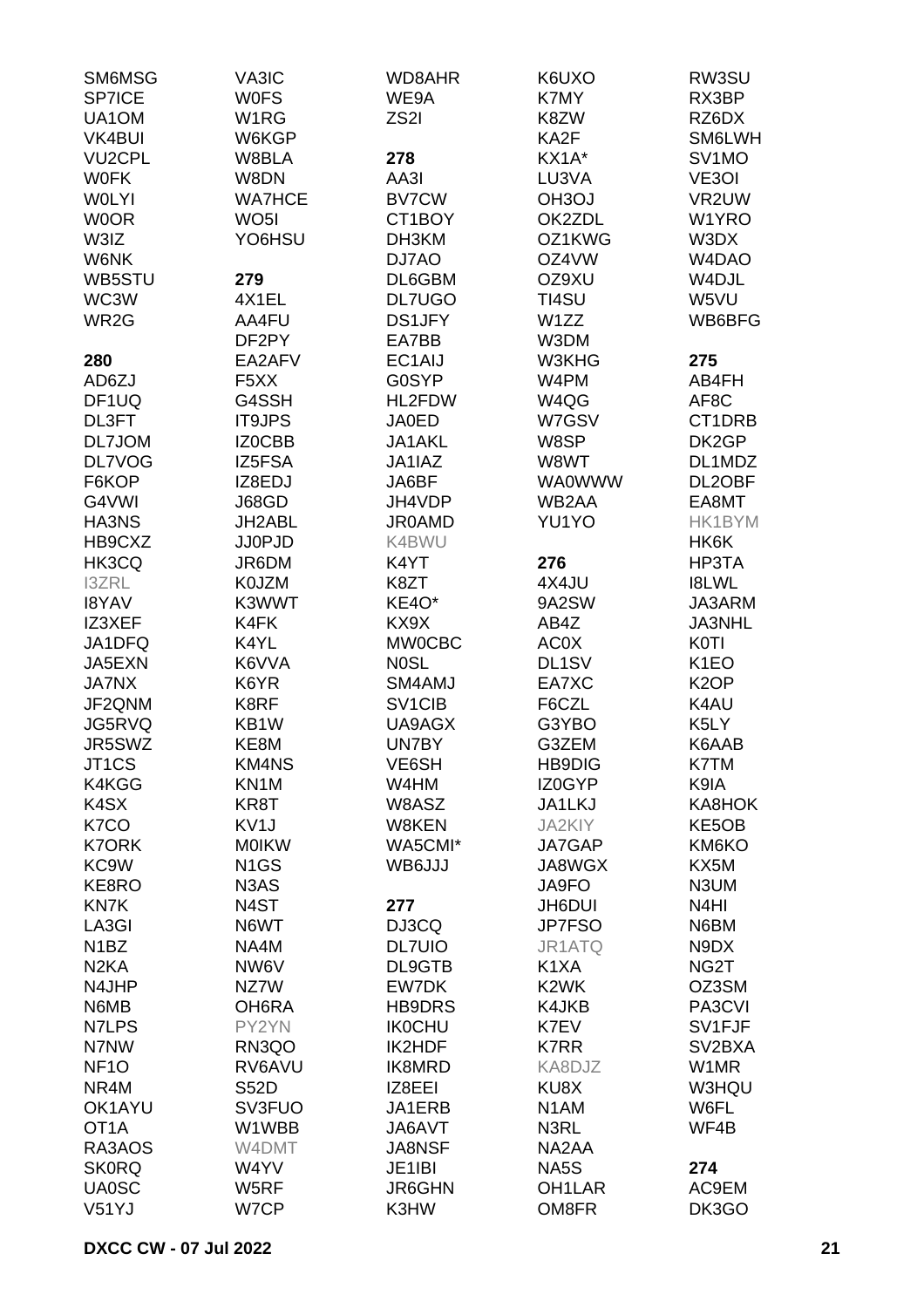| DL1GQE             | K8NN              | JR1WYW            | VK <sub>2</sub> GR            | NC7M              |
|--------------------|-------------------|-------------------|-------------------------------|-------------------|
| DL1SCO             | KA1API            | K0XM              | W5MF                          | ND9M              |
| DL6GV              | KA3CRC            | K <sub>1</sub> QS | W9KTP                         | NF <sub>1</sub> G |
| DL7HT              | KD8WP             | K <sub>1</sub> TU | WB6EWM                        | OM2AGN            |
| DL9GCG             | KF <sub>2</sub> G | K <sub>4</sub> RP | WE1F                          | RA9MX             |
|                    |                   |                   |                               | SP5APW            |
| EW4M               | LA8PDA            | K <sub>5</sub> RJ |                               |                   |
| HB9AGO             | N <sub>5</sub> KA | KC4MK             | 269                           | SV8JE             |
| <b>I5UNA</b>       | N7FF              | KE3X              | 9A9XX                         | VE3SSJ            |
| <b>IK2DZN</b>      | NA5YO             | KX1G              | G4GED                         | VE6EJ             |
| IZ4BBF             | NP3CW             | KX4TT             | <b>JA7ASD</b>                 | VK6LC             |
| JA3OLI             | PY1AFL            | LA1CO             | <b>K0FLY</b>                  | W1NK              |
| <b>JA3VUI</b>      | PY <sub>5FB</sub> | LB2HG             | K <sub>1</sub> BZ             | W4ATL             |
| <b>JA7MLG</b>      | RW6A              | LZ1YE             | K <sub>1</sub> UU             | W4GE              |
| JE5WJM             | <b>WOVHF</b>      | N3XM              | K2RET                         | W5SUM             |
| JG1ULT             | W1CYB             | NU <sub>2</sub> Q | KB1SF                         | W6SRU             |
| K0GVT              | W5HY              | OZ1ABA            | KK5DO                         | W7CB              |
| K0ZT               | WT1L              | PY2ADR            | KW7Q                          | W9QO              |
| K4MS               |                   | <b>RAOLQ</b>      | N <sub>2</sub> I <sub>C</sub> | WB2BIN            |
|                    |                   |                   |                               |                   |
| <b>K5RKS</b>       | 272               | RA3U              | N <sub>2</sub> ZL             | WB8IZM            |
| K7UC               | AG3V              | RL3BZ             | N3KV                          | XE <sub>1</sub> R |
| K9WYP              | AL7O              | SV1NJW            | N5IMW                         |                   |
| LA1FH              | AL7TC             | UN7BK             | N8DUY                         | 267               |
| LA2IR              | DL5AVJ            | W4CSW             | <b>SMOW</b>                   | DJ5GG             |
| <b>MOVAA</b>       | <b>JA0BES</b>     | W5WS*             | SM3KIF                        | DL3LBM            |
| N4DWK              | JH5OXF            | W8TM              | SO <sub>5</sub> AS            | <b>IK2CIH</b>     |
| N <sub>5</sub> TK  | K <sub>2</sub> WR | <b>WA0RAD</b>     | UA9MC                         | IS0/YO3RA         |
| <b>NN5O</b>        | K4MIJ             | WA2VKS            | VE <sub>1</sub> GN            | JF1MTV            |
| PY7ZY              | K5DCW             | WA3GM             | W1NT                          | JF3NKA            |
| RA3BL              | K5MO              | <b>WA7HQD</b>     | <b>W4TUN</b>                  | JG2NXV            |
| <b>SM0XG</b>       | K7MO              | WB1ATZ            | W <sub>5KI</sub>              | JL1RML            |
| SP5ELA             | K9SE              | WB8QLA            | W9LX                          | JM2ABB            |
| UB3A               | <b>KB9LIE</b>     |                   | YB1UUN                        | <b>JR7COH</b>     |
|                    |                   |                   |                               |                   |
| W1CDC              | KJ6YK             | 270               | YV <sub>5</sub> EN            | K1UM              |
| W1FA               | N8RF              | A65BD             |                               | K6DJ              |
| W4NZC              | ND4DX             | AA7UN             | 268                           | K6RV              |
| W5HEZ              | NJ4V              | DL1EV             | AA4US                         | KH6DV             |
| WA4USA             | PY7BEL            | DL6DH             | DK3BK                         | <b>KK4CLY</b>     |
| WB2ZAB             | SM6JHO            | E20YLM            | DK8IZ                         | KU2X              |
| WB8YTZ             | SV1IXK            | F5MXH             | DL1SVA                        | N9OF              |
| WK9Z               | <b>UA0ACG</b>     | F6ECI             | <b>E77Y</b>                   | <b>OE7LVI</b>     |
| WM9Q               | W <sub>2</sub> VO | <b>HB9MEJ</b>     | EA6AJ                         | OE9WGI            |
| WZ6P*              | W4NE              | <b>IK2GSN</b>     | F5POJ                         | RA9SC             |
|                    | W6FG              | JA2AXB            | <b>IKOUTM</b>                 | RG6G              |
| 273                | W7PAQ             | <b>JK4USW</b>     | <b>IK1HJS</b>                 | SM6FKF            |
| AJ8B               | W8YV              | JR2PAU            | <b>IK4FNF</b>                 | <b>SM7IUN</b>     |
| DF1BN              | W9AE              | JR2ZUQ            | <b>IV3ARJ</b>                 | VE3CWP            |
| ES1FB              |                   | K <sub>2</sub> SG | <b>IW7DMH</b>                 | W3RJW             |
| <b>HA0DD</b>       | 271               | K4DS              | JA6IVR                        | W4UEF             |
| <b>IK0SHH</b>      | DL5WS             | K4ODL             | JE1GGI                        | W7VP              |
| <b>JA1NTK</b>      | F5YJ              | K5JF*             | JE1TRF                        | W8BI              |
|                    |                   |                   |                               |                   |
| JA2ODS             | <b>G0KJV</b>      | K9HQM             | JE6LZN                        | W9MO              |
| <b>JE7BUH</b>      | G4BGW             | <b>MU0FAL</b>     | K5XE                          | WA1PFC            |
| <b>JM3AVI</b>      | GM3WIL            | <b>NOTK</b>       | K7YZO                         | WB4GLI            |
| KOIIR              | I1QGZ             | N6MXU             | K9SG                          | <b>WB5TKI</b>     |
| K <sub>2</sub> QPN | <b>JA0HC</b>      | ND <sub>1</sub> Y | N <sub>1</sub> RA             | WB8C              |
| K4JYS              | JA2FCZ            | SM7CZL            | N6ZM                          | WS9W              |
| K8LO               | JF6AKS            | UA4PK             | N7NH                          |                   |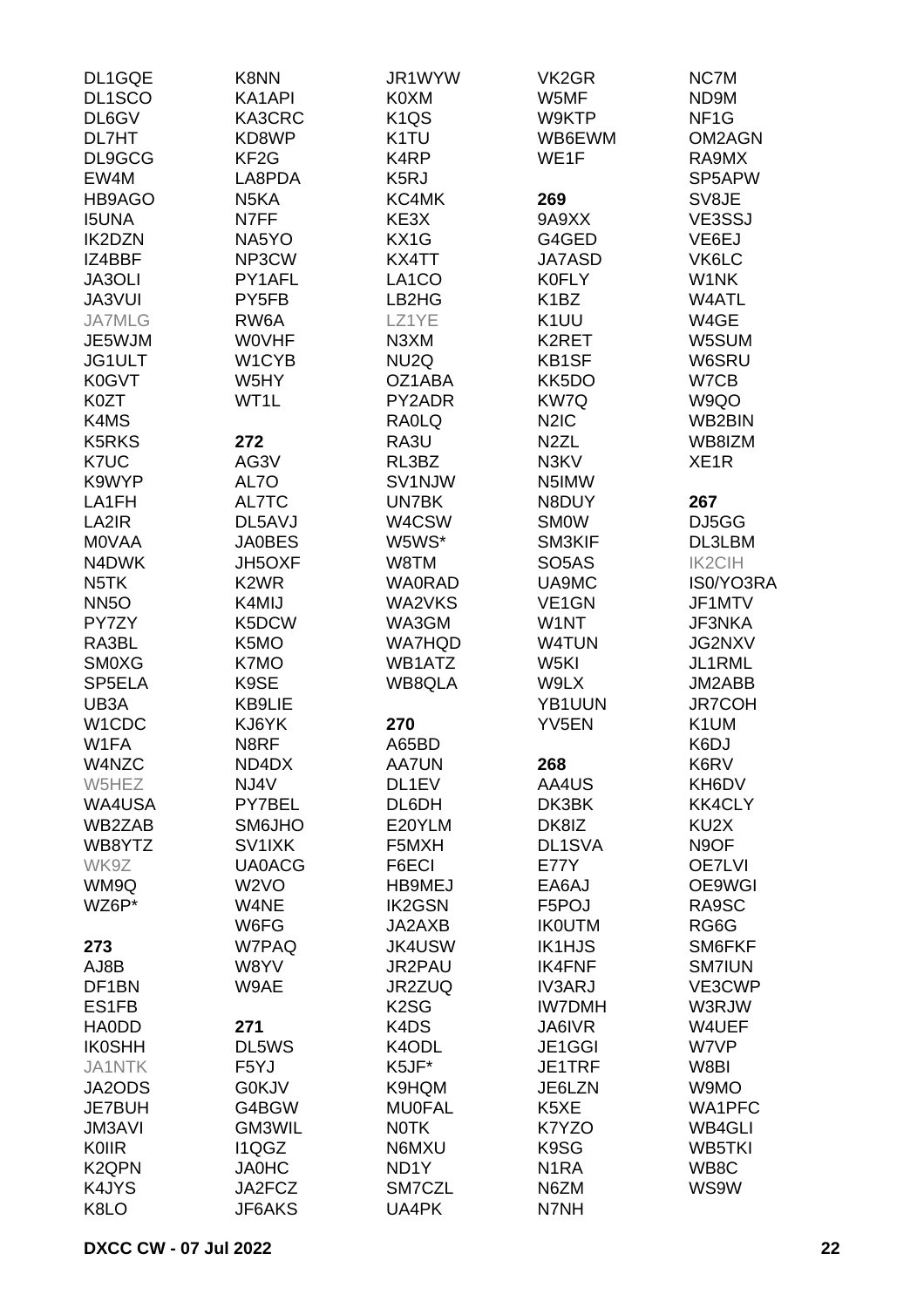| 266                           | OH1WR             | W7BV                          | K6TTT                         | W4UX               |
|-------------------------------|-------------------|-------------------------------|-------------------------------|--------------------|
| AC9S                          | OK2LC             | WC5D                          | K9LV                          | W9OSI              |
| DL7VDX                        | OM3CND            |                               | KD4POJ                        | W9ZT               |
| EA4OR                         | PA7CG             | 263                           | KN3P                          | WK8A               |
| ES5EP                         | SM0DRB*           | 9A5JV                         | N <sub>2</sub> G <sub>Z</sub> | YT1VM              |
| GI4EBS                        | VE3CX             | AA4LR                         | N7DBA                         | ZL2BRB             |
| HB9BMZ                        | W1MJB             | AE5L                          | N7JB                          | ZP9MCE             |
| <b>IK3JLV</b>                 | W1OPB             | AI4U*                         | N7NR                          |                    |
| IZ8EKL                        | W5FW              | DJ2UP                         | N8KU                          | 260                |
| JM1ESG                        | W8AF              | DK8KC                         | NA1DX                         | AA2VG              |
| JR3ANG                        | W8MIL             | DL5BBT                        | S51DV                         | AC4BT              |
| <b>K0MP</b>                   | <b>WA7AVL</b>     | EA5GRH                        | S57TA                         | DL2RD              |
| K6MD                          | WP4CQ             | <b>GOHSA</b>                  | SM2LKW                        | DL2VWR             |
| KN6KI                         | WW2J              | <b>GOMFO</b>                  | SM6OEF                        | DM9LSB             |
| KZ3B                          | YV5AM             | G3CWW                         | SM6WET                        | EA4E               |
| LA <sub>1</sub> J             |                   | G4SGX                         | W2YT                          | EA5KA              |
| LA9PHA                        | 264               | HL1VAU                        | W6HDG                         | FM5FJ              |
| N3TR                          | 7N4OBV            | <b>I8HAK</b>                  | <b>WA0JZK</b>                 | G3EKJ              |
| N4EFS                         | 9A2HF             | <b>IK0XCB</b>                 | WA5SOG                        | <b>GMOVIT</b>      |
| NI7F                          | AA9F              | IZ2GRG                        |                               | <b>IT9AAI</b>      |
| NX <sub>1</sub> P             | DJ3TF             | JA1KZP                        | 261                           | JA4RED             |
| RA3CO                         | DK7SS             | JA1PBV                        | 7J1ABD                        | JA8ANQ             |
| SM1NJC                        | DK7VW*            | <b>JE7KCI</b>                 | 7L3SQL                        | JE1HKW             |
| SM3OMO                        | <b>E77S</b>       | <b>JK1SAI</b>                 | AJ4A                          | JH8GYP             |
| <b>SQ7FPH</b>                 | EA5ARC            | K1ATL                         | <b>AK0M</b>                   | JI1GYC             |
| SV <sub>2</sub> JAO           | EA6ET             | K3EW                          | CE3FZ                         | JR1DNH             |
| W <sub>2</sub> PS             | G4FKA             | K5TU                          | CT3MD                         | K2DW               |
| W4UT                          | GW3SFC            | K <sub>5</sub> X <sub>S</sub> | DF3DK                         | <b>K5OO</b>        |
| W5FPT                         | HA5LZ             | K6LPO                         | EA7LS                         | K5WN               |
| W5LUA                         | <b>I1SOP</b>      | K6UIZ                         | <b>GU4RUK</b>                 | K7ON               |
| W7DT                          | <b>IK0TUM</b>     | KM4FI                         | <b>IZ0COI</b>                 | K9GSD              |
| W7GF                          | <b>IK6OIN</b>     | KN6H                          | IZ8AJU                        | <b>KA7CVJ</b>      |
| W8VVG                         | <b>JA8UIV</b>     | N5WR                          | JE6UWU                        | KC2FXH             |
| WA8A                          | <b>JG1LFR</b>     | NG7Z                          | <b>JH8KIY</b>                 | KN4JX              |
| WB9PNU                        | <b>JH0FBH</b>     | NS3L                          | JJ2SEE                        | KN9N               |
| YB3MM                         | JJ1BDX            | PY8JA                         | JP1GVC                        | KQ5M               |
| <b>YS1RR</b>                  | JR2CFD            | <b>UA0FO</b>                  | JR1FHP                        | N <sub>1</sub> DT  |
|                               | <b>JR3KQJ</b>     | VR <sub>2</sub> PX            | JR1VAY                        | N4KZ               |
| 265                           | <b>K0XR</b>       | W5GJ                          | K1KU*                         | N7UF               |
| 7L4VYK                        | K2RDX             | W8NW                          | K5ALQ                         | NG7M               |
| 9A1AA                         | K4AV              | W8ZR                          | K7GT                          | OK1JKR             |
| EA5GPQ                        | K4MY              | WA9LEY                        | K8JP                          | PA2SAM             |
| EU4T                          | K7WF              | <b>WB2KSK</b>                 | K9WMS                         | PT <sub>2</sub> CW |
| EW2DZ                         | KD2T              | WC <sub>2</sub> C             | <b>KK7YC</b>                  | R3BB               |
| <b>IKOREH</b>                 | KE4DP             | WT8N                          | KX9B                          | <b>S52V</b>        |
| IZ1JMN                        | KM3J              | YO4NA                         | N0OK                          | VE3TM              |
| <b>JA7XRO</b>                 | KP4GC             |                               | N <sub>1</sub> NU             | W5TZC              |
| <b>JE7KQU</b>                 | LX1KC             | 262                           | N6RC                          | W6ZL               |
| JH3GFA                        | LZ1MDU            | 9A2HQ                         | OK1RB                         | W8HBI              |
| JL3DGI                        | N1BCL*            | 9A2V                          | PE3T                          | WA2AOG             |
| K1MAA*                        | N7UX              | DL5JQ                         | SM6GOR                        |                    |
| K <sub>5</sub> V <sub>R</sub> | NI <sub>5</sub> G | DL7AB                         | SQ8LSC                        | 259                |
| KA2AJT                        | VE3BZ             | DM5JBN                        | SV <sub>2</sub> CLJ           | G3SXW              |
| KN <sub>2</sub> L             | <b>WOJM</b>       | IZ2ESV                        | SV3RKM                        | <b>IK2UEX</b>      |
| <b>NORU</b>                   | W0OVM             | JA1SDV                        | VK3TC                         | JA1GUC             |
| N <sub>4</sub> CT             | W1RH              | JA4OPW                        | W3NS                          | JH2QLC             |
| ND4X                          | W4HOG             | JR1URH                        | W4NK                          | JL1GYZ             |
|                               |                   |                               |                               |                    |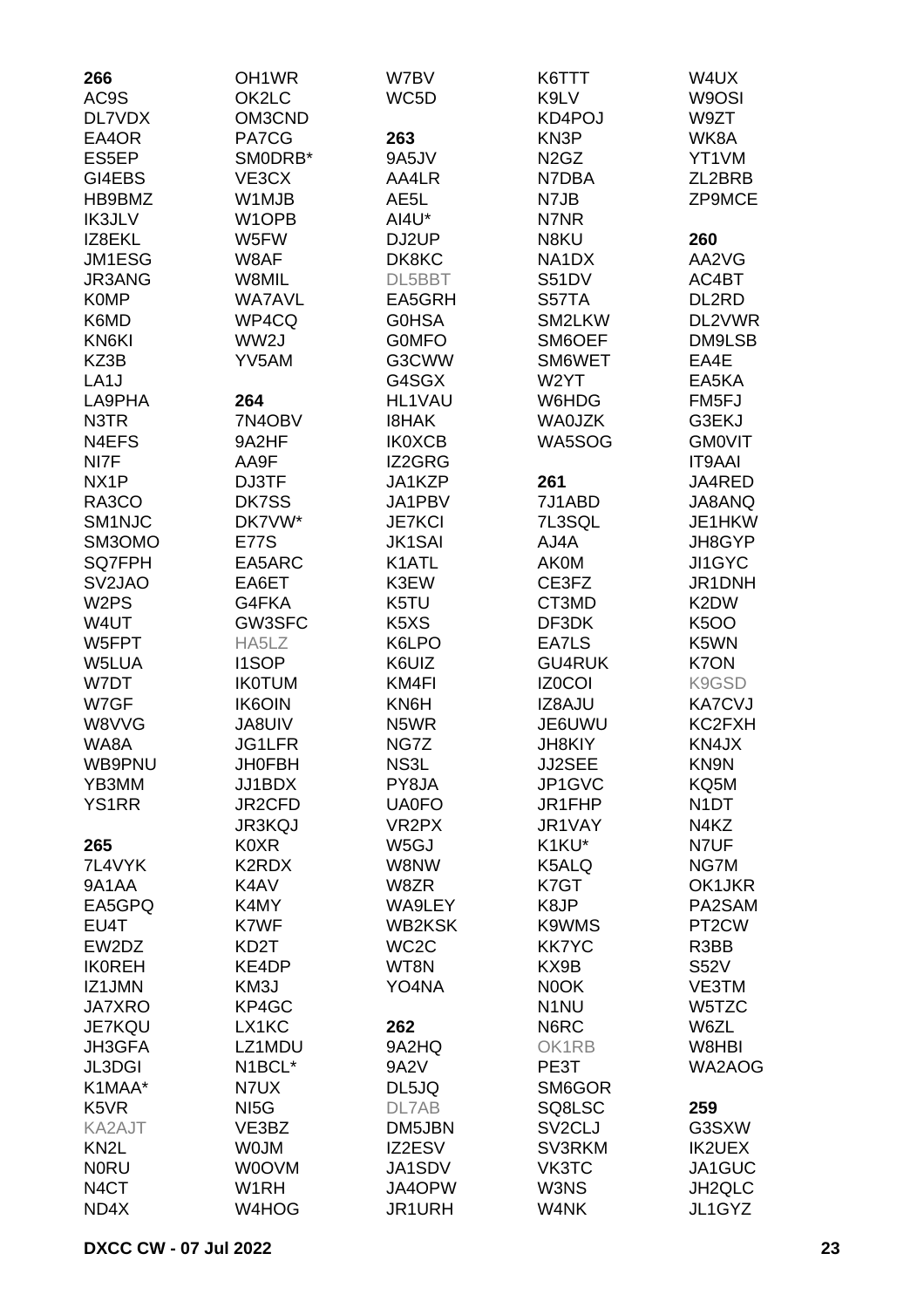| K <sub>2</sub> CY <sub>S</sub> | WP3R               | PY1NP               | KC9GBX             | DK6AS             |
|--------------------------------|--------------------|---------------------|--------------------|-------------------|
| K5KUA                          |                    | SV8DOU              | KD8DEU             | DL5DWW            |
| K6UJ                           | 257                | W1PY                | LA2RZ              | EA8TZ             |
| K8MR                           | AA9RR              | W <sub>2</sub> UB   | N4LUF              | EU1AN             |
| KD4W                           | DJ9CW              | W4KVS               | N7TP               | F6HLC             |
| <b>UA0AV</b>                   | <b>IK8VRH</b>      | W7GAM               | <b>NA6O</b>        | G4PUQ             |
| UN3G                           | <b>IT9ORA</b>      | <b>WA7BNG</b>       | NJ9C               | GM4SID            |
| UN8GA                          |                    |                     |                    |                   |
|                                | <b>JA7JND</b>      | <b>WA7OBH</b>       | NT <sub>5</sub> O  | HB9CPS            |
| VA3KSF                         | <b>JA9WMS</b>      | WW6D                | PJ4LS              | <b>IK5TSZ</b>     |
| VE4GV                          | <b>JH2TIP</b>      | WY2E                | RU3U               | <b>IW5AOT</b>     |
| VE9VIC                         | K <sub>1VI</sub>   | XE2AU               | S57MI              | <b>JA0FLL</b>     |
| <b>W0GXA</b>                   | K3WJV              | ZL1ANH              | <b>VE3TKI</b>      | JA1SZN            |
| <b>W0SD</b>                    | K <sub>5</sub> SK  |                     | W <sub>1</sub> SU  | <b>JH1GTR</b>     |
| W3KHQ                          | K7KH               | 255                 | W5KAU              | <b>JR1AHH</b>     |
| W4AEJ                          | K8YYY              | DJ2MM               | WC <sub>2</sub> K  | K7PT*             |
| W4DTA                          | KE4WI              | DJ8KZ               | YB2TX              | K9IJ              |
| WA3V                           | LA9XGA             | HB9AUZ              | YL2CZ              | KC4IR             |
|                                | N4WE               | HL1AEY              |                    | KH6DX             |
| 258                            | N9NM               | <b>I3UBB</b>        | 253                | LZ1JZ             |
| 7N2JZT                         | NH6T/W4            | <b>IK1CJT</b>       | AA3TH              | LZ2JF             |
| 9H <sub>1EJ</sub>              | NI8Z               | JA2FXV              | CE3CT              | <b>NOWX</b>       |
| CT3FN                          | OH6MHN             | JF2AFP              | CT1FCX             | N5VYS             |
| DJ2XP                          | OK1DT              |                     |                    |                   |
|                                |                    | JH1FVE              | EA5CRC             | N7DED             |
| EA5FV                          | <b>SMONZZ</b>      | K0YY                | G3GHY              | OK2JOW            |
| EI6AL                          | SV1GRE             | K4VX                | <b>GM0DEQ</b>      | SM2OTU            |
| G4NXG                          | VE <sub>1</sub> HA | KB6A                | <b>I1HLP</b>       | <b>SP7UWL</b>     |
| JE4HIH                         | <b>WOIKD</b>       | KK5RX               | <b>I2VRF</b>       | <b>WOMB</b>       |
| JF4AIS                         | W1ZR*              | KK6X                | <b>I6DQE</b>       | W3OD              |
| <b>JHOLME</b>                  | W3DNA              | N4BAF               | <b>I8JYK</b>       | W4SW              |
| JI1BJB                         | W8EG               | N4LJS               | <b>IK2FSS</b>      | W8UMA             |
| JI2KUJ                         | WB8CQV             | N4PL                | <b>IK2WSO</b>      | WA9SQH            |
| <b>JJ1IRS</b>                  | YB0COU             | OH <sub>2</sub> BJG | JA5XPD             | WB4CW             |
| JQ1VDJ                         |                    | OK8YD               | <b>JA7FVA</b>      | WN6M              |
| JR1EYB                         | 256                | OV <sub>2V</sub>    | <b>JH1FSB</b>      | YT7T              |
| <b>K0BFR</b>                   | AE5B               | VA3NXM              | JH6JMM             | ZS2U              |
| K3SUI                          | DL4ZU              | VK6VZ               | JJ1QUV             |                   |
| K4JWA                          | DL5JS              | W3NB                | <b>JN7DOS</b>      | 251               |
| K6TMB                          | DL5SBA             | W4WNT               | K6WY               | AF4Z              |
| K7IA                           | EI4BZ              | WB4SON              | K8FB               | DH5JG             |
| <b>KA10</b>                    | F5BAR              | YB3OSE              | K8OD               | DL2DWC            |
|                                |                    |                     | K9AW/DU6           | EA5EU             |
| KQ3S                           | I2XIQ              |                     |                    |                   |
| KX2H                           | <b>IV3AVQ</b>      | 254                 | KI4TZ              | EA5RU             |
| N <sub>1</sub> SZ              | JE1ARQ             | 7L4FSR              | N6XT               | EA6AZ             |
| N3RR                           | JH1DGJ             | DL1CP               | PP <sub>2</sub> CW | F8EZE             |
| N5OGP                          | JH1KIM             | DL5YBU              | SV8RX              | G3RZP             |
| N6NG                           | <b>JI5KGQ</b>      | DL9MWG              | W <sub>1</sub> OP  | HA5GO             |
| N6VH                           | <b>JM1CMA</b>      | HL1IE               | W1RZF              | HL4RBR            |
| N7ZO                           | <b>K0TV</b>        | JA9EEH              | WA8Y               | <b>IK1GNC</b>     |
| ND9G                           | K1LTJ              | JE2RBK              | WB9M               | JA9XBW            |
| NM <sub>1</sub> G              | K4PIC              | JE4WSA              | WE1B               | JH1NYN            |
| RK7T                           | K <sub>9</sub> GC  | JH1ERJ              |                    | JI1BHO            |
| RL <sub>8</sub> C              | KC2STA             | K <sub>2</sub> JK   | 252                | JJ1WWL            |
| VE3WFD                         | <b>KT0NY</b>       | K4VW                | 4Z4KX              | <b>JM1RSV</b>     |
| VK2HV                          | KZ7V               | K6JAJ               | AA9BJ              | JM3XZC            |
| W3UI                           | LA <sub>2LI</sub>  | K8DJC               | BV1EK              | K <sub>2</sub> DF |
| W4OGG                          | LA4KQ              | KA5TTC              | DJ4QG              | K3GO              |
| W4TVI                          | N4MJ               | KB3LIX              | DJ5FZ              | K4CGY             |
|                                |                    |                     |                    |                   |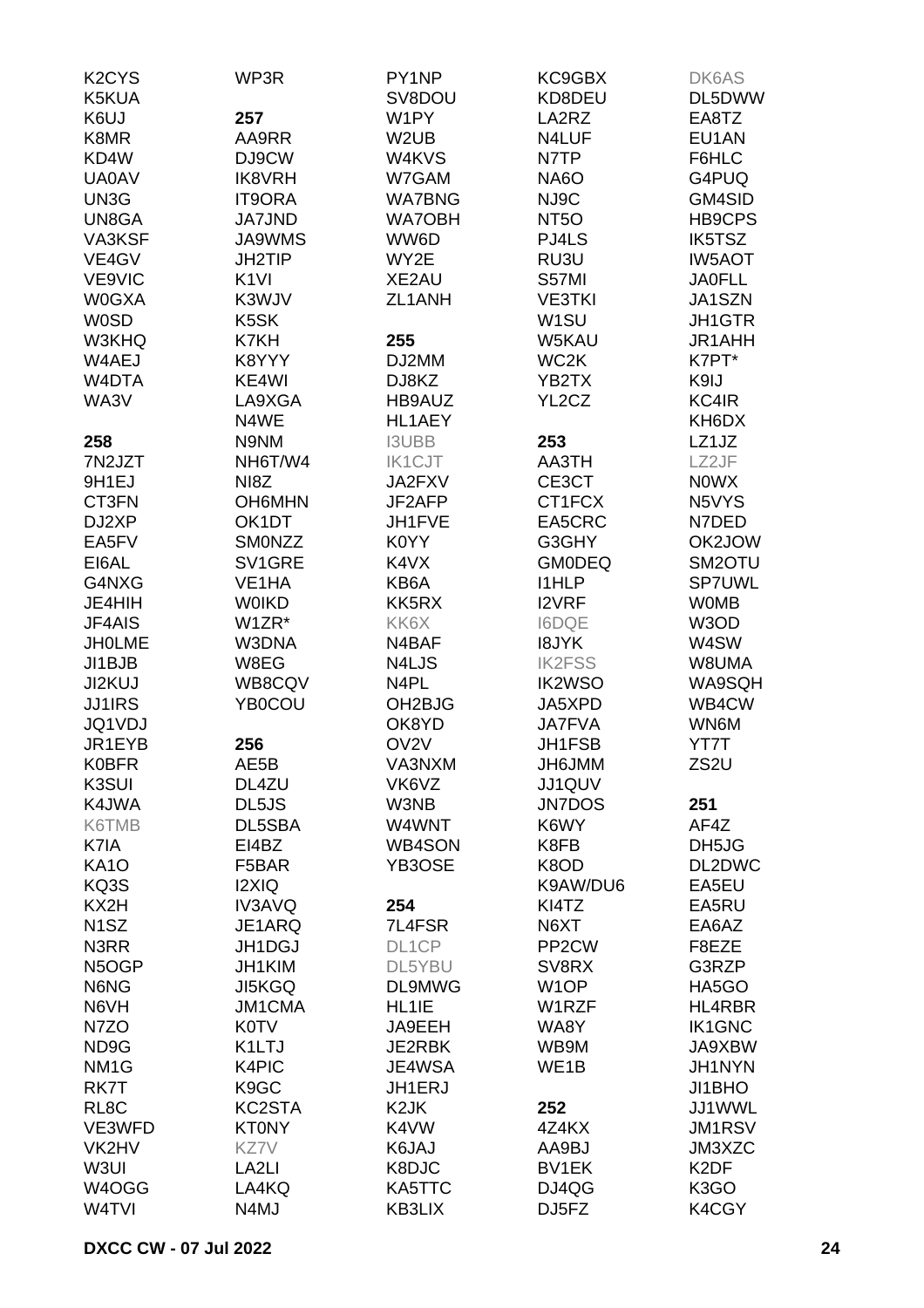| <b>KR0P</b>        | WD5IYT            | <b>WOJW</b>         | JA4GCF             | 244                            |
|--------------------|-------------------|---------------------|--------------------|--------------------------------|
| KV <sub>5</sub> Y  | WW4LL             | W1BLT               | JA6CM              | 9A3Y*                          |
| KW3U               |                   | W <sub>4</sub> CJ   | JI1JMK             | AA4DD                          |
| LA2HFA             | 249               | W7IMU               | JN3XEZ             | DL5KW                          |
| N4QVM              | AA6K              | WA5BDU              | <b>JQ1HIV</b>      | F6DSX                          |
|                    |                   |                     |                    |                                |
| N5OHL              | AB4IE             | WA5HOD              | JR2UJG             | F6OIE                          |
| N6LHN              | EA2AGV            | WD6T                | K3UC               | GM3BKC                         |
| NA <sub>2</sub> P  | HA9SU             | WX8C                | K7HPH              | IK2HSW                         |
| <b>OH7TV</b>       | <b>IK1ZOF</b>     | YO <sub>5</sub> OEF | KF4AV              | <b>IK8UHA</b>                  |
| OK2FB              | <b>IT9XUA</b>     |                     | KF7F               | IZ3DBA                         |
| <b>ON6KE</b>       | IV3AZZ            | 247                 | KG8CW              | IZ4AIB                         |
| PY2RN              | <b>JA7FAS</b>     | 6K5AQY              | KK8MM              | JA1HNP                         |
| R6FR               | <b>JA7QQQ</b>     | DJ8SN               | KU4NE              | JA1KXT                         |
| RA3UU              | JE1WBA            | DM3XRF              | N3FT               | JA1MOD                         |
| SM6PPS             | JF7RJM            | FG8OJ               | N6AWD              | JF5FGY                         |
| UA1TA              | JG1EIQ            | G4EHT               | N9IO               | <b>JI1SAI</b>                  |
|                    | JH1KYB            |                     | W3AKD              | JI5WDC                         |
| UA3DUJ             |                   | <b>HA0MO</b>        |                    |                                |
| UA9FFV             | N4CU              | <b>I8YRK</b>        | W7GOY              | K <sub>2</sub> T <sub>G</sub>  |
| WJ7R               | <b>SMONFA</b>     | <b>IK0XIH</b>       | W7UG               | K4KEY                          |
|                    | SM6CRM            | <b>IK8SCR</b>       | W8WD               | K9XR                           |
| 250                | <b>SM7FIG</b>     | IZ0GKB              | <b>WB0RUR</b>      | KR <sub>1U</sub>               |
| AC0B               | W5HNS             | <b>JA1FQI</b>       | WT9U               | KZ5D                           |
| AI7W               | W7VAS             | JH5HDA              | YU1AST             | <b>NOPFE</b>                   |
| DF3OL              | W7XZ              | K0ABC               | ZL <sub>2</sub> ST | W0RI*                          |
| DL2DTD             | WB8RFB            | <b>K0COP</b>        | ZL3GA              | W1QA                           |
| DL3BUE             |                   | <b>K0SN</b>         |                    | W2IY                           |
| EA1AAA             | 248               | <b>KC0V</b>         | 245                | W5CWQ                          |
| EA1DLU             | AA7AV             | KH <sub>6</sub> P   | AD4YM              | WA6TQT                         |
|                    |                   |                     |                    |                                |
| G4LNG              | AC <sub>1</sub> O | <b>KL7RA</b>        | DF7GG              | <b>WA7RLL</b>                  |
| GW4TSG             | AF9R              | KM4A                | DL6EK              | WB2UFF                         |
| IZ2FLX             | AI2S              | KZ9DX               | DL7AA              |                                |
| JA1GVM             | DS5TOS            | LX1MU               | EW3MM              | 243                            |
| JA2FEA             | EA1NK             | NA9RB               | F1JTL              | AH <sub>0</sub> U              |
| JA4EQC             | EI5GM             | NR5Q                | HB9DWL             | DK <sub>1</sub> IP             |
| <b>JF7NNI</b>      | <b>HB9AWS</b>     | OZ1CAR              | IK8GJR             | DK3TL                          |
| <b>JM1GHT</b>      | HB9DHI            | SM2HWG              | IZ8MBW             | HL5UOG                         |
| K1ITS              | <b>IOJBL</b>      | SM5NDI*             | JA2FUA             | <b>IK2SGV</b>                  |
| K1VM               | <b>I7LGM</b>      | UU5WW               | JA4PYJ             | IK3HMD                         |
| K <sub>5</sub> FP  | <b>IKOPRP</b>     | W5AP                | <b>JA7DQS</b>      | <b>IK4WLA</b>                  |
| K6UT               | <b>JA3ANW</b>     | <b>W6NUC</b>        | JE2FJI             | <b>JA0AVS</b>                  |
|                    | JA4HAW            |                     | JH3PAM             | <b>JH1AWJ</b>                  |
| K9JWI              |                   | W7CD                |                    |                                |
| KA3GWD             | JA4XHF            | W7ZMD*              | K3VPZ              | JH4GNE                         |
| KC4HN              | <b>JH3PRR</b>     | W9HR                | K7GA               | <b>K0FF</b>                    |
| LA8ZAA             | <b>JJ0NSL</b>     | WA5PFJ              | KF4C               | <b>K0TC</b>                    |
| N3VA               | <b>JK1WSH</b>     | WA9BXB              | KF8VX              | K5VNJ                          |
| N3ZN               | K <sub>1</sub> DJ | <b>WQ50</b>         | N5KUC              | K6BY                           |
| N8AVK              | K <sub>2</sub> RB | YL2BR               | ND3A               | K6TPJ                          |
| NU <sub>4</sub> N  | K <sub>2</sub> WT |                     | NW7O               | K7NW                           |
| RA6WF              | <b>K7CIE</b>      | 246                 | PV8DX              | KF <sub>2</sub> H <sub>C</sub> |
| UT4UZ              | <b>K7EKD</b>      | 9K2GS               | PY5VC              | <b>KT0F</b>                    |
| VE3OTL             | <b>KB4MRX</b>     | AA5B                | W <sub>1Q</sub> J  | N <sub>2</sub> WM              |
| VR <sub>2</sub> MY | KN7D              | AA6MV               | W <sub>2</sub> XX  | N2XQM                          |
|                    |                   |                     | W6MYN              |                                |
| W <sub>4</sub> OG  | NZ6E              | DS4DBF              |                    | N4BRF                          |
| W4ZGR              | RA4HW             | EA1WH               | W8LIG              | N9AVY                          |
| W6QO               | SM7GCZ            | G4GZG               | WB0O               | R8IA                           |
| WA2ASQ             | <b>SP9NLI</b>     | <b>IK4THK</b>       | WC7V               | RZ6BS                          |
| WA5YNB             | UR5WIF            | JA1XPQ              | XE2AQ              | <b>SMOLZT</b>                  |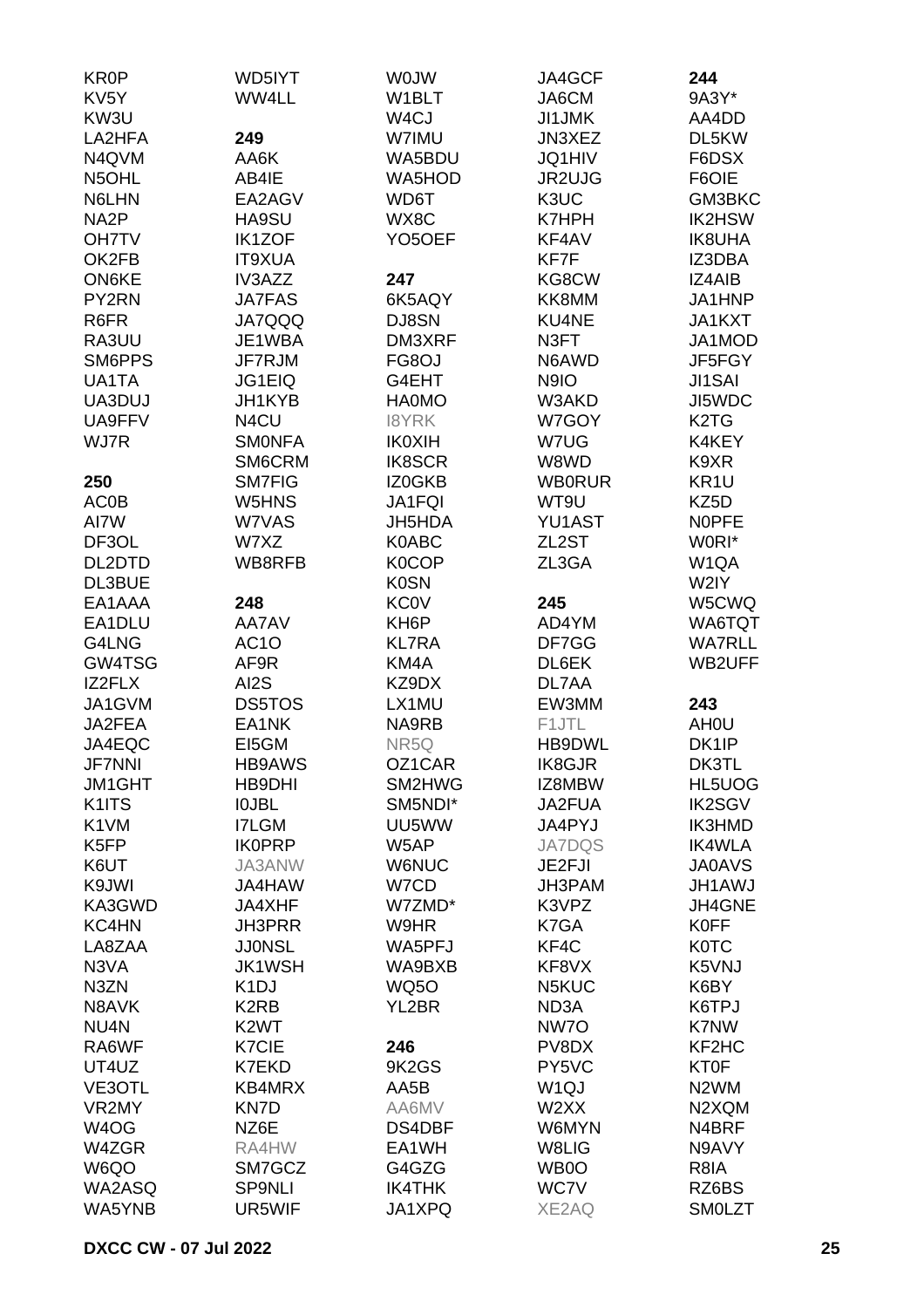| W2NY               | <b>JA6RIL</b>     | 239               | <b>K0MS</b>         | W <sub>1</sub> ECS |
|--------------------|-------------------|-------------------|---------------------|--------------------|
| W4MP               | JE4MHL            | 4X6KF             | <b>K4ZNC</b>        | W1FZ               |
| W6AER              | <b>JH1HGI</b>     | AA5JF             | K5MMH               | W3EF               |
| W6QR               | K <sub>1</sub> RI | AC7ZG             | KA4JMZ              | W4TNH              |
|                    |                   |                   |                     |                    |
| W9TB               | K6LE              | AK0A              | <b>KA5RNH</b>       | W6MA*              |
| <b>WA8RCK</b>      | K8VD              | CT1ETE            | KI <sub>5</sub> T   | W7GTF              |
| ZB <sub>2</sub> EO | K9UVK             | DL2OW             | LA1PBA              | WA1LNP             |
|                    | KB4ET             | DL7LX             | <b>NOIS</b>         | <b>WW0E</b>        |
| 242                | KN4KL             | DL9ZO             | N <sub>4</sub> ARO  | XE <sub>2</sub>    |
| 7L1CYC             | N <sub>5</sub> RA | <b>EA7PN</b>      | N6VNO               | ZL1BBW             |
| AB8MA              | N6PSE             | <b>G0WMW</b>      | NS4X                |                    |
| AF4OX              | N8JK              | HA3LI             | PW7T                | 236                |
| CU3EJ              | NW2I              | <b>HB9AJY</b>     | TF3JB               | 7K3BKZ             |
| <b>DJ0AH</b>       | <b>PA0QRB</b>     | IK2LOL            | W8WOJ               | AF6N               |
| DL2DX              | RN3A              | <b>IK2WPO</b>     | W9JJB               | DF2UA              |
| EA4DL              | RN4AM             | JA1CPU            | WA2MZX              | DL2KUZ             |
| EW4DX              | RT7F              | JA1FVS            | WA3WZR              | EA5HM              |
| F <sub>5</sub> DE  | SV2DSJ            | JE8KGH            | WB2JFP              | EI7GY              |
| FO/N6JA            | W1GWN             | JF1KIG            |                     | IZ6FYI             |
| G3KKQ              |                   |                   |                     | JA3EYO             |
|                    | W9KG              | JO1ABS            | 237                 |                    |
| <b>IK0PHU</b>      |                   | K0AOZ             | 4Z5LX               | <b>JS1LPG</b>      |
| <b>IK4UPU</b>      | 240               | K1KZ              | 7K1EQG              | K <sub>1</sub> AP  |
| IK5BOH/2           | 7Z1SJ             | K4GM              | AB4UF               | K1KA               |
| JF1TEU             | AB5YI             | K5RA              | AF6PK               | K <sub>2</sub> CDJ |
| JG1OGM             | DK4LX             | K8CC              | AI8P                | K2ETS              |
| K9JY               | EA7BR             | KD6WKY            | DL6SRD              | K6XJ               |
| K9UIY              | HL2VA             | KI0G              | <b>DL7UKA</b>       | K8MNG              |
| KD6GC              | <b>I2FUG</b>      | KJ7M              | DS4CNB              | KG5U               |
| KZ1X               | <b>IK2YJD</b>     | KU6J              | EA1KK               | KK9I               |
| N3KEM              | IZ1JLN            | N3DD              | EA6BB               | KR8Y               |
| N <sub>4</sub> DJ  | IZ3BJA            | N7ZN              | EI8JX               | N3GS               |
| N4UFP              | JA3DBD            | NS6E              | F5NTZ               | N <sub>4</sub> CJ  |
| N6XMW              | <b>JE3TAT</b>     | OZ6TL             | G4AFS               | N5XUS              |
| N9LJX              | JF3VEC            | TF8GX             | HA5AWT              | N6TD               |
| <b>NR0T</b>        | JH1TXG            | VE3KKB            | <b>IK5QPS</b>       | NN4K               |
| NV4A               | JP1LVI            | W4ATM             | IT9YOZ              | NR8Z               |
| SV4FFL             | JR4CZM            | W6HGF             | JA4DNC              | OZ1NF              |
| TF3SG              | K0ASA             | W6RA              |                     | RW6MBC             |
|                    |                   |                   | JA8BMB              |                    |
| VE1ANU             | K <sub>1</sub> MC | WA3UTC            | JE8KKX              | SK5AA              |
| VK3OT              | K4BYN             | WA4DT             | JH8UGL              | SM5NAS             |
| W1WEF              | K7LB              | WB9WHQ            | JL3RNZ              | SM6HVR             |
| W2HUV              | K8ESQ             | WQ5N              | K <sub>1</sub> KP   | W0ZX               |
| W3BYX              | KE5TD             | ZS <sub>2</sub> Y | K1PTF               | W2HTX              |
| W3CZ               | KG2GL             |                   | K4DB                | W4PJW              |
| W4RQ               | <b>NOCKC</b>      | 238               | K4FDP               | W6NT               |
| W6FI               | N <sub>1</sub> DC | 7K1LUE            | KD4U                | W9FML              |
| W8TOW              | N4CQ              | 9A5K*             | KE4DH               | WO <sub>5</sub> D  |
| WO6T               | N9ER              | AA7FL             | KE5MMT              | WY7FD              |
| YB4IR              | NG3J              | AB9YC             | N3NN                |                    |
|                    | OH1NDA            | DL3CX             | N7UVH               | 235                |
| 241                | <b>WOQQ</b>       | EA1CEZ            | N7VPN               | 7L2VYT             |
| AI6II              | W5TUF             | EW7A              | NV <sub>4</sub> B   | AA6PG              |
| DF <sub>2</sub> UD | W6GG              | HB9CVO            | NY4H                | AD0K               |
| DK3FB              | W9CSX             | <b>JA1XUY</b>     | OE3KLU              | DM2RM              |
| DL4MFL             | WO2X              | JA3HC             | PA2CHM              | G4AYU              |
| DL5KUT             | YB0ECT            | <b>WLHGAL</b>     | UA9KAS              | G4FTC              |
|                    |                   |                   | VU <sub>2</sub> DCC | HB9BMW             |
| G4HSD              |                   | <b>JE0FPH</b>     |                     |                    |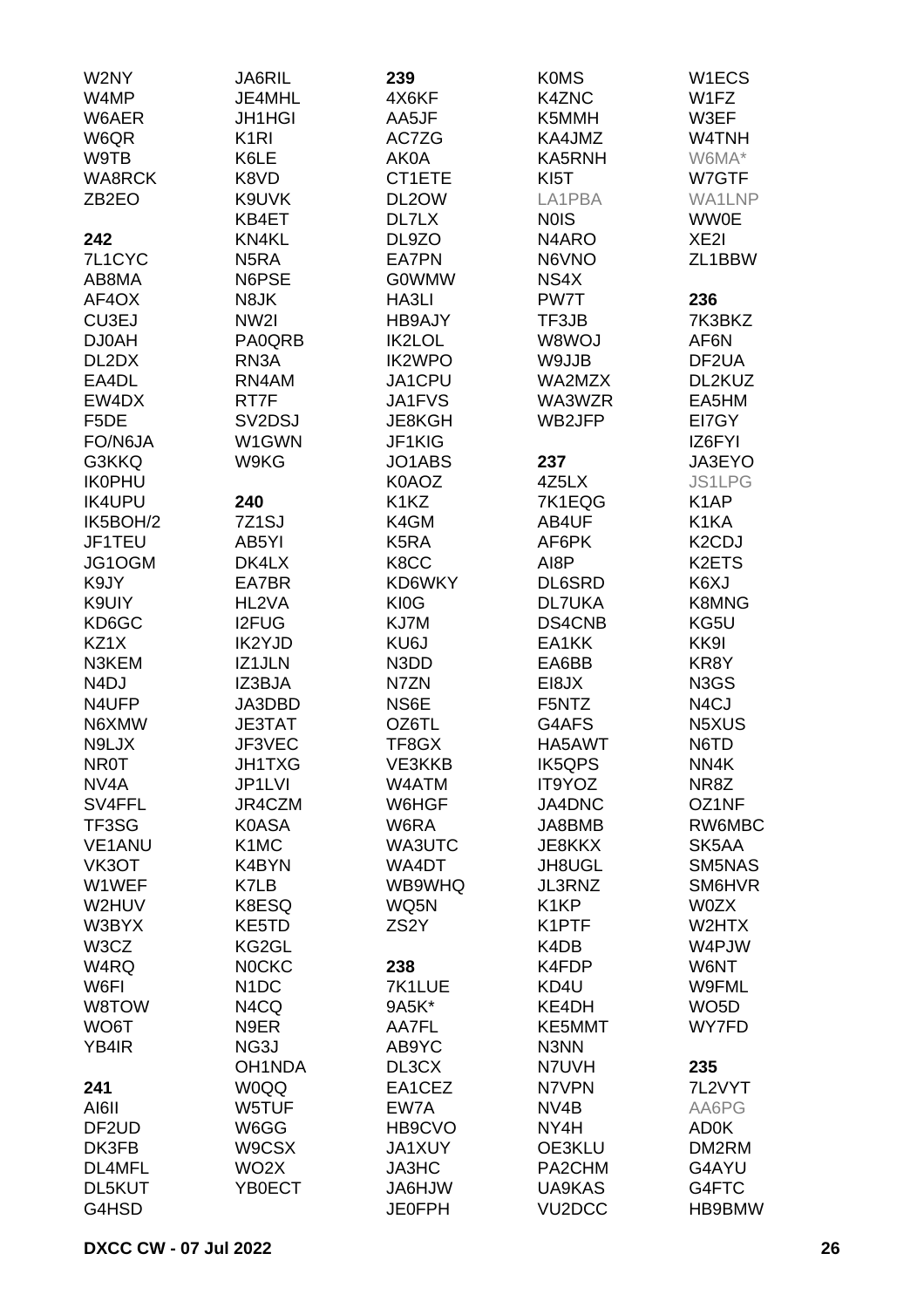| I2AZ                           | N8QGC               | RU <sub>2</sub> K | K7DD              | VA2LC               |
|--------------------------------|---------------------|-------------------|-------------------|---------------------|
| <b>IK2CMN</b>                  | <b>ON7CK</b>        | RW5CW             | K7NG              | <b>VU3NXI</b>       |
| <b>IK2RGT</b>                  | OZ1BII              | VA6JV             | LU9DO             | W9KX                |
| <b>JI3MJK</b>                  | RA3AA               | VK1FF             | <b>MOPCB</b>      | ZS6A                |
| JO1VRL                         | W4IHI               | <b>WOTLX</b>      | N4JU              |                     |
| K3BHX                          | WB2NRX              | W6MUL             | N5OUE             | 228                 |
| K4IU                           | WW7Q                | WJ1D              | N7MSU             | AA6JZ               |
| K5WQG                          |                     |                   | NC <sub>1</sub> M | D <sub>2</sub> EB   |
| <b>KB0IKW</b>                  | 233                 | 231               | <b>PA0JED</b>     | DS2GWM              |
| <b>KK0DX</b>                   | A71EM               | 7L3FCZ            | <b>PA0TO</b>      | EA5LA               |
| LA3UL                          | CT1FPQ              | DL9QJ             | R <sub>5</sub> AK | G3USX               |
| <b>NOEVQ</b>                   | DF1JM               | EA4AII            | W3DAD             | <b>HA0EQ</b>        |
| N3JB                           | <b>DL1SWN</b>       | EA8IR             | W3KHZ             | <b>I8DKR</b>        |
| N4JRG                          | <b>DL2TOS</b>       | <b>HBOWR</b>      | W4PV              | <b>IK8TPJ</b>       |
| N9DD                           | DL4IW               | HB9FMD            | W5ORM             | JA1BPN              |
| NF7D                           | G3XVF               | <b>HB9TOC</b>     | W6FUV             | <b>JHOWYT</b>       |
| NK7Z                           | HB9CAT              | HL5CL             | W7DPW             | JI1BEX              |
| NR3Z                           | <b>IOWOK</b>        | I2DJX             |                   | <b>JR7AGI</b>       |
|                                |                     |                   | WB4IT             | <b>K3TRM</b>        |
| RA4PQ                          | <b>IV3DIX</b>       | <b>IK0UXQ</b>     | WM <sub>5</sub> H |                     |
| RW4NJ                          | JJ2KDZ              | <b>JE0EHE</b>     | ZS6C*             | K6ETM               |
| SM6MCX                         | <b>K7UPJ</b>        | JH6RTO            | ZS6X              | K7LVJ               |
| W5WZ                           | K8EB                | <b>JIOVIF</b>     |                   | KS4L                |
| W6IHA                          | <b>MM0BQI</b>       | JI2KAR            | 229               | N9JF                |
| W6SE                           | NF4J                | <b>JK1CYF</b>     | AC6ZM             | <b>NA0N</b>         |
| WB <sub>1</sub> D <sub>X</sub> | NX4TT               | K3OJK             | AC9X              | NB7Q                |
| ZL2JJ                          | OK1DXD              | K4YXJ             | CU3EQ             | NE5W                |
|                                | OV <sub>5</sub> O   | K <sub>5</sub> ER | EA1EA             | NE7I                |
| 234                            | R7FO                | K5NV              | EA1KE             | NJ6D                |
| 7N4KDU                         | SV <sub>2</sub> AEL | K6GT              | EA1P              | <b>NN6CH</b>        |
| 9A6ST                          | <b>W0GN</b>         | K8CR              | EA3BEN            | NQ4U                |
| AA8M                           | <b>W0KW</b>         | K9KVA             | EA3BS             | OH1NPW              |
| AE4TF                          | WA6EZV              | <b>KB0LF</b>      | <b>HB9KNY</b>     | OH <sub>1</sub> ZK  |
| AF7M                           | WK9U                | KD3HN             | <b>I8NLC</b>      | R6AW                |
| CP4BT                          |                     | KV8Q              | IZ1BZV            | SM7RYR              |
| DJ5IW                          | 232                 | N4NR              | IZ6GSP            | SP5AMN              |
| DK7GH                          | 9V1TL               | PA3AMA            | JA2KPV            | SV <sub>1</sub> BYI |
| DL1ECG                         | AD4QS               | VU2NXM            | JA3LFZ            | SV8CKM              |
| F5EOT                          | AD7KG               | W4CZ              | JA6JYM            | VE3DUS              |
| F6ISU                          | AI4QQ               | W7NP              | <b>JA7IIL</b>     | <b>VE3FRR</b>       |
| <b>G0FWX</b>                   | DK2YL               | W8LQ              | JH2AHZ            | VU2LBW              |
| <b>G0KRL</b>                   | <b>DS4DRE</b>       | W9GM              | JP1GUW            | <b>WOUVC</b>        |
| G4DDL                          | HA5X                | WA4MME            | JP1PCK            | W3ICM               |
| HB9JNU                         | IK1YBL              | XE1NW             | K4AEN             | W4PNY               |
| <b>IV3FFI</b>                  | <b>IU4CHE</b>       |                   | K4HTY             | W9YRZ               |
| <b>JA1HMK</b>                  | JA5MOO              | 230               | K <sub>5</sub> AR | WV1K                |
| JA5BKR                         | JF1KML              | 7Z1HL             | K5TIA             | ZS6RJ               |
| JE8AGX                         | JH1AEF              | AJ9K              | K5WL              |                     |
| <b>JHONBN</b>                  | JH2CLV              | CU2BV             | KD8WX             | 227                 |
| <b>JI6IHG</b>                  | <b>JH3JJS</b>       | DF7KG             | KM <sub>2</sub> S | 6K5YIA              |
| JK1OTP                         | JR1WGW              | EA1FF             | KT4MM             | AA4AM               |
| <b>K0VBU</b>                   | JR4QZH              | <b>I4VJC</b>      | N <sub>1</sub> ZJ | AF <sub>6</sub> O   |
| K4GZ                           | K6CJ                | <b>IK4TVQ</b>     | N8NH              | CT3EE*              |
| K8RCT                          | K6HMS               | IK5LSR            | N9EXN             | <b>DL0KB</b>        |
| KB3MM                          | KA9OTD              | JA2CPD            | NA4K              | DL3HRH              |
| KK7L                           | N7JKF               | JA7CCG            | PY2OA             | E73ENS              |
| KR4DA                          | <b>NCOP</b>         | JN1RFY            | <b>SMOEUI</b>     | F6ACC               |
| KX7L                           | PY1CAS              | <b>JQ1DJI</b>     | SM5DUT*           | G8APB               |
|                                |                     |                   |                   |                     |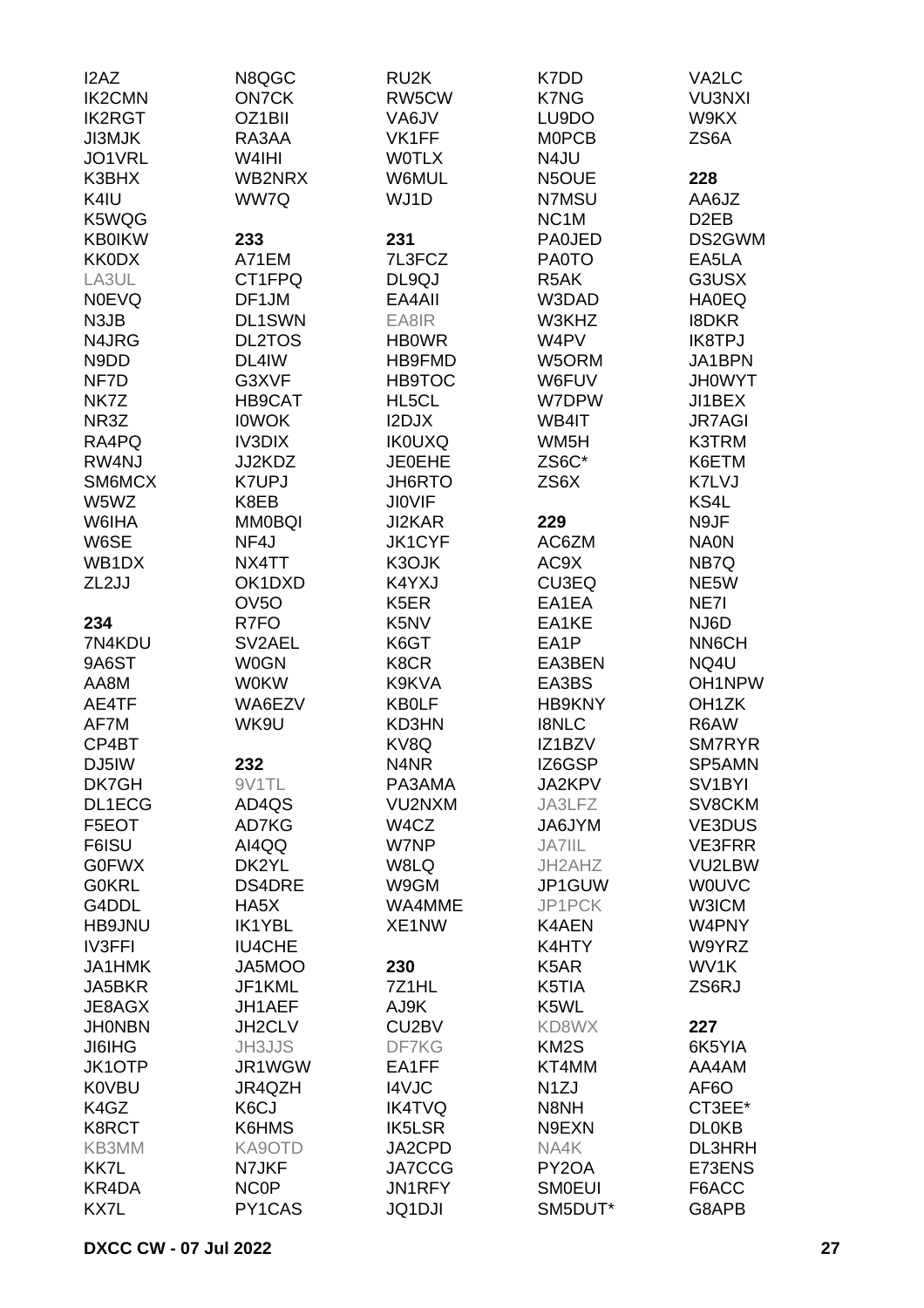| HB9LF              | F5SHQ              | NG <sub>2</sub> V  | 222                            | R7CD                          |
|--------------------|--------------------|--------------------|--------------------------------|-------------------------------|
| IK1ZOD             | F5TJZ              | NK <sub>5</sub> Z  | 4K8M                           | RA0AM                         |
| <b>JA0NFP</b>      | HB9BU              | NV <sub>1</sub> S  | 5P5Q                           | RN9A                          |
| <b>JA2IHS</b>      | IC8SQS             | PY2WAS             | AA2DY                          | SP5ZCC                        |
| K <sub>2</sub> HT  | JA1BIV             | <b>SM0T</b>        | AA3K                           | UA6FF                         |
|                    |                    |                    |                                | <b>WOXE</b>                   |
| K4GN               | JA9BM              | UR5EIT             | F6HNN                          |                               |
| K5PQ               | JF4PXF             | VE4OX              | <b>HB9FBU</b>                  | W5PVE                         |
| K8GT               | <b>JK7DHP</b>      | <b>WOMAN</b>       | <b>IK0AGU</b>                  | W5UQ                          |
| <b>KA0IQT</b>      | K3UW               | W4NF               | <b>IK6CAC</b>                  | W6PG                          |
| KA4H               | K4BBH              | W6ROY              | IZ0BTV                         | W8JCC                         |
| <b>KA5TUF</b>      | K5AUP              | W8PN               | JA1CC                          | W9HP                          |
| KC4GKY             | K6NS               | <b>WA7BNM</b>      | <b>JE0HUR</b>                  | <b>WA7YAZ</b>                 |
| KV4T               | K8FT               | WB4PWZ             | K6OHM                          | WE4S                          |
| <b>NOHJZ</b>       | K9UW               | WB9MSM             | K6VKO                          | WW8RT                         |
| OH6BG              | KF6E               | XE1HG              | KM <sub>5</sub> G              |                               |
| OK1ZCW             | KF8K               |                    | KZ0X                           | 220                           |
| OP4K               | KP3X               |                    |                                |                               |
|                    |                    | 223                | LA8D                           | 3A2MW                         |
| SM5BS              | LA4RT              | DF6SW              | N3ZP                           | 9A2GA                         |
| SM6TKG             | <b>NOTNJ</b>       | DL1TPY             | N6FS                           | A61BK                         |
| TA <sub>1</sub> PB | N4UP               | EA <sub>5</sub> OI | N7JI                           | AG6HE                         |
| UR5WX              | NE <sub>1</sub> RD | <b>GOMMI</b>       | NO0Z                           | DK5RL                         |
| VE3NI              | NG <sub>2U</sub>   | <b>HLOC</b>        | PY5XH                          | DL9HC                         |
| W6RD               | SM5BUH             | <b>IV3KCB</b>      | RA6AR                          | DL9NDV                        |
| WC4V               | <b>T95A</b>        | JA1WSK             | TA1AC                          | EA5DKU                        |
| <b>WS7W</b>        | <b>W0EB</b>        | JA2LMY             | W1HQ                           | EA5T                          |
| YO2ADQ             | W4TVG              | JA4HXF             | W5PNY                          | EA6AA                         |
|                    | W5GN               | JA4JLT             |                                | HL5YI                         |
| 226                | W5MT               | JH4FBV             | 221                            | <b>IKOWMT</b>                 |
|                    |                    |                    |                                |                               |
| DL8JJ              | W7NL               | <b>JR0GXA</b>      | AA7UC                          | <b>IK1PKH</b>                 |
| <b>DS5BRE</b>      | W9ZJX              | <b>K0HIP</b>       | AD6E                           | <b>IK1RKN</b>                 |
| EA4TX              | <b>WA5YON</b>      | K1ROA              | <b>DK6NN</b>                   | <b>JA0EVI</b>                 |
| F5ELL              | WM4I               | K8TDJ              | DL2KUA                         | JA1QCA                        |
| <b>HB9FAX</b>      | WX2K               | KM3T               | DL8DXW                         | <b>JA7MAD</b>                 |
| I2YPY              |                    | KM6SE              | EA5AGW                         | JG1BBM                        |
| JA5UBW/3           | 224                | KS4YT              | HB9CSM                         | <b>JR3XUH</b>                 |
| <b>JG1TCB</b>      | CT4NQ              | N <sub>2</sub> BEG | IT9ZZO                         | K9WJU                         |
| K1CVF              | DJ3BE              | N3YZ               | <b>JA0EZP</b>                  | KA3BMU                        |
| K8LH               | EW4A               | N <sub>4</sub> CO  | JA1BJI                         | KA3LHP                        |
| <b>KR0S</b>        | HL4CCM             | N4MPQ              | JA1WYQ                         | LA9HFA                        |
| LA3RK              | <b>IK1WEG</b>      | N8AHH              | JA3DGV                         | LY2PAQ                        |
| N <sub>1</sub> KI  |                    |                    |                                |                               |
|                    | <b>IK2VUC</b>      | NF4L               | JA6CMQ                         | N3OUC                         |
| N2ADE*             | IU8HEP             | PY2LSM             | <b>JJ3FRB</b>                  | N <sub>5</sub> D <sub>D</sub> |
| N4ZQ               | <b>IV3NVB</b>      | UA6CEY             | <b>JL3SIK</b>                  | N5KAE                         |
| NA <sub>2</sub> G  | IW5EIJ             | UN <sub>5</sub> C  | JR9CPT                         | N5QQ                          |
| W <sub>2KP</sub>   | JA1BE              | VA2EU              | K <sub>3</sub> XO              | N6KW                          |
| W6EJJ              | JA1QZC             | VK7ZE              | K4LW                           | N6VNI                         |
| W6JK               | <b>JA4OIJ</b>      | VU2XE              | N3IQ                           | NI7R                          |
| W7OLY              | JA6BP              | W1FM               | N <sub>4</sub> H <sub>XI</sub> | OZ9AO                         |
| WA5RES             | JE1BJP             | W3ENM              | N4WD                           | RM4C                          |
| <b>WB0N</b>        | <b>JI5RPT</b>      | W6SJ*              | NU <sub>1</sub> B              | SK6HD                         |
| WE2P               | K4UFS              | W6YLL              | NY9H                           | SP9BCH                        |
| WI2E               | K5MQ               | WA1HEW             | OE6AKD                         | TA <sub>2</sub> J             |
|                    |                    |                    |                                |                               |
| WQ1H               | K6VMV              | WB2FXK             | OE6CLD                         | UN <sub>10</sub>              |
|                    | KG9X               | WB8MIW             | OH <sub>1</sub> MQ             | W1EL                          |
| 225                | N4GE               | WC4K               | PT7NK                          | W <sub>1</sub> UU             |
| DL1MEV             | N4KM               |                    | PY2DY                          | W4JDS                         |
| DL4ZAB             | N4MIK              |                    | R3EE                           | W4VAB                         |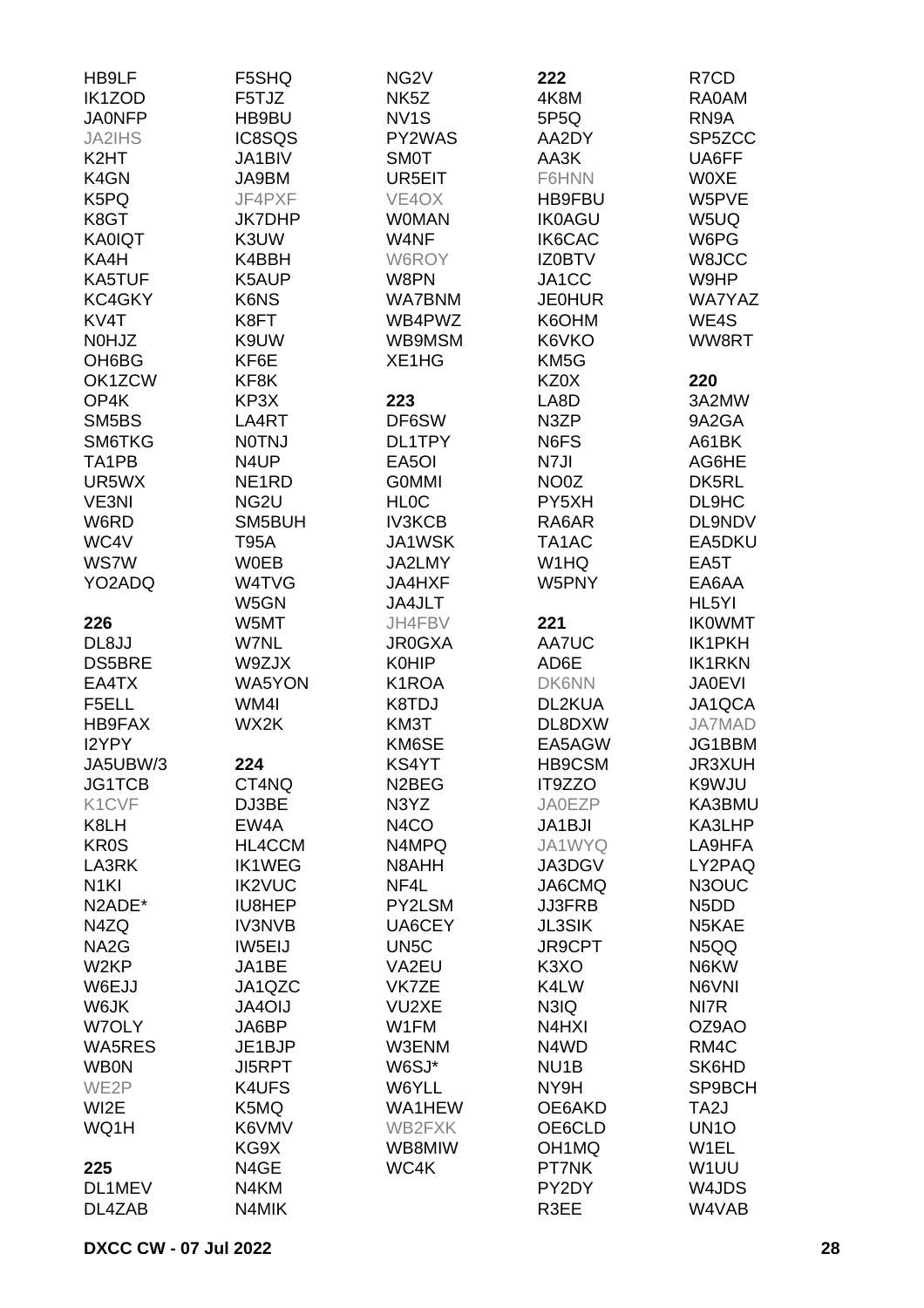| 219                | NN4DF              | NA9L               | N5MF              | <b>G0CGV</b>       |
|--------------------|--------------------|--------------------|-------------------|--------------------|
| AD5MD              | NQ4A               | NK <sub>5</sub> B  | N7JXS             | <b>HB9AUT</b>      |
| DK7HP              | NW7M               | OE5JDL             | NA9Q              | HB9BCK             |
| DL8OK              | W4KS               | PU1KGG             | NC4RB             | HB9KOG             |
| EA1BP              | W5RU               | PY3IT              | NO6V              | HS0/OZ1HET         |
| F5AGB              | W8FLX              | W1SSN              | NT6X              | <b>IOOAL</b>       |
| G1VDP              | W8WTS              | W6JJW              | OZ1OXQ            | <b>IK4ADE</b>      |
| <b>IN3FCK</b>      | WA3JPY             | XE1FAS             | PY3VB             | <b>IK8TEM</b>      |
| <b>IV3TMV</b>      |                    |                    | <b>SM0OFW</b>     | IZ7QSS             |
| <b>IW8DCS</b>      | 217                | 215                | W1HUE             | JA8HH              |
| JA1GVT             | AB3AP              | 7N1PRD/0           | W4DFU             | JE1COB             |
| JA1PVX             | DL2GV              | AA2LF              | W4GV              | JE3LHL             |
| JE3BIQ             | DS5AAQ             | BD4SX              | W <sub>5I</sub> O | JH2MLS             |
| JH2AMN             | <b>DS5QLJ</b>      | EI1DG              | W7FI              | JO4BIA             |
|                    |                    |                    |                   |                    |
| JI2FAP             | EA1ACP             | <b>IN3ZWF</b>      | WF <sub>1</sub> W | <b>K0SRL</b>       |
| JP7EIP             | EA5GXI             | IZ4GOL             |                   | K1MU               |
| JR1AHP             | EW7BR              | <b>JL3TEM</b>      | 213               | K1ZJA              |
| JR1CAD             | JA1WAE             | K6HCJ              | AA6AC             | K3KD               |
| JR3ADB             | JA4SSM             | KA1DJ              | AB5GU             | <b>KB5NJD</b>      |
| K0GEO              | JA5CYH             | KT4AC              | AF6F              | N4GJ*              |
| K9AAA              | JG1FML             | LT1F               | AI6O              | N <sub>5</sub> KIP |
| KE5BR              | K5MDX              | N <sub>1</sub> BY  | <b>DH0GSU</b>     | PA5BW              |
| KO6UW              | KF9U               | N4QM               | EA5GX             | PY6TS              |
| N1HMD              | <b>KK4BNC</b>      | NC6K               | EI4HH             | RA <sub>5</sub> C  |
| N6NH               | N <sub>2</sub> BIM | NU7V               | JF3KOA            | SM6KHN             |
| N6VB               | N9ID               | SV <sub>1EJD</sub> | JH1ETW            | <b>UT0YW</b>       |
| N9EJL              | RA3UAG             | W1NR               | JH7DEU            | VK5GR              |
| N9EP               | RM <sub>2</sub> D  | W6JWK              | JP1LRT            | W4FCU              |
| NE3K               | TZ4AM              | W8NOR              | <b>KOMFI</b>      | W7EYE              |
| NZ4DX              | UA1A               | WJ1B               | K <sub>5</sub> ZO | W9IAL              |
| SM5AHX             | UA3UCD             | WT2P               | K6EME             | WB3AVD             |
| SM5DPQ             | UB5UDG             |                    | K7TQ              | WB4BMM             |
| SP9Z               | <b>WOCO</b>        | 214                | KK9A              | WF5K               |
| W1HEN              | W5HNK              | 8P6SH              | KP3W              | YL2AP              |
| WA2ALY             | <b>WA9RCQ</b>      | AA4QE              | KP4SJ             |                    |
| WA6SCW             | WV2N               | AF8A               | KR <sub>1</sub> S | 211                |
| ZL <sub>1</sub> DD |                    | CX <sub>2</sub> CC | LA6CHA            | AA2KD              |
|                    | 216                | <b>DH0JAE</b>      | N1QMM             | AD7XG              |
| 218                | AA4GA              | <b>DS5IPL</b>      | N2MEE             | AI6A               |
| DJ2MG              | <b>AA7MN</b>       | F6FNA              | N9LR              | AK9L               |
| F6DWX              | DJ5FM              | G3SBP              | NK <sub>50</sub>  | DL5GAG             |
| <b>HA0GK</b>       | <b>GOPSE</b>       | G3YFE              | OZ2TF             | DL5LBY             |
| JE4NAN             | <b>I4YNO</b>       | <b>GM4REN</b>      | <b>SMOPSO</b>     | EA1AZ              |
| JF1LMB             | IZ3KKE             | HB9HVG             | SM5AFU            | G6NHU              |
| JH6TYD             | JA3AOP             | HB9LL              | SQ9KEJ            | <b>I8IYW</b>       |
| <b>JK1VSL</b>      | JP1PZE             | <b>IK4WMG</b>      | UX0BB             | <b>IW9HLM</b>      |
| <b>K3FRU</b>       | K4WAL              | JA1DDH             | W4EY              |                    |
|                    |                    |                    |                   | IZ0CIV             |
| K4BB               | K5NY               | JA3EY              | W9EBY             | <b>JA0ADY</b>      |
| K7LY               | KD <sub>0</sub> S  | <b>K0FD</b>        | W9NIO*            | JA4IGW             |
| K8SM               | KE8GX              | K <sub>1</sub> ZO  |                   | JA6EXO             |
| KB8DID             | KI5BLU             | K2TTM              | 212               | K1XE               |
| KG4USN             | KW3F               | K6UIP              | CO8TW             | K <sub>2</sub> SY  |
| KI4TWA             | LU2DSL             | K8RMC              | CT1ELF            | K3DQB              |
| KK <sub>5</sub> J  | <b>NOHF</b>        | KC8JX              | CT7ANG            | K3IZ               |
| KO4TU              | <b>NOTA</b>        | <b>NOBK</b>        | EA8AJY            | K4FW               |
| KT8D               | N4YA               | <b>NORI</b>        | F5AIB             | K4MLD              |
| N6DHZ              | N7UJJ              | N3TG               | F6IIA             | K7IG               |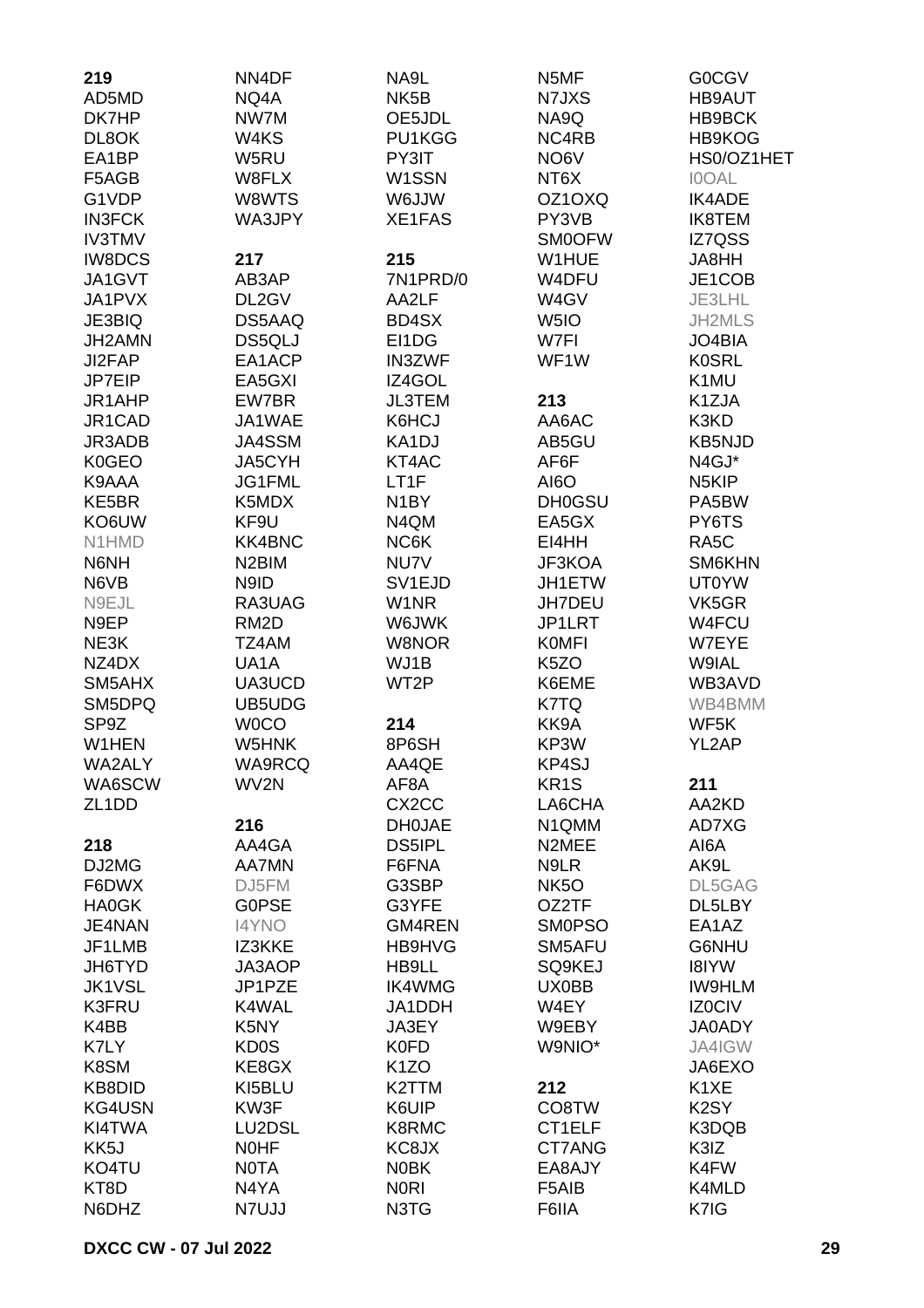| K8WHA                          | <b>W9NNK</b>       | KC4D                          | UA9AM              | 205                |
|--------------------------------|--------------------|-------------------------------|--------------------|--------------------|
| KE1VT                          | WA9ETW             | <b>KJ7NO</b>                  | VE1AYY             | 7L4RZL             |
| KF4MH                          |                    | KJ8Y                          | W4LVP              | AD4RE              |
| LA4IAA                         | 209                | <b>KR7RK</b>                  | W4PR               | AG <sub>2</sub> O  |
| N <sub>5</sub> YY              | 2E0OOO             | KZ2R                          | W6WVW              | CO <sub>2</sub> JD |
| N9YB                           | AB9M               | LA9VGA                        | W8EH               | <b>DL7VOA</b>      |
| NK3V                           | <b>AD0TR</b>       | N <sub>5</sub> JC             | <b>WA4RTE</b>      | EW2CR              |
| NN <sub>5</sub> E              | AK1A               | N7BR                          | WA7G               | GM4SQM             |
| OZ1HPS                         | DL1EFD             | NB <sub>0</sub> Q             | XE <sub>1</sub> OX | HB9US              |
| PA3EIH                         | DL8TG              | NF9S                          |                    | <b>IU4AZC</b>      |
| PY3JRG                         | EA1T               | OH3KAV                        | 206                | JA2IIT             |
| UA6JW                          | EA2CW              | <b>ON6TJ</b>                  | 9A6R               | JA9BGL             |
| W2RDS                          | <b>HS0ZCW</b>      | ON6ZJ                         | AD7AF              | <b>JG6BKB</b>      |
| W5/NH7C                        | <b>JA1TNL</b>      | RW3RQ                         | AD9DX              | JH1CTV             |
| WA5VSK                         | <b>JA4BUA</b>      | <b>SMOKCR</b>                 | CT1EFL             | JH4RLY             |
|                                | <b>JL1KFR</b>      | <b>WOJMP</b>                  | DL9CW              | JM3DDG             |
| 210                            | JR4LZX             | <b>WOTK</b>                   | EA1FFO             | <b>K0SX</b>        |
| AA4MD                          | <b>K0MB</b>        | W4GKR                         | G3VDB              | K6WSC              |
| AB <sub>5</sub> X              | K4HEB              | W4WIV                         | G4CUS              | KP3G               |
| AE4VJ                          | K5TDA              | W4WXZ                         | G4RHR              | KS7S               |
| DD1JN                          | K8TS               | W5MO                          | <b>IK1BXN</b>      | LB2EG              |
| DL4BCJ                         | KO0Z               | WA4OTD                        | <b>IZ0FUW</b>      | <b>MOHJJ</b>       |
| EA1BLA                         | LA3ZA              | WB5KSD                        | JA1KRW             | N7EO               |
| EA5RD                          | N <sub>1</sub> CWR | WX0Y                          | JA9BGO             | N7XY               |
| EI9FVB                         | N3COB              | YO3AIS                        | <b>JG1JLA</b>      | N7YW               |
| <b>GOUKX</b>                   | N4LZ               |                               | <b>JH0KWZ</b>      | NA <sub>2</sub> R  |
| <b>IK1AYT</b>                  | N6VI               | 207                           | JR1DTD             | NC4MM              |
| <b>IK7WDS</b>                  | NB <sub>3</sub> R  | AA2IL                         | <b>KOJJR</b>       | NS <sub>2</sub> G  |
| IZ1DLU                         | NN <sub>3</sub> V  | DJ8WO                         | K7VM               | PB7Z               |
| JA4FJL                         | OK1MNW             | DK3WL                         | K8ZR               | R9HBF              |
| JA4VAD                         | PA3ACA             | EA1XT                         | <b>KF0QS</b>       | RN3DG              |
| JI1FOL                         | SM6ELY             | G4YCS                         | KG4Q               | SP1NEN             |
| K4NNQ                          | SM7HCJ             | GM1BSG                        | KG5OV              | SV2ESW             |
| K5ND                           | SQ5NRY             | HB9CW                         | KU1T               | SV9OFS             |
| K5PE                           | VK4DA              | HB9DAC                        | KU7Z               | TR8JLD             |
| K6AWR                          | W <sub>1</sub> IS  | <b>IOQGR</b>                  | LU8XW              | UT6CW              |
| K6KZM                          | W2ARP              | IK5TBK                        | N <sub>1</sub> YX  | VU2TTC             |
| K7SX                           | W3UTD              | JA1CPN                        | <b>N2SO</b>        | <b>WORSP</b>       |
| K8CMO                          | W5BK               | <b>JH0AUY</b>                 | N8RFK              | W <sub>1</sub> BX  |
| <b>KA9TSW</b>                  | WA6DBC             | <b>K0COM</b>                  | NO <sub>2</sub> C  | W1DYJ              |
| KC <sub>9</sub> K              | YO3VU              | K4GU                          | PY4OG              | W2HDI              |
| KN8M                           | YU2GIJ             | K9YKL                         | RA4HT              | W3TU               |
| LA5SJA                         | ZL2AIM             | KB4CL                         | S59AW              | W4CG               |
| N0OP                           | ZP5JCY             | KE6OT                         | SM6VWG             | W4NDX              |
| N7KH                           |                    | KQ6K                          | SV1PMQ             | W7JET              |
| N8WXQ                          | 208                | LA5EKA                        | SV8LMQ             | WD1M               |
| ON4AFU                         | F6IIT              | LU3JVO                        | VO <sub>1</sub> CA | WT5L               |
| PY2ALR                         | F8BJE              | N <sub>5</sub> GE             | W2ARQ              | WW7P               |
| RA <sub>1</sub> Q <sub>X</sub> | G4LFU              | N <sub>5</sub> Q <sub>S</sub> | W <sub>2</sub> RF  |                    |
| <b>SK0MT</b>                   | <b>HS1JNB</b>      | N6AA                          | W4GWL              | 204                |
| SM6GBM                         | <b>IZ4NIC</b>      | N7MAL                         | W4RKC              | 7K3CKK             |
| <b>VE3NDX</b>                  | JA4CSJ             | N8YO                          | W7GB               | 9AY2K              |
| <b>W0BM</b>                    | <b>JG3XTK</b>      | OK2FD                         | W7IY               | CE3EEA             |
| <b>WOPB</b>                    | JH1QJC             | ON6LY                         | WX0Z               | CU3AD              |
| W4CC                           | JH6XOD             | <b>ON7FK</b>                  | YV5IWT             | DF1XC              |
| W4KD                           | K0JP               | SM7LZQ                        |                    | DF4ZY              |
| W7YCK                          | K5LA               | TA1L                          |                    | DL1EAL             |
|                                |                    |                               |                    |                    |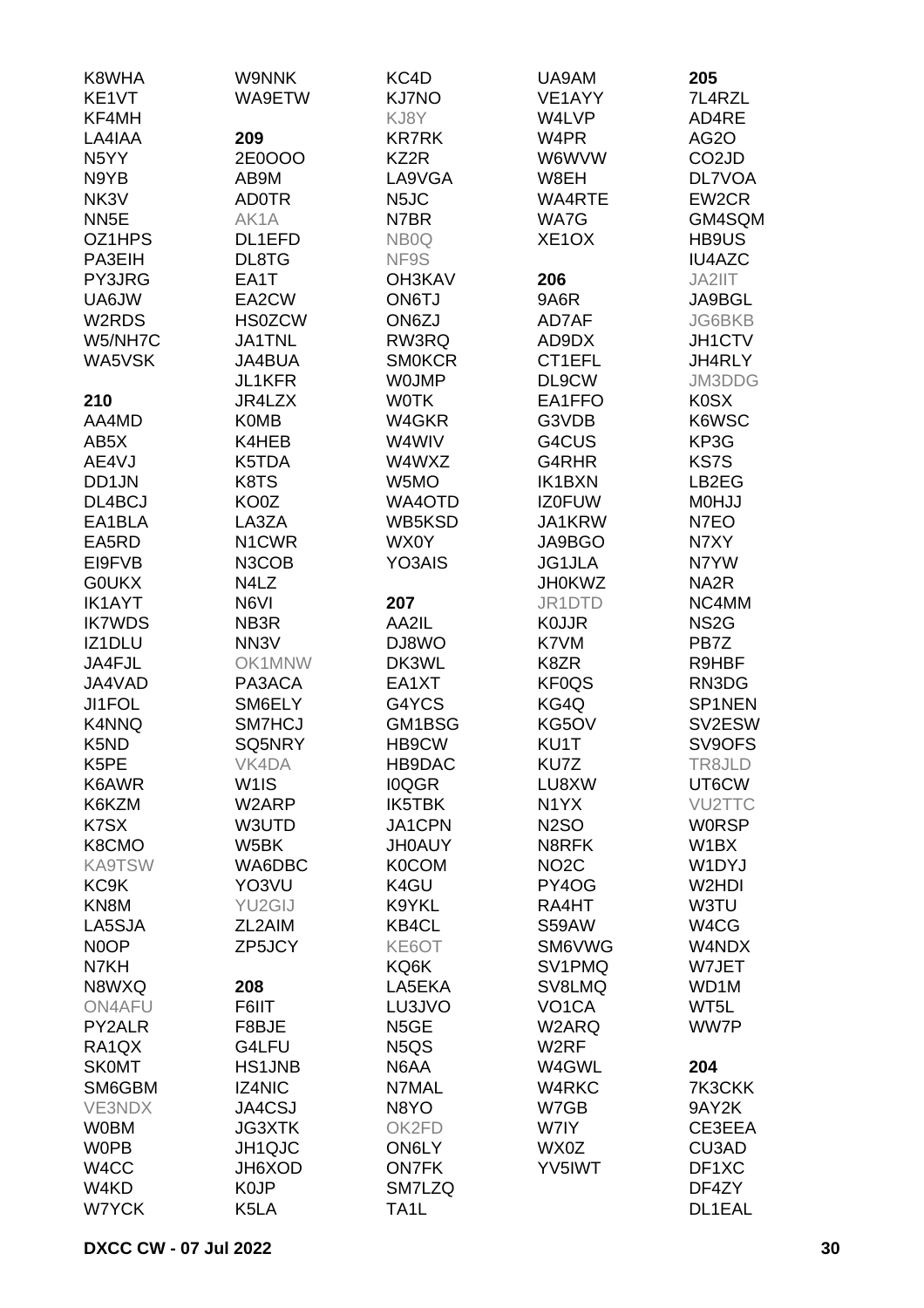| DL3BBY             | K8RC                           | WA3PAK             | DL2AJB                         | YO3GFH              |
|--------------------|--------------------------------|--------------------|--------------------------------|---------------------|
| EA5VQ              | K9BO                           |                    | DL7AWO                         | YO3HOT              |
| G2HW               | K9LCR                          | 201                | DL8NAV                         |                     |
| HB9BQU             | KD1OG                          | 7M1KEN             | G4WGE                          | 199                 |
| HL2EIZ             | KI5GF                          | AA2FB              | GM4ARJ                         | CU8FN               |
| <b>I2LXA</b>       | <b>NOFP</b>                    | AF6D               | <b>I1MUP</b>                   | EA5DFV              |
| JA1CCH             | NR3Y                           | AH6JF*             | <b>I1YDT</b>                   | G3KDE               |
| JE7OEC             | RA6XB                          | AK9A               | <b>IK1WGZ</b>                  | HB9ARF              |
| JJ1IDW             | VE6BO                          | CT1BWU             | <b>IK2TYP</b>                  | <b>IK7FMQ</b>       |
| JO1XWH             | W5KNE                          | DC1RJJ             | <b>IK4GBU</b>                  | K2LUQ               |
| <b>K0FTC</b>       | W5TZN                          | DD5KG              | IZ4COT                         | <b>K7ANT</b>        |
| <b>KOTLM</b>       | W6GEE                          | DL2ASB             | JA1II                          | K7JF                |
| K1MBO              | W8RHM                          | <b>DL7UXG</b>      | <b>JA6PNA</b>                  | K8PTT               |
| K8IJ               | WA9FFZ                         | DL8DZV             | JA8NFV                         | K9KJ                |
| KA3A               | ZL2RR                          | E20HHK             | JA8XOD                         | <b>KA4RPI</b>       |
| KD <sub>2</sub> GC |                                | EA4OA              | JF1ERP                         | N1DNM               |
| KE8RU              | 202                            | EW4C               | JH1EGT                         | N5WE                |
| KG6DFM             | AC6TO                          | F5JER              | <b>JH1JNJ</b>                  | N6GL                |
| KN <sub>5</sub> L  | AE0G                           | F8GAK              | JH8MWW                         | NK9Y                |
| KU7Y               | DF9DM                          | HB9DPO             | JL8LTI                         | OH <sub>2</sub> BNY |
| KX4P               | DM5EM                          | <b>HB9TVK</b>      | <b>K0TL</b>                    | OK1JST              |
| N6TT               | <b>DS1CCU</b>                  | IK8DDY             | K1JE                           | PY2HN               |
| NK7I               | F4GTB                          | <b>IZ0FYW</b>      | K <sub>2</sub> C <sub>BM</sub> | W4AU                |
| OZ2UN              | F5MQW                          | <b>JA7GUT</b>      | K <sub>2</sub> ZF              | W6LEN               |
| SM3FVW<br>SV8ZC    | G0GKH<br>GI4SNC                | JE4IBA             | K3JRR                          | XE <sub>1</sub> J   |
| VK3DGN             | HA7WI                          | JE7RJZ<br>JF1WBH   | K5SBR                          | 198                 |
| W1TW               | HK1MY                          | JH2QAY             | K6IFF<br><b>K7ARJ</b>          | AC6FU               |
| W3NJ               | <b>I1ZQD</b>                   | JQ3MWA             | KA8FAT                         | EA4KU               |
| W4IDX              | JA4VLK                         | K6DDJ              | KC9FFV                         | <b>GOKJP</b>        |
| W5IL               | JF1WLK                         | KA1T               | KF9AF                          | G5CL                |
| W6OES              | JF2AIJ                         | <b>KA7NNJ</b>      | KG4F                           | JA2RP               |
| W7KVV              | <b>JH8WGT</b>                  | KJ0H               | KT0P                           | JA3KWJ              |
| W7TEA              | <b>JK7UST</b>                  | <b>KN1CBR</b>      | M3DFW                          | JA3PRM              |
| WA8MOA             | JR1CQZ                         | <b>NOTV</b>        | <b>NOIRM</b>                   | <b>JA7FKW</b>       |
| WB0OQV             | JR2BPV                         | N <sub>1</sub> ATD | N <sub>1</sub> JB              | JF6EZY              |
| WB4KTC             | KD2UF                          | NC4S               | N1WON                          | K <sub>1</sub> IN   |
| WC2L               | <b>KL7UR</b>                   | OH <sub>1</sub> JP | N3DAP                          | K8CMR               |
| WU1U               | KT4J                           | ON8VM              | N3HF                           | K9MY                |
|                    | LA6PH                          | OZ5CP              | N3PM                           | KA1VT               |
| 203                | N4VB                           | SM6FPG             | N3WT                           | N <sub>5</sub> SJ   |
| DL2NY              | N6DW                           | UY7CW              | N <sub>5</sub> UE              | N6RVZ               |
| EA3ALV             | N7NZ                           | VE3BZR             | <b>NIOR</b>                    | N7RQ                |
| EA6EE              | N8RU                           | W1MRH              | <b>NSOD</b>                    | OM7VF               |
| F5SJB              | NM <sub>2</sub> A              | W4ZN               | NT <sub>1</sub> M              | <b>SM0BSO</b>       |
| F6AJM              | <b>NQ2O</b>                    | WA3GOS             | OK2PKY                         | SV <sub>1</sub> XV  |
| <b>G0ORH</b>       | OH <sub>5</sub> N <sub>G</sub> | WA9QNN             | OL1HQ                          | VE6KY               |
| JA3PYC             | RU4HD                          | WB5ZDP             | ON <sub>5</sub> ZO             | W3BNN               |
| <b>JS1ERB</b>      | <b>SM6MNH</b>                  | WE2K               | PY2DO                          | W6BBS               |
| <b>K0KGS</b>       | UR5FA                          |                    | UA4QK                          | W9GFB               |
| K <sub>1</sub> PQS | <b>VE3NJC</b>                  | 200                | VE <sub>1</sub> VX             | WA2SI               |
| K <sub>2</sub> MT  | VE3USP                         | AA2BF              | <b>VU2ABS</b>                  | <b>WO4O</b>         |
| K <sub>2</sub> RI  | VE3WQ                          | AG5S               | W3FE                           |                     |
| K4OVW              | W1DXH                          | AK3E               | W4ATK                          | 197                 |
| K7FU               | W4QA                           | AK9Z               | W5OV                           | 4X1JJ               |
| K8AQM              | W7AH                           | <b>BG9HKP</b>      | W6HCU                          | F6ARS               |
| K8BB               | W7CCY                          | DF7TV              | YB1ALL                         | <b>I2DMI</b>        |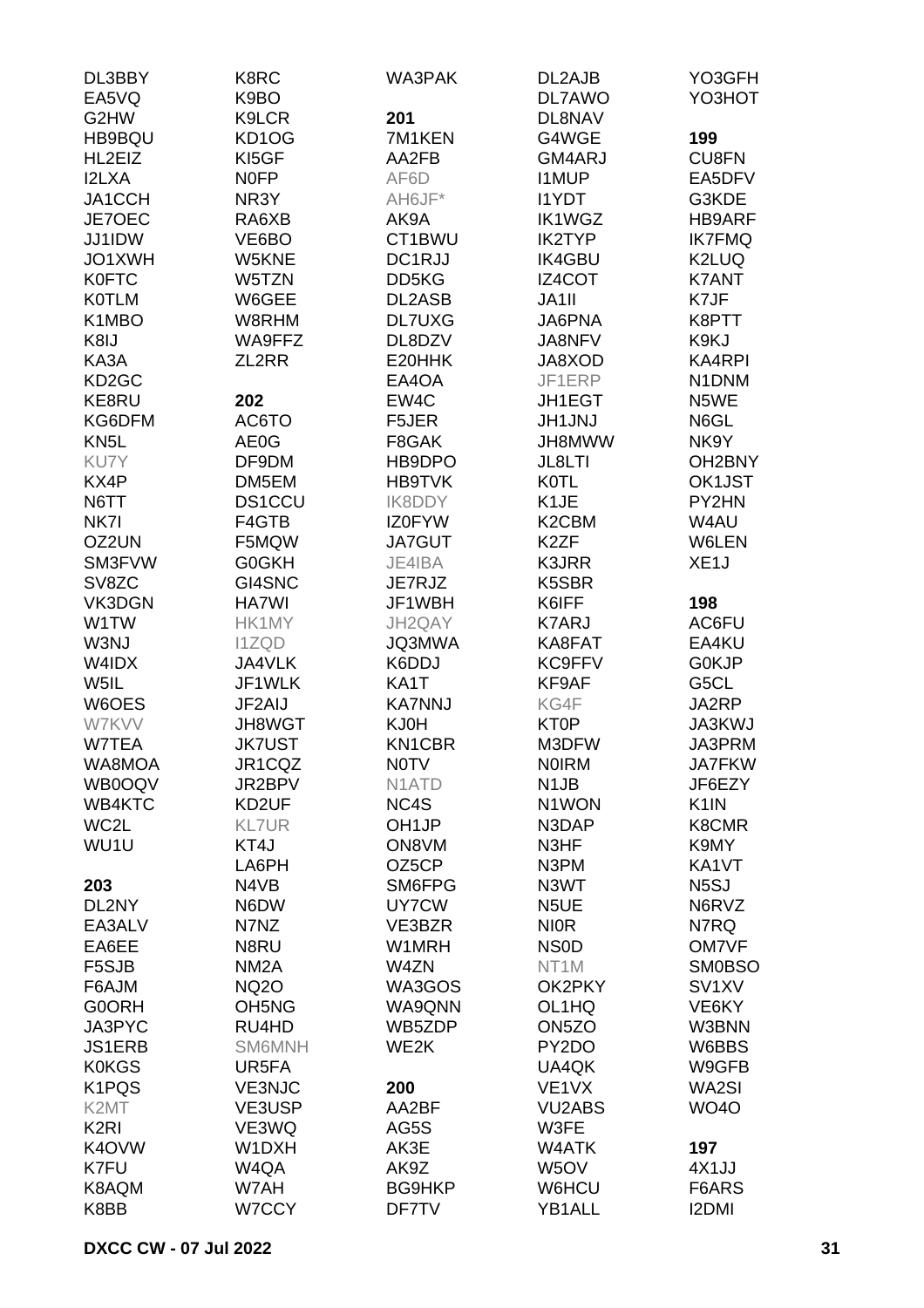| JA5CDL                         | K0XP                          | K4QE          | CT1DJE             | <b>KE7XM</b>       |
|--------------------------------|-------------------------------|---------------|--------------------|--------------------|
| <b>JA9ALR</b>                  | K6BV                          | K6LJC         | EA2RY              | LA9L               |
| JE2EBT                         | KE4UW                         | KD4EE         | G4MKR              | N9BT               |
| JH3BUM                         | LA3PK                         | N9NY          | GI4FUE             | NS7V               |
| <b>JH6IMI</b>                  | N6SI                          | NI1L          | JA2MTM             | NY2L               |
| JR6GV                          | NA9J                          | NT6AA         | JE3PCP             | OZ1DSD             |
|                                |                               |               |                    |                    |
| K3CWF                          | <b>TF3IRA</b>                 | OM6RM         | KA1WIF             | R3AQ               |
| K6LD                           | VA3EJN                        | SV1EMX        | KT6LA              | SM7BSJ*            |
| N7UO                           | W2MW                          | TA1CM         | LU1HLH             | VE2AXO             |
| PY1SL                          | W3WN                          | W9FX          | N3AHA              | W6UJ               |
| SP3VT                          | W8HGH                         | W9TW          | NG7S               | W9FF               |
| VE3KLM                         | WB2MKX                        | W9XA          | <b>NO0L</b>        | <b>WA0RVK</b>      |
| VK4CC                          | <b>WD9FLI</b>                 | WA4HXC        | SP3UY              | WA1F               |
| W <sub>2</sub> HE              | XE1ILI                        | WA4JUK        | SP4CBE             | YV <sub>5</sub> OV |
| W4JTP                          |                               | WB8BZK        | <b>WA4QLL</b>      |                    |
| W8LMG                          | 194                           |               | WA8EQP             | 187                |
|                                | 9A2TR                         | 192           | WA8OJR             | AA3AZ              |
|                                |                               |               | WJ5K               |                    |
| 196                            | AA6W                          | 9A5SSS        |                    | AA6SQ              |
| DF6IM                          | AJ6V                          | AA9XA         |                    | AD7U               |
| DL <sub>1</sub> AO             | DK2PH                         | DK5MV         | 189                | DL6FBK             |
| EA4AYD                         | DK8TU                         | EA5AVC        | AA2WN              | DL8JDX             |
| F5EZU                          | DL3YBM                        | HL1IWD        | AB <sub>1</sub> QP | EI6GI              |
| HC <sub>1</sub> BI             | DL4IA                         | JA9LX         | <b>ACOW</b>        | G4MPK              |
| JA1IAW                         | G3VSQ                         | JE6JAO        | CU3AN              | <b>HL0Z</b>        |
| JA9EAE                         | <b>IK3UVD</b>                 | JL1QDO        | <b>DJ0UT</b>       | <b>IK7CJV</b>      |
| JO1SIM                         | IZ6BXQ                        | KP4RAT        | EA2AZ              | <b>IZ7VPK</b>      |
| K4ZIW                          | JA1JKG                        | N6DN          | <b>I1IKT</b>       | JA1KWF             |
| K6GCN                          | JA7BE                         | N6HE          | <b>IK5XLB</b>      | JH3EQP             |
| <b>K7RAN</b>                   | <b>KONW</b>                   | RW4UU         | <b>IV3IXN</b>      | <b>JH7BKN</b>      |
| K8DL                           | K3NL                          | VE3XK         | JA3CCX             | JK1VXE             |
| KD <sub>1</sub> CO             |                               | W8VK          | JE3SSL             | <b>JN6CYC</b>      |
|                                | N <sub>1</sub> J <sub>G</sub> |               |                    |                    |
| KI6PG                          | NH <sub>6</sub> T             | <b>WA2DHS</b> | <b>JH3AIU</b>      | K <sub>4N</sub>    |
| KM9W                           | NX3A                          | WD3P          | JR4VEV             | K5VG               |
| N <sub>4</sub> FN              | OH3GGQ                        |               | K5EA               | K6DEX              |
| N6LUY                          | SM6LPG                        | 191           | K5RQ               | KB6MXH             |
| NE <sub>5</sub> S              | SP9UPK                        | AC2QH         | K <sub>9</sub> OZ  | KE3VV              |
| <b>NSOM</b>                    | SV <sub>2</sub> CCA           | CE6ID         | KK6WS              | KZ5DX              |
| OH <sub>1</sub> H <sub>B</sub> | <b>VE7YMM</b>                 | DK3DUA        | RK9AD              | LY2KZ              |
| PT <sub>2</sub> NP             | W4MPS                         | F9BB          | W6IJ               | N1FBG              |
| VE6BF                          | W4TD                          | <b>HB9AOF</b> | W9CTJ              | N <sub>2</sub> DU  |
| W3AT                           | W7FW                          | <b>HS1FVL</b> | WA8MKY             | N7PR               |
| W4MGX                          | WS5C                          | <b>IOAHV</b>  | WH6ASW             | OH2BSC             |
| W9PJ                           |                               | JN4SNG        | WI1T               | PY4LH              |
| WA7LT*                         | 193                           | K4YZ          | WK2H               | SM6VVT             |
| WF4W                           | 9A7AA                         | K5YA          |                    | SM7TZK             |
|                                |                               | <b>KE5AKL</b> |                    | UA3P               |
|                                | DL1GHX                        |               | 188                |                    |
| 195                            | DL2IAN                        | N4HGZ         | 9A6DM              | W7JJ               |
| 9A1A                           | E77EA                         | N4WOT         | AA8TC              | WB4FDT             |
| AA6DY                          | G3OHN                         | NK7L          | AF7S               | WB9TFH             |
| AA9CN*                         | GI3VAW                        | OE3ESA        | AH <sub>2</sub> O  | <b>WJ0T</b>        |
| DH4JQ                          | HL1SX                         | SM3WMU        | F5VIF              | YO3YC              |
| DL1ROJ                         | <b>IK1GKH</b>                 | W1NMB         | G3YBY              |                    |
| DL2BWG                         | <b>IV3XHM</b>                 | WK3H          | JH3AEF             | 186                |
| DL6ZBN                         | <b>JH1LMQ</b>                 | YB1TJ         | <b>JR7CDI</b>      | 9H1AE              |
| DS1BHE                         | <b>JN7TAN</b>                 |               | K <sub>2</sub> UA  | DD9WG              |
| <b>JO3RCK</b>                  | K2DRN                         | 190           | K5EWS              | DK4SR              |
| JQ1PCX                         | <b>K2OO</b>                   | 7M2ALP        | K6XX               | DS4NMJ             |
|                                |                               |               |                    |                    |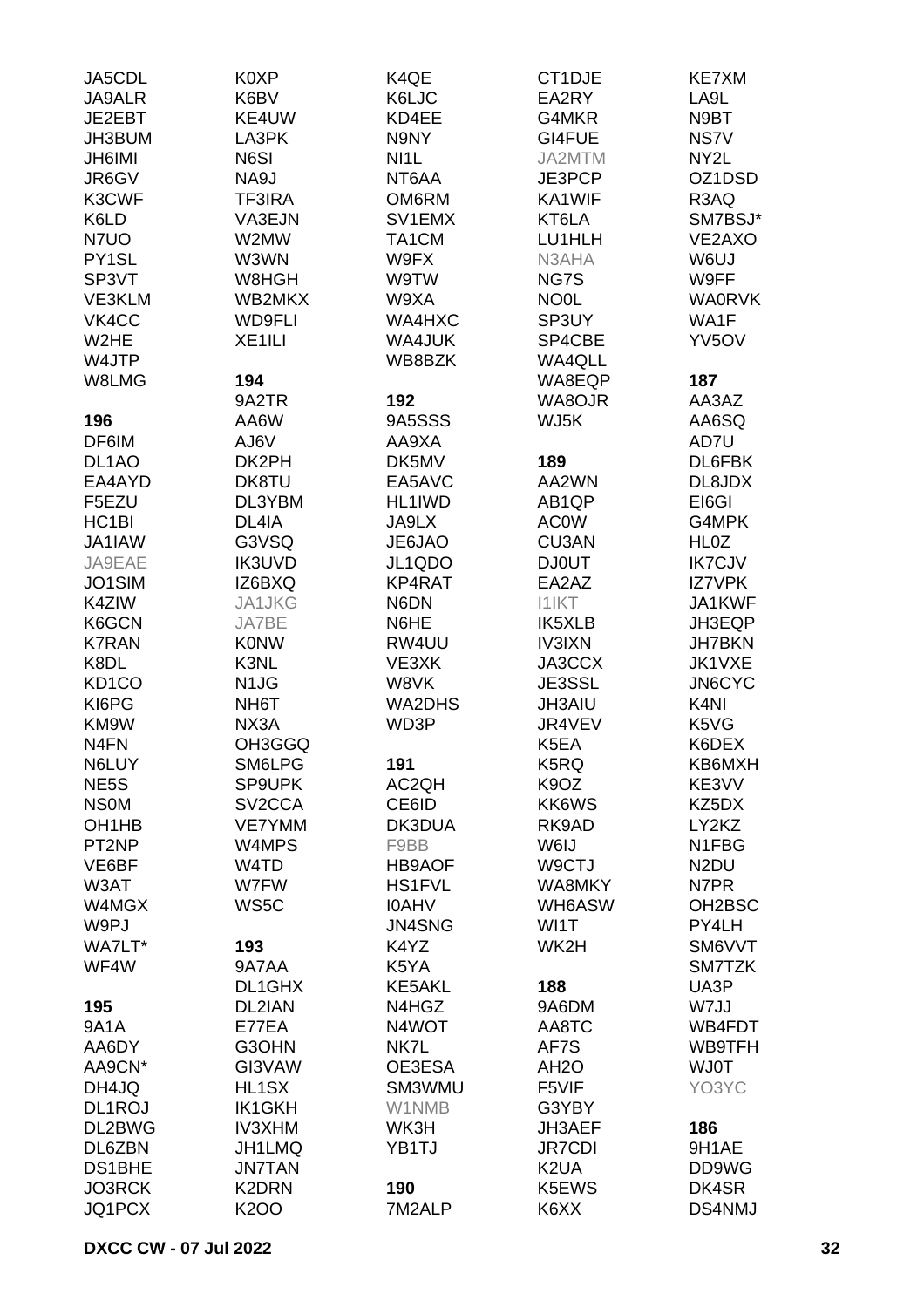| HA1AC              | LA8AJ                          | W <sub>2</sub> OW | YU1GW              | <b>WOPE</b>                   |
|--------------------|--------------------------------|-------------------|--------------------|-------------------------------|
| JA1PMN             | AA8KK                          | W3DQS             | YV4DYJ             | W3XG                          |
| JA1XJA             | AG5Z                           | W4ASE             |                    | W4ALF                         |
| JA7BEW             | DJ4EY                          | W6VRK             | 180                | W4CWA                         |
|                    |                                |                   |                    |                               |
| JH2XTV             | F5TDB                          | W9DX              | AA6AY              | W8JE                          |
| JJ1QLT             | <b>IK8HVH</b>                  | <b>YB0EMJ</b>     | AB4KJ              | W9IND                         |
| K4AVO              | JH1XUP                         | YB2TJV            | AE7U               | WB5BKL                        |
| K4NVJ              | JH8FBX                         | ZL1AIX            | <b>AKOMR</b>       | WD4IXD                        |
| K7PO               | JJ1QJP                         |                   | DL7UJM             | YB0AZ                         |
| K7ZG               | K2BM                           | 182               | DS4BBL             | ZP5YW                         |
| KK4TK              | K5CKS                          | DD4BY             | FE1OJQ             |                               |
| KN <sub>2</sub> T  | KJ5W                           | EA3DN             | <b>JA0EBV</b>      | 178                           |
| N <sub>2</sub> MA  | <b>KN7PF</b>                   | EC6AAE            | JA1GLE             | AA4IB                         |
| N4EM               | N <sub>1</sub> BOB             | <b>IWOEFA</b>     | JG1BSB             | AC4FZ                         |
| ND4Q               | N <sub>1</sub> KX              | <b>JG2TKH</b>     | K4MZE              | AC7A                          |
| RV1AQ              | N4UY                           | JH2VYZ            | K6XG               | AF3K                          |
| W7CU               |                                |                   |                    |                               |
|                    | N8TEM                          | K <sub>4</sub> CC | KJ6ZH              | AI4MS                         |
| W7DRM              | N9ISN                          | <b>NORA</b>       | N7NT               | DF4QP                         |
| W9HZ               | VK2DAG                         | N3DV              | N7ZA               | EA8ZS                         |
| WA2OCG             | W1PV                           | N <sub>5</sub> KI | N9OI               | F6FFM                         |
| WJ8Y               | W <sub>2</sub> G <sub>XP</sub> | N <sub>5</sub> LU | NJ5W               | <b>HLOCAC</b>                 |
| WK1Q               | W3JM                           | RA3BZ             | NN <sub>8</sub> L  | <b>IK4WLU</b>                 |
| WM3X               | W9FY                           | RA3YN             | NR <sub>1</sub> DX | <b>IK5TTA</b>                 |
| XE1RCS             |                                | SM4WAW*           | RA2FF              | <b>JA9IWR</b>                 |
| YL2HX              | 183                            | SM6TOL            | VE7JH              | JE6HCL                        |
|                    | 9K2OD                          | <b>SM7WJC</b>     | VE7VZ              | <b>JG3KLF</b>                 |
| 185                | AD3Y                           | UA1TGQ            | W <sub>1</sub> IAN | JJ2HCM                        |
| <b>DS2GOO</b>      | AD4IE                          | <b>VA7RN</b>      | W <sub>2</sub> CS  | JM1VBW                        |
| DS4BGR             | CT1APP                         | W4TNF             | W5AC               | JQ1CIV                        |
|                    |                                |                   |                    |                               |
| <b>DS5KJR</b>      | CT1HHP                         | W6NW              | WB6PJC             | JR3NZC                        |
| <b>GOUII</b>       | <b>DL3LAR</b>                  | W8JY              | WU2E               | K <sub>1</sub> FR             |
| GI4WYU             | EI7JZ                          | <b>WA4ORG</b>     |                    | K <sub>1</sub> UA             |
| JA1FJJ             | F5JWH                          | WA6SJQ            | 179                | K3AR                          |
| <b>JA7MWC</b>      | JA2KGQ                         | WA8FCH            | AB7ZU              | K3GP                          |
| JH1VES             | JH1YHS                         | WB5MTV            | AE4XU              | KC3Q                          |
| K <sub>1</sub> EP  | JO3EVM                         |                   | DL9ABM             | LA5MDA                        |
| K <sub>2</sub> SHA | JQ3EYO                         | 181               | <b>I6FCR</b>       | N4AJZ                         |
| <b>KB4KBS</b>      | JR4LCJ                         | JE1TNL            | <b>IK6TOR</b>      | OH <sub>2</sub> ID            |
| KF <sub>2</sub> OG | K <sub>1</sub> QN              | K <sub>1</sub> PU | JA2AYC             | UT9LC                         |
| KF5ER              | K4RWP                          | K <sub>1</sub> RE | JL1IEO             | VR <sub>2</sub> CO            |
| OE9SLH             | K7CV                           | K4KCS             | <b>JS3OSI</b>      | <b>VU2TMP</b>                 |
| OZ4ABH             | KA9JAC                         | K8GO              | K1ETA              | W <sub>1</sub> GS             |
| OZ7ADP             | KC2KU                          | K8VT              | K1MBF              | W7HO                          |
| PA4N               | KO1E                           | KP4DS             | K2HPV              | W8BL                          |
| SM4JSF             | N <sub>2</sub> KOF             | LA4XFA            | K7JI               | W8EB                          |
|                    |                                |                   |                    | WX2N                          |
| SM5AJV             | N6GT                           | N <sub>2</sub> BT | K8KY               |                               |
| VE6IC              | N6VOH                          | N6ST              | K8WDN              |                               |
| VU2MUD             | N7IV                           | ND <sub>20</sub>  | <b>KB7AZ</b>       | 177                           |
| W7GS               | N7NN                           | OH3ES             | KE <sub>1IU</sub>  | HL4HLD                        |
| W9SF               | ND1T                           | OK2BS             | KM <sub>2</sub> X  | JA3KE                         |
| WB4CTX             | RL3F                           | RA9MC             | KT <sub>1</sub> M  | JH9BZY                        |
| WB6GPO             | SK3IK                          | VK4CAG            | KY0Q               | <b>K0ARY</b>                  |
| YL3GDM             | <b>SMOPCA</b>                  | W2BZY             | LA6LDA             | K2ITT                         |
|                    | SM6CNX                         | W2MPK             | LY3BS              | K <sub>2</sub> Q <sub>D</sub> |
| 184                | V51B                           | W8NP              | N3HBX              | K5DV                          |
| 5Z4FO              | VA7DZ                          | W9DY              | ON4APU             | K6ME                          |
| AA1HB              | W1IW                           | W9OF              | <b>WOIF</b>        | KB5GA                         |
|                    |                                |                   |                    |                               |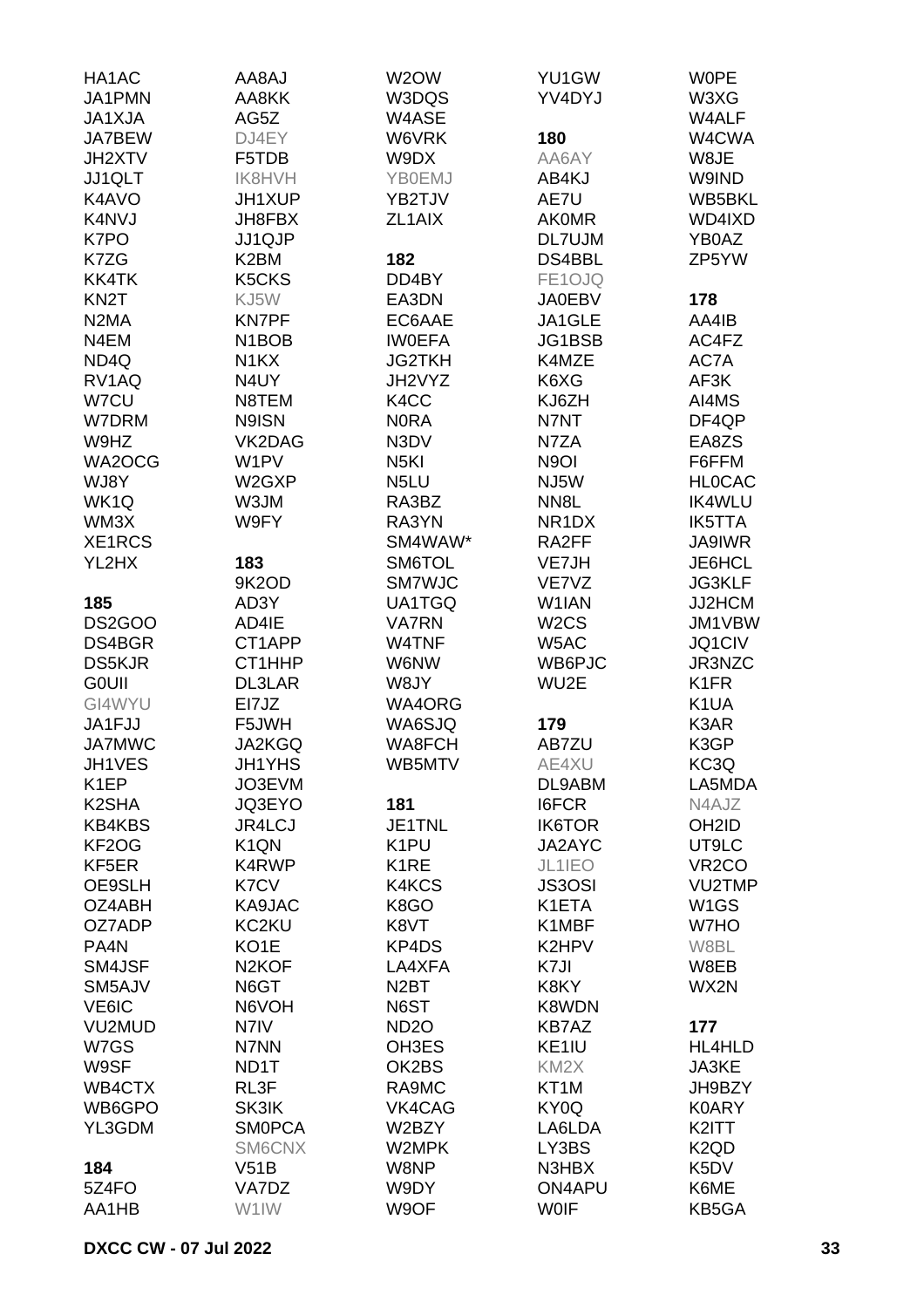| KE4VU                           | 175                | <b>JH0AKV</b>                   | SM5ALX                     | JA1ILI            |
|---------------------------------|--------------------|---------------------------------|----------------------------|-------------------|
| M5LRO                           | AA5MN              | JO <sub>1</sub> Q <sub>ZI</sub> | SV8GGI                     | <b>JA1JYS</b>     |
| N <sub>1</sub> KM               | DF2WF              | K <sub>1</sub> PS               | W3FQE                      | <b>JA2HOL</b>     |
| N <sub>4</sub> O <sub>X</sub> Z | DK6YM              | K3IU                            | W6WR                       | JE2FUP            |
| N6PZ                            | DM3ZM              | K4ADI                           | W8CE                       | K4LAW             |
|                                 |                    |                                 |                            |                   |
| N6VAW                           | EA1APA             | K4KH                            | WB4PPW                     | K4UFB             |
| N7PP                            | EA3GCV             | K6HRT                           | XE1MEX                     | KB6TAL            |
| NK6F                            | EC5AGM             | KIOI                            |                            | N <sub>5</sub> OL |
| NO <sub>8</sub> R               | F5MIE              | KI4LP                           | 172                        | N7DA              |
| OK <sub>1</sub> LO              | G3LZK              | KQ4LA                           | AA1IF                      | NE <sub>1</sub> F |
| OK5JM                           | HB9CA              | KS5A                            | DF5CD                      | OK2AB             |
| PA3BWQ                          | HB9NL              | NA4C                            | DK5AX                      | SM5JPG            |
| SM5DQ*                          | <b>IK1TWK</b>      | NC6DX                           | <b>GOFSP</b>               | UR5LAM            |
| VA2MM                           | <b>IK7NXU</b>      | NZ <sub>50</sub>                | G4DYO                      | UT3QU             |
| W9AMX                           | JA1KEB             | <b>ON6RR</b>                    | <b>IK0ADR</b>              | VE3GLA            |
| WB8HDD                          | JA5PDS             | SM7GXR                          | JE1PHH                     | W4EJG             |
| WP4N                            | JG1BVW             | VE1AOE                          | JF7VVL                     | W8FDV             |
| <b>YC0QR</b>                    | JH8BKP             | VE3KY                           | <b>JG0CQK</b>              | W9DYQ             |
|                                 | JO1VRV             | VE3SKX                          | <b>JJ1TKN</b>              | WS8M              |
| 176                             | K7QA               | VE3VTG                          | JR1AQI                     | WX4TM             |
| AB0Z                            | KC2SIZ             | VO <sub>1</sub> AU              | <b>K0CVN</b>               | YB8HZ             |
| AD5VJ                           | <b>KR7X</b>        | W4EJ                            | K <sub>1</sub> DII         |                   |
| DF4FD                           | KW1DX              | W5PD                            | K <sub>2</sub> OGD         | 170               |
| <b>GW0ANA</b>                   | N <sub>1</sub> AOB | W5YKU                           | K4AFE                      | 5W1SA             |
| <b>I5REQ</b>                    | N <sub>1</sub> RM  | W7DGP                           | K4KFH                      | AA1DN             |
| <b>IS0EBO</b>                   | N9JCS              | W8ASA                           | KA3D                       | AC4ZO             |
| JE1KNT                          | NF6V               | W8LAQ                           | KB6R                       | AE0Q              |
| JF1FEV                          | RA6XV              | W8TOM                           | KR9A                       | DL2FQ             |
| <b>JH0HVJ</b>                   | SP2SWI             | WA1HGJ                          | LA7EIA                     | DL2JIL            |
| JH9FCP                          | SQ1K               | WA3EOQ                          | LB2TG                      | EA3CJ             |
| JJ3OFL                          | SV1JMO             | <b>WB2AIV</b>                   | N <sub>1</sub> TA          | HA1CW             |
| JR1UMO                          | V31MA              | <b>WD0FAA</b>                   | N <sub>2</sub> JNE         | JA5AUG            |
| JR3WXA                          | VE4DQ              | YB1AQD                          | N8NM                       | <b>JH7FQK</b>     |
| <b>K0VM</b>                     | <b>VU2IBI</b>      | YV5AGS                          | NO <sub>5</sub>            | <b>JH7IQQ</b>     |
| K1SEZ                           | W3OP               |                                 | PY1AX                      | JQ1VNM            |
| K <sub>2F</sub> J               | W4LOO              | 173                             | PY <sub>2</sub> OC         | <b>K0CIA</b>      |
| K <sub>2</sub> KN <sub>B</sub>  | W4SUL              | HB9ERU                          | UN8G                       | K5JK              |
| K4HOG                           | W8WFN              | JA1CPS                          | VA3WNO                     | KQ5S              |
|                                 |                    |                                 |                            |                   |
| <b>KB9AIT</b>                   | W9DKC              | JE6TIS                          | VK3BDX                     | KU4A              |
| KJ5X                            | WB3D               | <b>JJ1JRH</b>                   | <b>WOMA</b><br><b>WONF</b> | N6QA              |
| N <sub>1</sub> N <sub>D</sub>   | WD8KRV             | K1ECD                           |                            | N7DZI             |
| N4RT                            | WS8D               | K <sub>1</sub> RY               | W3MNE                      | N7ENN             |
| N9MB                            | XE3DX              | K1YQ                            | W7ZF                       | OE2EJN            |
| <b>NN7NN</b>                    | ZS2WV              | K <sub>2</sub> CW               |                            | UA3YCX            |
| NT9F                            |                    | K4YKZ                           | 171                        | VE3SMA            |
| RA3UT                           | 174                | K9DUR                           | 9A3VV*                     | W5HWU             |
| W3GXZ                           | 7M4ILJ             | KE2R                            | <b>AA0FO</b>               | W7EA              |
| W4AIR                           | DL1BUG             | KE8KE                           | AA4VN                      | WF <sub>2</sub> B |
| W6PKB                           | DU1EV              | KJ4EX                           | AA8HH                      |                   |
| W7LEB                           | <b>E78A</b>        | N4GYT                           | DL7BO                      | 169               |
| W8PE                            | EA4CJA             | N4IHT                           | DP1POL                     | 3W3B              |
| WC6Y                            | FS5PL              | N4ZX*                           | EA1AHA                     | AA3GM             |
| WW3QB                           | G4WVX              | N <sub>5</sub> EEI              | F5VML                      | AD4OS             |
| WZ6Z                            | HL5NBM             | N7ON                            | <b>HS3LSE</b>              | AF6GA             |
| XE3ARV                          | <b>IK2AUK</b>      | N8KAY                           | <b>IK4PKK</b>              | EI7IG             |
|                                 | <b>IK4JSM</b>      | NK2H                            | <b>IK4SBR</b>              | F5LCU             |
|                                 | <b>IK8TWV</b>      | NR <sub>5</sub> R               | J68HZ                      | <b>HA0IT</b>      |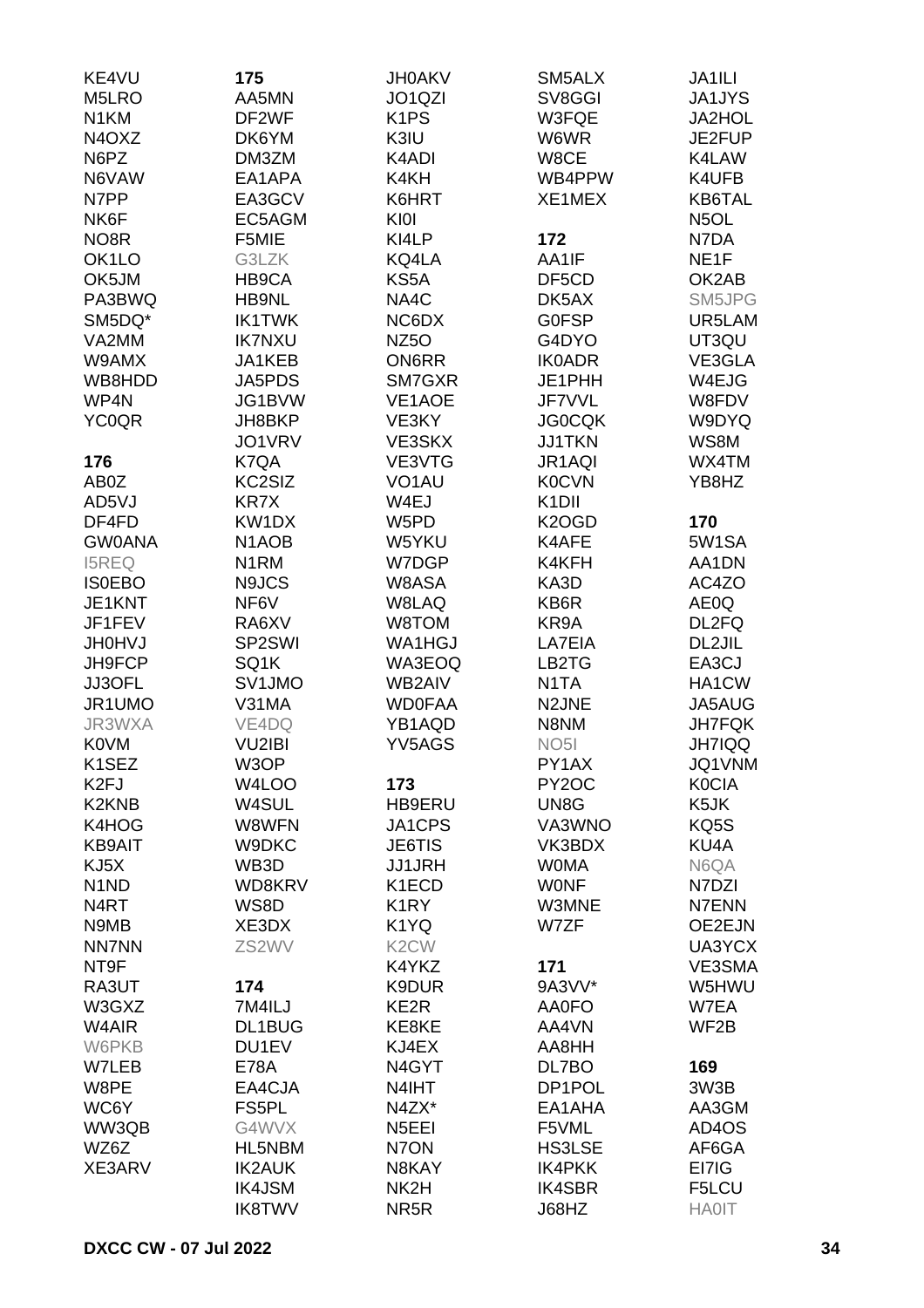| IZ4DZD                         | EA5K               | NE <sub>2V</sub> | JE3ENP                        | W4JR             |
|--------------------------------|--------------------|------------------|-------------------------------|------------------|
| JA1HQT                         | <b>IT9AOI</b>      | PY1NX            | JS1KQQ                        | W5TN             |
| JA6BCV                         | IZ2ABP             | R3LC             | K1EDG                         | W6JZ             |
| K3APM                          | IZ7GIT             | VE7YY            | K <sub>1</sub> X <sub>S</sub> | WA1LAD           |
| K6TTD                          | IZ8EJB             | W1CVE            | K4MSS                         | WA4GQG           |
| KW3W                           | JA1OVD             | W3TC             | K6OGO                         | WA4KSO           |
| <b>NOIN</b>                    | JE1UKM             | W4EE             | K9VD                          | YU6DX            |
| <b>NFOF</b>                    | JN3HBP             | W6YX             | KP3T                          |                  |
| OK1HCD                         | K <sub>2</sub> FD  | W7KD             | KU9C                          | 162              |
| PY2FUL                         | K5GE               | W9CC             | N0JZ                          | EA1FDY           |
| RZ1OK                          | K5LAM              | WA1QXR           | N3EEN                         | HL3AHQ           |
| SP6OPC                         | K5NU               | WY6DX            | N3MX                          | JA1SCE           |
| W2IZN                          | KN6Y               | ZL4PLM           | N6MI                          | JA2GU            |
| W4FO                           | KQ6LV              |                  | N8ZX                          | JA8CYU           |
| W4GHD                          | LZ2FH              | 165              | PY8WW                         | JE2DOD           |
| W4HET                          | N2IGW              | AA4UC            | R7GA                          | JE3LZB           |
| W4KJ                           | ND3L               | AA8MI            | SV <sub>1PIZ</sub>            | JI1PXJ           |
| W8FUP                          | OH3WR              |                  |                               |                  |
|                                |                    | DL3ZM            | TA6N                          | JI4UEN           |
| YO9BPX                         | ON <sub>1</sub> QX | EA5FLQ           | UA6IGI                        | JK1PWQ           |
|                                | PY2XC              | <b>G0KOM</b>     | UW9YY                         | JM1VKW           |
| 168                            | RK9UN              | GM4HBG           | W4/KL7GLL                     | <b>JR0MVH</b>    |
| 7N2KRX                         | RL3FH              | HL9HH            | W4SIG                         | K1WNT            |
| AA5QR                          | V31JP              | <b>IK7SLT</b>    | W7UN                          | K3FM             |
| AI4WW                          | W0OJ               | <b>IZ0EUX</b>    | WA6BKR                        | K5GDX            |
| DJ6NH                          | W2PSU              | IZ1EPM           | WB9VGO                        | K5MR             |
| DL6LZM                         | W2RD               | JA1GWA           | XE2YWH                        | K6PT             |
| F6GOX                          | W3CQB              | JA1RRA           | <b>YB0MWM</b>                 | K8OQL*           |
| G4DDX                          | W5DB               | JA6CYL           |                               | KA9A             |
| HS1JZT                         | W6HT               | JG5DHX           | 163                           | N <sub>2EI</sub> |
| <b>I8QFK</b>                   | WB2BXO             | JH3PTC           | <b>CU8AS</b>                  | NJ1H             |
| <b>IK0TRV</b>                  | WS4Y               | JJ1XPJ           | EA3CW                         | OZ2ABI           |
| JE2DJC                         | YB9BON             | K9EXY            | G4NBS                         | PY1ZV            |
| JJ1VGA                         |                    | N <sub>2KI</sub> | GW4BVJ                        | SM3KMC           |
| JR1RCQ                         | 166                | <b>OH6NT</b>     | HB9BEM                        | <b>SM7PKK</b>    |
| K4VAC                          | 4O7CC              | OK1IN            | <b>IW1PUR</b>                 | SQ5M             |
| K9HXO                          | DJ3NK              | OX3OA            | JA1GQC                        | VP2MM            |
| KA4LBD                         | EA5FW              | PY3ED            | JA2DDN                        | <b>WOCZE</b>     |
| KK7X                           | EI4HQ              | SM7AWQ           | JA2FRC                        | W3SE             |
| KV7N                           | <b>G0BMS</b>       | VE3ENG           | JA9FGQ                        | W3TB             |
| N <sub>1</sub> X <sub>S</sub>  | HB9CZF             | W6KNB            | JH6BYV                        | W4EBA            |
| N8ZFM                          | HL2ADO             | W7UV             | JI8BRZ                        | W4TTY            |
| R <sub>2</sub> DF <sub>D</sub> | JE1KUP             | W9TNZ            | JO3WHB                        | W6NS             |
| RD3PQ                          | JF4HDR             | WA2SEI           | K <sub>1</sub> IG             | WB2AMU           |
| SP3TLJ                         | JG1LFF             | WO1X             | K <sub>1</sub> QF             | WZ2H             |
| <b>VE7UM</b>                   | <b>JH3FCF</b>      | WT8R             | K <sub>1</sub> QQ             | YL7X             |
| <b>VE7YBH</b>                  | JM2LHB             |                  | K3OK                          |                  |
| VU <sub>2</sub> AE             | JR1LZK             | 164              | K6ED                          | 161              |
| W1DJW                          | <b>JS6SCC</b>      | CO8DM            | K7LU                          | 7K3OWM           |
| W4RC                           | K0GX               | CP6IB            | KE2WB                         | CE1AT            |
| W6TZ                           | K1YA               | DS5VTG           | <b>KM7OH</b>                  | CT1EPJ           |
| WB5TEQ                         | K <sub>2</sub> JLD | EA1BXX           | N3WD                          | DJ8MT            |
| WQ5G                           | K4BVN              | F5JLQ            | N4BR                          | DK5AD/W4         |
|                                | K4LRA              | G3NOB            | OK1JMJ                        | DL6DBF           |
| 167                            | KP3V*              | G3SWO            | SM5AJX                        | DS4BXZ           |
| DS4DRT                         | N3PV               | IZ8DEO           | SM5LBR                        | EA3AIZ           |
| EA3ALZ                         | N7WI               | JA1ITJ           | W2DZ                          | EA7GO            |
| EA5BLP                         | <b>NE11</b>        | JE1XXT           | W3TFA                         | F4FLF            |
|                                |                    |                  |                               |                  |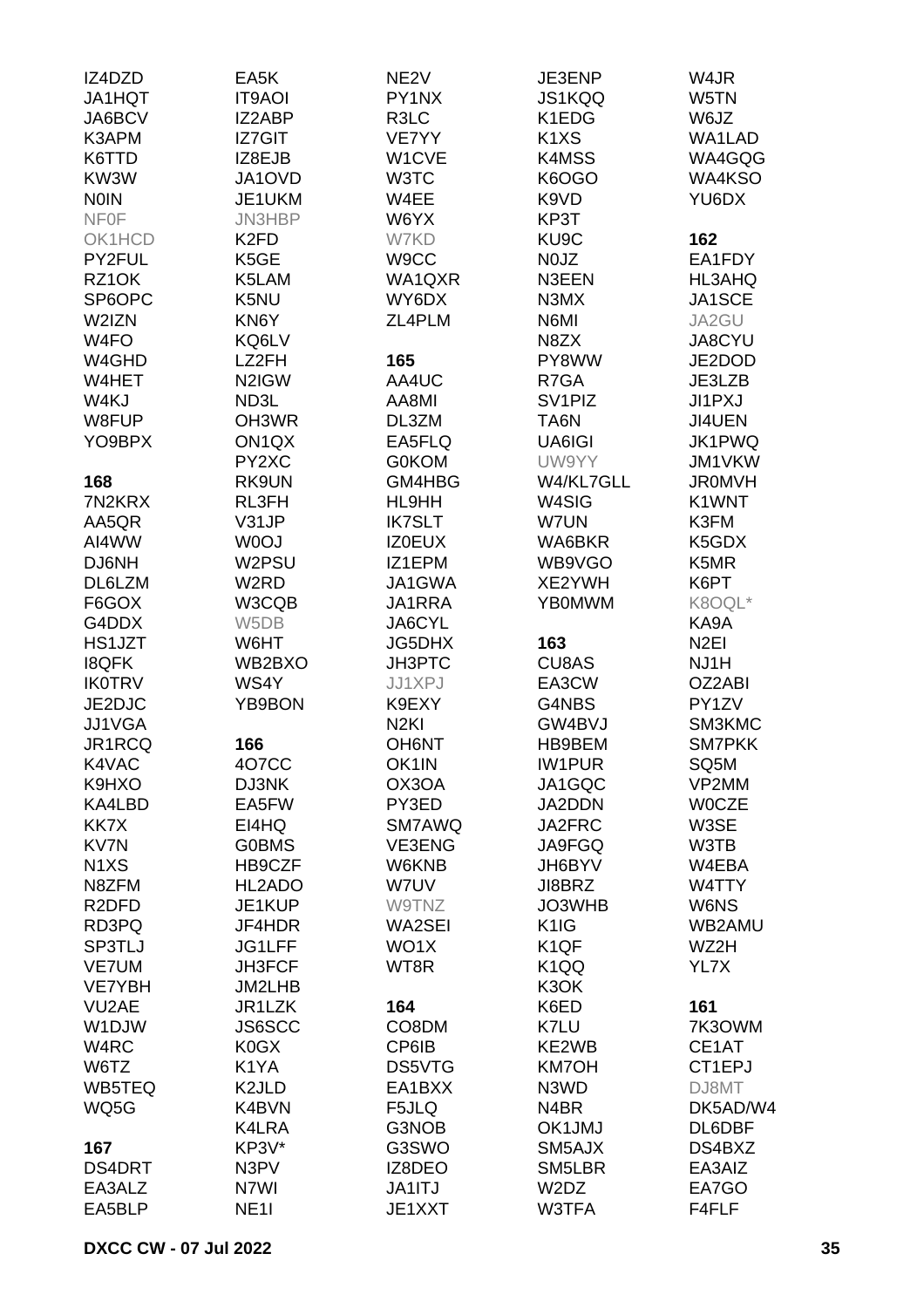| G4ZME<br>KC8UR<br>UR5FAV<br>KM <sub>5VI</sub><br>EA5WP<br>HL2DJW<br>UR5WCW<br>KP4EJ<br>G3WNI<br><b>KL7SB</b><br>VA <sub>2</sub> C <sub>Z</sub><br>KW9U<br>G4TGX<br><b>KN0A</b><br>HS8HEX<br><b>IK0VTG</b><br><b>VE7SMP</b><br>LA5HPA<br>HB9DAX<br><b>MM0DXH</b><br>N9MSG<br><b>IK2YSE</b><br>W1IZL<br><b>MOVCB</b><br><b>HB9FAQ</b><br>W6EU<br><b>IW9FRA</b><br><b>JH7SOF</b><br><b>NOJTE</b><br>NA8W<br>NP <sub>2N</sub><br>JO2OUQ<br>W6UPI<br>NN <sub>4</sub><br>JA1VBW<br><b>KB0YYG</b><br>RA3ID<br>JE1BDC<br>NS <sub>1</sub> G<br>159<br>KB <sub>9</sub> O<br>SM4RGD<br><b>JN7OJA</b><br>S51DX<br>KO <sub>9</sub> A<br>AA2JZ<br>SM5TOG<br>JQ2UOZ<br><b>SMOPRB</b><br>N4JED<br>AA4WX<br>TF3VS<br>K1IEE<br>SV2AVP<br>N7ZPU<br>DJ2YE<br><b>UA0KBG</b><br>K5VUU<br><b>WOHBK</b><br>N9UM<br>DJ6PC<br>W1VE<br>VE9DH<br>KA4KLU<br>EC4YO<br>W4QO<br>NM4K<br>W5RID<br><b>KA7KUZ</b><br>NR <sub>5N</sub><br>EI3HA<br>W9MMZ<br><b>KB9DAK</b><br>WA6JJB<br>OH8NV<br>F5NTP<br>WK1J<br>KD2JA<br>WB3JWU<br>WD5EAE<br><b>PA0HOR</b><br>G4DBW<br>XE1MW<br><b>KF7MD</b><br>PY3VK<br>IW5BT<br><b>KI0KN</b><br>WF4I<br>R3DL<br>JF1AZQ<br>157<br>KK5ID<br>WN4AT<br>SP8NTH<br><b>JK1ALI</b><br>9A4NA<br><b>KK7EL</b><br>VK2PS<br>JR1BYG<br>KP4ED<br>154<br>AA3DD<br>W1MAT<br>JY5HX<br>CX4SS<br>N6PM<br>AA5SH<br>K5DWI<br>W2IKI<br>DL3VZL<br>NC8I<br>AA9SI<br>W6UDS<br><b>K7KMR</b><br>HB9DDE<br>VE2AWR<br>AB4PP<br>W9LR<br>K7LOL<br>JD1BLY<br>VE6RWC<br>AC4IK<br>WA8IWK<br>KA9P<br>JE1NGI<br>W1USN<br>AG0A<br>KO <sub>1</sub> H<br>K0YN<br>W2NJN<br>CN8YR<br>WB8FVB<br>WD4OHD<br>KO <sub>1</sub> R<br>K1UQT<br>W7LPF<br>CO <sub>2</sub> IR<br><b>NOUR</b><br>ZS1AFZ<br>K6TV<br>W9LYA<br>DG5LP<br>NA5J<br><b>WA7SCH</b><br>DL1KH<br>KE4PT<br>NI4Y<br>KL1WE/6<br>WB2GFI<br>DL2DCX<br>160<br>KQ4I<br>AA4TL<br>NU7B<br>WB2UKX<br>DL7AEV<br>AB3TM<br>RD3MF<br>NN4NT<br>WB8EKG<br>EA5AIM<br>AC4VM<br><b>SM0GDB</b><br>PA9CC<br>WY7K<br>G3VAO<br>AF8P<br>SP9MAV<br><b>SMOTHU</b><br>G4IZZ<br>DF8AN<br>VA7EY<br><b>SP7CHR</b><br>155<br><b>I5EFO</b><br>DL5PW<br>W5WTN<br><b>VE2NGH</b><br>A65BT<br><b>I5JHW</b><br><b>IK1TTD</b><br><b>DL9LBR</b><br>YL2EA<br>W1LJD<br>AH6RR<br><b>DS3CPL</b><br>W2GGY<br><b>IK2GAO</b><br>BX4AG<br>IT9CLU<br>HB9ESC<br>158<br>W3CL<br>DL1NE<br>JG1UZD<br>HL5AP<br>AD4YQ<br>W6OAR<br>DL1YCF<br>JA1FRQ<br>CT1ESO<br>WE2N<br><b>JK1SPQ</b><br><b>DL2NAI</b><br>WP4JT<br>DL4MFM<br>DL8IH<br><b>JK2FBA</b><br>JA8EKU<br>DV1/JO7KMB<br>JE5CAP<br>YO6DDF<br>DL9YDW<br>JR7RZM<br>JR1FCS<br>EA6ZS<br>ZS6NT*<br>E21IZC<br><b>JR8NTR</b><br>G4LRG<br>EA2NA<br>K <sub>1</sub> JV<br><b>JS1BKR</b><br>K3NDM<br>156<br>HS4BPQ<br>K <sub>1</sub> SF<br>JA3KYZ<br>K5SNA<br>JA4DLF<br><b>JA0FSN</b><br>K <sub>1</sub> TA<br>AB4KN<br>K6ADY<br>JH3FCL<br><b>BV7RN</b><br>JF2OHQ<br>K3EI<br>K6BXI<br>JR3OYH<br>CT3KY<br>JH1EFE<br>K5JP<br><b>KC7JRY</b><br>K2IVS<br>K8NWD<br>DF4NW<br><b>JJ1JGI</b><br>N <sub>2</sub> MN<br>K8KBB<br>DJ4JZ<br>K <sub>0</sub> SP<br>K <sub>9</sub> CQ<br>N5WW<br>KC4G<br>DK1BN<br>K1ING<br>KA4IFF<br>N6NKT<br>KE6HV<br>DL4HBF<br>K2YEH<br><b>KA7CSE</b><br>N8DCJ<br>KG6DX<br>DO2MS<br>K3TEJ<br>KS4Q<br>KG6TT<br>DS4NPL<br>OK7RJ<br>K <sub>5</sub> IX<br>N <sub>2</sub> ST | G3UFO | TG9AJR | KG9FA | E29TGW | KC3DA |
|-----------------------------------------------------------------------------------------------------------------------------------------------------------------------------------------------------------------------------------------------------------------------------------------------------------------------------------------------------------------------------------------------------------------------------------------------------------------------------------------------------------------------------------------------------------------------------------------------------------------------------------------------------------------------------------------------------------------------------------------------------------------------------------------------------------------------------------------------------------------------------------------------------------------------------------------------------------------------------------------------------------------------------------------------------------------------------------------------------------------------------------------------------------------------------------------------------------------------------------------------------------------------------------------------------------------------------------------------------------------------------------------------------------------------------------------------------------------------------------------------------------------------------------------------------------------------------------------------------------------------------------------------------------------------------------------------------------------------------------------------------------------------------------------------------------------------------------------------------------------------------------------------------------------------------------------------------------------------------------------------------------------------------------------------------------------------------------------------------------------------------------------------------------------------------------------------------------------------------------------------------------------------------------------------------------------------------------------------------------------------------------------------------------------------------------------------------------------------------------------------------------------------------------------------------------------------------------------------------------------------------------------------------------------------------------------------------------------------------------------------------------------------------------------------------------------------------------------------------------------------------------------------------------------------------------------------------------------------------------------------------------------------------------------------------------------------------------------------------------------------------------------------------------------------------------------------|-------|--------|-------|--------|-------|
|                                                                                                                                                                                                                                                                                                                                                                                                                                                                                                                                                                                                                                                                                                                                                                                                                                                                                                                                                                                                                                                                                                                                                                                                                                                                                                                                                                                                                                                                                                                                                                                                                                                                                                                                                                                                                                                                                                                                                                                                                                                                                                                                                                                                                                                                                                                                                                                                                                                                                                                                                                                                                                                                                                                                                                                                                                                                                                                                                                                                                                                                                                                                                                                               |       |        |       |        |       |
|                                                                                                                                                                                                                                                                                                                                                                                                                                                                                                                                                                                                                                                                                                                                                                                                                                                                                                                                                                                                                                                                                                                                                                                                                                                                                                                                                                                                                                                                                                                                                                                                                                                                                                                                                                                                                                                                                                                                                                                                                                                                                                                                                                                                                                                                                                                                                                                                                                                                                                                                                                                                                                                                                                                                                                                                                                                                                                                                                                                                                                                                                                                                                                                               |       |        |       |        |       |
|                                                                                                                                                                                                                                                                                                                                                                                                                                                                                                                                                                                                                                                                                                                                                                                                                                                                                                                                                                                                                                                                                                                                                                                                                                                                                                                                                                                                                                                                                                                                                                                                                                                                                                                                                                                                                                                                                                                                                                                                                                                                                                                                                                                                                                                                                                                                                                                                                                                                                                                                                                                                                                                                                                                                                                                                                                                                                                                                                                                                                                                                                                                                                                                               |       |        |       |        |       |
|                                                                                                                                                                                                                                                                                                                                                                                                                                                                                                                                                                                                                                                                                                                                                                                                                                                                                                                                                                                                                                                                                                                                                                                                                                                                                                                                                                                                                                                                                                                                                                                                                                                                                                                                                                                                                                                                                                                                                                                                                                                                                                                                                                                                                                                                                                                                                                                                                                                                                                                                                                                                                                                                                                                                                                                                                                                                                                                                                                                                                                                                                                                                                                                               |       |        |       |        |       |
|                                                                                                                                                                                                                                                                                                                                                                                                                                                                                                                                                                                                                                                                                                                                                                                                                                                                                                                                                                                                                                                                                                                                                                                                                                                                                                                                                                                                                                                                                                                                                                                                                                                                                                                                                                                                                                                                                                                                                                                                                                                                                                                                                                                                                                                                                                                                                                                                                                                                                                                                                                                                                                                                                                                                                                                                                                                                                                                                                                                                                                                                                                                                                                                               |       |        |       |        |       |
|                                                                                                                                                                                                                                                                                                                                                                                                                                                                                                                                                                                                                                                                                                                                                                                                                                                                                                                                                                                                                                                                                                                                                                                                                                                                                                                                                                                                                                                                                                                                                                                                                                                                                                                                                                                                                                                                                                                                                                                                                                                                                                                                                                                                                                                                                                                                                                                                                                                                                                                                                                                                                                                                                                                                                                                                                                                                                                                                                                                                                                                                                                                                                                                               |       |        |       |        |       |
|                                                                                                                                                                                                                                                                                                                                                                                                                                                                                                                                                                                                                                                                                                                                                                                                                                                                                                                                                                                                                                                                                                                                                                                                                                                                                                                                                                                                                                                                                                                                                                                                                                                                                                                                                                                                                                                                                                                                                                                                                                                                                                                                                                                                                                                                                                                                                                                                                                                                                                                                                                                                                                                                                                                                                                                                                                                                                                                                                                                                                                                                                                                                                                                               |       |        |       |        |       |
|                                                                                                                                                                                                                                                                                                                                                                                                                                                                                                                                                                                                                                                                                                                                                                                                                                                                                                                                                                                                                                                                                                                                                                                                                                                                                                                                                                                                                                                                                                                                                                                                                                                                                                                                                                                                                                                                                                                                                                                                                                                                                                                                                                                                                                                                                                                                                                                                                                                                                                                                                                                                                                                                                                                                                                                                                                                                                                                                                                                                                                                                                                                                                                                               |       |        |       |        |       |
|                                                                                                                                                                                                                                                                                                                                                                                                                                                                                                                                                                                                                                                                                                                                                                                                                                                                                                                                                                                                                                                                                                                                                                                                                                                                                                                                                                                                                                                                                                                                                                                                                                                                                                                                                                                                                                                                                                                                                                                                                                                                                                                                                                                                                                                                                                                                                                                                                                                                                                                                                                                                                                                                                                                                                                                                                                                                                                                                                                                                                                                                                                                                                                                               |       |        |       |        |       |
|                                                                                                                                                                                                                                                                                                                                                                                                                                                                                                                                                                                                                                                                                                                                                                                                                                                                                                                                                                                                                                                                                                                                                                                                                                                                                                                                                                                                                                                                                                                                                                                                                                                                                                                                                                                                                                                                                                                                                                                                                                                                                                                                                                                                                                                                                                                                                                                                                                                                                                                                                                                                                                                                                                                                                                                                                                                                                                                                                                                                                                                                                                                                                                                               |       |        |       |        |       |
|                                                                                                                                                                                                                                                                                                                                                                                                                                                                                                                                                                                                                                                                                                                                                                                                                                                                                                                                                                                                                                                                                                                                                                                                                                                                                                                                                                                                                                                                                                                                                                                                                                                                                                                                                                                                                                                                                                                                                                                                                                                                                                                                                                                                                                                                                                                                                                                                                                                                                                                                                                                                                                                                                                                                                                                                                                                                                                                                                                                                                                                                                                                                                                                               |       |        |       |        |       |
|                                                                                                                                                                                                                                                                                                                                                                                                                                                                                                                                                                                                                                                                                                                                                                                                                                                                                                                                                                                                                                                                                                                                                                                                                                                                                                                                                                                                                                                                                                                                                                                                                                                                                                                                                                                                                                                                                                                                                                                                                                                                                                                                                                                                                                                                                                                                                                                                                                                                                                                                                                                                                                                                                                                                                                                                                                                                                                                                                                                                                                                                                                                                                                                               |       |        |       |        |       |
|                                                                                                                                                                                                                                                                                                                                                                                                                                                                                                                                                                                                                                                                                                                                                                                                                                                                                                                                                                                                                                                                                                                                                                                                                                                                                                                                                                                                                                                                                                                                                                                                                                                                                                                                                                                                                                                                                                                                                                                                                                                                                                                                                                                                                                                                                                                                                                                                                                                                                                                                                                                                                                                                                                                                                                                                                                                                                                                                                                                                                                                                                                                                                                                               |       |        |       |        |       |
|                                                                                                                                                                                                                                                                                                                                                                                                                                                                                                                                                                                                                                                                                                                                                                                                                                                                                                                                                                                                                                                                                                                                                                                                                                                                                                                                                                                                                                                                                                                                                                                                                                                                                                                                                                                                                                                                                                                                                                                                                                                                                                                                                                                                                                                                                                                                                                                                                                                                                                                                                                                                                                                                                                                                                                                                                                                                                                                                                                                                                                                                                                                                                                                               |       |        |       |        |       |
|                                                                                                                                                                                                                                                                                                                                                                                                                                                                                                                                                                                                                                                                                                                                                                                                                                                                                                                                                                                                                                                                                                                                                                                                                                                                                                                                                                                                                                                                                                                                                                                                                                                                                                                                                                                                                                                                                                                                                                                                                                                                                                                                                                                                                                                                                                                                                                                                                                                                                                                                                                                                                                                                                                                                                                                                                                                                                                                                                                                                                                                                                                                                                                                               |       |        |       |        |       |
|                                                                                                                                                                                                                                                                                                                                                                                                                                                                                                                                                                                                                                                                                                                                                                                                                                                                                                                                                                                                                                                                                                                                                                                                                                                                                                                                                                                                                                                                                                                                                                                                                                                                                                                                                                                                                                                                                                                                                                                                                                                                                                                                                                                                                                                                                                                                                                                                                                                                                                                                                                                                                                                                                                                                                                                                                                                                                                                                                                                                                                                                                                                                                                                               |       |        |       |        |       |
|                                                                                                                                                                                                                                                                                                                                                                                                                                                                                                                                                                                                                                                                                                                                                                                                                                                                                                                                                                                                                                                                                                                                                                                                                                                                                                                                                                                                                                                                                                                                                                                                                                                                                                                                                                                                                                                                                                                                                                                                                                                                                                                                                                                                                                                                                                                                                                                                                                                                                                                                                                                                                                                                                                                                                                                                                                                                                                                                                                                                                                                                                                                                                                                               |       |        |       |        |       |
|                                                                                                                                                                                                                                                                                                                                                                                                                                                                                                                                                                                                                                                                                                                                                                                                                                                                                                                                                                                                                                                                                                                                                                                                                                                                                                                                                                                                                                                                                                                                                                                                                                                                                                                                                                                                                                                                                                                                                                                                                                                                                                                                                                                                                                                                                                                                                                                                                                                                                                                                                                                                                                                                                                                                                                                                                                                                                                                                                                                                                                                                                                                                                                                               |       |        |       |        |       |
|                                                                                                                                                                                                                                                                                                                                                                                                                                                                                                                                                                                                                                                                                                                                                                                                                                                                                                                                                                                                                                                                                                                                                                                                                                                                                                                                                                                                                                                                                                                                                                                                                                                                                                                                                                                                                                                                                                                                                                                                                                                                                                                                                                                                                                                                                                                                                                                                                                                                                                                                                                                                                                                                                                                                                                                                                                                                                                                                                                                                                                                                                                                                                                                               |       |        |       |        |       |
|                                                                                                                                                                                                                                                                                                                                                                                                                                                                                                                                                                                                                                                                                                                                                                                                                                                                                                                                                                                                                                                                                                                                                                                                                                                                                                                                                                                                                                                                                                                                                                                                                                                                                                                                                                                                                                                                                                                                                                                                                                                                                                                                                                                                                                                                                                                                                                                                                                                                                                                                                                                                                                                                                                                                                                                                                                                                                                                                                                                                                                                                                                                                                                                               |       |        |       |        |       |
|                                                                                                                                                                                                                                                                                                                                                                                                                                                                                                                                                                                                                                                                                                                                                                                                                                                                                                                                                                                                                                                                                                                                                                                                                                                                                                                                                                                                                                                                                                                                                                                                                                                                                                                                                                                                                                                                                                                                                                                                                                                                                                                                                                                                                                                                                                                                                                                                                                                                                                                                                                                                                                                                                                                                                                                                                                                                                                                                                                                                                                                                                                                                                                                               |       |        |       |        |       |
|                                                                                                                                                                                                                                                                                                                                                                                                                                                                                                                                                                                                                                                                                                                                                                                                                                                                                                                                                                                                                                                                                                                                                                                                                                                                                                                                                                                                                                                                                                                                                                                                                                                                                                                                                                                                                                                                                                                                                                                                                                                                                                                                                                                                                                                                                                                                                                                                                                                                                                                                                                                                                                                                                                                                                                                                                                                                                                                                                                                                                                                                                                                                                                                               |       |        |       |        |       |
|                                                                                                                                                                                                                                                                                                                                                                                                                                                                                                                                                                                                                                                                                                                                                                                                                                                                                                                                                                                                                                                                                                                                                                                                                                                                                                                                                                                                                                                                                                                                                                                                                                                                                                                                                                                                                                                                                                                                                                                                                                                                                                                                                                                                                                                                                                                                                                                                                                                                                                                                                                                                                                                                                                                                                                                                                                                                                                                                                                                                                                                                                                                                                                                               |       |        |       |        |       |
|                                                                                                                                                                                                                                                                                                                                                                                                                                                                                                                                                                                                                                                                                                                                                                                                                                                                                                                                                                                                                                                                                                                                                                                                                                                                                                                                                                                                                                                                                                                                                                                                                                                                                                                                                                                                                                                                                                                                                                                                                                                                                                                                                                                                                                                                                                                                                                                                                                                                                                                                                                                                                                                                                                                                                                                                                                                                                                                                                                                                                                                                                                                                                                                               |       |        |       |        |       |
|                                                                                                                                                                                                                                                                                                                                                                                                                                                                                                                                                                                                                                                                                                                                                                                                                                                                                                                                                                                                                                                                                                                                                                                                                                                                                                                                                                                                                                                                                                                                                                                                                                                                                                                                                                                                                                                                                                                                                                                                                                                                                                                                                                                                                                                                                                                                                                                                                                                                                                                                                                                                                                                                                                                                                                                                                                                                                                                                                                                                                                                                                                                                                                                               |       |        |       |        |       |
|                                                                                                                                                                                                                                                                                                                                                                                                                                                                                                                                                                                                                                                                                                                                                                                                                                                                                                                                                                                                                                                                                                                                                                                                                                                                                                                                                                                                                                                                                                                                                                                                                                                                                                                                                                                                                                                                                                                                                                                                                                                                                                                                                                                                                                                                                                                                                                                                                                                                                                                                                                                                                                                                                                                                                                                                                                                                                                                                                                                                                                                                                                                                                                                               |       |        |       |        |       |
|                                                                                                                                                                                                                                                                                                                                                                                                                                                                                                                                                                                                                                                                                                                                                                                                                                                                                                                                                                                                                                                                                                                                                                                                                                                                                                                                                                                                                                                                                                                                                                                                                                                                                                                                                                                                                                                                                                                                                                                                                                                                                                                                                                                                                                                                                                                                                                                                                                                                                                                                                                                                                                                                                                                                                                                                                                                                                                                                                                                                                                                                                                                                                                                               |       |        |       |        |       |
|                                                                                                                                                                                                                                                                                                                                                                                                                                                                                                                                                                                                                                                                                                                                                                                                                                                                                                                                                                                                                                                                                                                                                                                                                                                                                                                                                                                                                                                                                                                                                                                                                                                                                                                                                                                                                                                                                                                                                                                                                                                                                                                                                                                                                                                                                                                                                                                                                                                                                                                                                                                                                                                                                                                                                                                                                                                                                                                                                                                                                                                                                                                                                                                               |       |        |       |        |       |
|                                                                                                                                                                                                                                                                                                                                                                                                                                                                                                                                                                                                                                                                                                                                                                                                                                                                                                                                                                                                                                                                                                                                                                                                                                                                                                                                                                                                                                                                                                                                                                                                                                                                                                                                                                                                                                                                                                                                                                                                                                                                                                                                                                                                                                                                                                                                                                                                                                                                                                                                                                                                                                                                                                                                                                                                                                                                                                                                                                                                                                                                                                                                                                                               |       |        |       |        |       |
|                                                                                                                                                                                                                                                                                                                                                                                                                                                                                                                                                                                                                                                                                                                                                                                                                                                                                                                                                                                                                                                                                                                                                                                                                                                                                                                                                                                                                                                                                                                                                                                                                                                                                                                                                                                                                                                                                                                                                                                                                                                                                                                                                                                                                                                                                                                                                                                                                                                                                                                                                                                                                                                                                                                                                                                                                                                                                                                                                                                                                                                                                                                                                                                               |       |        |       |        |       |
|                                                                                                                                                                                                                                                                                                                                                                                                                                                                                                                                                                                                                                                                                                                                                                                                                                                                                                                                                                                                                                                                                                                                                                                                                                                                                                                                                                                                                                                                                                                                                                                                                                                                                                                                                                                                                                                                                                                                                                                                                                                                                                                                                                                                                                                                                                                                                                                                                                                                                                                                                                                                                                                                                                                                                                                                                                                                                                                                                                                                                                                                                                                                                                                               |       |        |       |        |       |
|                                                                                                                                                                                                                                                                                                                                                                                                                                                                                                                                                                                                                                                                                                                                                                                                                                                                                                                                                                                                                                                                                                                                                                                                                                                                                                                                                                                                                                                                                                                                                                                                                                                                                                                                                                                                                                                                                                                                                                                                                                                                                                                                                                                                                                                                                                                                                                                                                                                                                                                                                                                                                                                                                                                                                                                                                                                                                                                                                                                                                                                                                                                                                                                               |       |        |       |        |       |
|                                                                                                                                                                                                                                                                                                                                                                                                                                                                                                                                                                                                                                                                                                                                                                                                                                                                                                                                                                                                                                                                                                                                                                                                                                                                                                                                                                                                                                                                                                                                                                                                                                                                                                                                                                                                                                                                                                                                                                                                                                                                                                                                                                                                                                                                                                                                                                                                                                                                                                                                                                                                                                                                                                                                                                                                                                                                                                                                                                                                                                                                                                                                                                                               |       |        |       |        |       |
|                                                                                                                                                                                                                                                                                                                                                                                                                                                                                                                                                                                                                                                                                                                                                                                                                                                                                                                                                                                                                                                                                                                                                                                                                                                                                                                                                                                                                                                                                                                                                                                                                                                                                                                                                                                                                                                                                                                                                                                                                                                                                                                                                                                                                                                                                                                                                                                                                                                                                                                                                                                                                                                                                                                                                                                                                                                                                                                                                                                                                                                                                                                                                                                               |       |        |       |        |       |
|                                                                                                                                                                                                                                                                                                                                                                                                                                                                                                                                                                                                                                                                                                                                                                                                                                                                                                                                                                                                                                                                                                                                                                                                                                                                                                                                                                                                                                                                                                                                                                                                                                                                                                                                                                                                                                                                                                                                                                                                                                                                                                                                                                                                                                                                                                                                                                                                                                                                                                                                                                                                                                                                                                                                                                                                                                                                                                                                                                                                                                                                                                                                                                                               |       |        |       |        |       |
|                                                                                                                                                                                                                                                                                                                                                                                                                                                                                                                                                                                                                                                                                                                                                                                                                                                                                                                                                                                                                                                                                                                                                                                                                                                                                                                                                                                                                                                                                                                                                                                                                                                                                                                                                                                                                                                                                                                                                                                                                                                                                                                                                                                                                                                                                                                                                                                                                                                                                                                                                                                                                                                                                                                                                                                                                                                                                                                                                                                                                                                                                                                                                                                               |       |        |       |        |       |
|                                                                                                                                                                                                                                                                                                                                                                                                                                                                                                                                                                                                                                                                                                                                                                                                                                                                                                                                                                                                                                                                                                                                                                                                                                                                                                                                                                                                                                                                                                                                                                                                                                                                                                                                                                                                                                                                                                                                                                                                                                                                                                                                                                                                                                                                                                                                                                                                                                                                                                                                                                                                                                                                                                                                                                                                                                                                                                                                                                                                                                                                                                                                                                                               |       |        |       |        |       |
|                                                                                                                                                                                                                                                                                                                                                                                                                                                                                                                                                                                                                                                                                                                                                                                                                                                                                                                                                                                                                                                                                                                                                                                                                                                                                                                                                                                                                                                                                                                                                                                                                                                                                                                                                                                                                                                                                                                                                                                                                                                                                                                                                                                                                                                                                                                                                                                                                                                                                                                                                                                                                                                                                                                                                                                                                                                                                                                                                                                                                                                                                                                                                                                               |       |        |       |        |       |
|                                                                                                                                                                                                                                                                                                                                                                                                                                                                                                                                                                                                                                                                                                                                                                                                                                                                                                                                                                                                                                                                                                                                                                                                                                                                                                                                                                                                                                                                                                                                                                                                                                                                                                                                                                                                                                                                                                                                                                                                                                                                                                                                                                                                                                                                                                                                                                                                                                                                                                                                                                                                                                                                                                                                                                                                                                                                                                                                                                                                                                                                                                                                                                                               |       |        |       |        |       |
|                                                                                                                                                                                                                                                                                                                                                                                                                                                                                                                                                                                                                                                                                                                                                                                                                                                                                                                                                                                                                                                                                                                                                                                                                                                                                                                                                                                                                                                                                                                                                                                                                                                                                                                                                                                                                                                                                                                                                                                                                                                                                                                                                                                                                                                                                                                                                                                                                                                                                                                                                                                                                                                                                                                                                                                                                                                                                                                                                                                                                                                                                                                                                                                               |       |        |       |        |       |
|                                                                                                                                                                                                                                                                                                                                                                                                                                                                                                                                                                                                                                                                                                                                                                                                                                                                                                                                                                                                                                                                                                                                                                                                                                                                                                                                                                                                                                                                                                                                                                                                                                                                                                                                                                                                                                                                                                                                                                                                                                                                                                                                                                                                                                                                                                                                                                                                                                                                                                                                                                                                                                                                                                                                                                                                                                                                                                                                                                                                                                                                                                                                                                                               |       |        |       |        |       |
|                                                                                                                                                                                                                                                                                                                                                                                                                                                                                                                                                                                                                                                                                                                                                                                                                                                                                                                                                                                                                                                                                                                                                                                                                                                                                                                                                                                                                                                                                                                                                                                                                                                                                                                                                                                                                                                                                                                                                                                                                                                                                                                                                                                                                                                                                                                                                                                                                                                                                                                                                                                                                                                                                                                                                                                                                                                                                                                                                                                                                                                                                                                                                                                               |       |        |       |        |       |
|                                                                                                                                                                                                                                                                                                                                                                                                                                                                                                                                                                                                                                                                                                                                                                                                                                                                                                                                                                                                                                                                                                                                                                                                                                                                                                                                                                                                                                                                                                                                                                                                                                                                                                                                                                                                                                                                                                                                                                                                                                                                                                                                                                                                                                                                                                                                                                                                                                                                                                                                                                                                                                                                                                                                                                                                                                                                                                                                                                                                                                                                                                                                                                                               |       |        |       |        |       |
|                                                                                                                                                                                                                                                                                                                                                                                                                                                                                                                                                                                                                                                                                                                                                                                                                                                                                                                                                                                                                                                                                                                                                                                                                                                                                                                                                                                                                                                                                                                                                                                                                                                                                                                                                                                                                                                                                                                                                                                                                                                                                                                                                                                                                                                                                                                                                                                                                                                                                                                                                                                                                                                                                                                                                                                                                                                                                                                                                                                                                                                                                                                                                                                               |       |        |       |        |       |
|                                                                                                                                                                                                                                                                                                                                                                                                                                                                                                                                                                                                                                                                                                                                                                                                                                                                                                                                                                                                                                                                                                                                                                                                                                                                                                                                                                                                                                                                                                                                                                                                                                                                                                                                                                                                                                                                                                                                                                                                                                                                                                                                                                                                                                                                                                                                                                                                                                                                                                                                                                                                                                                                                                                                                                                                                                                                                                                                                                                                                                                                                                                                                                                               |       |        |       |        |       |
|                                                                                                                                                                                                                                                                                                                                                                                                                                                                                                                                                                                                                                                                                                                                                                                                                                                                                                                                                                                                                                                                                                                                                                                                                                                                                                                                                                                                                                                                                                                                                                                                                                                                                                                                                                                                                                                                                                                                                                                                                                                                                                                                                                                                                                                                                                                                                                                                                                                                                                                                                                                                                                                                                                                                                                                                                                                                                                                                                                                                                                                                                                                                                                                               |       |        |       |        |       |
|                                                                                                                                                                                                                                                                                                                                                                                                                                                                                                                                                                                                                                                                                                                                                                                                                                                                                                                                                                                                                                                                                                                                                                                                                                                                                                                                                                                                                                                                                                                                                                                                                                                                                                                                                                                                                                                                                                                                                                                                                                                                                                                                                                                                                                                                                                                                                                                                                                                                                                                                                                                                                                                                                                                                                                                                                                                                                                                                                                                                                                                                                                                                                                                               |       |        |       |        |       |
|                                                                                                                                                                                                                                                                                                                                                                                                                                                                                                                                                                                                                                                                                                                                                                                                                                                                                                                                                                                                                                                                                                                                                                                                                                                                                                                                                                                                                                                                                                                                                                                                                                                                                                                                                                                                                                                                                                                                                                                                                                                                                                                                                                                                                                                                                                                                                                                                                                                                                                                                                                                                                                                                                                                                                                                                                                                                                                                                                                                                                                                                                                                                                                                               |       |        |       |        |       |
|                                                                                                                                                                                                                                                                                                                                                                                                                                                                                                                                                                                                                                                                                                                                                                                                                                                                                                                                                                                                                                                                                                                                                                                                                                                                                                                                                                                                                                                                                                                                                                                                                                                                                                                                                                                                                                                                                                                                                                                                                                                                                                                                                                                                                                                                                                                                                                                                                                                                                                                                                                                                                                                                                                                                                                                                                                                                                                                                                                                                                                                                                                                                                                                               |       |        |       |        |       |
|                                                                                                                                                                                                                                                                                                                                                                                                                                                                                                                                                                                                                                                                                                                                                                                                                                                                                                                                                                                                                                                                                                                                                                                                                                                                                                                                                                                                                                                                                                                                                                                                                                                                                                                                                                                                                                                                                                                                                                                                                                                                                                                                                                                                                                                                                                                                                                                                                                                                                                                                                                                                                                                                                                                                                                                                                                                                                                                                                                                                                                                                                                                                                                                               |       |        |       |        |       |
|                                                                                                                                                                                                                                                                                                                                                                                                                                                                                                                                                                                                                                                                                                                                                                                                                                                                                                                                                                                                                                                                                                                                                                                                                                                                                                                                                                                                                                                                                                                                                                                                                                                                                                                                                                                                                                                                                                                                                                                                                                                                                                                                                                                                                                                                                                                                                                                                                                                                                                                                                                                                                                                                                                                                                                                                                                                                                                                                                                                                                                                                                                                                                                                               |       |        |       |        |       |
|                                                                                                                                                                                                                                                                                                                                                                                                                                                                                                                                                                                                                                                                                                                                                                                                                                                                                                                                                                                                                                                                                                                                                                                                                                                                                                                                                                                                                                                                                                                                                                                                                                                                                                                                                                                                                                                                                                                                                                                                                                                                                                                                                                                                                                                                                                                                                                                                                                                                                                                                                                                                                                                                                                                                                                                                                                                                                                                                                                                                                                                                                                                                                                                               |       |        |       |        |       |
|                                                                                                                                                                                                                                                                                                                                                                                                                                                                                                                                                                                                                                                                                                                                                                                                                                                                                                                                                                                                                                                                                                                                                                                                                                                                                                                                                                                                                                                                                                                                                                                                                                                                                                                                                                                                                                                                                                                                                                                                                                                                                                                                                                                                                                                                                                                                                                                                                                                                                                                                                                                                                                                                                                                                                                                                                                                                                                                                                                                                                                                                                                                                                                                               |       |        |       |        |       |
|                                                                                                                                                                                                                                                                                                                                                                                                                                                                                                                                                                                                                                                                                                                                                                                                                                                                                                                                                                                                                                                                                                                                                                                                                                                                                                                                                                                                                                                                                                                                                                                                                                                                                                                                                                                                                                                                                                                                                                                                                                                                                                                                                                                                                                                                                                                                                                                                                                                                                                                                                                                                                                                                                                                                                                                                                                                                                                                                                                                                                                                                                                                                                                                               |       |        |       |        |       |
|                                                                                                                                                                                                                                                                                                                                                                                                                                                                                                                                                                                                                                                                                                                                                                                                                                                                                                                                                                                                                                                                                                                                                                                                                                                                                                                                                                                                                                                                                                                                                                                                                                                                                                                                                                                                                                                                                                                                                                                                                                                                                                                                                                                                                                                                                                                                                                                                                                                                                                                                                                                                                                                                                                                                                                                                                                                                                                                                                                                                                                                                                                                                                                                               |       |        |       |        |       |
|                                                                                                                                                                                                                                                                                                                                                                                                                                                                                                                                                                                                                                                                                                                                                                                                                                                                                                                                                                                                                                                                                                                                                                                                                                                                                                                                                                                                                                                                                                                                                                                                                                                                                                                                                                                                                                                                                                                                                                                                                                                                                                                                                                                                                                                                                                                                                                                                                                                                                                                                                                                                                                                                                                                                                                                                                                                                                                                                                                                                                                                                                                                                                                                               |       |        |       |        |       |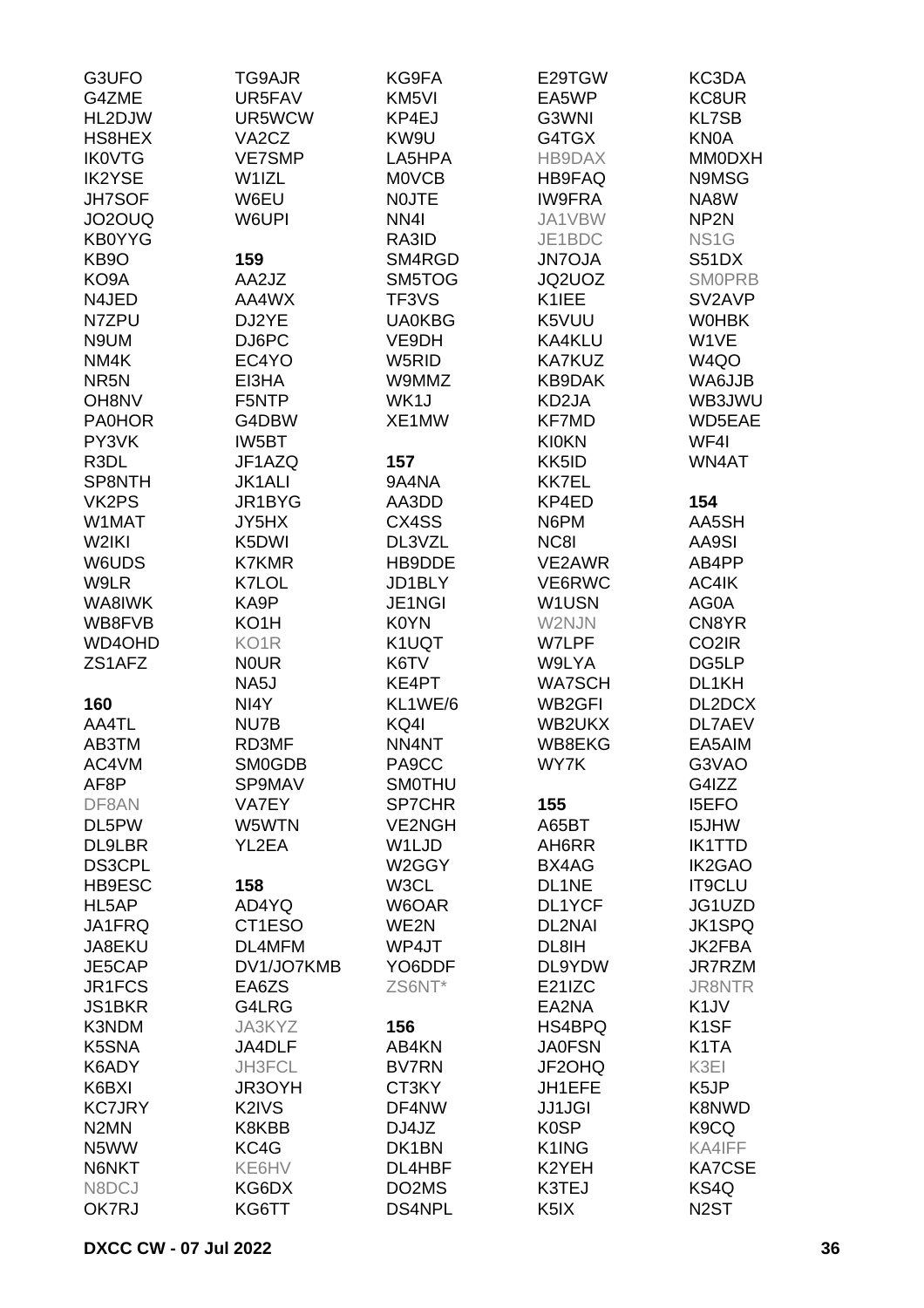| N4XAT                         | WE8T              | G4ELW              | F5VHQ              | WM1L               |
|-------------------------------|-------------------|--------------------|--------------------|--------------------|
| OR4K                          | WG0O              | HA9RT              | G4OTV              | XE1XF              |
| OZ1HYD                        | WY1G              | IZ2ZPH             | IZ8BGY             | YE <sub>2</sub> A  |
| RN3FT                         |                   | JA1EPL             | <b>JA0MGR</b>      |                    |
| TG9AWS                        | 152               | JA2CYL             | JA3AQM             | 149                |
| W6HYK                         | AC6NN             | JA4CES             | JA3OEA             | AA8BB              |
| W8KJP                         | AG4TO             | <b>JA7DSQ</b>      | JG1CYF             | AJ4SB              |
| W9ZV                          | BD8CS             | JJ1VFE             | <b>JG3SUQ</b>      | IK1GCD             |
| WA2PJI                        | BV6GM             | JL3OUW             | <b>K0IP</b>        | <b>IK4RQJ</b>      |
| <b>WA4UCI</b>                 | <b>DJ0MY</b>      | JO2LSV             | <b>K0RO</b>        | IK5ZAJ             |
| YV5GRV                        | DL6TG             | JR6ITD             | K1NEF              | <b>JA0AMN</b>      |
| ZP9EH                         | EI/W5GN           | <b>K7BUY</b>       | K3NA               | JF2DJK             |
|                               | IC8XIL            | K9QGX              | K3NGV              | JH1FRW             |
| 153                           | <b>IKOWRB</b>     | KB3WK              | K5JMB              | JI1DMH             |
| 6K2BTX                        | <b>IU0LFQ</b>     | KD2SC              | K9BJM              | JI1FUP             |
| 9V1YS                         | JA4ELX            | KG8DH              | K9VCM              | K <sub>2</sub> KYH |
| AB4U                          | JR2WLQ            | KX8F               | KA1SAW             | KC4R               |
| AB8OU                         | <b>K0KPH</b>      | KZ5J               | KE <sub>5</sub> C  | KO <sub>2</sub> Q  |
| AF4JF                         | K <sub>2</sub> DB | LB8CA              | KF5ALL             | KP4/K7GM           |
| DK4VY                         | K3NQ              | <b>MOOIC</b>       | KH6FP              | LA2US              |
| DL1AY                         | K5PA              | <b>NOQW</b>        | KK6JOL             | <b>NIODX</b>       |
| G3TDH                         | K6CTW             | N1TM               | KL7CN/W6           | OE8XBH             |
| G3ZHL                         | K7VI              | N7YQR              | KP4QI              | RW9JD              |
| IK4QJH                        | KB9CDD            | NA3V               | KU4BL              | SM3SGP             |
| JA1BDF                        | KI4CBN            | <b>NS11</b>        | LA4VGA             | VA3OKG             |
| JA1GFD                        | N <sub>5</sub> CM | OZ3FC              | LA7IM              | W2BJN              |
| JA2KPW                        | NQ7B              | OZ5TDR             | LZ3YY              | W3NF               |
| JE2ARR                        | <b>PA0RBA</b>     | RA3AUM             | N <sub>1</sub> GFV | W6LAX              |
| JH1ABC                        | PA2ALF            | RG7A               | N <sub>2</sub> EBG | W8DXU              |
| JH1KLA                        | RA3SD             | RK9F               | N3HCN              | W8ZA               |
| <b>K0ITC</b>                  | RV6AB             | UA0C               | N3SW               | W9IW               |
| <b>K0MU</b>                   | S53RI             | UX5HY              | N5NAA              | WA8YWR             |
| K2TER                         | SP2JMB            | V47KP              | N5WS               | WR3C               |
| K2UFT                         | UA3MOM            | VE3RSA             | N6RVI              | YU1JU              |
| K3JXO/LU                      | UN7AW             | W <sub>2</sub> TE  | NJ4F               |                    |
| K4JFY                         | VY2DM             | W4AXL              | OK2WI              | 148                |
| K <sub>5</sub> H <sub>X</sub> | <b>WORSB</b>      | W4GH               | OZ3ABE             | 5B/G0HIO           |
| K6ANP                         | W2ERJ             | W6RMC              | PG4I               | BX5AA              |
| KA4CDN                        | W3WW              | W7KHZ              | PY5AMF             | EC7DWP             |
| KE <sub>1</sub> R             | W4GBU             | WN7L               | R5ACQ              | <b>IOBJV</b>       |
| <b>KE7W</b>                   | W4OY*             | WX5N               | R6DAZ              | <b>IK2PZQ</b>      |
| KI4EZC                        | W4TWB             |                    | RM6LW              | JA1KI              |
| KK5FX                         | W8MHV             | 150                | SQ5STS             | JA6TNY             |
| KN <sub>8</sub> L             | W8WWC             | 3D2KM              | TA3J               | JF1SVV             |
| <b>KS7V</b>                   | WA2VQF            | 9V1PW              | UT7AW              | JF8LPB             |
|                               |                   |                    |                    | JH2BKA             |
| LA9JDA                        | <b>WB0TKL</b>     | AA5TA              | VE2FFE             | JR1REZ             |
| N0ABE                         | ZS5XT             | AA8TA              | VE3QN              |                    |
| N <sub>1</sub> DK             |                   | <b>AC0PR</b>       | VE7RG              | K <sub>1</sub> DM  |
| NJ6K                          | 151<br>AB7R       | AC4RD              | W1WTG<br>W3RMS     | K4LCP              |
| NM9H                          |                   | AF5DM              |                    | K6JEY              |
| PA3DCU                        | AC7U              | AG1T               | W4PAH              | K9PY               |
| SM4HAI                        | AD9I              | CO <sub>2</sub> RQ | W4PGM              | KK4BMB             |
| SM7EJ                         | AG5Q              | DG5KX              | W6MDX              | LA2RE              |
| W4TMM                         | DF5TR             | DH2FW              | <b>W7KKC</b>       | N4UEZ              |
| <b>WA0VQY</b>                 | <b>DJ0RD</b>      | DJ1WJ              | W9DV               | N6CHU              |
| WB <sub>5</sub> P             | DL6SAK            | DS3DGA             | W9NC               | OE1JIS             |
| WB9G                          | EA8UH             | F5PBL              | WB4JTT             | RZ6MD              |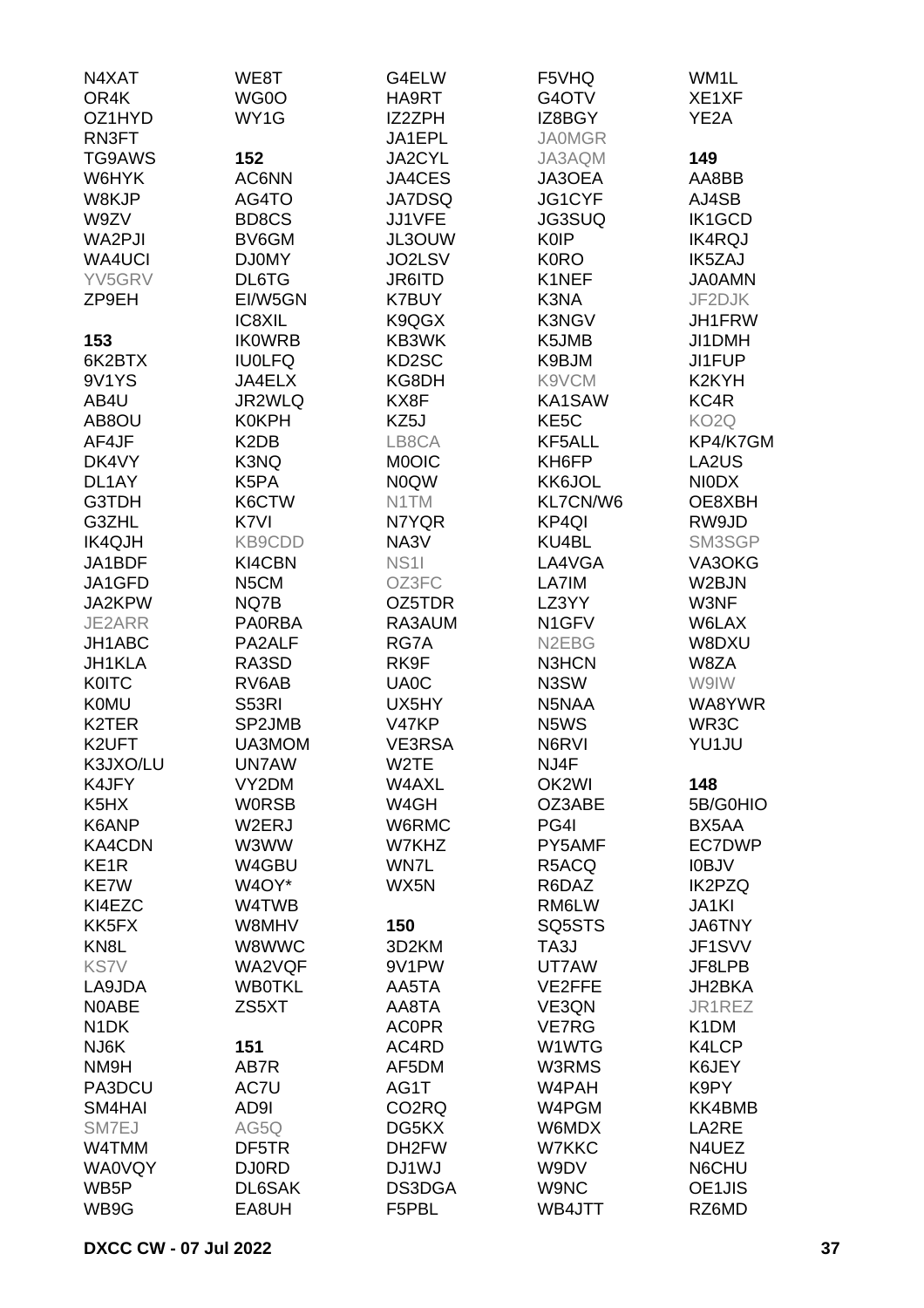| <b>WOAZ</b>                    | DK5WN              | K8YF               | 142                           | OZ8XW              |
|--------------------------------|--------------------|--------------------|-------------------------------|--------------------|
| W7GTO                          | DL7EDH             | K9OHI              | AB9KZ                         | PY4RGS             |
| W7NUW                          | EA4D               | KD6FW              | AD5VC                         | <b>S52GS</b>       |
|                                | <b>GOVBD</b>       |                    |                               | SM6REA             |
| WB4FNH                         |                    | KI6VC              | AG3G                          |                    |
| WC3O                           | G3HQX              | KM7Q               | AG7T                          | SP <sub>5</sub> JP |
| WV2M                           | G4ALR              | N <sub>1</sub> RB  | <b>BV7WB</b>                  | TF3G               |
|                                | <b>IK8VVS</b>      | N <sub>2</sub> DPF | EA7NW                         | VE1EM              |
| 147                            | IZ5BRW             | N <sub>2</sub> WWD | EI3CTB                        | <b>VK4ICU</b>      |
| AA4XU                          | JA2AYP             | N <sub>4</sub> MI  | <b>IK1SPR</b>                 | W4BGH              |
| AL9A                           | JA3POW             | N6AJR              | IZ0GMS                        | W9TTT              |
| <b>GOEEJ</b>                   | <b>JA7AQR</b>      | N7IF               | <b>JA0JDV</b>                 | WB2SXY             |
| <b>IW2FLB</b>                  | <b>JH0BLI</b>      | N8ASV              | <b>JA7MKB</b>                 | ZL <sub>2</sub> CC |
| <b>JA0DVE</b>                  | JL4LWL             | N8KF               | JH2QMT                        |                    |
| JA2SSP                         | K4MQL              | NN4RR              | JL1DLQ                        | 140                |
| JA3IWB                         | K <sub>4</sub> OP  | PP <sub>5</sub> BZ | K4BAM                         | AD7HE              |
|                                |                    |                    |                               |                    |
| JH1WHZ                         | K5PBR              | PV8ADI             | <b>K7NAA</b>                  | AK2U               |
| <b>JJ2RON</b>                  | K <sub>5</sub> SI  | VK4CT              | KB5IXI                        | <b>DA0BCC</b>      |
| <b>JK2XLJ</b>                  | K6IPM              | VR2XMT             | KV5Q                          | DL2SBA             |
| JO3GZH                         | KC2SST             | W <sub>1</sub> KG  | N <sub>2NF</sub>              | DL5DBY             |
| K3NR                           | KE3N               | W6MFC              | N <sub>2</sub> T <sub>X</sub> | EA3EJI             |
| K3TZV                          | KJ6HZ              | W6YR               | N5MV                          | F6FLB              |
| KH6CS                          | KM4YY              | W8RAH              | N8AP                          | JA3QG              |
| <b>MOTNX</b>                   | LB5GI              | WA8COB             | N9CQB                         | JA5OP              |
| N <sub>2</sub> BR              | LP1H               | WB4PHC             | NE7S                          | JG1SGA             |
| N <sub>5</sub> RB              | LY3BA              | XE2RT*             | NS <sub>1</sub> H             | <b>JI1HSV</b>      |
| RG0A                           | MW2I               |                    | OH2JJN                        | K0ZX               |
|                                |                    |                    |                               |                    |
| SM6DPF                         | N9IJ               | 143                | PA5MW                         | K <sub>2</sub> JV  |
| W3UG                           | <b>NO81</b>        | 4X1AJ              | PY2NFE                        | KU <sub>1</sub> N  |
| W6DOJ                          | OK7SX              | 7N4DNM             | RT6DH                         | LW2EU              |
|                                | SM4XIH             | AB5OR              | SP1DOZ                        | N4XQN              |
| 146                            | SM6FUD             | BD7OB              | VE6RH                         | OH <sub>5</sub> MN |
| AA4MF                          | TA1AL              | <b>CU7MD</b>       | W1XS                          | PY2MTS             |
| DF5BX                          | W3QT               | DK3WN              | W3ATV                         | <b>SMOIHR</b>      |
| DJ8LX                          | W3WKR              | <b>GODHZ</b>       | W4HY                          | VA7HU              |
| DL3DUE                         | W6RJM              | <b>GOWSC</b>       | W5UJ                          | VE2OWL             |
| <b>I5TWK</b>                   | <b>WB2RIS</b>      | <b>IK0XGI</b>      | WS5W                          | W1KQ               |
| JL1CNY                         | WP3C               | IK8IPL             |                               | W2ZQ               |
| JR1WHI                         | XE1LM              | JA5SXR             | 141                           | W4BUR              |
|                                | ZS1A               | JF7QUE             |                               | WA2AXD             |
| K <sub>5</sub> DJ              |                    |                    | F5UL                          |                    |
| K7GK                           |                    | <b>K0IW</b>        | G4ZVS                         | WF1H               |
| KB8E                           | 144                | K <sub>2</sub> GLS | JH1HDD                        | WG7Y               |
| N <sub>1</sub> D <sub>ID</sub> | DL1HQE             | K3NB               | JJ2KFF                        | YO7VT              |
| N <sub>2</sub> DUI             | DL4IAZ             | K5MOZ              | K <sub>2</sub> DH             |                    |
| NZ3D                           | DL4JNB             | K5QNM              | K4VUD                         | 139                |
| <b>OH4NVX</b>                  | EA4URE             | <b>KB2KLK</b>      | KA3KWH                        | 9Z4Y               |
| UN8FM                          | EI9E               | <b>KB4CRT</b>      | <b>KA4SDU</b>                 | AA7FK              |
| VE3TG                          | F8CRS              | N5WD               | KA6T                          | AD4XV              |
| W3EH                           | <b>IK0PAV</b>      | N9WK               | KJ0I                          | AI8D               |
| W5TEH                          | JA1NW              | NU <sub>1</sub> U  | KL <sub>2R</sub>              | CE3DNP             |
| W6IHG                          | JA3ARP             | TA1DX              | LA7EHA                        | DJ2GM              |
|                                | <b>JA7WQJ</b>      | UA9MR              | <b>MOKCM</b>                  | <b>DLOAF</b>       |
|                                |                    |                    | N <sub>2</sub> TKD            |                    |
| 145                            | JF9BLA             | VE2LX              |                               | EA3GM              |
| 2E0XAR                         | <b>JH1LYO</b>      | VR <sub>2</sub> GC | N <sub>2</sub> ZA             | EA6TS              |
| 9M2ADX                         | <b>K0INR</b>       | WA2ABN             | N6PAT                         | EI6HB              |
| CT1BNW                         | K <sub>2</sub> EOB | WB2GMY             | NE <sub>2U</sub>              | G4MLW              |
| CT7AUP                         | K4AWI              | WB5TKO             | NG <sub>1</sub>               | <b>HL4CIS</b>      |
| DJ9EU                          | K5OOL              |                    | NJ3I                          | <b>JA0CJK</b>      |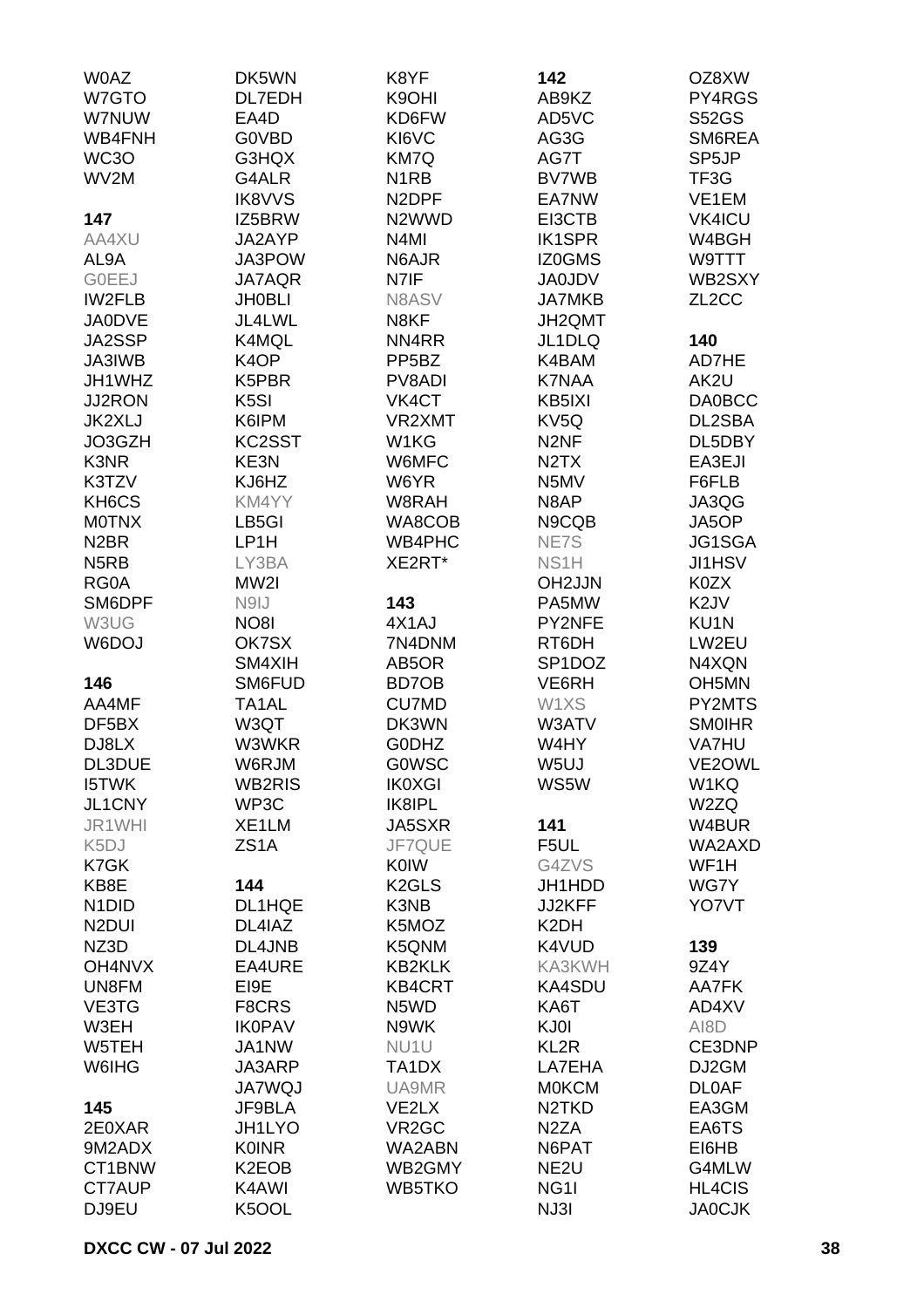| JA1CTV            | ND9X                          | DL9QI             | ZP5ALI             | KB <sub>1</sub> ODO           |
|-------------------|-------------------------------|-------------------|--------------------|-------------------------------|
| JA1IWP            | NIOF*                         | G3YJQ             |                    | KG5EG                         |
| JE3SUZ            | OH2KMG                        | HK4L              | 134                | NC <sub>1</sub>               |
| JI8XEL            | <b>PR7HR</b>                  | IK4MHB            | <b>AA0TT</b>       | NF6P                          |
| <b>JM1PTA</b>     | VR <sub>2</sub> CC            | JF2RSF            | AA8KY              | OH <sub>1</sub> LR            |
| K1KQI             | W1JX                          | <b>JJ1TJD</b>     | AE3E               | <b>P49V</b>                   |
| K6OWL             | W2LJ                          | <b>JQ3TAN</b>     | CX4AT              | PC7T                          |
| K6TD              | W4NJ                          | <b>K0VGB</b>      | D70LW              | RD3FY                         |
| K6YP              | W4ZF                          | K3TUF             | DL1DAX             | VA5LF                         |
| <b>KA1RRL</b>     | W8LRL                         | K4DLI             | EA5WI              | VE2ABO                        |
| KF <sub>1</sub> P | WA1U                          | KA1EFO            | F6BAT              | W4JOB                         |
| KI4FW             | WU7X                          | KI7O              | <b>IK1GPH</b>      | W6SW                          |
| KW4J              | XE2AI                         | KI8U              | <b>IK2GAJ</b>      | W6ZPL                         |
| <b>NOST</b>       | ZS6EGB                        | KO <sub>9</sub> V | <b>IV3BMV</b>      | <b>WIOR</b>                   |
| N <sub>2QR</sub>  |                               | KZ1A              | <b>JA7OAO</b>      | YB1ME                         |
| RA9SAS            | 137                           | <b>MM0DGI</b>     | K6JEB              |                               |
|                   |                               |                   |                    |                               |
| RC8SC             | AA4NO                         | <b>NOTM</b>       | K7PVT              | 132                           |
| S57WO             | AA4NU                         | N8PCN             | K8AAI              | AA3MD                         |
| SM7JNT            | AF4RK                         | N8UZE             | K9WYI              | AK5Y                          |
| WA2LXE*           | DL2NEW                        | OK1SRD            | KF6I               | DF4SA                         |
| WA6BOB            | EW1TO                         | RA9KY             | N0OB               | F5RPB                         |
| WB5KFP            | IZ3ETC                        | <b>WOMRZ</b>      | N9BOR              | F8BJD                         |
| WZ4Z              | JA1DZZ                        | W0YJT             | PY2YW              | <b>G0WOU</b>                  |
| ZL2RVW            | JA6JSY                        | W1HJF             | PY5MJ              | G3SZU                         |
| ZS6AA             | <b>JA7RQK</b>                 | W <sub>2</sub> OX | RV3YM              | GW4BKG                        |
|                   | JG2GSY                        | W9KKN             | SM2IUF             | HS1OVH                        |
| 138               | <b>JH7IUD</b>                 | WD8KND            | SM6LJP             | <b>IKOJRH</b>                 |
| AA2VX             | JI6LEL                        | WM7A              | SQ5WWK             | IK5PWN                        |
| AC4UR             | <b>JS2PKR</b>                 | ZR <sub>2</sub> A | SV1DPJ             | <b>IW3GJF</b>                 |
| AD6G              | <b>K0BL</b>                   |                   | SV9ADH             | IZ1CQN                        |
| DL1LH             | K <sub>3</sub> X <sub>C</sub> | 135               | UT1QQ              | IZ2GOT                        |
| DL3XAC            | K5LDA                         | BD5WW             | VA3CW              | JA2HJP                        |
| EA4KL             | K5TER                         | CT1GFQ            | VK6AAK             | <b>JE7DMH</b>                 |
| EW2GI             | K8SE                          | DJ6DO             | W7QL               | JF1XMP                        |
| F5LQE             | <b>KB0EDH</b>                 | DL3ECN            | WA1W               | JJ0AEB                        |
| G3WYN             | KG8GW                         | DL3JXN            | WV <sub>1</sub> C  | K1KAV                         |
| G4EJW             | KQ6X                          | JH1QAE            | WY4I               | K <sub>1</sub> L <sub>Z</sub> |
| <b>HB9TQL</b>     | N4LSJ                         | <b>JI1RGF</b>     |                    | K9UWA                         |
| JA1RJU            | N <sub>5</sub> EP             | JO2SLZ            | 133                | KD <sub>2</sub> OD            |
| JE3AZY            | NE3I                          | KA1W              | 9A6NA              | KF5BA                         |
|                   |                               |                   |                    |                               |
| JH8CZB            | OH3MMH                        | KJ4FZ             | DF <sub>1</sub> OE | KS <sub>2</sub> G             |
| JH8FIH            | PY2MTV                        | <b>KX7YT</b>      | DL3MFZ             | LA5RBA                        |
| <b>JP3OIK</b>     | SM5OBK                        | N <sub>3</sub> SO | DS4BHW             | N8VW                          |
| K1GVW             | SP3NYU                        | N4USG             | DS5ANY             | ND8N                          |
| K3CB              | SV1VN                         | N6GY              | EA8CPN             | NE <sub>1</sub> T             |
| K4AOA             | SV <sub>2</sub> BFL           | N8FVC             | F6HAY              | ON4ARJ                        |
| K5RCR             | W1KX                          | N8IK              | G3ZRN              | PT7SD                         |
| KA2ZNV            | W1LY                          | PG0S              | HB9SVT             | UB5LSL                        |
| <b>KB2XR</b>      | W4ALA                         | R <sub>0</sub> CY | <b>ISOBZR</b>      | VE5XM                         |
| <b>KL7TC</b>      | W5TMC                         | R4DX              | <b>IV3BCA</b>      | W2DJB                         |
| KU8T              |                               | VA <sub>5RI</sub> | IW2BZY             | W <sub>2</sub> GD             |
| LA1PHA            | 136                           | VE3FAC            | <b>JA7FSB</b>      | W3ASW                         |
| <b>NOQLT</b>      | 7A2A                          | W1FYI             | JP1WFI             | W4WB                          |
| N <sub>1</sub> CC | 9A1CPP                        | W9KB              | K4LD               | W8XC                          |
| N3EA              | AD4DD                         | WA2MIS            | <b>K4SKY</b>       | <b>WA1NTA</b>                 |
| N4DE              | CT7AJL                        | WU2M              | <b>K7ULS</b>       | WD2E                          |
| N7QS              | DL/AG7N                       | XE1CCB            | K7YG               | Z24EA                         |
|                   |                               |                   |                    |                               |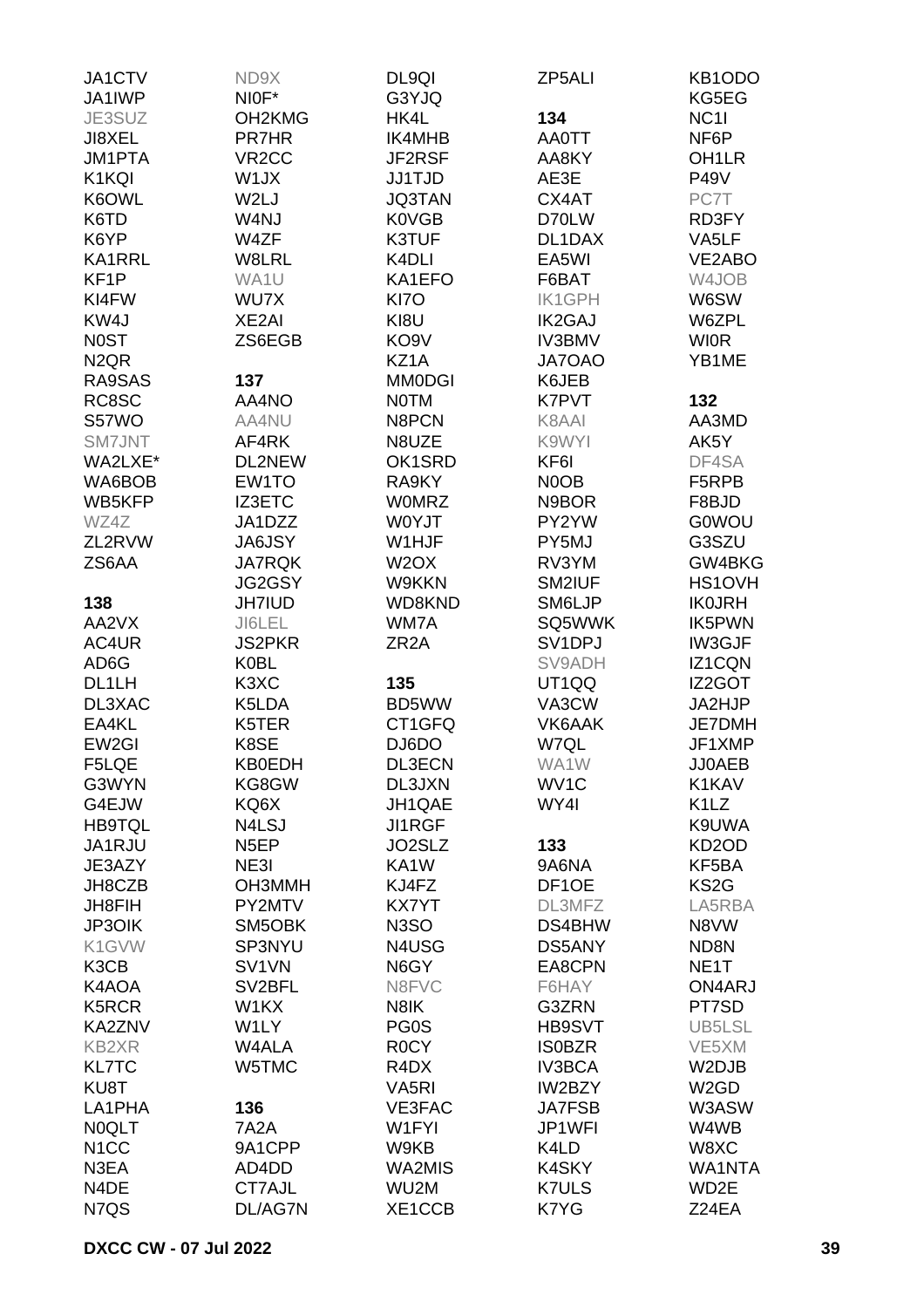| 131               | <b>JH2QQL</b>                  | 128                | K9KM               | SQ8KFM                         |
|-------------------|--------------------------------|--------------------|--------------------|--------------------------------|
| AE6RR             | K <sub>4</sub> GO              | 7N2OKM             | KB3KV              | VE3TEE                         |
| AF1E              | K4NST*                         | AA1CA              | KB3P               | <b>VE7KS</b>                   |
| AP2IA             | K9DJT                          | AA5WE              | KD8CGH             | W <sub>2</sub> FT              |
| DF3YJ             | KW7XX                          | AC4XL              | KE3ZT              | W4BCG                          |
|                   |                                |                    |                    |                                |
| DK9KD             | KY3V                           | AK9B               | <b>KE4BKL</b>      | W4BH                           |
| DL1RDY            | LZ4WX                          | CO <sub>2</sub> WF | KH6/NA2U           | W4GHW                          |
| DL8SDC            | N2JDQ                          | DK9HE              | KI7V               | W4JCM                          |
| FR5EM             | N3QW                           | DL4MDU             | KJ0G               | W5PNI                          |
| GI4EEB            | N5KDV                          | F5DBT              | KN6WV              | WB2SBO                         |
| <b>IK2SYK</b>     | N6NPG                          | F5JUJ              | KS8W               | WT2F                           |
| <b>IW8DON</b>     | N7IN                           | <b>HAOIL</b>       | KT <sub>5</sub> E  | WT5N                           |
| JA6WFM            | N8LR                           | HL4CUY             | KX5V               | WV4TN                          |
| <b>JH6INI</b>     | OH9RP                          | <b>IK2YQX</b>      | LA9VBA             |                                |
| K1FQL             | PG5V                           | IK5ZWE             | N3FHW              | 125                            |
| K8KR              | TA1UT                          | JA1DOQ             | N <sub>5</sub> VT  | AA2GS                          |
| KD1YV             | <b>VE3NFK</b>                  | <b>JK1JHB</b>      | OZ1IKW             | AA9H                           |
| KT3A              | VE3OAT                         | <b>JS6PXB</b>      | RU9SO              | AE4FV                          |
| KY4L              | W1AF                           | K0YA               | <b>VE7NI</b>       | AE8T                           |
| LA6SK             | W6TE                           | K <sub>2</sub> DE  | <b>W0GWK</b>       | AG2C                           |
| N <sub>5</sub> RN | WB4PVT                         | K <sub>2</sub> EN  | <b>WOTG</b>        | DD9WL                          |
| N7HN              | XE1/AA0AA                      | K4OZS              | W3KOD              | DF1KG                          |
| N8XE              | YO9CEB                         | KB2VVB             | W5DP               | DL4LXM                         |
| NJ2DX             |                                | KB8ZUN             | W5ZTG              | <b>DL9MFL</b>                  |
| PY2BT             | 129                            | KC2BW              | W6CWM              | HA1RJ                          |
| <b>SP9FWQ</b>     | EA1MV                          | KF4ZZ              | W9LW               | <b>IK0YGH</b>                  |
| SP9OHP            | F5LBD                          | KF8TC              | WB2YIP             | <b>IK1PQT</b>                  |
| UA3UCV            | F5VKT                          | KS2M               | WB5VIH             | <b>IK8VRI</b>                  |
| VK2EXW            | G4KTI                          | N3NY               | <b>WD4ENQ</b>      | <b>IW2MYV</b>                  |
| W <sub>2</sub> UL | HP1IBF                         | N4KFT              | YE1AR              | IZ2DDU                         |
| W4SAA             | HS3ANP                         | N9ACD              |                    | JE5QAQ                         |
| W8GBH             | IZ1CLA                         | NV7DX              | 126                | JE6HID                         |
| WA2D              | JA8RDW                         | ON8DX              | 9A5MI              | JI2KLU                         |
| <b>WA8KSS</b>     | <b>JJ2MST</b>                  | PY3ACD             | AA8DV              | JM1EKM                         |
| WB6RAB            |                                | R8OD               | AC5TN              |                                |
|                   | JK1UJT                         |                    |                    | K <sub>1</sub> AE              |
| WN6V              | JR2FJC                         | RK6DU              | CU <sub>2</sub> AF | K <sub>1</sub> CN              |
| WU2T              | K1GND                          | RW4WD              | DS3EXX             | K <sub>1FJ</sub>               |
| WW2R              | K5TC                           | SM3GQP             | EI4BK              | K3IK                           |
| WZ7O              | KA3DRR                         | SP3ESV             | EI5KO              | K3OQ                           |
| XE1GSQ            | LU4HK                          | <b>VE3NRB</b>      | HB9AZX             | K9ZA                           |
|                   | <b>NOFIK</b>                   | <b>WOVC</b>        | JA1DBG             | KA3LUE                         |
| 130               | N <sub>2</sub> B <sub>ZD</sub> | <b>WOXC</b>        | JA1GYO             | <b>KB0VQ</b>                   |
| CT2KAL            | N <sub>2</sub> NO              | W1GOU              | <b>JA1NKA</b>      | KB4HZ                          |
| DG8HJ             | N3FCP                          | WR5J               | JA8IAF             | <b>KC0SB</b>                   |
| DL3EAD            | N7WA                           | <b>YBONFL</b>      | <b>JG3PTB</b>      | KC4LZN                         |
| EA2CLU            | N8GA                           |                    | JJ1XNF             | KD2KR                          |
| F4GYM             | NK3Z                           | 127                | <b>K0VG</b>        | KI5GD                          |
| F8DYD             | NT4X                           | 7P8DX              | K5TRI              | KM <sub>2</sub> T              |
| <b>HB9CNE</b>     | OK1KTI                         | DH2MS              | K7BX               | LU9FHF                         |
| HI3A              | OZ8AGB                         | EI9CF              | KE8DI              | <b>NOUK</b>                    |
| <b>HK1ANP</b>     | <b>V31CQ</b>                   | G3JQJ              | KV4AC              | N <sub>1</sub> HO              |
| <b>IK1ZFN</b>     | VE3EXW                         | <b>IK8YFU</b>      | N <sub>2</sub> GPT | N <sub>2</sub> QLT             |
| IZ1UKG            | WA3VFM                         | IZ3CAN             | NJ6W               | N <sub>4</sub> D <sub>XI</sub> |
| IZ5BYJ            | WM9I                           | <b>JA3HIS</b>      | NN4E               | N4EK                           |
| <b>JA4TUJ</b>     | YC1DOL                         | JA4EYJ             | PA3AQL             | N6FM                           |
| <b>JA9BSL</b>     |                                | K6SS               | PA3FWP             | N7FG                           |
| JF1PHJ            |                                | K8NIA              | PJ2/K8ND           | N8GGI                          |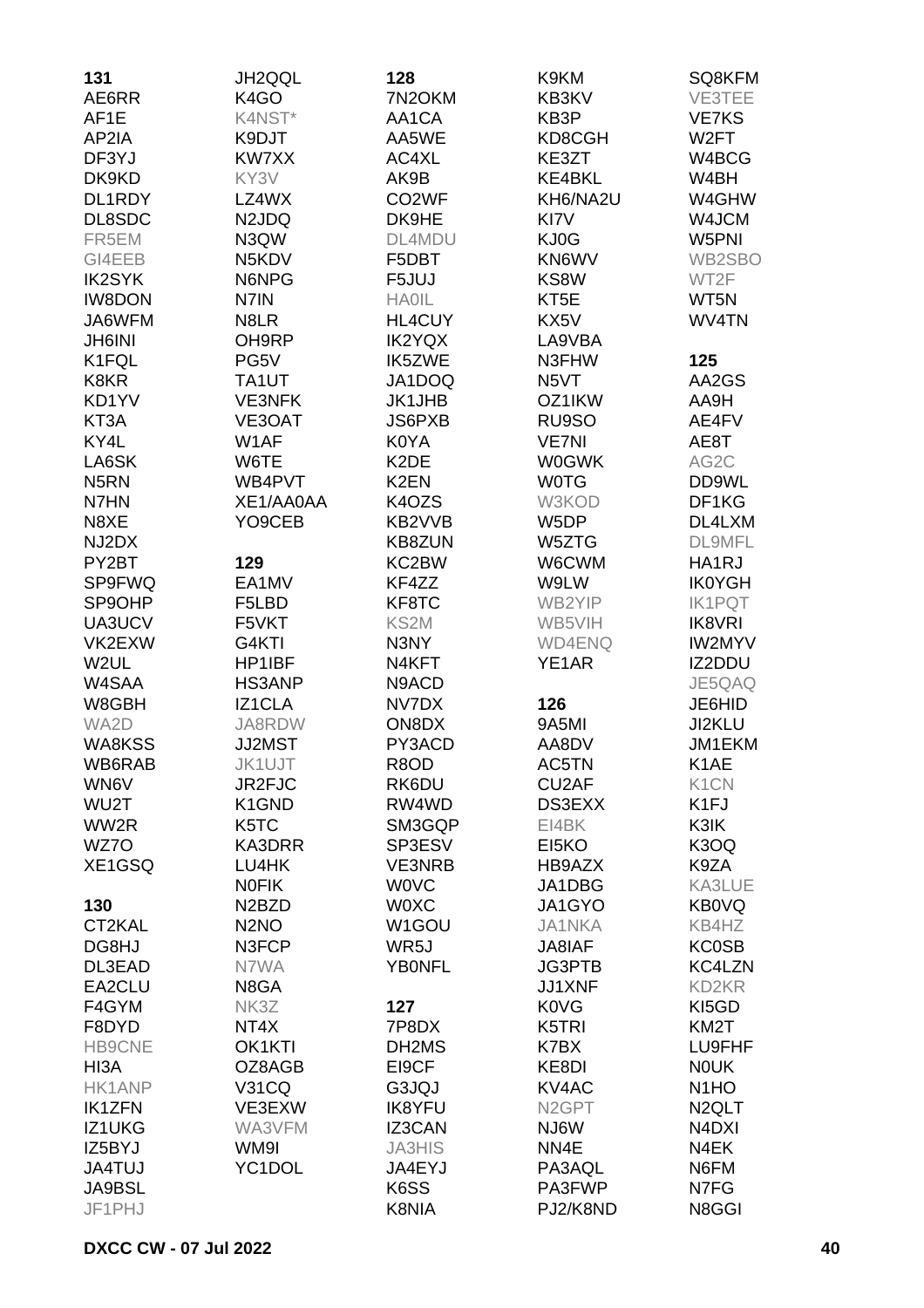| <b>NIOK</b>                    | 123                           | K <sub>1</sub> MLP            | NK <sub>5</sub> G   | <b>JL3AMK</b>      |
|--------------------------------|-------------------------------|-------------------------------|---------------------|--------------------|
| NJ1Q                           | 9V1JA                         | K3NG                          | NZ3L                | <b>JL3CRS</b>      |
| NM <sub>1</sub> A              | AC6KW                         | KD1KR                         | OH <sub>2</sub> BMH | K3GYS              |
| NO3U                           | AJ1DM                         | KI6LZ*                        | OH6AK               | K7FB               |
| NU <sub>5</sub> V              | BD3OM                         | KN8S                          | OK1PRU              | K8WV               |
| OK7AW                          | <b>DLORSW</b>                 | KP4KD                         | <b>VE3MIS</b>       | <b>KD0IZL</b>      |
| SP3IK                          | EA4DGI                        | LA4URA                        | VE3WZ               | KM6JD              |
| UA9OG                          | EI4KX                         | N <sub>2</sub> M <sub>G</sub> | VE7BZ               | KN4Q               |
| W1FYT                          | F4EEX                         | N <sub>5</sub> EE             | VK5CE               | N <sub>1</sub> HT  |
| W5AJD                          | F8FQJ                         | N5NHJ                         | W5UR                | N4PL/M             |
| W6CN                           | F8MUU                         | NR4C                          | W6KT                | NJ8J               |
| WA6BFW                         | G4LVQ                         | OE8SPK                        | W6VTK               | NT <sub>1</sub> U  |
| WB4KDI                         | G4OEQ                         | OK1DSU                        | WI <sub>2</sub> A   | NW6R               |
| YV5AAX                         | JA1BML                        | ON7BS                         | YB8TK               | OK1FMX             |
| ZL4CR                          | JA8DOB                        | PA3DHN                        | YN2GY               | OM1ADM             |
|                                | JF2GIZ                        | SM4HCF                        |                     | PA3AIN             |
| 124                            | JH3DNC                        | UA6DX                         | 120                 | RN3AM              |
| AA5NN                          | <b>JJ6VOV</b>                 | VE3BER                        | 4F3BZ               | RV3A               |
| AA5NT                          | JO1MQV                        | W1OHM                         | 4X6HP               | RX6FJ              |
| BV6CC                          |                               |                               |                     |                    |
|                                | <b>JR0BQD</b>                 | W7PP                          | 4Z5BZ               | RZ3ATG             |
| DL1JFM<br>DL4XU                | K4QBH                         | W9CRN<br><b>YB1TIA</b>        | DJ3MJ               | SM5BZQ             |
|                                | K5IQ                          |                               | DJ5CL               | UX1HW              |
| <b>DS4FKX</b>                  | K6EGF                         |                               | DJ7XA               | VA3IX              |
| EA7HDO                         | K6JS                          | 121                           | DL1HRY              | VE3PYA             |
| EW8OW                          | K9GYI                         | AA1KL                         | <b>DL1RTS</b>       | VE <sub>5</sub> UO |
| HL5BUV                         | KB4J                          | AI2I                          | <b>DL2JES</b>       | VU2DED             |
| <b>IK0XFD</b>                  | KC4IK                         | AI5P/PA                       | DL2ZAV              | W4DWS              |
| <b>IK5NTK</b>                  | <b>KNOL</b>                   | AJ5H                          | DL3KWR              | W4ZE               |
| <b>IW3RUA</b>                  | KS4YX                         | <b>DLOXY</b>                  | DL5HCK              | WA2HIP             |
| JA2IFW                         | N <sub>5</sub> H <sub>Z</sub> | DL1EKC                        | DL5SL               | <b>WR0U</b>        |
| JE2VLQ                         | N7MS                          | <b>DS1AFL</b>                 | EA1EXE              | XE1RZL             |
| JI2DLF                         | <b>NI9O</b>                   | EA3YY                         | EA <sub>1</sub> OJ  | YL3FO              |
| JM8GJB                         | OK1AVV                        | EX8BN                         | EA1SA               | Z21HL              |
| <b>JR0QKR</b>                  | PI4Z                          | F5ICC                         | EA4DEI              |                    |
| K0GT                           | <b>VE7HDX</b>                 | G3RFS                         | ES3VI               | 119                |
| KC5WXA                         | VK3FN                         | G4DRS                         | FE1LET              | 7L3KJV             |
| KD8SAV                         | W2KAI                         | HH2B/W4                       | G4KGG               | 7M4HIC             |
| KS6PD                          | W3WTD                         | <b>IK0GRS</b>                 | IQ3WW               | 9A3GO              |
| LU1FM                          | W4TGB                         | JA1SNF                        | <b>IT9TWC</b>       | AA2HV              |
| LU <sub>2</sub> CC             | W6TRI                         | JA3DLE                        | <b>JA0BEJ</b>       | AE6AY              |
| N4EDT                          | <b>WA9EIC</b>                 | JA3EOG                        | <b>JA0NCE</b>       | AF9W               |
| N4WFW                          | XE1SVT                        | JA3WFQ                        | <b>JA1ILA</b>       | DF5ZV              |
| N5WC                           |                               | JM2LOF                        | JA2BDY              | DJ0YV              |
| N7GVV                          | 122                           | <b>JN3TSY</b>                 | JA3VOV              | DK4KC              |
| N8TFD                          | 9M2VZ                         | K1ECU                         | JA4AQZ              | DL1ASP             |
| N9IA                           | AF <sub>5</sub> I             | K <sub>1</sub> SG             | JA5ATU              | DL1DQJ             |
| NF <sub>1</sub> R              | AG6RT                         | K5WLQ                         | JE2IDB              | DL1JBO             |
| OH2LHE                         | G4UGB                         | K6CW                          | JE2TUW              | DL2AAW             |
| R <sub>2</sub> GD <sub>G</sub> | <b>I4EUM</b>                  | K7JBQ                         | JE6FMW              | DL2PR              |
| RW3RO                          | <b>IK7XIV</b>                 | K8XP                          | JE6RQO              | DL2YMR             |
| S9SS                           | <b>IN3EBZ</b>                 | KB2BK                         | JF5NTT              | DL6ZBY             |
| SV <sub>1</sub> END            | <b>JA0BMS</b>                 | KD9ZR                         | <b>JG8TQL</b>       | DL7VOX             |
| US7CQ                          | JA1UTC                        | KG5RJ                         | JH2HUQ              | DM3FZN             |
| VA3PM                          | JA3MHV                        | KQ4R                          | JH8MCZ              | EA4R               |
| VE3FJ                          | JE1NCP                        | N <sub>1</sub> RU             | JI1MTM              | EA5HT              |
| W3MRL                          | <b>JS1MRA</b>                 | N6FH                          | JJ0OAP              | EA5NI              |
| WE9M                           | K <sub>1</sub> DCI            | N9KO                          | <b>JK1VMC</b>       | F <sub>2</sub> AR  |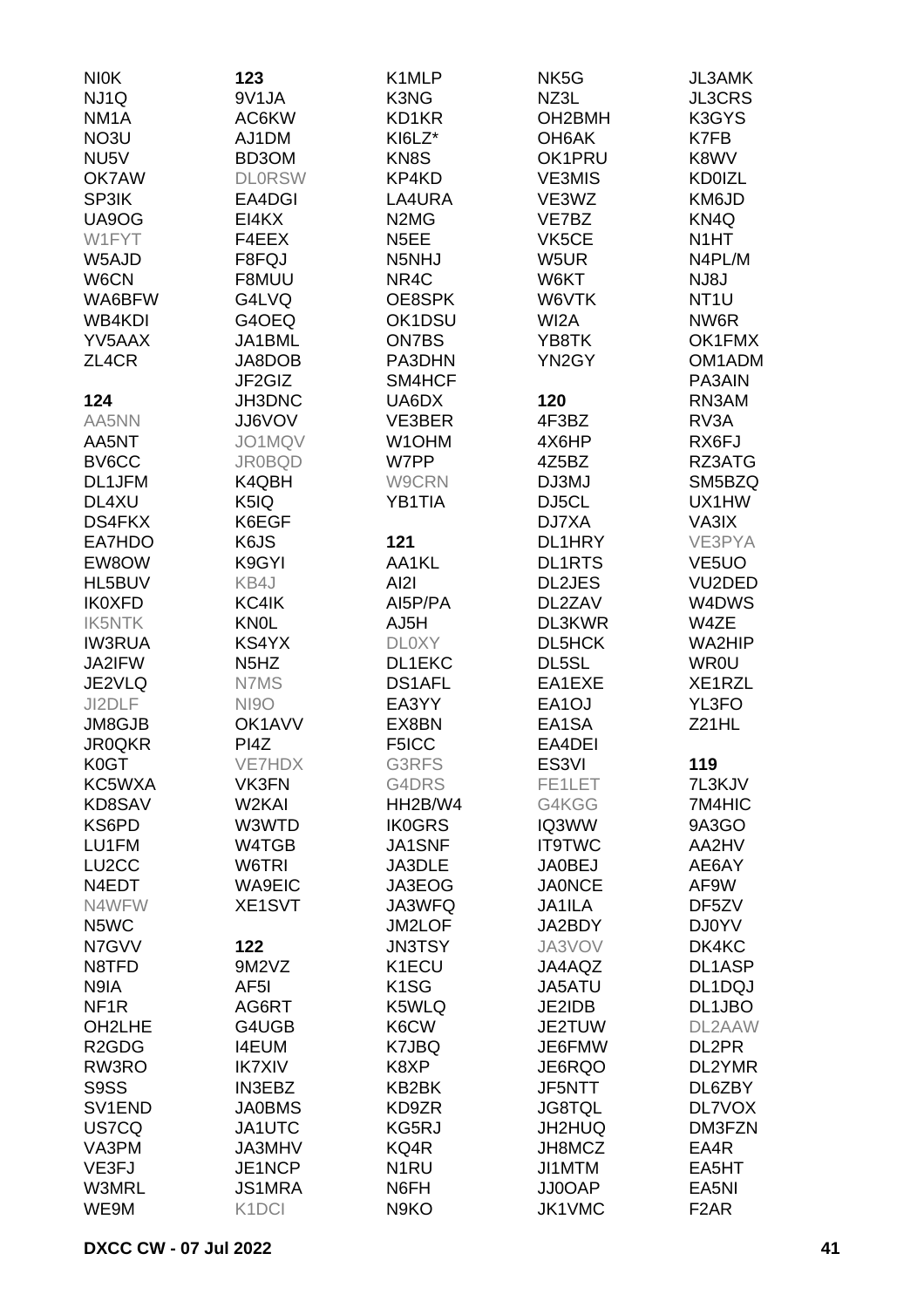| F6FXW                         | WB2DHY             | NR <sub>0</sub> P | <b>VU2RMS</b>     | W <sub>1</sub> IA |
|-------------------------------|--------------------|-------------------|-------------------|-------------------|
| FD1ORO                        | WX8U               | OH3NLP            | <b>WODZ</b>       | W3PR              |
| G4AKR                         | ZL2RX              | OM2NW             | W3ATT             | W3QOS             |
| <b>GU0SUP</b>                 |                    | PY2VG             | W3MUM             | W5WI              |
| GW3TMP                        | 118                | R6FAA             | W4JKL             | W8BFT             |
| IK3OBX                        | AA3HV              | SV1AIP            | W5EN              | W9BS              |
| <b>IK4JOK</b>                 | AH6M               | SV2HNZ            | W6KF              | WM4D              |
| IZ <sub>1</sub> DFI           | AL7LU              | UA1CFF            | W9DS              | WR3Z              |
| JA1IVL                        | BD7BW              | UK7AL             | WB8TGY            | WT2Q              |
| <b>JA1IXI</b>                 | CQ0ODX             | UY3MW             | WB9AZA            | WX3V              |
| JA1TRP                        | DF6NS              | W6BKY             | YB3ASQ            | YO7DAA            |
| JA4XGC                        | DL2AV              | WB9YJE            | YV1/W5ALT         | ZS6BK             |
|                               | DL2FDD             | WD4GOY            |                   |                   |
| JA5ENO                        |                    |                   |                   |                   |
| JA6KTY                        | DL3GER             | WE2L              | 116               | 115               |
| <b>UMUAAL</b>                 | DL5JAN             | WU9D              | 3B8/SM6GOR        | AA2NL             |
| JE3JLB                        | DS2AGH             | ZS6/G3SGQ         | 5T5PA             | DB3KE             |
| JF1OVM                        | <b>DS2KGJ</b>      |                   | 6K2GCW            | DJ8KE             |
| JH1QDF                        | DS5WKW             | 117               | 8R1A              | EA1CRK            |
| <b>JJ7XTV</b>                 | EA1EZZ             | AA1JA             | 9V1XX             | EA4WD             |
| JM1CYP                        | EA5GIO             | AA4SY             | AA1XV             | F5GGL             |
| JM1SBU                        | ER <sub>1</sub> OA | DF6VI             | AB4RL             | GM6NX             |
| JM2LEI                        | <b>HB9TUD</b>      | DJ3RM             | AC5HF             | HA3MG             |
| K <sub>1</sub> D <sub>D</sub> | <b>IK0IHA</b>      | DK8LV             | DL2RVL            | HA5BDU            |
| K2ESE                         | <b>IK0IXI</b>      | DL1EJD            | DL3BZZ            | HK6HFY            |
| K4MA                          | JA3WU              | DL3HWF            | DL5YEZ            | HL1/N8HI          |
| K6VR                          | JA6APS             | <b>DL3HXS</b>     | EA5BHK            | <b>IK1LJN</b>     |
| K7CW                          | JA6WLG             | DL5DBH            | G0AOL             | IK5DEZ            |
| <b>KC0VKN</b>                 | <b>JH0SJJ</b>      | DL9KAF            | <b>IK1OWC</b>     | IT9WEY            |
| <b>KK7RH</b>                  | JH4MIF             | F5IUZ             | <b>IK3YBX</b>     | JG8PBE            |
| KV4QS                         | JH7AUL             | HB9DBO            | IT9ZEO            | JI1UQB            |
| <b>M0BPQ</b>                  | <b>JI2NNJ</b>      | HI3AA             | <b>JF0SGW</b>     | JJ1NZA            |
| <b>MONKC</b>                  | JM3APP             | <b>HS0GBI</b>     | JI6BEN            | JN1RKE            |
| N <sub>2</sub> H <sub>X</sub> | JN1CBH             | <b>I1NDP</b>      | JJ5BHT            | K2HAT             |
| N <sub>2</sub> MUN            | JN1GLB             | <b>ISOMKU</b>     | K3UZ              | K6GFB             |
| N3VO                          | JR1AUK             | JF1HUC            | K4BNF             | K6ZP              |
| N4ES                          | <b>JS2KHM</b>      | JF3AHI            | K5LBU             | K7DR              |
| N6OI                          | <b>JW2US</b>       | <b>JJ8RUN</b>     | K8ZCT             | K8YE              |
| N9AJ                          | <b>K0CW</b>        | <b>JK1AKA</b>     | KE2LJ             | KA8IIC            |
| NM <sub>1</sub> K             | K3JMH              | <b>JL1QAS</b>     | KE3MX             | <b>KD0QV</b>      |
| NU6V                          | K4GT               | <b>K0FA</b>       | KE8Y              | KE5AL             |
|                               |                    | <b>K0HW</b>       |                   | KK3X              |
| OE1MHL                        | K4MSG              |                   | <b>KG0EI</b>      |                   |
| OK1DKO                        | K4OAR              | <b>K0NN</b>       | KT5Y              | KK9M              |
| OK1KQJ                        | K5CAO              | K2EKM             | LX/G3VQO          | KP2/W0NB          |
| PA1KO                         | K7EKO              | K3NC              | LY2BOS            | <b>KSOX</b>       |
| PY2OT                         | K7GLM              | K9QJ              | <b>MM0XAU</b>     | <b>MOAPB</b>      |
| S57LO                         | K9IZT              | <b>KC0XK</b>      | N <sub>1</sub> FG | <b>NOFGH</b>      |
| SA6AQP                        | KB7TX              | KK6M              | N4RJL             | N <sub>5</sub> IW |
| SM6SHF                        | KD2HE              | KO4D              | N6FE              | N7XJ              |
| <b>UA0ZY</b>                  | KE4HBE             | N7TO              | N6VHF             | N9VD              |
| UA3LMR                        | KF5VM              | NZ <sub>5</sub> F | N8GAS             | NB <sub>0</sub>   |
| US7AF                         | KG6N               | P <sub>40</sub> P | N8ZR              | NP3G              |
| US8IN                         | KK9N               | PY1JN             | OM3LS             | OH6BA             |
| VA1RST                        | N <sub>4</sub> PYI | PY2DV             | OM7TJ             | OK1ZE             |
| W5ESE                         | N6LL               | RZ6AE             | PA3AVV            | R <sub>1</sub> CF |
| W6SDM                         | N6SN               | <b>UA0ZAM</b>     | <b>S56C</b>       | RA3AJT            |
| W7XE                          | N9BIL              | <b>UA3TCQ</b>     | UA3DJ             | RD7T              |
| W8DSN                         | NK4K               | UX3IO             | VR2XYL            | SV <sub>2KF</sub> |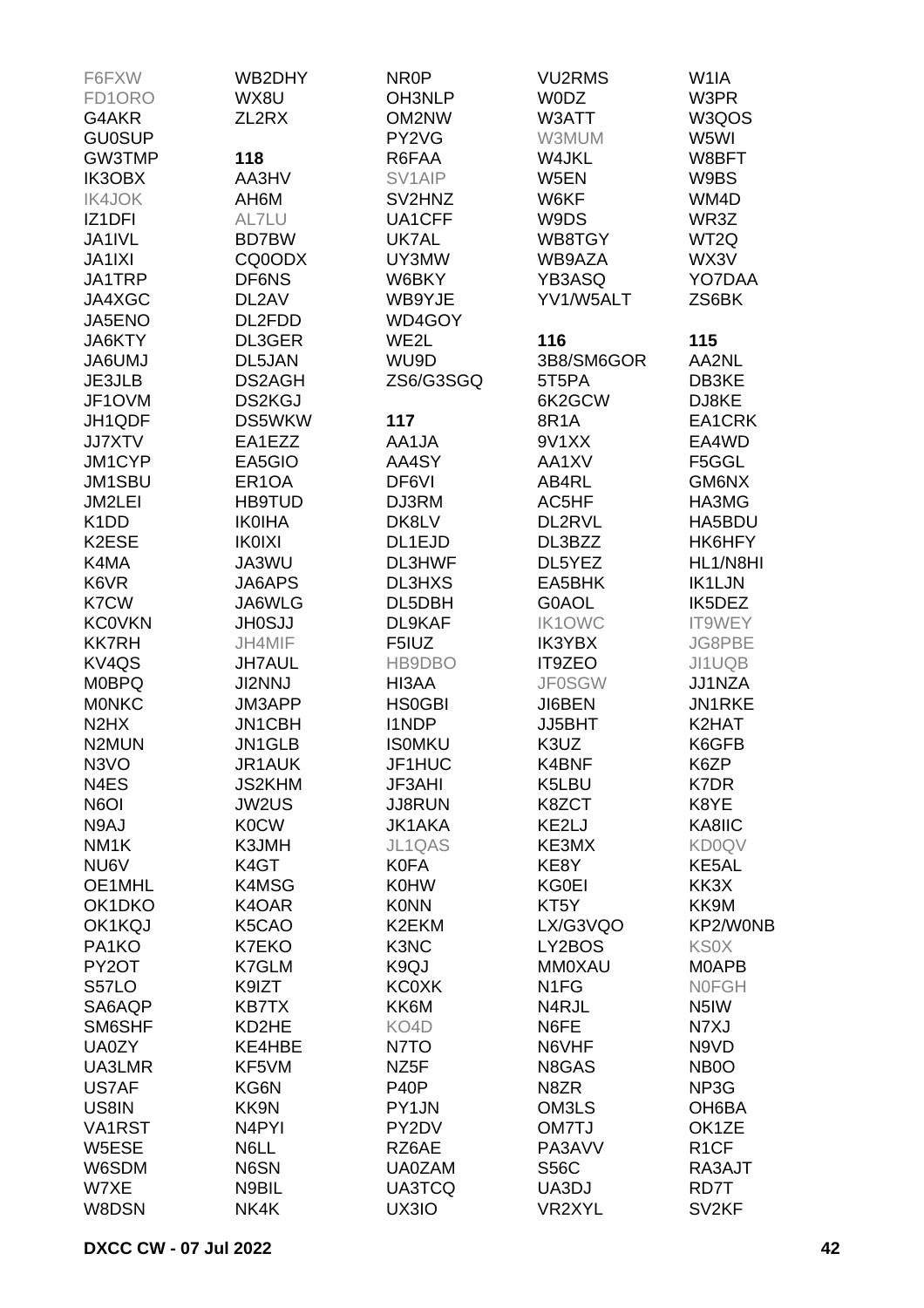| VA3NR                          | RW9JN              | <b>KCOMS</b>       | JA1DXR                         | DL2MGP                         |
|--------------------------------|--------------------|--------------------|--------------------------------|--------------------------------|
| VA6MM                          | SA5BJM             | KD7P/KH2           | <b>JA9KUG</b>                  | EA4IL                          |
| <b>W0CGV</b>                   | SP5XOV             | KE1AU              | JH1ESR                         | EA5AED                         |
| W2TMT                          | UA1ZFG             | LA5ZEA             | <b>KOMKL</b>                   | EA5AIH                         |
| W <sub>4</sub> DL              | <b>W0PKO</b>       | LY2CX              | K <sub>1</sub> D <sub>Z</sub>  | F4FPR                          |
| W4NML                          | W3JGS              | N <sub>2</sub> FKE | <b>K2NPN</b>                   | GM3ZRT                         |
| W6TPE                          | W4DX               | N <sub>2</sub> ZW  | K4SWJ                          | HB9AFZ                         |
| W8LNL                          | W4MAY              | N4QQI              | K8FP                           | HB9DIB                         |
| W9BM                           | W4MHA              | N5ZV               | KA6NVA                         | <b>HB9KAS</b>                  |
| WA6DFA                         | W4WKN              | N6HGK              | KB1FJ                          | HL5URV                         |
| WA6NKM                         | <b>W7LNG</b>       | NP4H               | KB9IIZ                         | JA7NUZ                         |
| WB4WCR                         | W9AU               | NS3E               | KC5GB                          | <b>JI5NWQ</b>                  |
| WK <sub>2</sub> G              | <b>WB0CHS</b>      | ON4IVU             | N <sub>2</sub> DM <sub>Z</sub> | JJ1PLA                         |
|                                |                    |                    |                                |                                |
| WS3V                           | WB6FEK             | PJ2/NA2U           | N <sub>2</sub> IEN             | <b>JQ2FFS</b>                  |
| WW4O                           |                    | PT2BZ              | N4EEI                          | K <sub>2</sub> F <sub>X</sub>  |
| WW5RC                          | 113                | PY2FSG             | N4ESS                          | K2LHR                          |
| XE1/DM3DL                      | 4L1FP              | TC10SWAT           | N4HN                           | K <sub>2</sub> YT              |
| ZC4AP                          | 4Z8DT              | TI4WAM             | N4LS                           | K3WWP                          |
|                                | A41ZZ              | UW3HM              | N4MY                           | K4JRA                          |
| 114                            | AA8RT              | VE2EXR             | N5CHA                          | K4KHZ                          |
| 408A                           | AC8AZ              | VE7BC              | N <sub>5</sub> H <sub>C</sub>  | K4VD                           |
| 5W1GC                          | AF5Q               | W1AAX              | N <sub>5</sub> LN              | K6PBQ                          |
| DJ5BWD                         | AF6WU              | W <sub>4</sub> DJ  | N7FUP                          | K9XJ                           |
| DL1JDK                         | AG2AA              | W5IMJ              | N7VZ                           | KB8BOG                         |
| DL5CO                          | AH7A               | W6DAS              | NG5NG                          | KB9GZG                         |
| DL9UGF                         | DC3RJ              | W7WP               | NR3N                           | KK4E                           |
| EA3AXM                         | DF5SF              | W8AR               | NZ4CW                          | KM6FW                          |
| GA4JPZ                         | DF6MU              | W8GB               | OH <sub>1</sub> LA             | KT7W                           |
| <b>GIOPCU</b>                  | DF8XP              | <b>WB3AAL</b>      | OK1ARO                         | KW4G                           |
| <b>GM0FSV</b>                  | DJ1RL              | WS1V               | OM2MM                          | KY4F                           |
| HL1AZH                         | DL1DRQ             | XP <sub>2</sub>    | PR7AR                          | N <sub>1</sub> TQ              |
| HL1TXQ                         | DL1NEK             | YD1XUH             | PR7AYE                         | N <sub>2</sub> LK              |
| HL2SQQ                         | DL3AD              |                    | PT <sub>2</sub> CJ             | N4HY                           |
| IZ3ASA                         | DL7VKD             | 112                | <b>RA0FD</b>                   | N4UOH                          |
| JA2AMP                         | EI2KK              | 2E0OBO             | <b>RW0LCN</b>                  | N8TD                           |
| JA4VNE                         | F8BQQ              | 9A/TA7AZC          | W1NRB                          | NC <sub>1</sub> T              |
| JA5ERZ                         | IK6GZM             | 9M2MRS             | W4EAB                          | NK8I                           |
| JA6LVW                         | IZ1GIP             | AA5CK              | W6EO*                          | <b>NW1O</b>                    |
| JH4JZB                         | IZ3ALF             | BA5AN              | W9PDS                          | OK1KI                          |
| <b>JH7ORW</b>                  | <b>JA0DBS</b>      | DL1NFC             | WA5RR                          | <b>ON9CLU</b>                  |
| K0ZU                           | JA1BUI             | DL2LBF             | WA6MHZ                         | SV <sub>1</sub> PS             |
| K3RMB                          | JA1HTG             | DL5DRM             | WA6OWM                         | UN <sub>2</sub> G              |
| K7HI                           | JG1TGQ             | <b>DS2BSK</b>      | WC7S                           | UT5CZA                         |
| K7XN                           | JG8QXB             | EA1AUI             | WD4MSM                         | V25A                           |
| KA8HDE                         | JH1BCS             | EA4IP              | <b>YB2LSR</b>                  | VE1AGM                         |
| KB3MP                          | JH1QYT             | F6BHK              | YB6LAY                         | VK7SM                          |
| <b>KF7PBM</b>                  | JM1MTE             | <b>GOMGX</b>       | YV4AB                          | VU2FWW                         |
| LA4IR                          | <b>JN7LYD</b>      | G3DDA              |                                | W <sub>1</sub> H <sub>IS</sub> |
| LU2NI                          | JR5KLZ             | G3LZT              | 111                            | W2DES                          |
| <b>NOUF</b>                    | <b>K0EVZ</b>       | G4ASL              | 7K3POI                         | W <sub>2</sub> ORN             |
| N <sub>3</sub> AX              | K0HD               | HL2DNU             | A7/M0FGA                       | W <sub>2</sub> VQ              |
| N <sub>5</sub> RM <sub>S</sub> | K <sub>1</sub> GDH | <b>I5NQK</b>       | DF4BJ                          | W4BOH                          |
| N6DVR                          | K4ELO              | IK2JYW             | DH3RD                          | W4KY                           |
|                                |                    |                    |                                |                                |
| NV9C                           | K8HU               | IK4UPX             | DJ6GI                          | W5DQ                           |
| OZ1LXP                         | K9IC               | IK5PWB             | DJ7WG                          | WA2AXJ                         |
| PY2UDB                         | K9IMM              | IZ0TZR             | DK7SU                          | WA3DCG                         |
| R3/DL5EBE                      | KB9MU              | IZ1DSJ             | DL1NOD                         | WA8N                           |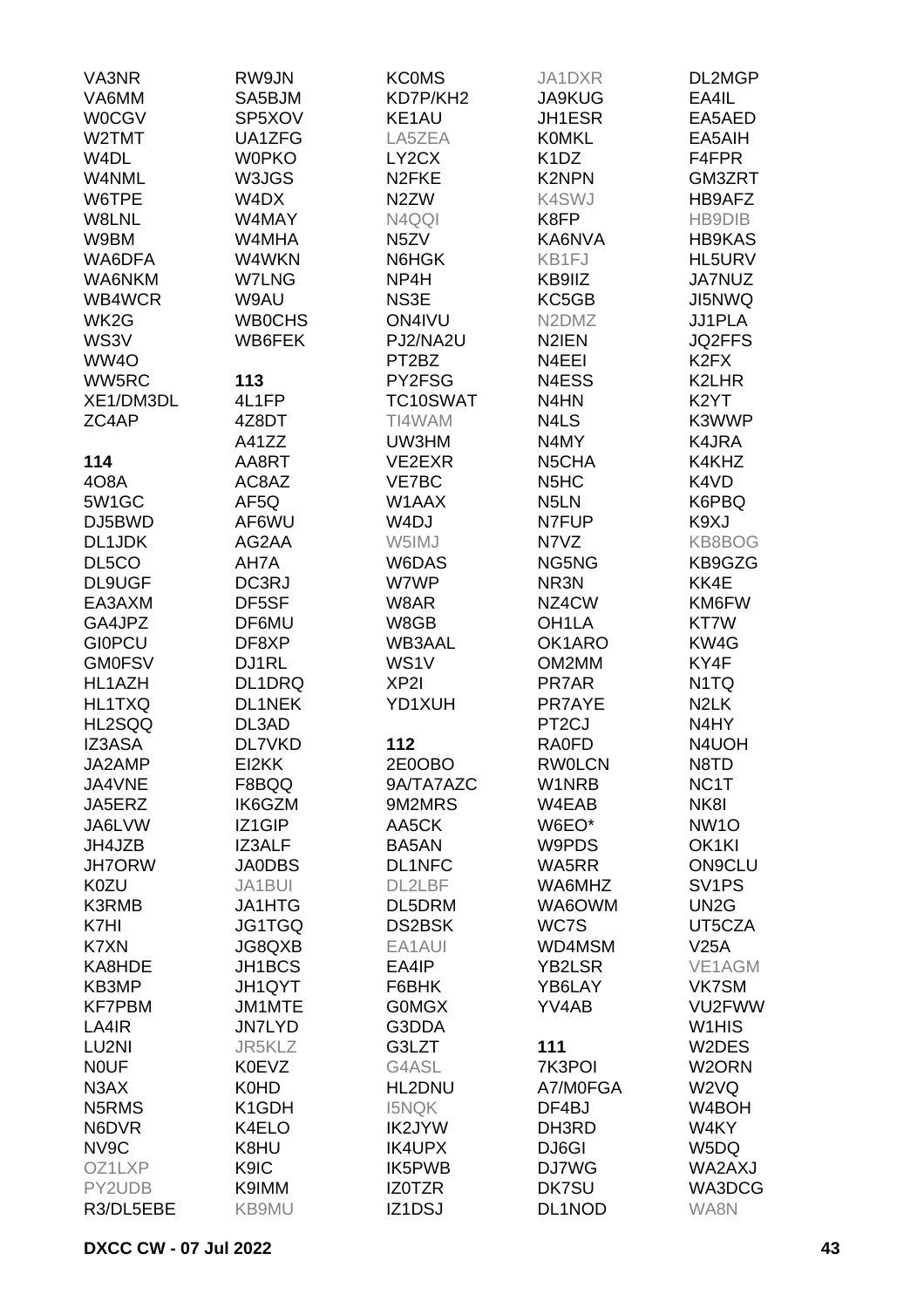| <b>WD0GTY</b><br>WK3P<br>K7DS<br><b>GW0VSW</b><br>JJ2UIH<br>WV4Y<br>JJ3OLZ<br>WM0G<br><b>K7TJR</b><br>HB9PKP<br><b>YO7LHN</b><br>JL1KLG<br>YV5TX<br>KB1AWM<br>HE7BQP<br><b>K0RC</b><br>KB1OIQ<br>ZF <sub>2RV</sub><br>ZL1BIV<br>HL5NFU<br>K0UD<br>ZL2JON<br>ZL4FZ<br>KB2HK<br><b>HSOEHF</b><br>K4PTU<br>KL7U<br>HS8KAY<br>109<br>KN <sub>9</sub> C<br>110<br>K8IR<br>IK8WEI<br>KA1YQC<br>7K1RQJ<br>AB5RM<br>LA6FI<br>JA1IHD<br><b>AC5OO</b><br>KA5GIS<br>7K4FIB<br>N4HIM<br>JA1YAX<br><b>KB4NIX</b><br>9M2JI<br>JA5CAV<br>AD6D<br>N5QBY<br>BA1EC<br>KC2GOW<br>AB8DD<br>N8BHL<br>JA5LFB<br>NA9U<br>CX2AQ<br><b>KE7NO</b><br>AC4FN<br><b>JA8DVS</b><br>BA4QO<br>DF1CH<br>KN6M<br>NC6A<br>JE1TBR<br><b>NOVB</b><br>BV4JB<br>DK2TA<br>NZ7T<br>JF2MVI<br>N <sub>2</sub> BB<br>DK5IF<br><b>BV7FC</b><br>OE5OBM<br>JI1VAH<br><b>JK1IQK</b><br>DL1JGA<br>N5MHP<br>CP1BA<br>OE8ETQ<br>DL1LOD<br><b>JK7CWL</b><br>N5NXN<br>DK7XT<br>PA3EKP<br>N7NF<br>DL1NCQ<br>DL2YBG<br>PP <sub>5</sub> ZB<br>JR4DHK<br>DL2OAP<br>NJ4Q<br><b>DL7ARH</b><br>PR7GY<br><b>JR7ASO</b><br>DL3HWX<br>NU7F<br>DL9SCO<br>RW3ZC<br><b>K0HX</b><br>DS1REE<br>DL5ABJ<br><b>NW7US</b><br>S57NML<br>K <sub>2</sub> TF<br>OA/ON4CD<br>DS5OYE<br>SV1BKN<br>K3PBU<br><b>DL7VAF</b><br><b>DL7VTK</b><br>OH2JXA<br><b>E77D</b><br><b>UT0UX</b><br>K4LV<br>OH <sub>2</sub> PV<br>EA5BVO<br>K8PYD/VP9<br>DL8OBD<br>W2MLS<br>DL9WVM<br>OH3NG<br>EA6ADU<br>W6XD<br>KB2DHJ<br>E74OW<br>OK2CSU<br>EA7CWV<br>W9GS<br>KC3HN<br>EA5AL<br><b>PA0WLB</b><br>EI2IH<br>WB2R<br><b>KEOLY</b><br>PA3CAL<br>KE8KMX<br>EA5KT<br>EI4HM<br>WL7DB<br><b>PU2KER</b><br>EU1FQ<br>WO <sub>4</sub> D<br><b>KE9RK</b><br>EA5ND<br>F6CYV<br>PV8ABC<br>F6GPQ<br><b>YC0LOW</b><br>KJ4IC<br>PY2BBQ<br>YI1RZ<br>KK4VR<br>F8BAP<br><b>GOCAC</b><br>R3FP<br><b>GOFAH</b><br><b>GOJSP</b><br>ZS6JP<br>KK6AW<br><b>RA0WU</b><br>G3AB<br><b>GOTHF</b><br>LU1BCE<br>RK3TH<br>G3YLL<br>LU1BW<br>G4BRE<br>108<br>RL3DJ<br>4X1SK<br>LU1XS<br><b>HA0IV</b><br>GM4ZFS<br>HA1CC<br><b>SK0BU</b><br><b>HAOLG</b><br>7M3RSK<br>N <sub>0</sub> OJ<br>HA1DK<br>SO <sub>6</sub> O <sub>P</sub><br>HA5FO<br>9L1JT<br>N <sub>1</sub> M <sub>G</sub> O<br>HA4XR<br>SV <sub>2</sub> BBJ<br><b>HK7DSZ</b><br>9M2MT<br>N <sub>3</sub> QO<br>I2TFJ<br>UT2LP<br>HL5BGJ<br>AB1JV<br>N4AB<br><b>I8QOO</b><br>UT5UML<br><b>HS1CDX</b><br>AB4SW<br>N4BY<br><b>IK1RAC</b><br>UT9UZ<br>I2JQ<br><b>AC0E</b><br>N4MTT<br><b>IK2XRL</b><br>VE2XLT<br><b>IK1YLO</b><br>AC5BG<br>N4VG<br><b>IN3EYY</b><br>VE3FAX<br><b>IK2OIT</b><br>AK2B<br>N6YD<br><b>IK6GTF</b><br><b>IT9CDU</b><br>VP <sub>2VI</sub><br>BV4ME<br>N7HJL<br>CX1AC<br><b>IT9SVJ</b><br>W4BHD<br>JA1BBU<br>ND9V<br><b>JA0BZY</b><br>W4ETB<br>JA2FYN<br>DK <sub>2</sub> JO<br>NE4G<br>JA1BRI<br>W4KFF<br>JA3KZW<br>DL1DCY<br>NF9Q<br><b>JA2KTK</b><br><b>JA7MVI</b><br>DL2BWH<br>NJ2J<br>W5NH<br>JA3BUM<br>W6WY<br>JA8DCG<br>DL2DQB<br>OE6KYG<br><b>JA5NSR</b><br>W7BG<br>JF1EQA<br>DL3KDT<br>OK2PJD<br><b>JK1PIU</b><br>JA5OXV<br>W7II<br>DL9GDB<br>OM4RF<br>JA8GYQ<br>W9UR<br>JR8QFG<br>DS4GKF<br>OZ5AFM<br>JE1YEM<br>W9UV<br><b>K0LBA</b><br>EW4R<br>OZ6TW<br>K <sub>1</sub> JP<br>JF1PHY<br>WA8UEG<br>FO5MD<br>OZ8ACN<br><b>JG3SLJ</b><br><b>WB0POH</b><br>K <sub>2</sub> QQ<br><b>G0KZO</b><br>PE4A<br>WB6QQR<br>K <sub>2</sub> SAN<br><b>G0TYM</b><br>JH2OMM<br>PP7ZZ | WA9MNF | <b>JH8UJI</b> | WE7G | K6FJ | G8GHD |
|--------------------------------------------------------------------------------------------------------------------------------------------------------------------------------------------------------------------------------------------------------------------------------------------------------------------------------------------------------------------------------------------------------------------------------------------------------------------------------------------------------------------------------------------------------------------------------------------------------------------------------------------------------------------------------------------------------------------------------------------------------------------------------------------------------------------------------------------------------------------------------------------------------------------------------------------------------------------------------------------------------------------------------------------------------------------------------------------------------------------------------------------------------------------------------------------------------------------------------------------------------------------------------------------------------------------------------------------------------------------------------------------------------------------------------------------------------------------------------------------------------------------------------------------------------------------------------------------------------------------------------------------------------------------------------------------------------------------------------------------------------------------------------------------------------------------------------------------------------------------------------------------------------------------------------------------------------------------------------------------------------------------------------------------------------------------------------------------------------------------------------------------------------------------------------------------------------------------------------------------------------------------------------------------------------------------------------------------------------------------------------------------------------------------------------------------------------------------------------------------------------------------------------------------------------------------------------------------------------------------------------------------------------------------------------------------------------------------------------------------------------------------------------------------------------------------------------------------------------------------------------------------------------------------------------------------------------------------------------------------------------------------------------------------------------------------------------------------------------------------------------------------------------------------------------------------------------------------------------------------------------------------------------------------------------------------------------|--------|---------------|------|------|-------|
|                                                                                                                                                                                                                                                                                                                                                                                                                                                                                                                                                                                                                                                                                                                                                                                                                                                                                                                                                                                                                                                                                                                                                                                                                                                                                                                                                                                                                                                                                                                                                                                                                                                                                                                                                                                                                                                                                                                                                                                                                                                                                                                                                                                                                                                                                                                                                                                                                                                                                                                                                                                                                                                                                                                                                                                                                                                                                                                                                                                                                                                                                                                                                                                                                                                                                                                                |        |               |      |      |       |
|                                                                                                                                                                                                                                                                                                                                                                                                                                                                                                                                                                                                                                                                                                                                                                                                                                                                                                                                                                                                                                                                                                                                                                                                                                                                                                                                                                                                                                                                                                                                                                                                                                                                                                                                                                                                                                                                                                                                                                                                                                                                                                                                                                                                                                                                                                                                                                                                                                                                                                                                                                                                                                                                                                                                                                                                                                                                                                                                                                                                                                                                                                                                                                                                                                                                                                                                |        |               |      |      |       |
|                                                                                                                                                                                                                                                                                                                                                                                                                                                                                                                                                                                                                                                                                                                                                                                                                                                                                                                                                                                                                                                                                                                                                                                                                                                                                                                                                                                                                                                                                                                                                                                                                                                                                                                                                                                                                                                                                                                                                                                                                                                                                                                                                                                                                                                                                                                                                                                                                                                                                                                                                                                                                                                                                                                                                                                                                                                                                                                                                                                                                                                                                                                                                                                                                                                                                                                                |        |               |      |      |       |
|                                                                                                                                                                                                                                                                                                                                                                                                                                                                                                                                                                                                                                                                                                                                                                                                                                                                                                                                                                                                                                                                                                                                                                                                                                                                                                                                                                                                                                                                                                                                                                                                                                                                                                                                                                                                                                                                                                                                                                                                                                                                                                                                                                                                                                                                                                                                                                                                                                                                                                                                                                                                                                                                                                                                                                                                                                                                                                                                                                                                                                                                                                                                                                                                                                                                                                                                |        |               |      |      |       |
|                                                                                                                                                                                                                                                                                                                                                                                                                                                                                                                                                                                                                                                                                                                                                                                                                                                                                                                                                                                                                                                                                                                                                                                                                                                                                                                                                                                                                                                                                                                                                                                                                                                                                                                                                                                                                                                                                                                                                                                                                                                                                                                                                                                                                                                                                                                                                                                                                                                                                                                                                                                                                                                                                                                                                                                                                                                                                                                                                                                                                                                                                                                                                                                                                                                                                                                                |        |               |      |      |       |
|                                                                                                                                                                                                                                                                                                                                                                                                                                                                                                                                                                                                                                                                                                                                                                                                                                                                                                                                                                                                                                                                                                                                                                                                                                                                                                                                                                                                                                                                                                                                                                                                                                                                                                                                                                                                                                                                                                                                                                                                                                                                                                                                                                                                                                                                                                                                                                                                                                                                                                                                                                                                                                                                                                                                                                                                                                                                                                                                                                                                                                                                                                                                                                                                                                                                                                                                |        |               |      |      |       |
|                                                                                                                                                                                                                                                                                                                                                                                                                                                                                                                                                                                                                                                                                                                                                                                                                                                                                                                                                                                                                                                                                                                                                                                                                                                                                                                                                                                                                                                                                                                                                                                                                                                                                                                                                                                                                                                                                                                                                                                                                                                                                                                                                                                                                                                                                                                                                                                                                                                                                                                                                                                                                                                                                                                                                                                                                                                                                                                                                                                                                                                                                                                                                                                                                                                                                                                                |        |               |      |      |       |
|                                                                                                                                                                                                                                                                                                                                                                                                                                                                                                                                                                                                                                                                                                                                                                                                                                                                                                                                                                                                                                                                                                                                                                                                                                                                                                                                                                                                                                                                                                                                                                                                                                                                                                                                                                                                                                                                                                                                                                                                                                                                                                                                                                                                                                                                                                                                                                                                                                                                                                                                                                                                                                                                                                                                                                                                                                                                                                                                                                                                                                                                                                                                                                                                                                                                                                                                |        |               |      |      |       |
|                                                                                                                                                                                                                                                                                                                                                                                                                                                                                                                                                                                                                                                                                                                                                                                                                                                                                                                                                                                                                                                                                                                                                                                                                                                                                                                                                                                                                                                                                                                                                                                                                                                                                                                                                                                                                                                                                                                                                                                                                                                                                                                                                                                                                                                                                                                                                                                                                                                                                                                                                                                                                                                                                                                                                                                                                                                                                                                                                                                                                                                                                                                                                                                                                                                                                                                                |        |               |      |      |       |
|                                                                                                                                                                                                                                                                                                                                                                                                                                                                                                                                                                                                                                                                                                                                                                                                                                                                                                                                                                                                                                                                                                                                                                                                                                                                                                                                                                                                                                                                                                                                                                                                                                                                                                                                                                                                                                                                                                                                                                                                                                                                                                                                                                                                                                                                                                                                                                                                                                                                                                                                                                                                                                                                                                                                                                                                                                                                                                                                                                                                                                                                                                                                                                                                                                                                                                                                |        |               |      |      |       |
|                                                                                                                                                                                                                                                                                                                                                                                                                                                                                                                                                                                                                                                                                                                                                                                                                                                                                                                                                                                                                                                                                                                                                                                                                                                                                                                                                                                                                                                                                                                                                                                                                                                                                                                                                                                                                                                                                                                                                                                                                                                                                                                                                                                                                                                                                                                                                                                                                                                                                                                                                                                                                                                                                                                                                                                                                                                                                                                                                                                                                                                                                                                                                                                                                                                                                                                                |        |               |      |      |       |
|                                                                                                                                                                                                                                                                                                                                                                                                                                                                                                                                                                                                                                                                                                                                                                                                                                                                                                                                                                                                                                                                                                                                                                                                                                                                                                                                                                                                                                                                                                                                                                                                                                                                                                                                                                                                                                                                                                                                                                                                                                                                                                                                                                                                                                                                                                                                                                                                                                                                                                                                                                                                                                                                                                                                                                                                                                                                                                                                                                                                                                                                                                                                                                                                                                                                                                                                |        |               |      |      |       |
|                                                                                                                                                                                                                                                                                                                                                                                                                                                                                                                                                                                                                                                                                                                                                                                                                                                                                                                                                                                                                                                                                                                                                                                                                                                                                                                                                                                                                                                                                                                                                                                                                                                                                                                                                                                                                                                                                                                                                                                                                                                                                                                                                                                                                                                                                                                                                                                                                                                                                                                                                                                                                                                                                                                                                                                                                                                                                                                                                                                                                                                                                                                                                                                                                                                                                                                                |        |               |      |      |       |
|                                                                                                                                                                                                                                                                                                                                                                                                                                                                                                                                                                                                                                                                                                                                                                                                                                                                                                                                                                                                                                                                                                                                                                                                                                                                                                                                                                                                                                                                                                                                                                                                                                                                                                                                                                                                                                                                                                                                                                                                                                                                                                                                                                                                                                                                                                                                                                                                                                                                                                                                                                                                                                                                                                                                                                                                                                                                                                                                                                                                                                                                                                                                                                                                                                                                                                                                |        |               |      |      |       |
|                                                                                                                                                                                                                                                                                                                                                                                                                                                                                                                                                                                                                                                                                                                                                                                                                                                                                                                                                                                                                                                                                                                                                                                                                                                                                                                                                                                                                                                                                                                                                                                                                                                                                                                                                                                                                                                                                                                                                                                                                                                                                                                                                                                                                                                                                                                                                                                                                                                                                                                                                                                                                                                                                                                                                                                                                                                                                                                                                                                                                                                                                                                                                                                                                                                                                                                                |        |               |      |      |       |
|                                                                                                                                                                                                                                                                                                                                                                                                                                                                                                                                                                                                                                                                                                                                                                                                                                                                                                                                                                                                                                                                                                                                                                                                                                                                                                                                                                                                                                                                                                                                                                                                                                                                                                                                                                                                                                                                                                                                                                                                                                                                                                                                                                                                                                                                                                                                                                                                                                                                                                                                                                                                                                                                                                                                                                                                                                                                                                                                                                                                                                                                                                                                                                                                                                                                                                                                |        |               |      |      |       |
|                                                                                                                                                                                                                                                                                                                                                                                                                                                                                                                                                                                                                                                                                                                                                                                                                                                                                                                                                                                                                                                                                                                                                                                                                                                                                                                                                                                                                                                                                                                                                                                                                                                                                                                                                                                                                                                                                                                                                                                                                                                                                                                                                                                                                                                                                                                                                                                                                                                                                                                                                                                                                                                                                                                                                                                                                                                                                                                                                                                                                                                                                                                                                                                                                                                                                                                                |        |               |      |      |       |
|                                                                                                                                                                                                                                                                                                                                                                                                                                                                                                                                                                                                                                                                                                                                                                                                                                                                                                                                                                                                                                                                                                                                                                                                                                                                                                                                                                                                                                                                                                                                                                                                                                                                                                                                                                                                                                                                                                                                                                                                                                                                                                                                                                                                                                                                                                                                                                                                                                                                                                                                                                                                                                                                                                                                                                                                                                                                                                                                                                                                                                                                                                                                                                                                                                                                                                                                |        |               |      |      |       |
|                                                                                                                                                                                                                                                                                                                                                                                                                                                                                                                                                                                                                                                                                                                                                                                                                                                                                                                                                                                                                                                                                                                                                                                                                                                                                                                                                                                                                                                                                                                                                                                                                                                                                                                                                                                                                                                                                                                                                                                                                                                                                                                                                                                                                                                                                                                                                                                                                                                                                                                                                                                                                                                                                                                                                                                                                                                                                                                                                                                                                                                                                                                                                                                                                                                                                                                                |        |               |      |      |       |
|                                                                                                                                                                                                                                                                                                                                                                                                                                                                                                                                                                                                                                                                                                                                                                                                                                                                                                                                                                                                                                                                                                                                                                                                                                                                                                                                                                                                                                                                                                                                                                                                                                                                                                                                                                                                                                                                                                                                                                                                                                                                                                                                                                                                                                                                                                                                                                                                                                                                                                                                                                                                                                                                                                                                                                                                                                                                                                                                                                                                                                                                                                                                                                                                                                                                                                                                |        |               |      |      |       |
|                                                                                                                                                                                                                                                                                                                                                                                                                                                                                                                                                                                                                                                                                                                                                                                                                                                                                                                                                                                                                                                                                                                                                                                                                                                                                                                                                                                                                                                                                                                                                                                                                                                                                                                                                                                                                                                                                                                                                                                                                                                                                                                                                                                                                                                                                                                                                                                                                                                                                                                                                                                                                                                                                                                                                                                                                                                                                                                                                                                                                                                                                                                                                                                                                                                                                                                                |        |               |      |      |       |
|                                                                                                                                                                                                                                                                                                                                                                                                                                                                                                                                                                                                                                                                                                                                                                                                                                                                                                                                                                                                                                                                                                                                                                                                                                                                                                                                                                                                                                                                                                                                                                                                                                                                                                                                                                                                                                                                                                                                                                                                                                                                                                                                                                                                                                                                                                                                                                                                                                                                                                                                                                                                                                                                                                                                                                                                                                                                                                                                                                                                                                                                                                                                                                                                                                                                                                                                |        |               |      |      |       |
|                                                                                                                                                                                                                                                                                                                                                                                                                                                                                                                                                                                                                                                                                                                                                                                                                                                                                                                                                                                                                                                                                                                                                                                                                                                                                                                                                                                                                                                                                                                                                                                                                                                                                                                                                                                                                                                                                                                                                                                                                                                                                                                                                                                                                                                                                                                                                                                                                                                                                                                                                                                                                                                                                                                                                                                                                                                                                                                                                                                                                                                                                                                                                                                                                                                                                                                                |        |               |      |      |       |
|                                                                                                                                                                                                                                                                                                                                                                                                                                                                                                                                                                                                                                                                                                                                                                                                                                                                                                                                                                                                                                                                                                                                                                                                                                                                                                                                                                                                                                                                                                                                                                                                                                                                                                                                                                                                                                                                                                                                                                                                                                                                                                                                                                                                                                                                                                                                                                                                                                                                                                                                                                                                                                                                                                                                                                                                                                                                                                                                                                                                                                                                                                                                                                                                                                                                                                                                |        |               |      |      |       |
|                                                                                                                                                                                                                                                                                                                                                                                                                                                                                                                                                                                                                                                                                                                                                                                                                                                                                                                                                                                                                                                                                                                                                                                                                                                                                                                                                                                                                                                                                                                                                                                                                                                                                                                                                                                                                                                                                                                                                                                                                                                                                                                                                                                                                                                                                                                                                                                                                                                                                                                                                                                                                                                                                                                                                                                                                                                                                                                                                                                                                                                                                                                                                                                                                                                                                                                                |        |               |      |      |       |
|                                                                                                                                                                                                                                                                                                                                                                                                                                                                                                                                                                                                                                                                                                                                                                                                                                                                                                                                                                                                                                                                                                                                                                                                                                                                                                                                                                                                                                                                                                                                                                                                                                                                                                                                                                                                                                                                                                                                                                                                                                                                                                                                                                                                                                                                                                                                                                                                                                                                                                                                                                                                                                                                                                                                                                                                                                                                                                                                                                                                                                                                                                                                                                                                                                                                                                                                |        |               |      |      |       |
|                                                                                                                                                                                                                                                                                                                                                                                                                                                                                                                                                                                                                                                                                                                                                                                                                                                                                                                                                                                                                                                                                                                                                                                                                                                                                                                                                                                                                                                                                                                                                                                                                                                                                                                                                                                                                                                                                                                                                                                                                                                                                                                                                                                                                                                                                                                                                                                                                                                                                                                                                                                                                                                                                                                                                                                                                                                                                                                                                                                                                                                                                                                                                                                                                                                                                                                                |        |               |      |      |       |
|                                                                                                                                                                                                                                                                                                                                                                                                                                                                                                                                                                                                                                                                                                                                                                                                                                                                                                                                                                                                                                                                                                                                                                                                                                                                                                                                                                                                                                                                                                                                                                                                                                                                                                                                                                                                                                                                                                                                                                                                                                                                                                                                                                                                                                                                                                                                                                                                                                                                                                                                                                                                                                                                                                                                                                                                                                                                                                                                                                                                                                                                                                                                                                                                                                                                                                                                |        |               |      |      |       |
|                                                                                                                                                                                                                                                                                                                                                                                                                                                                                                                                                                                                                                                                                                                                                                                                                                                                                                                                                                                                                                                                                                                                                                                                                                                                                                                                                                                                                                                                                                                                                                                                                                                                                                                                                                                                                                                                                                                                                                                                                                                                                                                                                                                                                                                                                                                                                                                                                                                                                                                                                                                                                                                                                                                                                                                                                                                                                                                                                                                                                                                                                                                                                                                                                                                                                                                                |        |               |      |      |       |
|                                                                                                                                                                                                                                                                                                                                                                                                                                                                                                                                                                                                                                                                                                                                                                                                                                                                                                                                                                                                                                                                                                                                                                                                                                                                                                                                                                                                                                                                                                                                                                                                                                                                                                                                                                                                                                                                                                                                                                                                                                                                                                                                                                                                                                                                                                                                                                                                                                                                                                                                                                                                                                                                                                                                                                                                                                                                                                                                                                                                                                                                                                                                                                                                                                                                                                                                |        |               |      |      |       |
|                                                                                                                                                                                                                                                                                                                                                                                                                                                                                                                                                                                                                                                                                                                                                                                                                                                                                                                                                                                                                                                                                                                                                                                                                                                                                                                                                                                                                                                                                                                                                                                                                                                                                                                                                                                                                                                                                                                                                                                                                                                                                                                                                                                                                                                                                                                                                                                                                                                                                                                                                                                                                                                                                                                                                                                                                                                                                                                                                                                                                                                                                                                                                                                                                                                                                                                                |        |               |      |      |       |
|                                                                                                                                                                                                                                                                                                                                                                                                                                                                                                                                                                                                                                                                                                                                                                                                                                                                                                                                                                                                                                                                                                                                                                                                                                                                                                                                                                                                                                                                                                                                                                                                                                                                                                                                                                                                                                                                                                                                                                                                                                                                                                                                                                                                                                                                                                                                                                                                                                                                                                                                                                                                                                                                                                                                                                                                                                                                                                                                                                                                                                                                                                                                                                                                                                                                                                                                |        |               |      |      |       |
|                                                                                                                                                                                                                                                                                                                                                                                                                                                                                                                                                                                                                                                                                                                                                                                                                                                                                                                                                                                                                                                                                                                                                                                                                                                                                                                                                                                                                                                                                                                                                                                                                                                                                                                                                                                                                                                                                                                                                                                                                                                                                                                                                                                                                                                                                                                                                                                                                                                                                                                                                                                                                                                                                                                                                                                                                                                                                                                                                                                                                                                                                                                                                                                                                                                                                                                                |        |               |      |      |       |
|                                                                                                                                                                                                                                                                                                                                                                                                                                                                                                                                                                                                                                                                                                                                                                                                                                                                                                                                                                                                                                                                                                                                                                                                                                                                                                                                                                                                                                                                                                                                                                                                                                                                                                                                                                                                                                                                                                                                                                                                                                                                                                                                                                                                                                                                                                                                                                                                                                                                                                                                                                                                                                                                                                                                                                                                                                                                                                                                                                                                                                                                                                                                                                                                                                                                                                                                |        |               |      |      |       |
|                                                                                                                                                                                                                                                                                                                                                                                                                                                                                                                                                                                                                                                                                                                                                                                                                                                                                                                                                                                                                                                                                                                                                                                                                                                                                                                                                                                                                                                                                                                                                                                                                                                                                                                                                                                                                                                                                                                                                                                                                                                                                                                                                                                                                                                                                                                                                                                                                                                                                                                                                                                                                                                                                                                                                                                                                                                                                                                                                                                                                                                                                                                                                                                                                                                                                                                                |        |               |      |      |       |
|                                                                                                                                                                                                                                                                                                                                                                                                                                                                                                                                                                                                                                                                                                                                                                                                                                                                                                                                                                                                                                                                                                                                                                                                                                                                                                                                                                                                                                                                                                                                                                                                                                                                                                                                                                                                                                                                                                                                                                                                                                                                                                                                                                                                                                                                                                                                                                                                                                                                                                                                                                                                                                                                                                                                                                                                                                                                                                                                                                                                                                                                                                                                                                                                                                                                                                                                |        |               |      |      |       |
|                                                                                                                                                                                                                                                                                                                                                                                                                                                                                                                                                                                                                                                                                                                                                                                                                                                                                                                                                                                                                                                                                                                                                                                                                                                                                                                                                                                                                                                                                                                                                                                                                                                                                                                                                                                                                                                                                                                                                                                                                                                                                                                                                                                                                                                                                                                                                                                                                                                                                                                                                                                                                                                                                                                                                                                                                                                                                                                                                                                                                                                                                                                                                                                                                                                                                                                                |        |               |      |      |       |
|                                                                                                                                                                                                                                                                                                                                                                                                                                                                                                                                                                                                                                                                                                                                                                                                                                                                                                                                                                                                                                                                                                                                                                                                                                                                                                                                                                                                                                                                                                                                                                                                                                                                                                                                                                                                                                                                                                                                                                                                                                                                                                                                                                                                                                                                                                                                                                                                                                                                                                                                                                                                                                                                                                                                                                                                                                                                                                                                                                                                                                                                                                                                                                                                                                                                                                                                |        |               |      |      |       |
|                                                                                                                                                                                                                                                                                                                                                                                                                                                                                                                                                                                                                                                                                                                                                                                                                                                                                                                                                                                                                                                                                                                                                                                                                                                                                                                                                                                                                                                                                                                                                                                                                                                                                                                                                                                                                                                                                                                                                                                                                                                                                                                                                                                                                                                                                                                                                                                                                                                                                                                                                                                                                                                                                                                                                                                                                                                                                                                                                                                                                                                                                                                                                                                                                                                                                                                                |        |               |      |      |       |
|                                                                                                                                                                                                                                                                                                                                                                                                                                                                                                                                                                                                                                                                                                                                                                                                                                                                                                                                                                                                                                                                                                                                                                                                                                                                                                                                                                                                                                                                                                                                                                                                                                                                                                                                                                                                                                                                                                                                                                                                                                                                                                                                                                                                                                                                                                                                                                                                                                                                                                                                                                                                                                                                                                                                                                                                                                                                                                                                                                                                                                                                                                                                                                                                                                                                                                                                |        |               |      |      |       |
|                                                                                                                                                                                                                                                                                                                                                                                                                                                                                                                                                                                                                                                                                                                                                                                                                                                                                                                                                                                                                                                                                                                                                                                                                                                                                                                                                                                                                                                                                                                                                                                                                                                                                                                                                                                                                                                                                                                                                                                                                                                                                                                                                                                                                                                                                                                                                                                                                                                                                                                                                                                                                                                                                                                                                                                                                                                                                                                                                                                                                                                                                                                                                                                                                                                                                                                                |        |               |      |      |       |
|                                                                                                                                                                                                                                                                                                                                                                                                                                                                                                                                                                                                                                                                                                                                                                                                                                                                                                                                                                                                                                                                                                                                                                                                                                                                                                                                                                                                                                                                                                                                                                                                                                                                                                                                                                                                                                                                                                                                                                                                                                                                                                                                                                                                                                                                                                                                                                                                                                                                                                                                                                                                                                                                                                                                                                                                                                                                                                                                                                                                                                                                                                                                                                                                                                                                                                                                |        |               |      |      |       |
|                                                                                                                                                                                                                                                                                                                                                                                                                                                                                                                                                                                                                                                                                                                                                                                                                                                                                                                                                                                                                                                                                                                                                                                                                                                                                                                                                                                                                                                                                                                                                                                                                                                                                                                                                                                                                                                                                                                                                                                                                                                                                                                                                                                                                                                                                                                                                                                                                                                                                                                                                                                                                                                                                                                                                                                                                                                                                                                                                                                                                                                                                                                                                                                                                                                                                                                                |        |               |      |      |       |
|                                                                                                                                                                                                                                                                                                                                                                                                                                                                                                                                                                                                                                                                                                                                                                                                                                                                                                                                                                                                                                                                                                                                                                                                                                                                                                                                                                                                                                                                                                                                                                                                                                                                                                                                                                                                                                                                                                                                                                                                                                                                                                                                                                                                                                                                                                                                                                                                                                                                                                                                                                                                                                                                                                                                                                                                                                                                                                                                                                                                                                                                                                                                                                                                                                                                                                                                |        |               |      |      |       |
|                                                                                                                                                                                                                                                                                                                                                                                                                                                                                                                                                                                                                                                                                                                                                                                                                                                                                                                                                                                                                                                                                                                                                                                                                                                                                                                                                                                                                                                                                                                                                                                                                                                                                                                                                                                                                                                                                                                                                                                                                                                                                                                                                                                                                                                                                                                                                                                                                                                                                                                                                                                                                                                                                                                                                                                                                                                                                                                                                                                                                                                                                                                                                                                                                                                                                                                                |        |               |      |      |       |
|                                                                                                                                                                                                                                                                                                                                                                                                                                                                                                                                                                                                                                                                                                                                                                                                                                                                                                                                                                                                                                                                                                                                                                                                                                                                                                                                                                                                                                                                                                                                                                                                                                                                                                                                                                                                                                                                                                                                                                                                                                                                                                                                                                                                                                                                                                                                                                                                                                                                                                                                                                                                                                                                                                                                                                                                                                                                                                                                                                                                                                                                                                                                                                                                                                                                                                                                |        |               |      |      |       |
|                                                                                                                                                                                                                                                                                                                                                                                                                                                                                                                                                                                                                                                                                                                                                                                                                                                                                                                                                                                                                                                                                                                                                                                                                                                                                                                                                                                                                                                                                                                                                                                                                                                                                                                                                                                                                                                                                                                                                                                                                                                                                                                                                                                                                                                                                                                                                                                                                                                                                                                                                                                                                                                                                                                                                                                                                                                                                                                                                                                                                                                                                                                                                                                                                                                                                                                                |        |               |      |      |       |
|                                                                                                                                                                                                                                                                                                                                                                                                                                                                                                                                                                                                                                                                                                                                                                                                                                                                                                                                                                                                                                                                                                                                                                                                                                                                                                                                                                                                                                                                                                                                                                                                                                                                                                                                                                                                                                                                                                                                                                                                                                                                                                                                                                                                                                                                                                                                                                                                                                                                                                                                                                                                                                                                                                                                                                                                                                                                                                                                                                                                                                                                                                                                                                                                                                                                                                                                |        |               |      |      |       |
|                                                                                                                                                                                                                                                                                                                                                                                                                                                                                                                                                                                                                                                                                                                                                                                                                                                                                                                                                                                                                                                                                                                                                                                                                                                                                                                                                                                                                                                                                                                                                                                                                                                                                                                                                                                                                                                                                                                                                                                                                                                                                                                                                                                                                                                                                                                                                                                                                                                                                                                                                                                                                                                                                                                                                                                                                                                                                                                                                                                                                                                                                                                                                                                                                                                                                                                                |        |               |      |      |       |
|                                                                                                                                                                                                                                                                                                                                                                                                                                                                                                                                                                                                                                                                                                                                                                                                                                                                                                                                                                                                                                                                                                                                                                                                                                                                                                                                                                                                                                                                                                                                                                                                                                                                                                                                                                                                                                                                                                                                                                                                                                                                                                                                                                                                                                                                                                                                                                                                                                                                                                                                                                                                                                                                                                                                                                                                                                                                                                                                                                                                                                                                                                                                                                                                                                                                                                                                |        |               |      |      |       |
|                                                                                                                                                                                                                                                                                                                                                                                                                                                                                                                                                                                                                                                                                                                                                                                                                                                                                                                                                                                                                                                                                                                                                                                                                                                                                                                                                                                                                                                                                                                                                                                                                                                                                                                                                                                                                                                                                                                                                                                                                                                                                                                                                                                                                                                                                                                                                                                                                                                                                                                                                                                                                                                                                                                                                                                                                                                                                                                                                                                                                                                                                                                                                                                                                                                                                                                                |        |               |      |      |       |
|                                                                                                                                                                                                                                                                                                                                                                                                                                                                                                                                                                                                                                                                                                                                                                                                                                                                                                                                                                                                                                                                                                                                                                                                                                                                                                                                                                                                                                                                                                                                                                                                                                                                                                                                                                                                                                                                                                                                                                                                                                                                                                                                                                                                                                                                                                                                                                                                                                                                                                                                                                                                                                                                                                                                                                                                                                                                                                                                                                                                                                                                                                                                                                                                                                                                                                                                |        |               |      |      |       |
|                                                                                                                                                                                                                                                                                                                                                                                                                                                                                                                                                                                                                                                                                                                                                                                                                                                                                                                                                                                                                                                                                                                                                                                                                                                                                                                                                                                                                                                                                                                                                                                                                                                                                                                                                                                                                                                                                                                                                                                                                                                                                                                                                                                                                                                                                                                                                                                                                                                                                                                                                                                                                                                                                                                                                                                                                                                                                                                                                                                                                                                                                                                                                                                                                                                                                                                                |        |               |      |      |       |
|                                                                                                                                                                                                                                                                                                                                                                                                                                                                                                                                                                                                                                                                                                                                                                                                                                                                                                                                                                                                                                                                                                                                                                                                                                                                                                                                                                                                                                                                                                                                                                                                                                                                                                                                                                                                                                                                                                                                                                                                                                                                                                                                                                                                                                                                                                                                                                                                                                                                                                                                                                                                                                                                                                                                                                                                                                                                                                                                                                                                                                                                                                                                                                                                                                                                                                                                |        |               |      |      |       |
|                                                                                                                                                                                                                                                                                                                                                                                                                                                                                                                                                                                                                                                                                                                                                                                                                                                                                                                                                                                                                                                                                                                                                                                                                                                                                                                                                                                                                                                                                                                                                                                                                                                                                                                                                                                                                                                                                                                                                                                                                                                                                                                                                                                                                                                                                                                                                                                                                                                                                                                                                                                                                                                                                                                                                                                                                                                                                                                                                                                                                                                                                                                                                                                                                                                                                                                                |        |               |      |      |       |
|                                                                                                                                                                                                                                                                                                                                                                                                                                                                                                                                                                                                                                                                                                                                                                                                                                                                                                                                                                                                                                                                                                                                                                                                                                                                                                                                                                                                                                                                                                                                                                                                                                                                                                                                                                                                                                                                                                                                                                                                                                                                                                                                                                                                                                                                                                                                                                                                                                                                                                                                                                                                                                                                                                                                                                                                                                                                                                                                                                                                                                                                                                                                                                                                                                                                                                                                |        |               |      |      |       |
|                                                                                                                                                                                                                                                                                                                                                                                                                                                                                                                                                                                                                                                                                                                                                                                                                                                                                                                                                                                                                                                                                                                                                                                                                                                                                                                                                                                                                                                                                                                                                                                                                                                                                                                                                                                                                                                                                                                                                                                                                                                                                                                                                                                                                                                                                                                                                                                                                                                                                                                                                                                                                                                                                                                                                                                                                                                                                                                                                                                                                                                                                                                                                                                                                                                                                                                                |        |               |      |      |       |
|                                                                                                                                                                                                                                                                                                                                                                                                                                                                                                                                                                                                                                                                                                                                                                                                                                                                                                                                                                                                                                                                                                                                                                                                                                                                                                                                                                                                                                                                                                                                                                                                                                                                                                                                                                                                                                                                                                                                                                                                                                                                                                                                                                                                                                                                                                                                                                                                                                                                                                                                                                                                                                                                                                                                                                                                                                                                                                                                                                                                                                                                                                                                                                                                                                                                                                                                |        |               |      |      |       |
|                                                                                                                                                                                                                                                                                                                                                                                                                                                                                                                                                                                                                                                                                                                                                                                                                                                                                                                                                                                                                                                                                                                                                                                                                                                                                                                                                                                                                                                                                                                                                                                                                                                                                                                                                                                                                                                                                                                                                                                                                                                                                                                                                                                                                                                                                                                                                                                                                                                                                                                                                                                                                                                                                                                                                                                                                                                                                                                                                                                                                                                                                                                                                                                                                                                                                                                                |        |               |      |      |       |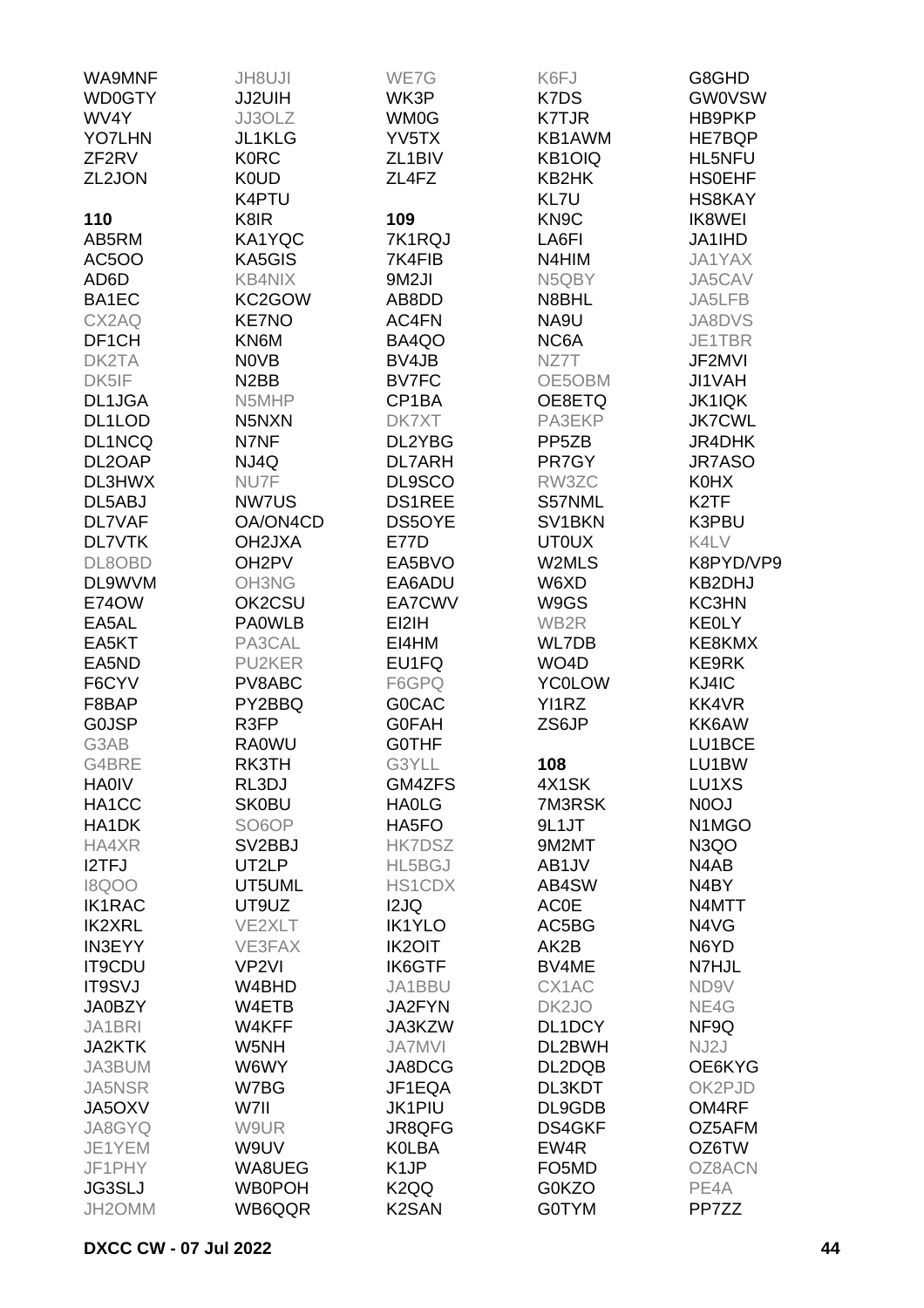| PY7BC              | JA4EGS             | W5CBF                          | <b>K0EVE</b>       | XE1GZU             |
|--------------------|--------------------|--------------------------------|--------------------|--------------------|
| RT <sub>5Q</sub>   | JE6URC             | W5PDO                          | <b>KOWKT</b>       | YO4BTB             |
| SM4CQQ             | JF3LPM             | W7SMW                          | K <sub>1</sub> QO  | YV4ABR             |
| SM6JWR             | JF5GVZ             | W9CPI                          | K <sub>1</sub> UZ  | ZC4IW              |
| SM6NFF             | JJ4USZ             | W9KV                           | K2EL               | ZS6ESU*            |
| TL8NG              | JL2AXU             | W9YO                           | K2MEN              |                    |
| UX5XK              | <b>KOLDS</b>       | WA2KBZ                         | K3FH               | 105                |
|                    |                    |                                |                    |                    |
| VE2OCH             | <b>K0NM</b>        | <b>WA3HIC</b>                  | K4CX               | 8Q7EJ              |
| W <sub>1</sub> ER  | K <sub>1</sub> CU  | WB2EAR                         | K5SAN              | 9M2MC              |
| W1NAZ              | K1DNR              | WB6ZHN                         | K7LF               | AA1NZ              |
| W1XRA              | K1DUQ              | <b>WIOW</b>                    | K8BTU              | AB6E               |
| W <sub>2QQ</sub>   | K1WD               | WI2U                           | K8RL               | AE1B               |
| W2ZRA              | K2DT               | WI4R                           | <b>KA0VCW</b>      | AI5T               |
| WA4WZR             | K3SEN              | WP4FMH                         | KA1BTI             | AJ5M               |
| WA6IEY             | K4KXO              | WV4V                           | KA2GQW             | AK9N               |
| WB7BBQ             | K4KZ               |                                | <b>KA7SPS</b>      | CU9AB              |
| WH6JD              | K6CSL              | 106                            | KB1OY              | DF <sub>2</sub> AF |
| WP4K               | K6WIF              | 4Z5PF                          | KB9YGD             | DJ2II              |
| WQ6Q               | K8SI               | AB5XP                          | KE3FG              | DJ5FD              |
| WU <sub>5</sub> S  | K9MI               | AE7ZX                          | <b>KE7NS</b>       | DK1AR              |
| WX2U               | KB8PGW             | AF4T                           | <b>KF0AD</b>       | DK1FT              |
| ZL9HR              | KC8YG              | AJ1Y                           | KH <sub>2</sub> AR | DL3HAA             |
|                    | KC9QQ              | CO <sub>2</sub> V <sub>G</sub> | KH7Y               | DL4ZBY             |
| 107                | <b>KD0AV</b>       | DK1TW                          | KK9O               | <b>DL5JLC</b>      |
| 7L2CDG             | <b>KE0UI</b>       | DK5JX                          | KN <sub>5</sub> S  | DL5MDU             |
| AA8MA              | KG2G               | DK5MR                          | LA7TO              | <b>DL9GTK</b>      |
| AC6NT              | <b>KM0L</b>        | DK9LJ                          | <b>MODHP</b>       | EA1CJF             |
| AD4UI              | KS <sub>2</sub> C  | <b>DLOVLP</b>                  | <b>MMOMSS</b>      | EA5MO              |
| AG5OK              | LA3JHA             | <b>DL3BCU</b>                  | N1DLF              | F5LLE              |
|                    |                    |                                |                    |                    |
| AJ4CU              | LZ1NT              | DL3DV                          | N4DRC              | F5VHE              |
| ALOE*              | N4YG               | DL8UO                          | N6EB               | F6FLU              |
| BD4UJ              | N6IV               | <b>DL9HCW</b>                  | NB4E               | FE1MAE             |
| BG4TMC             | N9DFD              | EA <sub>1KI</sub>              | NK0N*              | <b>GOTIP</b>       |
| BV <sub>2</sub> QM | NJ8R               | EA3FYZ                         | NY3A               | G3LPU              |
| BV7GC              | NV <sub>5</sub> S  | EA3WX                          | OE5RDM             | G3USA              |
| DK3PA              | NV8W               | F <sub>2</sub> TA              | OK1DMP             | G4RWD              |
| DL3OBQ             | NY9C               | F5OTY                          | OM2DX              | G4ZUL              |
| DL6FCV             | OH6GP              | F6KCZ                          | OZ6XR              | <b>GS0STB</b>      |
| DL7AQT             | ON4TB              | G4FEQ                          | OZ7UC              | HB9HFM             |
| DL8XA              | OZ2JVG             | GW3GWX                         | OZ9MM              | <b>HL2MVS</b>      |
| E21SNN             | PA3GBK             | <b>HA0HV</b>                   | PA40WM             | HL5PB              |
| E44PM              | PA3GVI             | HA5CYE                         | RW9AV              | <b>HS0ZLW</b>      |
| EA4DJ              | PA3HEN             | <b>HL1FKN</b>                  | RX3AT              | HS3XVP             |
| EI/GM4ARJ          | PB7XYL             | <b>IK0ZWZ</b>                  | <b>UA0IX</b>       | IK2VJF             |
| F5ICM              | PP5RLC             | <b>IK8EHY</b>                  | VE3HMD             | <b>JA0FVU</b>      |
| F5PXP              | PY1CQ              | IZ2DQB                         | VE4LY              | <b>JA1TCV</b>      |
| G3ICO              | PY4HGM             | IZ8FAV                         | W1HIJ              | JA4CVB             |
| G3TVI              | VE2WX              | JA1OYD                         | W2EBM              | JA9CZJ             |
| G5JJ               | VE3QO              | JA2HIU                         | W4OXB              | <b>JG0SXC</b>      |
| GM4AGS             | VK2BNG             | JA3EDN                         | W4RK               | JG3LDD             |
| HC1HC              | VK6PG              | JA7AXP                         | W6VEM              | JH2KCE             |
| <b>IN3CBZ</b>      | <b>WOILI</b>       | JE6IGP                         | W7GVE              | JH4COC             |
| <b>IU3PMA</b>      | W1LJ               | JF1MAD                         | W9MSE              | <b>JJ8TCG</b>      |
| IZ1DSH             | W <sub>2</sub> CUA | <b>JL1TJH</b>                  | WA2VRF             | JL1BNE             |
| IZ8DSS             | W3ZQI              | JR1LLD                         | WA6SDM             | <b>JM3HRW</b>      |
| JA3JND             | W4NB               | JR3PKO                         | WB2WBU             | <b>JS1MTI</b>      |
| JA4DUD             | W5AG               | <b>K0DI</b>                    | WX4X               | <b>K0ARM</b>       |
|                    |                    |                                |                    |                    |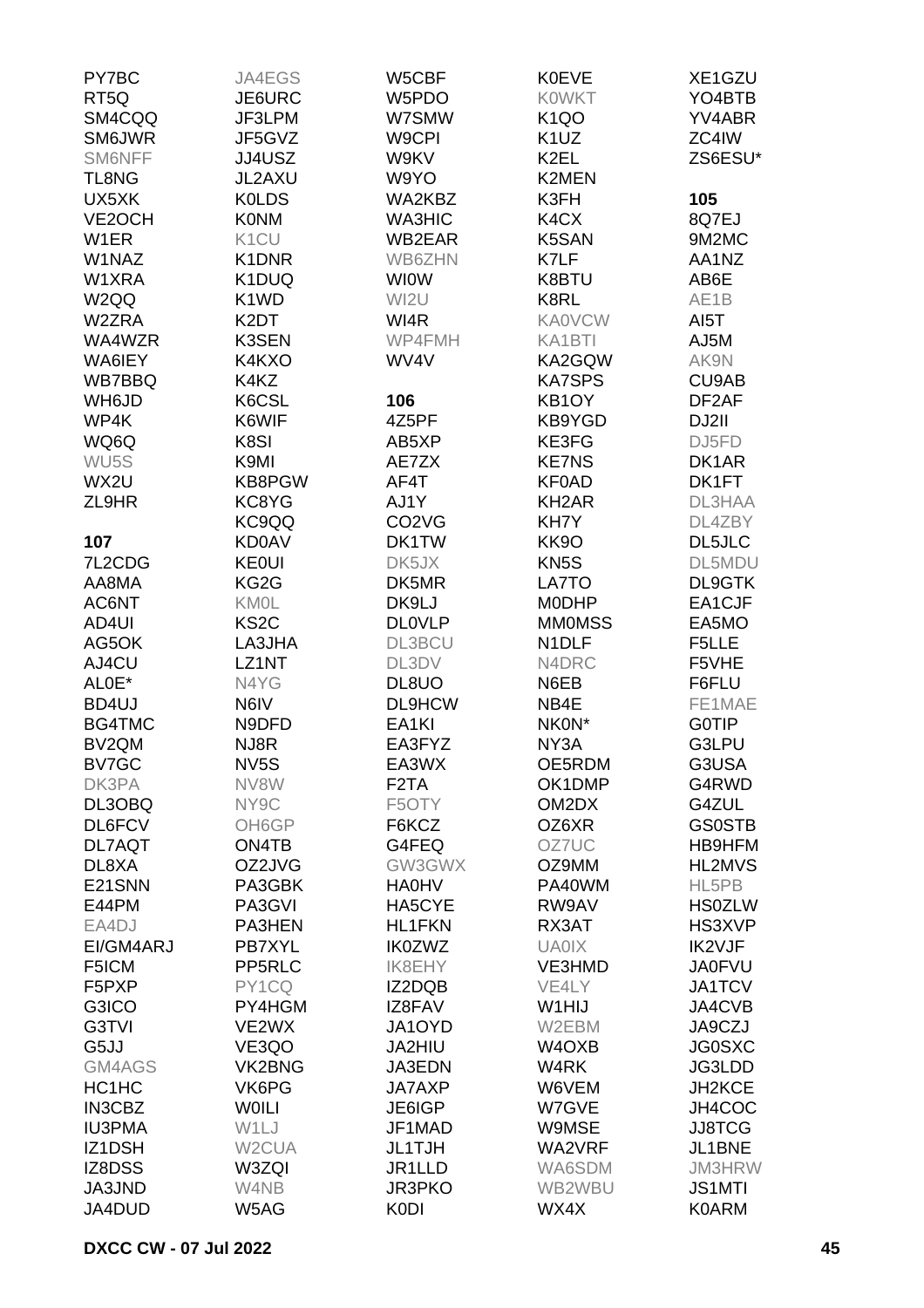| <b>KOUK</b>                    | W7BC          | <b>IK1YRA</b>                   | OE5HGN             | DQ4Q               |
|--------------------------------|---------------|---------------------------------|--------------------|--------------------|
| K4CKI                          | W7WW          | <b>IK4PMB</b>                   | OH0/DJ6AU          | E74SL              |
| <b>K4RLC</b>                   | WA3KYC        | <b>IK7JPJ</b>                   | OM3JH              | <b>GOWJF</b>       |
|                                |               | IZ1RFL                          |                    |                    |
| K4WG                           | WA6BIE        |                                 | OX <sub>5</sub> T  | G3SQU              |
| K5XQ                           | WA9WKK        | IZ4IRO                          | PY2QA              | G3XLW              |
| K6PB                           | WB2EZU        | <b>JA0QMT</b>                   | R <sub>5</sub> DC  | G4XXI              |
| K6RC                           | WB5SSD        | JA1WQX                          | RU6JF              | HB9CXY             |
| K8FZY                          | WB7OJV        | JA3OW                           | SM2EKA             | HL1KXS             |
| K8HK                           | <b>WB7PVL</b> | JH1AOU                          | SM3LNU             | HS5ZLD             |
| K9MOT                          | WD5ISI        | JH1JBP                          | SP3FGQ             | <b>I2ORX</b>       |
| <b>KA1NCN</b>                  | WU1V          | <b>JH7WQX</b>                   | SP9BGS             | <b>IK3HUK</b>      |
| <b>KE4LIA</b>                  | WV7S          | JL1QQA                          | SQ9IDG             | JA1BVY             |
| KE6P                           | XE2HWB        | JS1CJD                          | SV7BVM             | JA2EAB             |
| KE7DZ                          | YC2HAX        | <b>JS2KSS</b>                   | UA9MRX/3           | JA3EQH             |
| KG5OA                          | ZD8VJ         | K0GID                           | VA3RKM             | JE1EUH             |
|                                | ZL1BZT        |                                 |                    |                    |
| <b>KHON</b>                    |               | K1AMF                           | VA3VF              | <b>JG2MLI</b>      |
| KH6/W3GW                       | ZL2BB         | K <sub>1</sub> GOD              | <b>VE7FSF</b>      | <b>JH0FFE</b>      |
| KI1E                           |               | K2PBT                           | W1FOX              | JH2HHJ             |
| KI7WO                          | 104           | K3RL                            | W1VB               | JH3FEN             |
| KK6GK                          | 7J3ABO        | K3UG                            | W2JEK              | JH7HDV             |
| <b>KQ7DX</b>                   | 7M4WVH        | K4JGA                           | W2OSR              | <b>JJ1HHJ</b>      |
| <b>KW0J</b>                    | 9V1QQ         | K4TZ                            | W3UEC              | JL1EHU             |
| KW4CW                          | AA2YK         | K6RB                            | W6BSY              | JN1KWR             |
| LU4AT                          | AA8PW         | K9EIS                           | W6TOI              | JR8ORC             |
| LU5EW                          | AB1JB         | <b>KA2MGI</b>                   | W6WES              | <b>JW8HGA</b>      |
| <b>MM0BSM</b>                  | AB4QA         | KC2LM                           | W7DR               | K2EVY              |
| <b>MU0ASP</b>                  | AC9O          | <b>KC7DQV</b>                   | W9OFQ              | K3EA               |
|                                |               |                                 |                    |                    |
| N <sub>1</sub> AO              | AD4CJ         | KC8GE                           | WA2TJM             | K4BRU              |
| N <sub>1</sub> HO <sub>G</sub> | <b>BV7FN</b>  | KC9KMA                          | WA7QG              | K5KJ               |
| N4GCK                          | C6AJX         | <b>KE4JLN</b>                   | WJ1R               | K8PK               |
| N4YB                           | DH1TS         | KG2MV                           | WW6M               | <b>KA0GLE</b>      |
| N <sub>5</sub> GOI             | DK3PQ         | KG4QIV                          | YO <sub>6</sub> ZS | <b>KA2ZTS</b>      |
| N6AKI                          | DK8XW         | <b>KK0I</b>                     | ZA/OU2I            | KA5EPI             |
| N9BD                           | DL1DBZ        | <b>KM2O</b>                     | ZA3HA              | KA5ETS             |
| OH3TZ                          | DL1EBO        | KR3J                            | ZD8DEZ             | KA5MUX             |
| OK1DWU                         | DL1NL         | KR6NU                           | ZL2GEO             | KB8OMG             |
| OK8AU                          | <b>DL3RKS</b> | KW1K                            | ZS <sub>1</sub> ZC | <b>KC0URL</b>      |
| <b>P40F</b>                    | <b>DL7USY</b> | KW7D                            | ZS6EA              | KC1ERO             |
| PA2IP                          | DL8AAN        | KX6A                            |                    | KC1LL              |
| PY2BPR                         | DL9KCJ        | LA4YGA                          | 103                | KF <sub>2</sub> TI |
|                                |               |                                 |                    |                    |
| R6CA                           | DL9KY         | LZ1KZ                           | 5Z4FN              | KP <sub>2</sub> B  |
| R7HL                           | EI5EV         | <b>MONGN</b>                    | 6L0UR              | KR6B               |
| RA4ACX                         | EL2ED         | N <sub>1</sub> C <sub>D</sub> O | AA2ZW              | KT <sub>1</sub> P  |
| RW9FM                          | F5IPM         | N3MLB                           | AB7AT              | KX4JR*             |
| <b>S59AV</b>                   | F8CB          | N4JVU                           | AC4CW              | <b>MOHIH</b>       |
| <b>SMOLPO</b>                  | G0OOO         | N7JP                            | AD7JT              | <b>NOBUI</b>       |
| SM4WXW                         | G4ETJ         | N8JS                            | AE4JA              | <b>NOGFT</b>       |
| TA7AZC                         | G4RQI         | N9AZZ                           | AE7PG              | <b>NORQ</b>        |
| TI2CLX                         | G4VXE         | N9TH                            | AF <sub>5</sub> J  | N <sub>1</sub> AL  |
| TO <sub>5</sub> PX             | GI4CFQ        | NA3CT                           | AG2A               | N <sub>1</sub> EOH |
| VA3JFF                         | <b>GM3LKY</b> | NB4J                            | AI4C               | N <sub>2</sub> IN  |
| <b>VK7DQ</b>                   | <b>GW0FJT</b> | NF <sub>2</sub> X               | BV2TA              | N3RSD              |
| VP5/K7LAZ                      | HB9BJL        | NF8R                            | DF1FB              | N4MIR              |
|                                |               |                                 |                    |                    |
| W1BGM                          | HB9CMW        | NK <sub>6</sub> O               | DK6BT              | N6COG              |
| W <sub>1</sub> UJ              | HB9FNX        | NP3A                            | DL1MBI             | N6KM               |
| W4WDA                          | <b>HS1NIV</b> | NT8V                            | DL2MIF             | N6TVN              |
| W6ZM                           | <b>IOUZF</b>  | OE3LHB                          | DL6GB              | N7EIE              |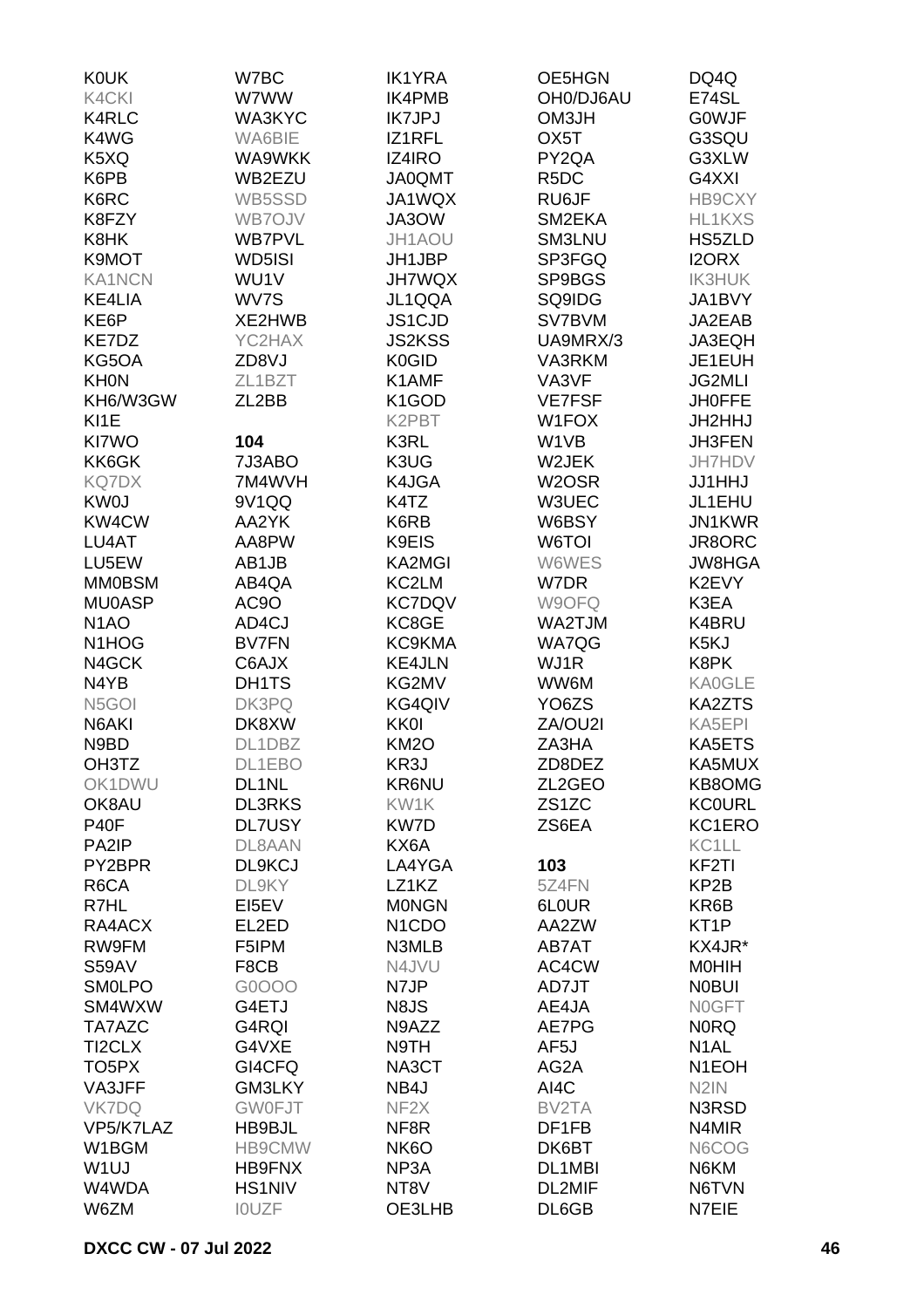| N8CEP              | DK2BU             | KA1DBE                         | UA9KCC           | AB1VL               |
|--------------------|-------------------|--------------------------------|------------------|---------------------|
| N8LCU              | DL3ECH            | KA2KEI                         | <b>V49J</b>      | AB4GP               |
| N8XMS              | DL3LSM            | KC8PX                          | VA3KD            | AB7VO               |
| NF <sub>5KF</sub>  | DL4VBP            | <b>KE0H</b>                    | VE2FET           | AC2RL               |
| NP3YL              | DL5BAG            | KE3WH                          | VE3EP            | AD5VK               |
| NZ <sub>5</sub> L  | DL5NDH            | KG2HG                          | VE3FAO           | AE2AA               |
| <b>NZ6O</b>        | DL8SCT            | KJ4ZM                          | VE3TPZ           | AH <sub>6</sub> N   |
| OZ5D               | DM2LB             | KK4VN                          | VE3ZN            | AK2S                |
| PA3FCD             | F5SIE             | <b>KL7AC</b>                   | VE7DDG           | AK4YU               |
| <b>ROCM</b>        | F6FDR             | <b>KNOW</b>                    | VK2PN            | BV7II               |
| R <sub>1</sub> AUR | F6JSZ             | KO4YB                          | <b>WOUFC</b>     | C6AQQ               |
| SA5CDO             | G3JFC             | KP4RP                          | W2JDH            | CT7/RC2A            |
| SP9SOU             | G3JSR             | KU6A                           | W3GW             | DF <sub>1</sub> OLS |
| <b>SV0DI</b>       | G3KVA             | KX1A                           | W5CN*            | DF <sub>2</sub> BC  |
| SV1NN              | G3WCY             | KY2S                           | W5YI             | DF7PM               |
| <b>T94VT</b>       | G4AHJ             | N <sub>1</sub> CQO             | W5ZA             | DF8TY               |
| UA3DPB             | G4PWO             | N <sub>1</sub> DA              | W6UV             | DG8KAD              |
| UT8IU              | G4SFU             | N <sub>1</sub> IBC             | W7ABC            | DK1TF               |
| <b>VE7LAJ</b>      | <b>GM0SEF</b>     | N <sub>1</sub> ILD             | W7WSV            | DL1EFQ              |
| W1ALI              | <b>GMOWED</b>     | N3GN                           | W8EOG            | DL1FY               |
| W3BS               | GW4OKT            | N3VIS                          | W9HT             | DL <sub>1</sub> OLI |
| W4RFT              | HB9DNX            | N <sub>4</sub> H <sub>AI</sub> | W9QL             | <b>DL7UKT</b>       |
| W6NA/G0            | HB9DQJ            | N <sub>4</sub> OK              | W9UX             | DM1AA               |
|                    |                   | N5FPW                          |                  |                     |
| W6SU               | HG1S<br>HK5NLJ/3  | N6HI                           | WA4TII<br>WA6RWI | DQ7A<br>DS2EKY      |
| W6UE               |                   | N6MZU                          |                  |                     |
| W7SE               | IQ3FL             |                                | WA9C             | EA2BD               |
| W7TPS              | <b>IT9ULI</b>     | N6WBL                          | WA9OJJ           | EA7/SM4CTI          |
| W8EJK              | IZ7XZJ            | N7CNH                          | WB4DNL/VP9       | F4CZV               |
| W8VVE              | IZ8PPH            | N7SD                           | WB4HXO           | <b>GOMGM</b>        |
| WA2DGD             | JA1VVX            | N8EW                           | WB8JAY           | <b>GORIF</b>        |
| <b>WB2LQF</b>      | JA2CLN            | N8MSA                          | <b>WD4IEK</b>    | <b>G0SBQ</b>        |
| WB4ZFT             | JA5OG             | <b>NF0B</b>                    | WD8BAH           | G3FIC               |
| WD4PTJ             | JF3PGW            | NK8X                           | WD8DSB           | G3WPT               |
| WK2T               | JF3SAD            | NN4RH                          | WG3T             | G4HCC               |
| WV1L               | <b>JH0UUY</b>     | NN7M                           | WK5K             | G7TMU               |
| WW6P               | <b>JH7OUD</b>     | NR4N                           | <b>WNOT</b>      | GJ4YOX              |
| WX4HP              | <b>JIOVUZ</b>     | NT8S                           | WR1B             | GM3YEH              |
| WZ2I               | <b>JJ0HEN</b>     | NV9J                           | WU1E             | GR100MGY            |
| XE1YFJ             | <b>JK8JIC</b>     | OE1JEW                         | WW8B             | HA3PT               |
| XE2GG              | <b>JM1LRA</b>     | OE1PFC                         | WX8Q             | HA7AP               |
| YB2EUZ             | JM1SMF            | OE6TZE                         | YC6KHZ           | IK2HTY              |
| ZL1BLY             | JP2UGR            | OM5MF                          | YL3JI            | IK2XEF              |
|                    | JQ1NGT            | OZ1DXX                         | YS1GR            | IK5BDG              |
| 102                | JR2SBA            | OZ1JEU                         | ZS4JAN           | <b>IK8YJQ</b>       |
| 7N1NXF             | <b>K0KEX</b>      | PA3EZC                         | ZS6K             | IT9BRY              |
| 9A9CW              | <b>K0RU</b>       | PT2AW                          |                  | IU5PDY              |
| 9M2JJ              | K4PP              | R <sub>0</sub> JF              | 101              | <b>IU8GNY</b>       |
| AB1XB              | K4SKA             | RA4DB                          | 2E0ZSE           | IZ2BVN              |
| AC4IR              | K5GZR             | RM <sub>3</sub> A              | 6K5BXQ           | IZ2FME              |
| AC9OT              | K5JYD             | RW3TA                          | 7L4PLA           | IZ2GMT              |
| AE4W               | K <sub>5</sub> OI | RZ3OV                          | 8P6ET            | <b>IZ3AYS</b>       |
| AL7GA*             | K5XT              | S58RU                          | 9V1KG            | IZ4AYB              |
| C <sub>21</sub> HA | K6CN              | SM3EMJ                         | <b>AA0XJ</b>     | JA1IZ               |
| CP1WG              | K8JRK             | SM5DXT                         | AA0ZZ            | JA1WYY              |
| DC9ZP              | K8UCL             | SQ <sub>2</sub> AF             | AA1EF            | JA6EHA              |
| DJ4CE              | K9OKK             | TX3A                           | AA1FF            | JA6MQY              |
| DJ7LH              | K9XZ              | <b>UA0JFG</b>                  | AA3BZ            | JE1TRV              |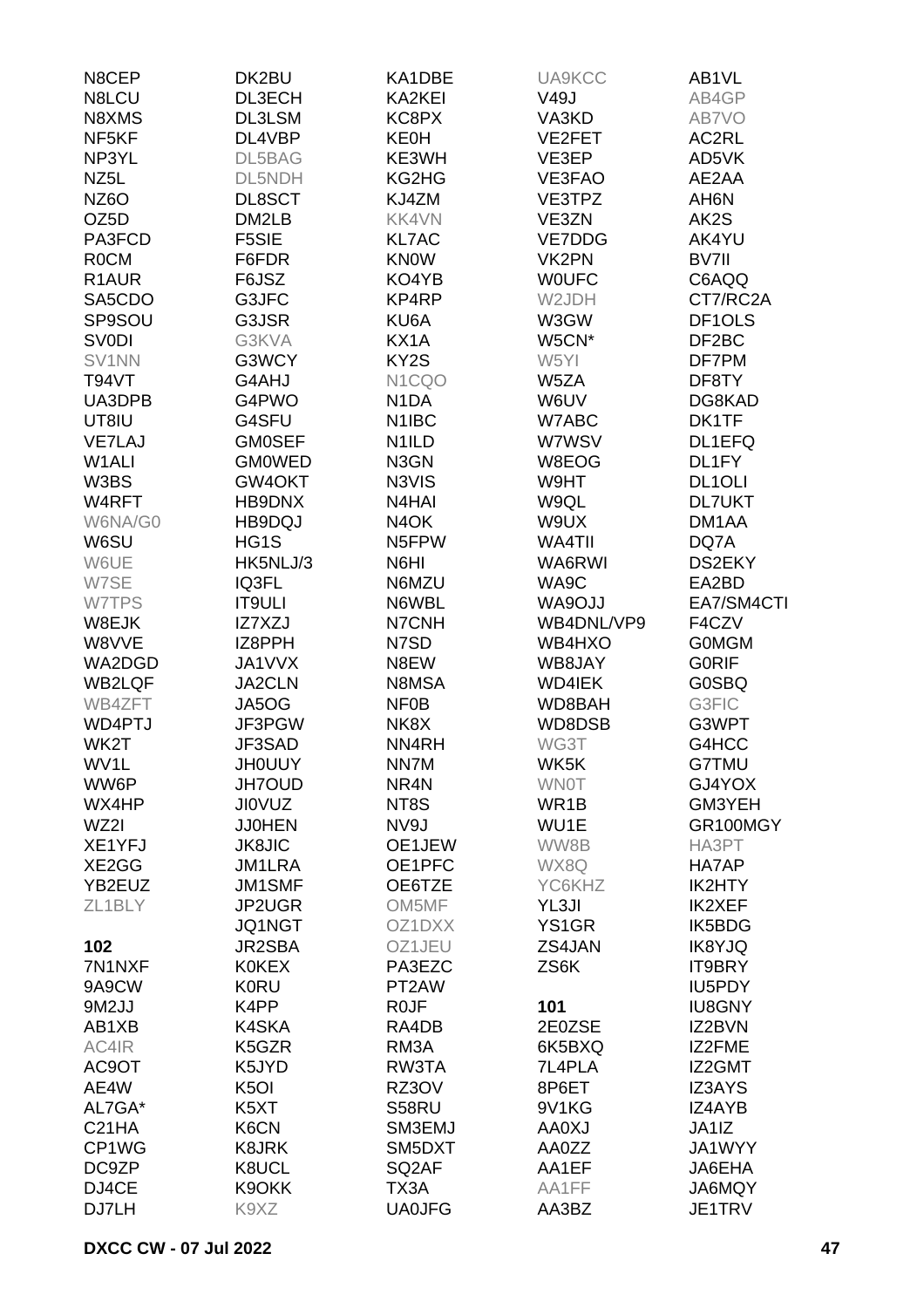| JF2KIV                         | NI <sub>2</sub> N | 4F3OM             | <b>DL2RTJ</b>  | J73CCM                                 |
|--------------------------------|-------------------|-------------------|----------------|----------------------------------------|
| JH1NXU                         | NQ2Q              | 4X1ST             | DL4MD          | JA0IND/1                               |
| <b>JH7UCD</b>                  | NS3X              | 7K1VKU            | DL5QS          | JA1JRS                                 |
| JI4SEU                         | NS4M              | 7M2ALZ            | DL7GEM         | <b>JA2KCY</b>                          |
| JL1EEI                         | NT <sub>2</sub> F | 9L1YXJ            | DL9SEV         | <b>JA3AYX</b>                          |
| JL1XVZ                         | NU4G              | 9M2ZAK            | DO5NU          | <b>JA7FLI</b>                          |
| JN1MSO                         | NV <sub>1</sub> L | A35KL             | E29BUQ         | JE3ECD                                 |
| <b>K0FZ</b>                    | OH8HTG            | AA1CT             | EA2CTB         | JE4UBC                                 |
| K <sub>1</sub> GJQ             | OZ6PI             | AA1RR             | EA4EPY/QRP     | <b>JE6NSS</b>                          |
| K <sub>1</sub> H <sub>R</sub>  | <b>P40C</b>       | AA3HF             | EA4IF          | JE8URC                                 |
| K1MNT                          | PA2EVR            | AA4MB             | EA8CAC         | JF1DIR                                 |
| K1NQ                           | RM <sub>2U</sub>  | AA4SD             | EA8DDM         | JF2UUP                                 |
| K <sub>2</sub> CD <sub>X</sub> | RV6LX             | AA5AD             | EA8RP          | JF3PLF                                 |
| K3BAK                          | RZ4HL             | AA5CV             | EI3KE          | JG3QKO                                 |
| K3GBB                          | <b>SC7IPA</b>     | AA5TB             | EI3KG          | JH1GBO                                 |
| K3ROO                          | <b>SMOHPL</b>     | AA7MM             | EI9KY          | <b>JH3HGI</b>                          |
| K4FZU                          | <b>SMONSJ</b>     | AB0BF             | EW8AX          | JH4NPP                                 |
| K4JAZ                          | SQ9IVD            | <b>AB0BM</b>      | F1VEV          | <b>JH9CEN</b>                          |
| <b>K400</b>                    | SV1EUR            | AB1HL             | F4BIT          | JI1PBK                                 |
| K4YND                          | SV1RUX            | AB2SO             | F4GFT          | JJ3DJS/8                               |
| K5EDM                          | T6MO              | AB4FO             | F5PHW/QRP      | JL1JJD                                 |
| K5ME                           | <b>UA9B/1</b>     | AB9A              | F8AEE          | <b>JM1PIH</b>                          |
| K5UP                           | VE3FK             | AC2DZ             | F8CWW          | <b>JM8LND</b>                          |
| K6HL                           | VE3JSQ            | AC2YD             | G0DOZ          | JP1FPY                                 |
| K6KE                           | VP2EDL            | AC4WO             | G0TKZ          | JP3AWA                                 |
| K6KF                           | VY1AAA            | AC5T              | G3TZA          | <b>JQ1NID</b>                          |
| K6NML                          | <b>W0GUY</b>      | AC5XK             | G4BLI          | <b>JQ3EDK</b>                          |
| K7ZYV                          | W <sub>1</sub> BJ | AD2KA             | G4BVY          | JR7BVQ                                 |
| K9ANF                          | W1ZQT             | AD5CA             | G4CMQ          | <b>JR7HOD</b>                          |
|                                |                   |                   | G4FJW          | <b>KOLAF</b>                           |
| K9PFA<br>K9UK                  | W2CWW             | AD6KH             |                |                                        |
| KB4CG                          | W2NR              | AD7JY             | G4JZO          | K1SEA                                  |
| KC1ML                          | W4GAL             | AD8Y              | G4OWG          | K <sub>1</sub> YY<br>K <sub>2</sub> ER |
| KC <sub>1</sub> V              | W4LK<br>W5HZU     | AE5S<br>AE6DW     | G4PFZ<br>G4ZUP | K <sub>2</sub> XU                      |
| KD4Q                           | W9CYA             |                   |                |                                        |
|                                |                   | <b>AE7ON</b>      | G6GLP          | K3AO                                   |
| <b>KE0CP</b>                   | W9RFX             | AF2F              | G8TMV          | K3IT<br>K3LO                           |
| KE0Z                           | WA2T              | AG6V              | <b>GD0OUD</b>  |                                        |
| KE4UMW                         | WA5ICA            | AI4FR             | GM4WZG         | K3MAW                                  |
| <b>KE7GYQ</b>                  | WB9RRU            | AJ4MW             | <b>HB9ATH</b>  | K3TF                                   |
| KF6GAB                         | WD8RIF            | AL <sub>2V</sub>  | <b>HS0ZDJ</b>  | K3UK                                   |
| KH6JOI                         | WD8Z              | BA1SN             | I2WEQ          | K3WYC                                  |
| KH6TU                          | WE <sub>1</sub> H | BA8IK             | <b>IK0YGJ</b>  | K4AA                                   |
| KJ4UC                          | WF1D              | <b>BD1ISI</b>     | <b>IK1CME</b>  | K4AX                                   |
| <b>KK0ECT</b>                  | WQ9T              | BD6OT             | IK4WMB         | K4KAZ                                  |
| KN6E                           | WS5K              | <b>BG7OAJ</b>     | <b>IK4ZGT</b>  | K4KO                                   |
| KQ1P                           | WV1M              | <b>BH4TYL</b>     | <b>IK8NSI</b>  | K4KYN                                  |
| LA6KHA                         | WZ4M              | BI4IIZ            | <b>ISOPGF</b>  | K4MI                                   |
| LU7YWC                         | XE3WMA            | <b>BW/G4TDS</b>   | <b>IU0BNG</b>  | K4NNK                                  |
| <b>MOTDK</b>                   | YB0DJ             | DD3FH             | IV3WJP         | K <sub>5</sub> K <sub>B</sub>          |
| <b>NOHJK</b>                   | YB1FWO            | DJ1II             | <b>IW1CNP</b>  | K5QQ                                   |
| N <sub>1</sub> PC              | YC1CWK            | DK1EY             | <b>IZOFZM</b>  | K5SEU                                  |
| N <sub>1</sub> SC              | YS3CW             | DK5CM             | <b>IZOLZC</b>  | K5SGE                                  |
| N4EL                           | ZF2EE             | DK5LP             | <b>IZORPS</b>  | K6IT                                   |
| N6YQ                           | ZL2AOH            | DL1KLO            | IZ2ONZ         | K6JF                                   |
| N8AFL                          |                   | DL1MRL            | IZ4ZBN         | K6RQT                                  |
| N8HTG                          | 100               | DL <sub>2</sub> A | IZ5IMB         | K6TIG                                  |
| <b>NA3O</b>                    | 2E0AOK            | DL2ARL            | <b>IZ7QFN</b>  | K6VHF                                  |